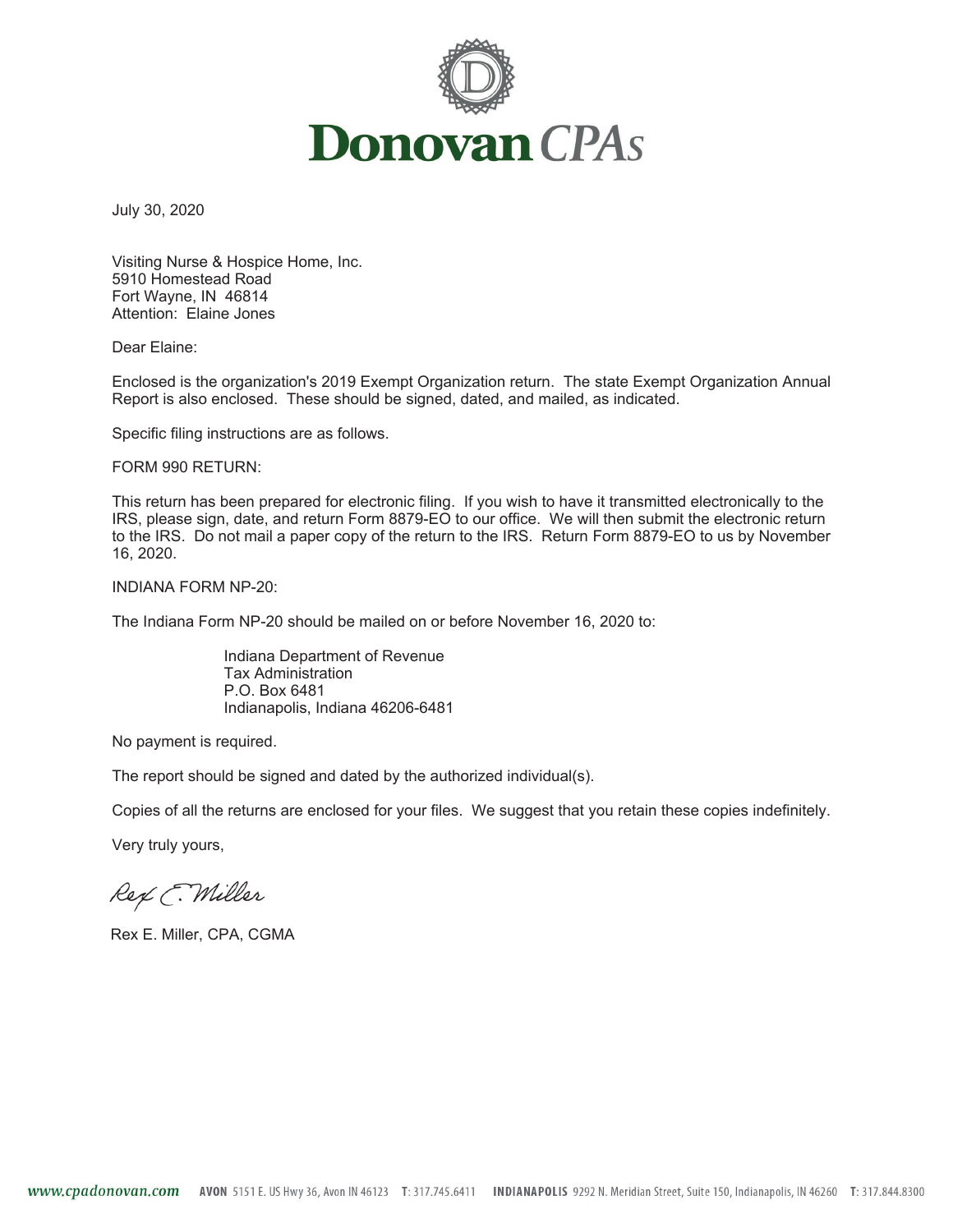DONOVAN, P.C. 5151 E US HWY 36 AVON, IN 46123

> VISITING NURSE & HOSPICE HOME, INC. 5910 HOMESTEAD ROAD FORT WAYNE, IN 46814

!468147!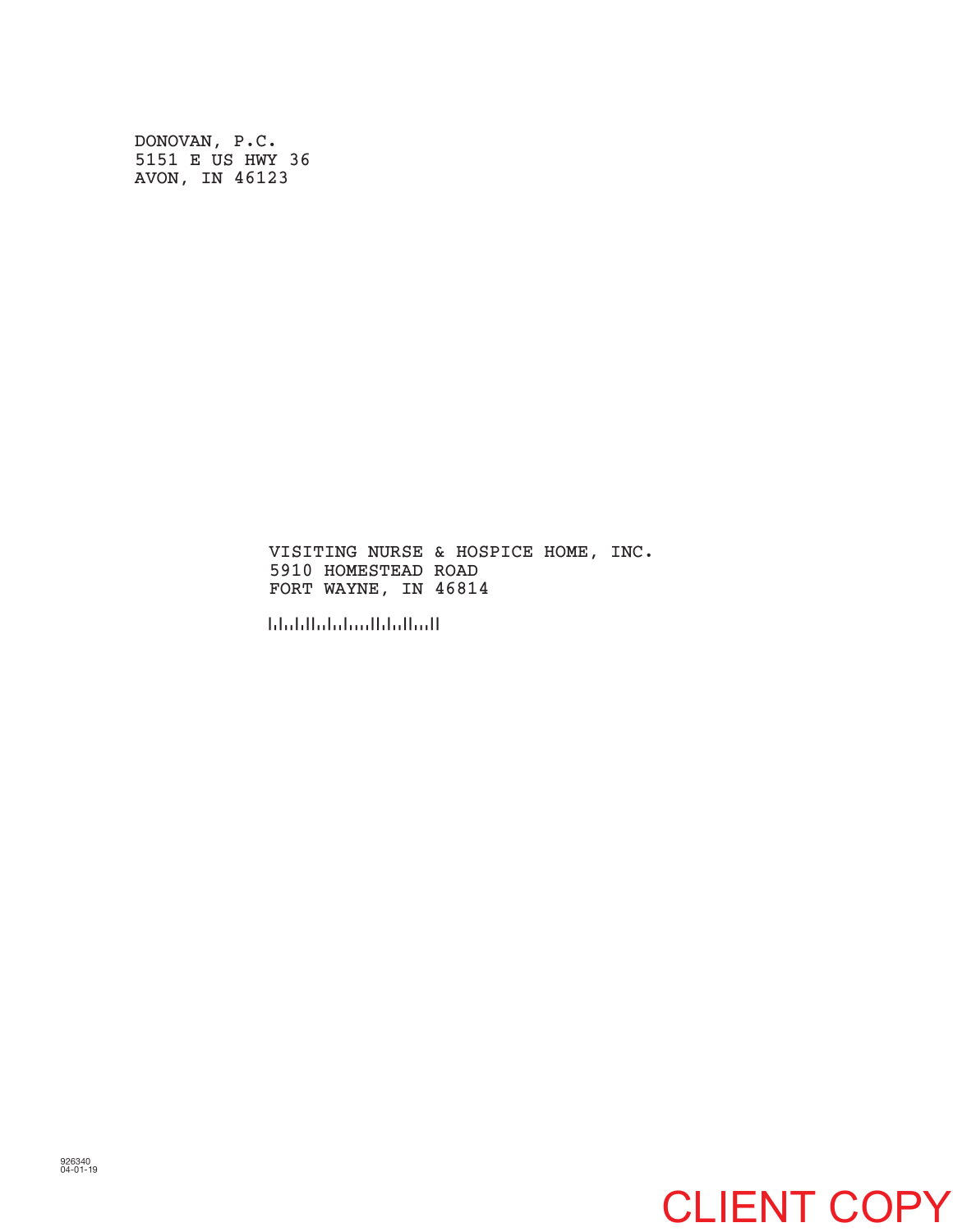## Rev. January 2020) **Cxempt Organization Return** Manuary 2020 and the Sea of the Sea of the Sea of the Sea of the S **8868 Application for Automatic Extension of Time To File an**

Department of the Treasury Internal Revenue Service

- **| File a separate application for each return.**
- **| Go to www.irs.gov/Form8868 for the latest information.**

**Electronic filing (e‐file).**  You can electronically file Form 8868 to request a 6‐month automatic extension of time to file any of the filing of this form, visit www.irs.gov/e-file-providers/e-file-for-charities-and-non-profits. forms listed below with the exception of Form 8870, Information Return for Transfers Associated With Certain Personal Benefit Contracts, for which an extension request must be sent to the IRS in paper format (see instructions). For more details on the electronic

## **Automatic 6‐Month Extension of Time.** Only submit original (no copies needed).

All corporations required to file an income tax return other than Form 990‐T (including 1120‐C filers), partnerships, REMICs, and trusts must use Form 7004 to request an extension of time to file income tax returns.

| Type or                        | Name of exempt organization or other filer, see instructions.                                                                                                                                                                                                                                                                                                                                                                                                                                                                                                                                           |        |                                                                                                                             |              | Taxpayer identification number (TIN) |                     |
|--------------------------------|---------------------------------------------------------------------------------------------------------------------------------------------------------------------------------------------------------------------------------------------------------------------------------------------------------------------------------------------------------------------------------------------------------------------------------------------------------------------------------------------------------------------------------------------------------------------------------------------------------|--------|-----------------------------------------------------------------------------------------------------------------------------|--------------|--------------------------------------|---------------------|
| print                          |                                                                                                                                                                                                                                                                                                                                                                                                                                                                                                                                                                                                         |        |                                                                                                                             |              | **-***7026                           |                     |
| File by the<br>due date for    | VISITING NURSE & HOSPICE HOME, INC.<br>Number, street, and room or suite no. If a P.O. box, see instructions.                                                                                                                                                                                                                                                                                                                                                                                                                                                                                           |        |                                                                                                                             |              |                                      |                     |
| filing your                    | 5910 HOMESTEAD ROAD                                                                                                                                                                                                                                                                                                                                                                                                                                                                                                                                                                                     |        |                                                                                                                             |              |                                      |                     |
| return. See<br>instructions.   | City, town or post office, state, and ZIP code. For a foreign address, see instructions.<br>46814<br>FORT WAYNE, IN                                                                                                                                                                                                                                                                                                                                                                                                                                                                                     |        |                                                                                                                             |              |                                      |                     |
|                                | Enter the Return Code for the return that this application is for (file a separate application for each return)                                                                                                                                                                                                                                                                                                                                                                                                                                                                                         |        |                                                                                                                             |              |                                      | $\overline{0}$<br>1 |
| <b>Application</b>             |                                                                                                                                                                                                                                                                                                                                                                                                                                                                                                                                                                                                         | Return | Application                                                                                                                 |              |                                      | Return              |
| Is For                         |                                                                                                                                                                                                                                                                                                                                                                                                                                                                                                                                                                                                         | Code   | Is For                                                                                                                      |              |                                      | Code                |
|                                | Form 990 or Form 990-EZ                                                                                                                                                                                                                                                                                                                                                                                                                                                                                                                                                                                 | 01     | Form 990-T (corporation)                                                                                                    |              |                                      | 07                  |
| Form 990-BL                    |                                                                                                                                                                                                                                                                                                                                                                                                                                                                                                                                                                                                         | 02     | Form 1041-A                                                                                                                 |              |                                      | 08                  |
|                                | Form 4720 (individual)                                                                                                                                                                                                                                                                                                                                                                                                                                                                                                                                                                                  | 03     | Form 4720 (other than individual)                                                                                           |              |                                      | 09                  |
| Form 990-PF                    |                                                                                                                                                                                                                                                                                                                                                                                                                                                                                                                                                                                                         | 04     | Form 5227                                                                                                                   |              |                                      | 10                  |
|                                | Form 990-T (sec. 401(a) or 408(a) trust)                                                                                                                                                                                                                                                                                                                                                                                                                                                                                                                                                                | 05     | Form 6069                                                                                                                   |              |                                      | 11                  |
|                                | Form 990-T (trust other than above)<br><b>ELAINE JONES</b>                                                                                                                                                                                                                                                                                                                                                                                                                                                                                                                                              | 06     | Form 8870                                                                                                                   |              |                                      | 12                  |
| $box \triangleright$<br>1<br>2 | • If this is for a Group Return, enter the organization's four digit Group Exemption Number (GEN) _________. If this is for the whole group, check this<br>I and attach a list with the names and TINs of all members the extension is for.<br>I request an automatic 6-month extension of time until<br>the organization named above. The extension is for the organization's return for:<br>$\blacktriangleright$ $\boxed{\text{X}}$ calendar year 2019 or<br>$\Box$ tax year beginning<br>If the tax year entered in line 1 is for less than 12 months, check reason:<br>Change in accounting period |        | NOVEMBER 16, 2020, to file the exempt organization return for<br>$\frac{1}{2}$ , and ending $\frac{1}{2}$<br>Initial return | Final return |                                      |                     |
| За                             | If this application is for Forms 990-BL, 990-PF, 990-T, 4720, or 6069, enter the tentative tax, less<br>any nonrefundable credits. See instructions.                                                                                                                                                                                                                                                                                                                                                                                                                                                    |        |                                                                                                                             | За           | \$                                   | $0$ .               |
| b                              | If this application is for Forms 990-PF, 990-T, 4720, or 6069, enter any refundable credits and<br>estimated tax payments made. Include any prior year overpayment allowed as a credit.                                                                                                                                                                                                                                                                                                                                                                                                                 |        |                                                                                                                             | 3b           | \$                                   | 0.                  |
| c                              | <b>Balance due.</b> Subtract line 3b from line 3a. Include your payment with this form, if required, by                                                                                                                                                                                                                                                                                                                                                                                                                                                                                                 |        |                                                                                                                             |              |                                      |                     |
|                                | using EFTPS (Electronic Federal Tax Payment System). See instructions.                                                                                                                                                                                                                                                                                                                                                                                                                                                                                                                                  |        |                                                                                                                             | 3c           |                                      | 0.                  |
| instructions.                  | Caution: If you are going to make an electronic funds withdrawal (direct debit) with this Form 8868, see Form 8453-EO and Form 8879-EO for payment                                                                                                                                                                                                                                                                                                                                                                                                                                                      |        |                                                                                                                             |              |                                      |                     |

LHA For Privacy Act and Paperwork Reduction Act Notice, see instructions. **8868** (Rev. 1–2020)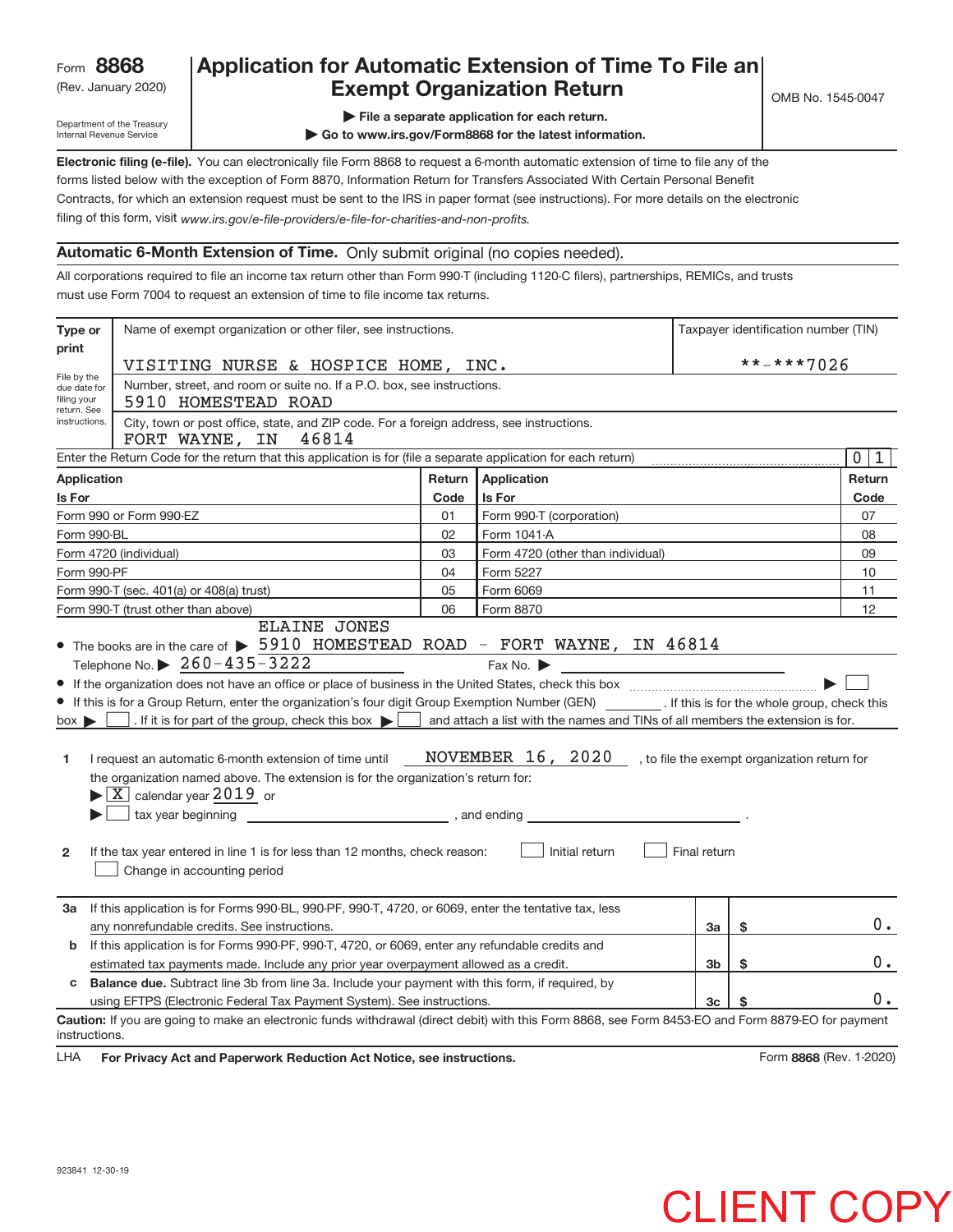|                         |                                  |                                                            | EXTENDED TO NOVEMBER 16, 2020                                                                                                                                                            |            |                                                     |                                                           |
|-------------------------|----------------------------------|------------------------------------------------------------|------------------------------------------------------------------------------------------------------------------------------------------------------------------------------------------|------------|-----------------------------------------------------|-----------------------------------------------------------|
|                         |                                  |                                                            | <b>Return of Organization Exempt From Income Tax</b>                                                                                                                                     |            |                                                     | OMB No. 1545-0047                                         |
| Form                    |                                  |                                                            | Under section 501(c), 527, or 4947(a)(1) of the Internal Revenue Code (except private foundations)                                                                                       |            |                                                     |                                                           |
|                         |                                  | (Rev. January 2020)                                        | Do not enter social security numbers on this form as it may be made public.                                                                                                              |            |                                                     | <b>Open to Public</b>                                     |
|                         |                                  | Department of the Treasury<br>Internal Revenue Service     | Go to www.irs.gov/Form990 for instructions and the latest information.                                                                                                                   |            |                                                     | Inspection                                                |
|                         |                                  |                                                            | A For the 2019 calendar year, or tax year beginning<br>and ending                                                                                                                        |            |                                                     |                                                           |
|                         | <b>B</b> Check if<br>applicable: |                                                            | C Name of organization                                                                                                                                                                   |            | D Employer identification number                    |                                                           |
|                         | Address<br>change                |                                                            | VISITING NURSE & HOSPICE HOME, INC.                                                                                                                                                      |            |                                                     |                                                           |
|                         | Name<br>change                   |                                                            | VISITING NURSE<br>Doing business as                                                                                                                                                      |            | **-***7026                                          |                                                           |
|                         | Initial<br>return                |                                                            | Number and street (or P.O. box if mail is not delivered to street address)                                                                                                               | Room/suite | E Telephone number                                  |                                                           |
|                         | Final<br>return/                 |                                                            | 5910 HOMESTEAD ROAD                                                                                                                                                                      |            | $219 - 435 - 3222$                                  |                                                           |
|                         | termin-<br>ated                  |                                                            | City or town, state or province, country, and ZIP or foreign postal code                                                                                                                 |            | G Gross receipts \$                                 | 17,667,488.                                               |
|                         | Amended<br>return                |                                                            | 46814<br>FORT WAYNE, IN                                                                                                                                                                  |            | H(a) Is this a group return                         |                                                           |
|                         | Applica-<br>tion                 |                                                            | F Name and address of principal officer: LESLIE FRIEDEL                                                                                                                                  |            | for subordinates?                                   | $\boxed{\phantom{1}}$ Yes $\boxed{\text{X}}$ No           |
|                         | pending                          |                                                            | SAME AS C ABOVE                                                                                                                                                                          |            | $H(b)$ Are all subordinates included? $\Box$ Yes    | No                                                        |
|                         |                                  | <b>I</b> Tax-exempt status: $\boxed{\mathbf{X}}$ 501(c)(3) | $501(c)$ (<br>$\sqrt{\frac{1}{1}}$ (insert no.)<br>$4947(a)(1)$ or                                                                                                                       | 527        |                                                     | If "No," attach a list. (see instructions)                |
|                         |                                  | J Website: WNFW.ORG                                        |                                                                                                                                                                                          |            | $H(c)$ Group exemption number $\blacktriangleright$ |                                                           |
|                         |                                  |                                                            | K Form of organization: $X$ Corporation<br>Trust<br>Other $\blacktriangleright$<br>Association                                                                                           |            |                                                     | L Year of formation: $1944$ M State of legal domicile: IN |
|                         | Part I                           | <b>Summary</b>                                             |                                                                                                                                                                                          |            |                                                     |                                                           |
|                         | 1                                |                                                            | Briefly describe the organization's mission or most significant activities: SEE SCHEDULE O                                                                                               |            |                                                     |                                                           |
|                         |                                  |                                                            |                                                                                                                                                                                          |            |                                                     |                                                           |
| Governance              | $\mathbf{2}$                     |                                                            | Check this box $\blacktriangleright$ $\Box$ if the organization discontinued its operations or disposed of more than 25% of its net assets.                                              |            |                                                     |                                                           |
|                         | 3                                |                                                            | Number of voting members of the governing body (Part VI, line 1a)                                                                                                                        |            | 3                                                   | 12                                                        |
|                         | 4                                |                                                            |                                                                                                                                                                                          |            | $\overline{\mathbf{4}}$                             | $\overline{12}$                                           |
|                         | 5                                |                                                            |                                                                                                                                                                                          |            | 5                                                   | 202                                                       |
| <b>Activities &amp;</b> | 6                                |                                                            |                                                                                                                                                                                          |            | $6\phantom{a}$                                      | 175<br>0.                                                 |
|                         |                                  |                                                            |                                                                                                                                                                                          |            | 7a<br>7b                                            | 0.                                                        |
|                         |                                  |                                                            |                                                                                                                                                                                          |            |                                                     |                                                           |
|                         |                                  |                                                            |                                                                                                                                                                                          |            | <b>Prior Year</b><br>717,384.                       | <b>Current Year</b><br>996, 360.                          |
|                         | 8<br>9                           |                                                            | Contributions and grants (Part VIII, line 1h)                                                                                                                                            |            | 13, 237, 534.                                       | 13,088,749.                                               |
| Revenue                 | 10                               |                                                            | Program service revenue (Part VIII, line 2g)                                                                                                                                             |            | $\overline{282}$ , 506.                             | $\overline{620}$ , 311.                                   |
|                         | 11                               |                                                            | Other revenue (Part VIII, column (A), lines 5, 6d, 8c, 9c, 10c, and 11e)                                                                                                                 |            | $-761, 677.$                                        | 773,974.                                                  |
|                         | 12                               |                                                            | Total revenue - add lines 8 through 11 (must equal Part VIII, column (A), line 12)                                                                                                       |            | 13, 475, 747.                                       | 15,479,394.                                               |
|                         | 13                               |                                                            | Grants and similar amounts paid (Part IX, column (A), lines 1-3)<br><u> 1986 - Johann Stoff, deutscher Stoff, deutscher Stoff, deutscher Stoff, deutscher Stoff, deutscher Stoff, de</u> |            | 0.                                                  | 0.                                                        |
|                         | 14                               |                                                            | Benefits paid to or for members (Part IX, column (A), line 4)                                                                                                                            |            | $\overline{0}$ .                                    | 0.                                                        |
|                         | 15                               |                                                            | Salaries, other compensation, employee benefits (Part IX, column (A), lines 5-10)                                                                                                        |            | 9,176,801.                                          | 9,638,147.                                                |
|                         |                                  |                                                            |                                                                                                                                                                                          |            | 0.                                                  | 0.                                                        |
| Expenses                |                                  |                                                            | 16 December 2016<br>16 Professional fundraising fees (Part IX, column (A), line 11e)<br>1920. - The Marketing overload (Part IX, column (D), line 25)                                    |            |                                                     |                                                           |
|                         | 17                               |                                                            |                                                                                                                                                                                          |            | 5, 213, 171.                                        | 4,929,222.                                                |
|                         | 18                               |                                                            | Total expenses. Add lines 13-17 (must equal Part IX, column (A), line 25)                                                                                                                |            | 14,389,972.                                         | 14, 567, 369.                                             |
|                         | 19                               |                                                            |                                                                                                                                                                                          |            | $-914, 225.$                                        | 912,025.                                                  |
| Net Assets or           |                                  |                                                            |                                                                                                                                                                                          |            | <b>Beginning of Current Year</b>                    | <b>End of Year</b>                                        |
|                         | 20                               | Total assets (Part X, line 16)                             |                                                                                                                                                                                          |            | 19,637,346.                                         | 21,724,643.                                               |
|                         | 21                               |                                                            | Total liabilities (Part X, line 26)                                                                                                                                                      |            | 1,250,704.                                          | 1,937,479.                                                |
|                         | 22                               |                                                            |                                                                                                                                                                                          |            | 18,386,642.                                         | $\overline{19}$ , 787, 164.                               |
|                         | Part II                          | <b>Signature Block</b>                                     |                                                                                                                                                                                          |            |                                                     |                                                           |
|                         |                                  |                                                            | Under penalties of perjury, I declare that I have examined this return, including accompanying schedules and statements, and to the best of my knowledge and belief, it is               |            |                                                     |                                                           |
|                         |                                  |                                                            | true, correct, and complete. Declaration of preparer (other than officer) is based on all information of which preparer has any knowledge.                                               |            |                                                     |                                                           |
|                         |                                  |                                                            |                                                                                                                                                                                          |            |                                                     |                                                           |

| Sign<br>Here | Signature of officer<br>LESLIE FRIEDEL, CEO<br>Type or print name and title                                  |                                                | Date                                                                    |  |  |  |  |
|--------------|--------------------------------------------------------------------------------------------------------------|------------------------------------------------|-------------------------------------------------------------------------|--|--|--|--|
| Paid         | Print/Type preparer's name<br>REX E. MILLER, CPA, CGMA                                                       | Preparer's signature<br>MILLER, CPA,<br>REX E. | Date<br><b>PTIN</b><br>Check<br>P01081969<br>$ 07/30/20 $ self-employed |  |  |  |  |
| Preparer     | $\blacktriangleright$ DONOVAN, P.C.<br>Firm's name                                                           |                                                | **-***6555<br>Firm's EIN                                                |  |  |  |  |
| Use Only     | Firm's address > 5151 E US HWY 36                                                                            |                                                |                                                                         |  |  |  |  |
|              | IN 46123<br>AVON,                                                                                            |                                                | Phone no. $(317)$ 745-6411                                              |  |  |  |  |
|              | x<br>No<br><b>Yes</b><br>May the IRS discuss this return with the preparer shown above? (see instructions)   |                                                |                                                                         |  |  |  |  |
|              | Form 990 (2019)<br>LHA For Paperwork Reduction Act Notice, see the separate instructions.<br>932001 01-20-20 |                                                |                                                                         |  |  |  |  |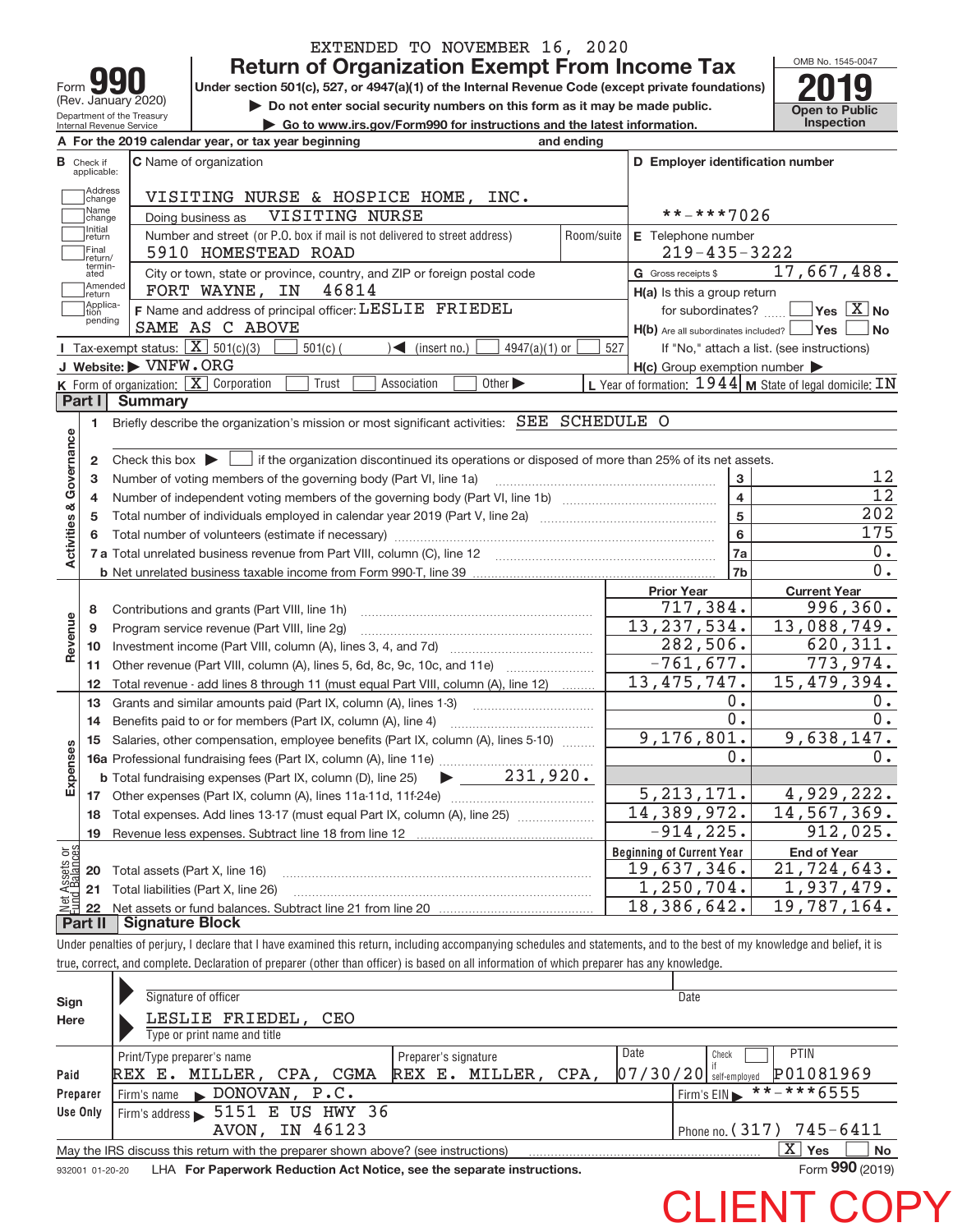|                | **-***7026<br>VISITING NURSE & HOSPICE HOME, INC.<br>Form 990 (2019)                                                                                      |               | Page $2$                                      |
|----------------|-----------------------------------------------------------------------------------------------------------------------------------------------------------|---------------|-----------------------------------------------|
|                | <b>Statement of Program Service Accomplishments</b><br>Part III                                                                                           |               |                                               |
|                |                                                                                                                                                           |               |                                               |
| 1              | Briefly describe the organization's mission:                                                                                                              |               |                                               |
|                | VISITING NURSE PROVIDES COMPASSIONATE CARE TO ALLEVIATE SUFFERING AND                                                                                     |               |                                               |
|                | ENSURE QUALITY OF LIFE FOR THOSE AFFECTED BY SERIOUS ILLNESS.                                                                                             |               |                                               |
|                |                                                                                                                                                           |               |                                               |
|                |                                                                                                                                                           |               |                                               |
| $\overline{2}$ | Did the organization undertake any significant program services during the year which were not listed on the                                              |               |                                               |
|                | prior Form 990 or 990-EZ?                                                                                                                                 |               | $\sqrt{}$ Yes $\sqrt{}$ $\overline{\rm X}$ No |
|                | If "Yes," describe these new services on Schedule O.                                                                                                      |               |                                               |
| 3              | Did the organization cease conducting, or make significant changes in how it conducts, any program services?                                              |               | $\sqrt{}$ Yes $\sqrt{}$ X $\sqrt{}$ No        |
|                | If "Yes," describe these changes on Schedule O.                                                                                                           |               |                                               |
| 4              | Describe the organization's program service accomplishments for each of its three largest program services, as measured by expenses.                      |               |                                               |
|                | Section 501(c)(3) and 501(c)(4) organizations are required to report the amount of grants and allocations to others, the total expenses, and              |               |                                               |
|                | revenue, if any, for each program service reported.                                                                                                       | 12, 156, 174. |                                               |
| 4a             | 9,303,093. including grants of \$<br>) (Expenses \$<br>) (Revenue \$<br>(Code:<br>THE ORGANIZATION OFFERS HOSPICE SERVICE IN THE HOME TO THOSE WISHING TO |               |                                               |
|                | REMAIN AT HOME AND TO THOSE IN A SKILLED NURSING FACILITY.<br>FOR SUCH                                                                                    |               |                                               |
|                | THIS ALLOWS THE ABILITY TO STAY IN A FAMILIAR ENVIRONMENT<br>PATIENTS,                                                                                    |               |                                               |
|                | PROVIDING COMFORT AND PEACE TO PATIENTS AND FAMILIES. THE ORGANIZATION                                                                                    |               |                                               |
|                | ALSO PROVIDES THE OPTION OF HOSPICE HOME TO THOSE THAT MEET THE                                                                                           |               |                                               |
|                | CRITERIA AND CAN NO LONGER REMAIN IN THEIR HOMES, OFTEN IN THEIR FINAL                                                                                    |               |                                               |
|                | DAYS.<br>HOSPICE HOME OFFERS 24 HOUR CARE IN A FREE-STANDING, 14-BED                                                                                      |               |                                               |
|                | IN 2019, THE ORGANIZATION PROVIDED HOSPICE SERVICE TO 1,491<br>FACILITY.                                                                                  |               |                                               |
|                | PATIENTS COMPRISING 69,767 DAYS OF SERVICE.                                                                                                               |               |                                               |
|                |                                                                                                                                                           |               |                                               |
|                |                                                                                                                                                           |               |                                               |
|                |                                                                                                                                                           |               |                                               |
| 4b             | 1,554,615. including grants of \$<br>(Code:<br>(Expenses \$<br>) (Revenue \$                                                                              | 932, 575.     |                                               |
|                | THE ORGANIZATION PROVIDES PALLIATIVE HOME HEALTH CARE SERVICES.                                                                                           | ΙN            |                                               |
|                | 2019, THE ORGANIZATION PROVIDED NURSING, THERAPY, AND HOME HEALTH AIDE                                                                                    |               |                                               |
|                | SERVICES TO 224 PATIENTS, COMPRISING 10,231 DAYS OF SERVICE.<br>THE                                                                                       |               |                                               |
|                | ORGANIZATION ALSO PROVIDES PALLIATIVE CONSULTS TO BOTH INPATIENTS AND                                                                                     |               |                                               |
|                | OUTPATIENTS TO PROVIDE DIRECTION IN THE COMFORT AND CARE IN THE                                                                                           |               |                                               |
|                | TREATMENT OF THEIR ILLNESSES.<br>TO ALL PATIENTS,<br>THE ORGANIZATION SEEKS                                                                               |               |                                               |
|                | TO PROVIDE THE APPROPRIATE SYMPTOM MANAGEMENT IN ORDER TO LIVE                                                                                            |               |                                               |
|                | COMFORTABLY.                                                                                                                                              |               |                                               |
|                |                                                                                                                                                           |               |                                               |
|                |                                                                                                                                                           |               |                                               |
|                |                                                                                                                                                           |               |                                               |
| 4c             |                                                                                                                                                           |               |                                               |
|                | ) (Revenue \$<br>(Code: ) (Expenses \$<br>including grants of \$                                                                                          |               |                                               |
|                |                                                                                                                                                           |               |                                               |
|                |                                                                                                                                                           |               |                                               |
|                |                                                                                                                                                           |               |                                               |
|                |                                                                                                                                                           |               |                                               |
|                |                                                                                                                                                           |               |                                               |
|                |                                                                                                                                                           |               |                                               |
|                |                                                                                                                                                           |               |                                               |
|                |                                                                                                                                                           |               |                                               |
|                |                                                                                                                                                           |               |                                               |
|                |                                                                                                                                                           |               |                                               |
|                |                                                                                                                                                           |               |                                               |
| 4d             | Other program services (Describe on Schedule O.)                                                                                                          |               |                                               |
|                | (Expenses \$<br>) (Revenue \$<br>including grants of \$                                                                                                   |               |                                               |
| 4e             | 10,857,708.<br>Total program service expenses                                                                                                             |               |                                               |
|                |                                                                                                                                                           |               | Form 990 (2019)                               |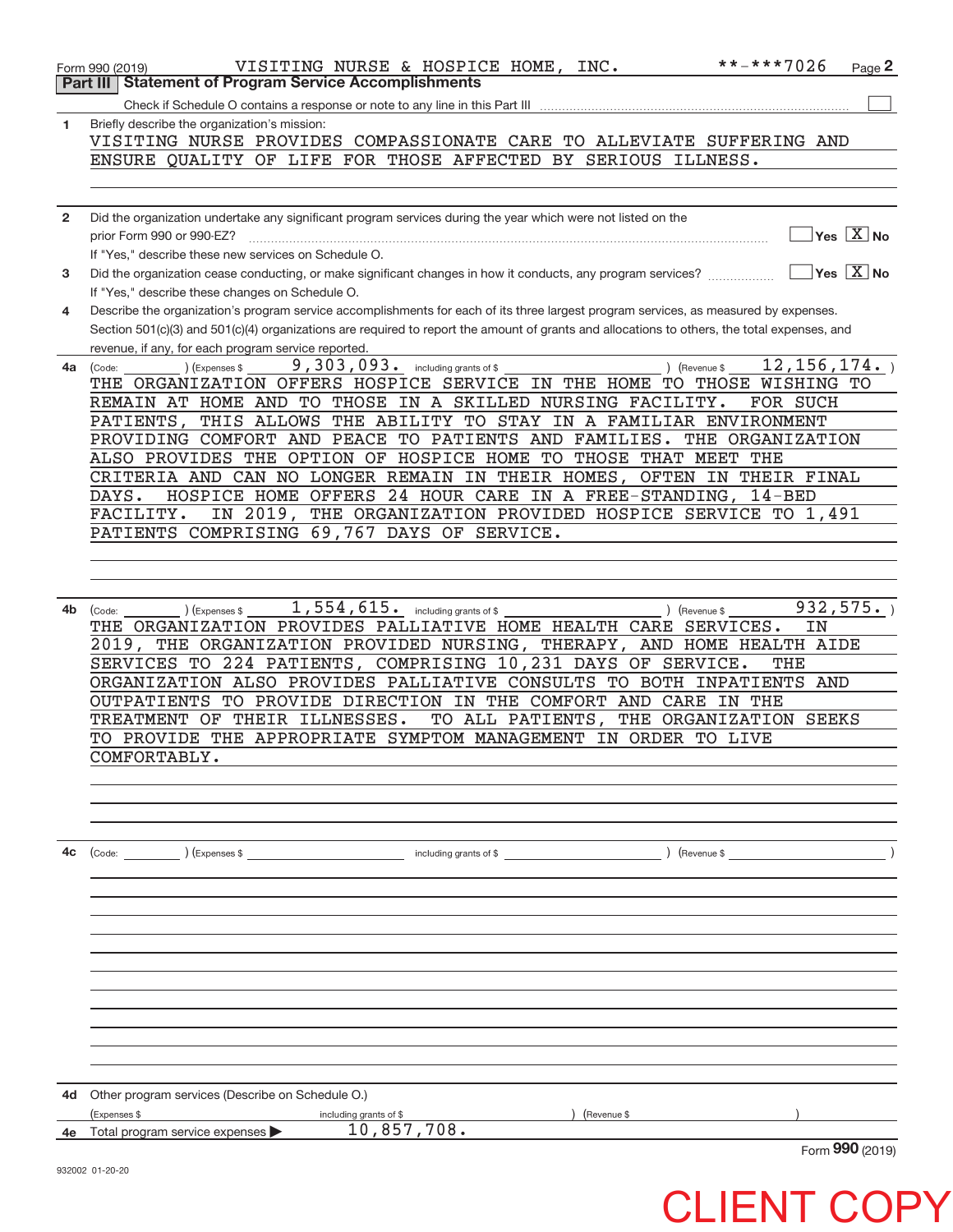| Form 990 (2019) |  |  |
|-----------------|--|--|

**Part IV Checklist of Required Schedules**

|     |                                                                                                                                       |                 | Yes         | No |
|-----|---------------------------------------------------------------------------------------------------------------------------------------|-----------------|-------------|----|
| 1.  | Is the organization described in section $501(c)(3)$ or $4947(a)(1)$ (other than a private foundation)?                               |                 |             |    |
|     |                                                                                                                                       | 1               | X           |    |
| 2   |                                                                                                                                       | $\overline{2}$  | $\mathbf X$ |    |
| 3   | Did the organization engage in direct or indirect political campaign activities on behalf of or in opposition to candidates for       |                 |             |    |
|     |                                                                                                                                       | з               |             | x  |
| 4   | Section 501(c)(3) organizations. Did the organization engage in lobbying activities, or have a section 501(h) election in effect      |                 |             |    |
|     |                                                                                                                                       | 4               |             | x  |
| 5   | Is the organization a section 501(c)(4), 501(c)(5), or 501(c)(6) organization that receives membership dues, assessments, or          |                 |             |    |
|     |                                                                                                                                       | 5               |             | x  |
| 6   | Did the organization maintain any donor advised funds or any similar funds or accounts for which donors have the right to             |                 |             |    |
|     | provide advice on the distribution or investment of amounts in such funds or accounts? If "Yes," complete Schedule D, Part I          | 6               |             | x  |
| 7   | Did the organization receive or hold a conservation easement, including easements to preserve open space,                             |                 |             |    |
|     |                                                                                                                                       | $\overline{7}$  |             | x  |
| 8   | Did the organization maintain collections of works of art, historical treasures, or other similar assets? If "Yes," complete          |                 |             |    |
|     |                                                                                                                                       | 8               |             | x  |
| 9   | Did the organization report an amount in Part X, line 21, for escrow or custodial account liability, serve as a custodian for         |                 |             |    |
|     | amounts not listed in Part X; or provide credit counseling, debt management, credit repair, or debt negotiation services?             |                 |             |    |
|     |                                                                                                                                       | 9               |             | x  |
| 10  | Did the organization, directly or through a related organization, hold assets in donor-restricted endowments                          |                 |             |    |
|     |                                                                                                                                       | 10              |             | X. |
| 11  | If the organization's answer to any of the following questions is "Yes," then complete Schedule D, Parts VI, VII, VIII, IX, or X      |                 |             |    |
|     | as applicable.                                                                                                                        |                 |             |    |
|     | a Did the organization report an amount for land, buildings, and equipment in Part X, line 10? If "Yes," complete Schedule D.         |                 |             |    |
|     |                                                                                                                                       | 11a             | X           |    |
|     | <b>b</b> Did the organization report an amount for investments - other securities in Part X, line 12, that is 5% or more of its total |                 |             |    |
|     |                                                                                                                                       | 11 <sub>b</sub> |             | x  |
|     | c Did the organization report an amount for investments - program related in Part X, line 13, that is 5% or more of its total         |                 |             |    |
|     |                                                                                                                                       | 11c             |             | X. |
|     | d Did the organization report an amount for other assets in Part X, line 15, that is 5% or more of its total assets reported in       |                 |             |    |
|     |                                                                                                                                       | 11d             | Х           |    |
|     | e Did the organization report an amount for other liabilities in Part X, line 25? If "Yes," complete Schedule D, Part X               | 11e             | X           |    |
| f   | Did the organization's separate or consolidated financial statements for the tax year include a footnote that addresses               |                 |             |    |
|     | the organization's liability for uncertain tax positions under FIN 48 (ASC 740)? If "Yes," complete Schedule D, Part X                | 11f             | X           |    |
|     | 12a Did the organization obtain separate, independent audited financial statements for the tax year? If "Yes," complete               |                 |             |    |
|     |                                                                                                                                       | 12a             |             | x  |
|     | <b>b</b> Was the organization included in consolidated, independent audited financial statements for the tax year?                    |                 |             |    |
|     | If "Yes," and if the organization answered "No" to line 12a, then completing Schedule D, Parts XI and XII is optional                 | 12 <sub>b</sub> | $\mathbf X$ |    |
| 13  |                                                                                                                                       | 13              |             | X  |
| 14a | Did the organization maintain an office, employees, or agents outside of the United States?                                           | 14a             |             | X  |
|     | b Did the organization have aggregate revenues or expenses of more than \$10,000 from grantmaking, fundraising, business,             |                 |             |    |
|     | investment, and program service activities outside the United States, or aggregate foreign investments valued at \$100,000            |                 |             |    |
|     |                                                                                                                                       | 14b             |             | X  |
| 15  | Did the organization report on Part IX, column (A), line 3, more than \$5,000 of grants or other assistance to or for any             |                 |             |    |
|     |                                                                                                                                       | 15              |             | X  |
| 16  | Did the organization report on Part IX, column (A), line 3, more than \$5,000 of aggregate grants or other assistance to              |                 |             |    |
|     |                                                                                                                                       | 16              |             | X  |
| 17  | Did the organization report a total of more than \$15,000 of expenses for professional fundraising services on Part IX,               |                 |             |    |
|     |                                                                                                                                       | 17              |             | x  |
| 18  | Did the organization report more than \$15,000 total of fundraising event gross income and contributions on Part VIII, lines          |                 |             |    |
|     |                                                                                                                                       | 18              |             | x  |
| 19  | Did the organization report more than \$15,000 of gross income from gaming activities on Part VIII, line 9a? If "Yes."                |                 |             |    |
|     |                                                                                                                                       | 19              |             | X  |
|     |                                                                                                                                       | 20a             |             | X  |
|     | <b>b</b> If "Yes" to line 20a, did the organization attach a copy of its audited financial statements to this return?                 | 20 <sub>b</sub> |             |    |
| 21  | Did the organization report more than \$5,000 of grants or other assistance to any domestic organization or                           |                 |             |    |
|     |                                                                                                                                       | 21              |             | x  |

932003 01‐20‐20

Form **990** (2019)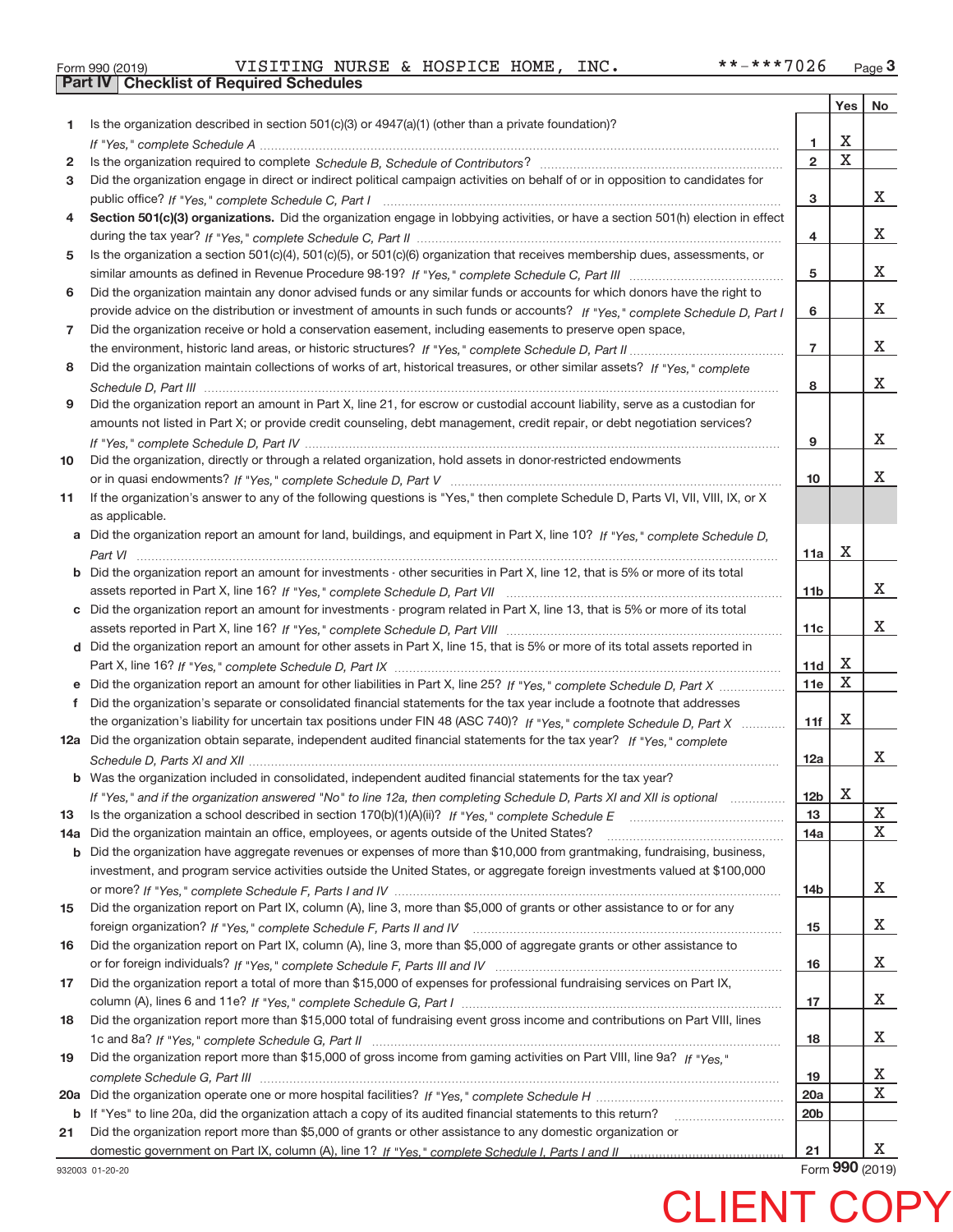|  | Form 990 (2019) |
|--|-----------------|
|  |                 |

**Part IV Checklist of Required Schedules**

932004 01‐20‐20

*(continued)*

|               |                                                                                                                              |                 | Yes $ $ | No           |
|---------------|------------------------------------------------------------------------------------------------------------------------------|-----------------|---------|--------------|
| 22            | Did the organization report more than \$5,000 of grants or other assistance to or for domestic individuals on                |                 |         |              |
|               |                                                                                                                              | 22              |         | x            |
| 23            | Did the organization answer "Yes" to Part VII, Section A, line 3, 4, or 5 about compensation of the organization's current   |                 |         |              |
|               | and former officers, directors, trustees, key employees, and highest compensated employees? If "Yes," complete               |                 |         |              |
|               |                                                                                                                              | 23              | х       |              |
|               | 24a Did the organization have a tax-exempt bond issue with an outstanding principal amount of more than \$100,000 as of the  |                 |         |              |
|               | last day of the year, that was issued after December 31, 2002? If "Yes," answer lines 24b through 24d and complete           |                 |         |              |
|               |                                                                                                                              | 24a             |         | X.           |
|               |                                                                                                                              | 24 <sub>b</sub> |         |              |
|               | c Did the organization maintain an escrow account other than a refunding escrow at any time during the year to defease       |                 |         |              |
|               |                                                                                                                              | 24c             |         |              |
|               |                                                                                                                              | 24d             |         |              |
|               | 25a Section 501(c)(3), 501(c)(4), and 501(c)(29) organizations. Did the organization engage in an excess benefit             |                 |         |              |
|               |                                                                                                                              | 25a             |         | X            |
|               | b Is the organization aware that it engaged in an excess benefit transaction with a disqualified person in a prior year, and |                 |         |              |
|               | that the transaction has not been reported on any of the organization's prior Forms 990 or 990-EZ? If "Yes," complete        |                 |         |              |
|               | Schedule L, Part I                                                                                                           | 25b             |         | x            |
| 26            | Did the organization report any amount on Part X, line 5 or 22, for receivables from or payables to any current              |                 |         |              |
|               | or former officer, director, trustee, key employee, creator or founder, substantial contributor, or 35%                      |                 |         |              |
|               | controlled entity or family member of any of these persons? If "Yes," complete Schedule L, Part II                           | 26              |         | x            |
| 27            | Did the organization provide a grant or other assistance to any current or former officer, director, trustee, key employee,  |                 |         |              |
|               | creator or founder, substantial contributor or employee thereof, a grant selection committee member, or to a 35% controlled  |                 |         |              |
|               | entity (including an employee thereof) or family member of any of these persons? If "Yes," complete Schedule L, Part III     | 27              |         | x            |
| 28            | Was the organization a party to a business transaction with one of the following parties (see Schedule L, Part IV            |                 |         |              |
|               | instructions, for applicable filing thresholds, conditions, and exceptions):                                                 |                 |         |              |
|               | a A current or former officer, director, trustee, key employee, creator or founder, or substantial contributor? If           |                 |         |              |
|               |                                                                                                                              | 28a             |         | Х            |
|               |                                                                                                                              | 28 <sub>b</sub> |         | $\mathbf{X}$ |
|               | c A 35% controlled entity of one or more individuals and/or organizations described in lines 28a or 28b? If                  |                 |         |              |
|               |                                                                                                                              | <b>28c</b>      | Х       |              |
| 29            |                                                                                                                              | 29              |         | X            |
| 30            | Did the organization receive contributions of art, historical treasures, or other similar assets, or qualified conservation  |                 |         |              |
|               |                                                                                                                              | 30              |         | x            |
| 31            | Did the organization liquidate, terminate, or dissolve and cease operations? If "Yes," complete Schedule N, Part I           | 31              |         | X            |
| 32            | Did the organization sell, exchange, dispose of, or transfer more than 25% of its net assets? If "Yes," complete             |                 |         |              |
|               |                                                                                                                              | 32              |         | x            |
| 33            | Did the organization own 100% of an entity disregarded as separate from the organization under Regulations                   |                 |         |              |
|               |                                                                                                                              | 33              |         | X            |
| 34            | Was the organization related to any tax-exempt or taxable entity? If "Yes," complete Schedule R, Part II, III, or IV, and    |                 |         |              |
|               |                                                                                                                              | 34              | х       |              |
|               | 35a Did the organization have a controlled entity within the meaning of section 512(b)(13)?                                  | 35a             | X       |              |
|               | b If "Yes" to line 35a, did the organization receive any payment from or engage in any transaction with a controlled entity  |                 | х       |              |
|               |                                                                                                                              | 35 <sub>b</sub> |         |              |
| 36            | Section 501(c)(3) organizations. Did the organization make any transfers to an exempt non-charitable related organization?   |                 |         | x            |
| 37            | Did the organization conduct more than 5% of its activities through an entity that is not a related organization             | 36              |         |              |
|               |                                                                                                                              | 37              |         | x            |
| 38            | Did the organization complete Schedule O and provide explanations in Schedule O for Part VI, lines 11b and 19?               |                 |         |              |
|               | Note: All Form 990 filers are required to complete Schedule O                                                                | 38              | х       |              |
| <b>Part V</b> | <b>Statements Regarding Other IRS Filings and Tax Compliance</b>                                                             |                 |         |              |
|               | Check if Schedule O contains a response or note to any line in this Part V                                                   |                 |         |              |
|               |                                                                                                                              |                 | Yes     | No           |
|               | 15<br>1a Enter the number reported in Box 3 of Form 1096. Enter -0- if not applicable<br>1a                                  |                 |         |              |
| b             | 0<br>Enter the number of Forms W-2G included in line 1a. Enter -0- if not applicable<br>1 <sub>b</sub>                       |                 |         |              |
| c             | Did the organization comply with backup withholding rules for reportable payments to vendors and reportable gaming           |                 |         |              |
|               |                                                                                                                              | 1c              | Х       |              |

Form **990** (2019)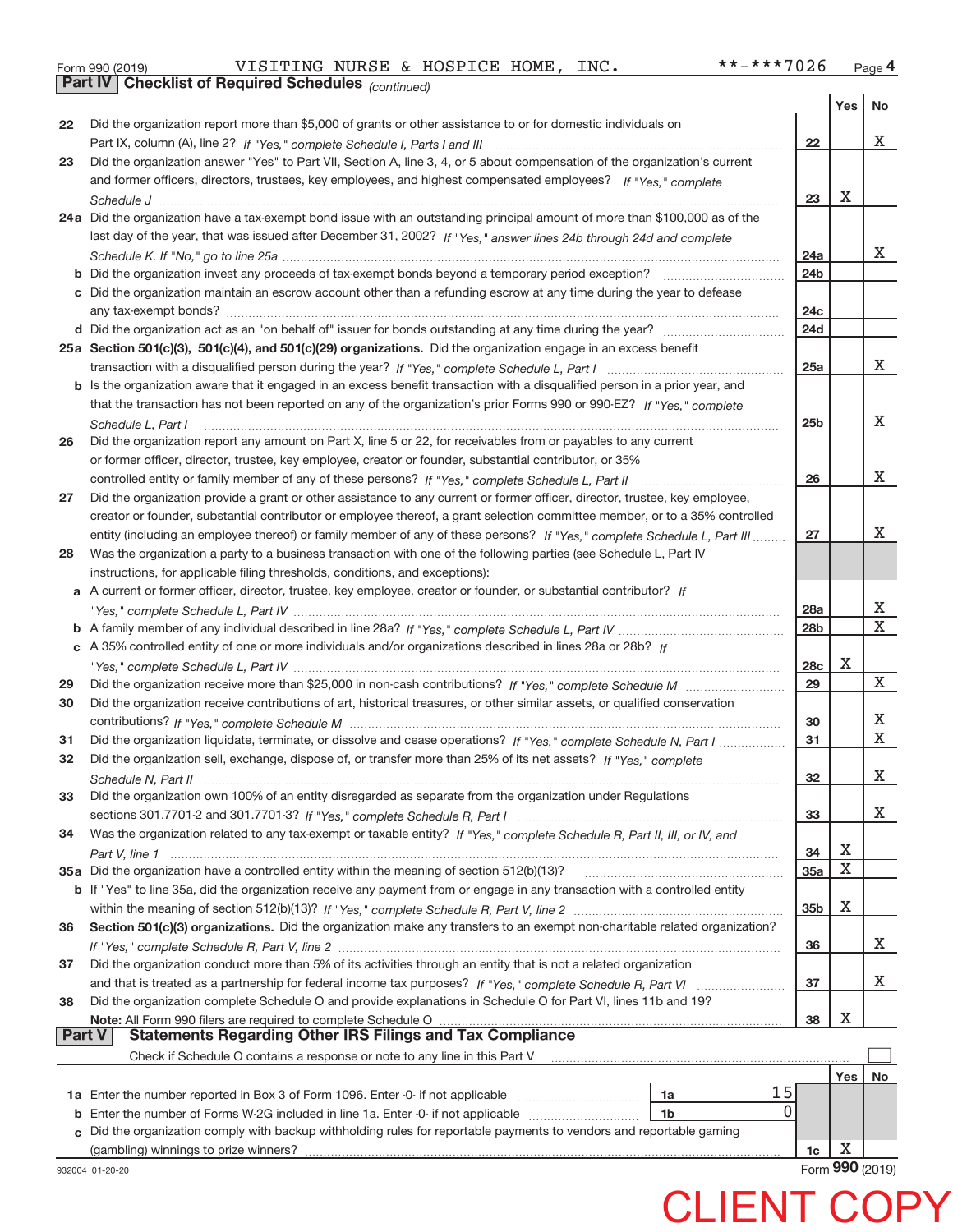|                                                                                                                      | **-***7026<br>VISITING NURSE & HOSPICE HOME, INC.<br>Form 990 (2019)                                                                                                                                                       |                        |     | $_{\text{Page}}$ 5                  |
|----------------------------------------------------------------------------------------------------------------------|----------------------------------------------------------------------------------------------------------------------------------------------------------------------------------------------------------------------------|------------------------|-----|-------------------------------------|
| <b>Part V</b>                                                                                                        | Statements Regarding Other IRS Filings and Tax Compliance (continued)                                                                                                                                                      |                        |     |                                     |
|                                                                                                                      |                                                                                                                                                                                                                            |                        | Yes | No                                  |
|                                                                                                                      | 2a Enter the number of employees reported on Form W-3, Transmittal of Wage and Tax Statements,                                                                                                                             |                        |     |                                     |
|                                                                                                                      | 202<br>filed for the calendar year ending with or within the year covered by this return<br>2a                                                                                                                             |                        |     |                                     |
| b                                                                                                                    |                                                                                                                                                                                                                            | 2 <sub>b</sub>         | X   |                                     |
|                                                                                                                      |                                                                                                                                                                                                                            |                        |     |                                     |
| За                                                                                                                   | Did the organization have unrelated business gross income of \$1,000 or more during the year?                                                                                                                              | 3a                     |     | x                                   |
| b                                                                                                                    |                                                                                                                                                                                                                            | 3 <sub>b</sub>         |     |                                     |
|                                                                                                                      | 4a At any time during the calendar year, did the organization have an interest in, or a signature or other authority over, a                                                                                               |                        |     |                                     |
|                                                                                                                      | financial account in a foreign country (such as a bank account, securities account, or other financial account)?                                                                                                           | 4a                     |     | х                                   |
| b                                                                                                                    | If "Yes," enter the name of the foreign country ▶                                                                                                                                                                          |                        |     |                                     |
|                                                                                                                      | See instructions for filing requirements for FinCEN Form 114, Report of Foreign Bank and Financial Accounts (FBAR).                                                                                                        |                        |     |                                     |
| 5a                                                                                                                   |                                                                                                                                                                                                                            | 5a                     |     | х                                   |
| b                                                                                                                    |                                                                                                                                                                                                                            | 5 <sub>b</sub>         |     | х                                   |
| с                                                                                                                    |                                                                                                                                                                                                                            | 5c                     |     |                                     |
| 6а                                                                                                                   | Does the organization have annual gross receipts that are normally greater than \$100,000, and did the organization solicit                                                                                                |                        |     |                                     |
|                                                                                                                      | any contributions that were not tax deductible as charitable contributions?                                                                                                                                                | 6a                     |     | X.                                  |
| If "Yes," did the organization include with every solicitation an express statement that such contributions or gifts |                                                                                                                                                                                                                            |                        |     |                                     |
|                                                                                                                      | were not tax deductible?                                                                                                                                                                                                   | 6b                     |     |                                     |
| 7                                                                                                                    | Organizations that may receive deductible contributions under section 170(c).                                                                                                                                              |                        |     |                                     |
| а                                                                                                                    | Did the organization receive a payment in excess of \$75 made partly as a contribution and partly for goods and services provided to the payor?                                                                            | 7a                     |     | X.                                  |
| b                                                                                                                    | If "Yes," did the organization notify the donor of the value of the goods or services provided?                                                                                                                            | 7b                     |     |                                     |
| с                                                                                                                    | Did the organization sell, exchange, or otherwise dispose of tangible personal property for which it was required                                                                                                          |                        |     |                                     |
|                                                                                                                      |                                                                                                                                                                                                                            | 7c                     |     | X                                   |
| d                                                                                                                    | 7d                                                                                                                                                                                                                         |                        |     |                                     |
| е                                                                                                                    | Did the organization receive any funds, directly or indirectly, to pay premiums on a personal benefit contract?                                                                                                            | 7e                     |     | x                                   |
| f                                                                                                                    | Did the organization, during the year, pay premiums, directly or indirectly, on a personal benefit contract?                                                                                                               | 7f                     |     | X                                   |
| g                                                                                                                    | If the organization received a contribution of qualified intellectual property, did the organization file Form 8899 as required?                                                                                           | 7g                     |     |                                     |
| h                                                                                                                    | If the organization received a contribution of cars, boats, airplanes, or other vehicles, did the organization file a Form 1098-C?                                                                                         | 7h                     |     |                                     |
| 8                                                                                                                    | Sponsoring organizations maintaining donor advised funds. Did a donor advised fund maintained by the                                                                                                                       |                        |     |                                     |
|                                                                                                                      | sponsoring organization have excess business holdings at any time during the year?                                                                                                                                         | 8                      |     |                                     |
| 9                                                                                                                    | Sponsoring organizations maintaining donor advised funds.                                                                                                                                                                  |                        |     |                                     |
| а                                                                                                                    | Did the sponsoring organization make any taxable distributions under section 4966?                                                                                                                                         | <b>9a</b>              |     |                                     |
| b                                                                                                                    | Did the sponsoring organization make a distribution to a donor, donor advisor, or related person?                                                                                                                          | 9 <sub>b</sub>         |     |                                     |
| 10                                                                                                                   | Section 501(c)(7) organizations. Enter:                                                                                                                                                                                    |                        |     |                                     |
| а                                                                                                                    | 10a<br>Initiation fees and capital contributions included on Part VIII, line 12 [100] [100] [100] [100] [100] [100] [                                                                                                      |                        |     |                                     |
| b                                                                                                                    | 10 <sub>b</sub><br>Gross receipts, included on Form 990, Part VIII, line 12, for public use of club facilities                                                                                                             |                        |     |                                     |
| 11                                                                                                                   | Section 501(c)(12) organizations. Enter:                                                                                                                                                                                   |                        |     |                                     |
| a                                                                                                                    | Gross income from members or shareholders<br>11a                                                                                                                                                                           |                        |     |                                     |
| b                                                                                                                    | Gross income from other sources (Do not net amounts due or paid to other sources against                                                                                                                                   |                        |     |                                     |
|                                                                                                                      | amounts due or received from them.)<br>11b                                                                                                                                                                                 |                        |     |                                     |
|                                                                                                                      | 12a Section 4947(a)(1) non-exempt charitable trusts. Is the organization filing Form 990 in lieu of Form 1041?                                                                                                             | 12a                    |     |                                     |
| b                                                                                                                    | If "Yes," enter the amount of tax-exempt interest received or accrued during the year<br>12 <sub>b</sub>                                                                                                                   |                        |     |                                     |
| 13                                                                                                                   | Section 501(c)(29) qualified nonprofit health insurance issuers.                                                                                                                                                           |                        |     |                                     |
| а                                                                                                                    | Is the organization licensed to issue qualified health plans in more than one state?                                                                                                                                       | 13a                    |     |                                     |
|                                                                                                                      | Note: See the instructions for additional information the organization must report on Schedule O.                                                                                                                          |                        |     |                                     |
| b                                                                                                                    | Enter the amount of reserves the organization is required to maintain by the states in which the                                                                                                                           |                        |     |                                     |
|                                                                                                                      | 13 <sub>b</sub><br>13 <sub>c</sub>                                                                                                                                                                                         |                        |     |                                     |
| с                                                                                                                    | Did the organization receive any payments for indoor tanning services during the tax year?                                                                                                                                 |                        |     | х                                   |
| 14a                                                                                                                  |                                                                                                                                                                                                                            | 14a<br>14 <sub>b</sub> |     |                                     |
| b                                                                                                                    | If "Yes," has it filed a Form 720 to report these payments? If "No," provide an explanation on Schedule O<br>Is the organization subject to the section 4960 tax on payment(s) of more than \$1,000,000 in remuneration or |                        |     |                                     |
| 15                                                                                                                   |                                                                                                                                                                                                                            | 15                     |     | х                                   |
|                                                                                                                      | If "Yes," see instructions and file Form 4720, Schedule N.                                                                                                                                                                 |                        |     |                                     |
| 16                                                                                                                   | Is the organization an educational institution subject to the section 4968 excise tax on net investment income?                                                                                                            | 16                     |     | х                                   |
|                                                                                                                      | If "Yes," complete Form 4720, Schedule O.                                                                                                                                                                                  |                        |     |                                     |
|                                                                                                                      |                                                                                                                                                                                                                            |                        |     | $T_{\text{arm}}$ QQ $\Omega$ (2010) |

Form (2019) **990**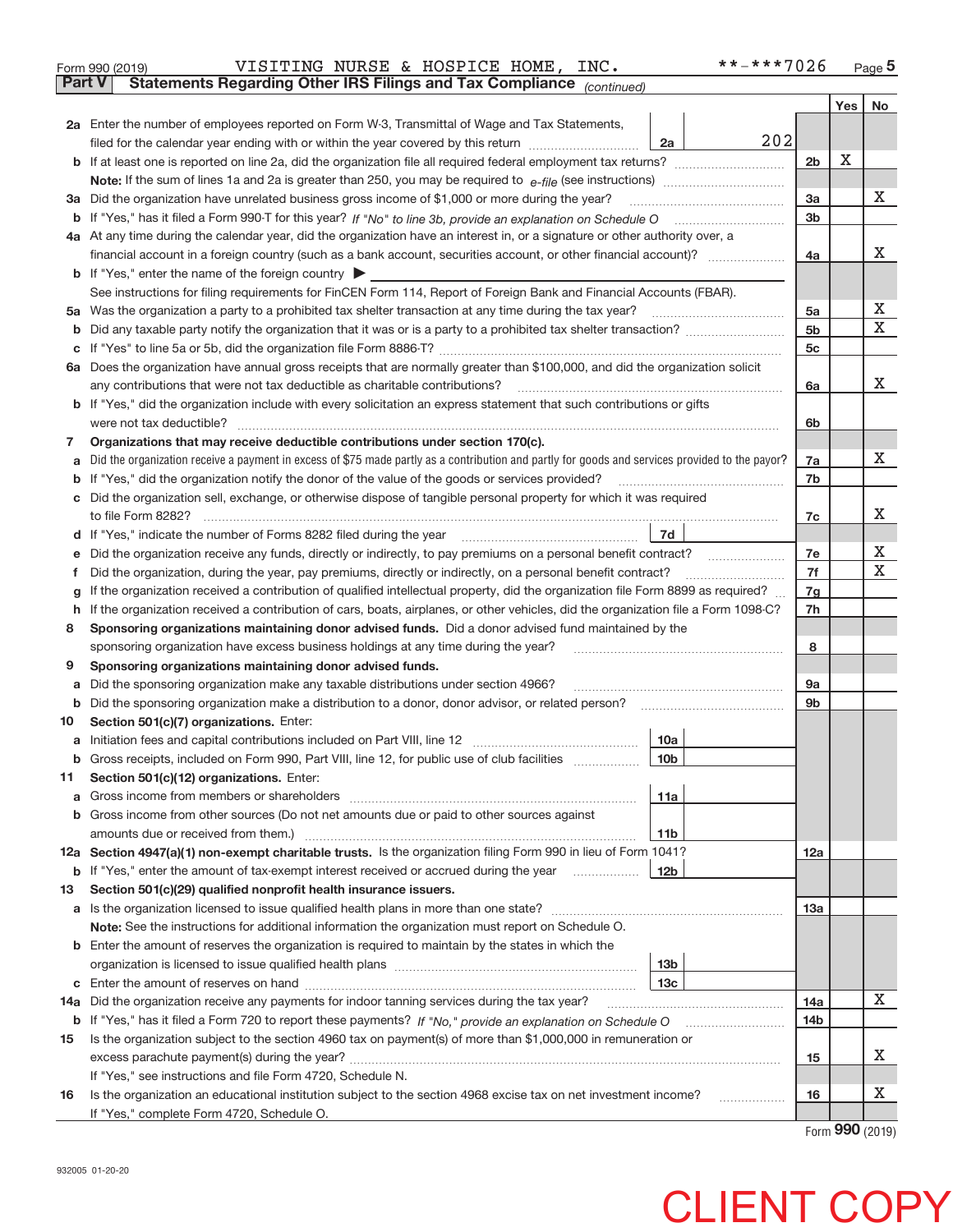|  | Form 990 (2019) |  |
|--|-----------------|--|
|  |                 |  |

Form 990 (2019) VISITING NURSE & HOSPICE HOME,INC。 \*\*-\*\*\*7U26 Page VISITING NURSE & HOSPICE HOME, INC. \*\*-\*\*\*7026

Check if Schedule O contains a response or note to any line in this Part VI ................

 $\boxed{\text{X}}$ 

*For each "Yes" response to lines 2 through 7b below, and for a "No" response to line 8a, 8b, or 10b below, describe the circumstances, processes, or changes on Schedule O. See instructions.* **Part VI Governance, Management, and Disclosure** 

|     | <b>Section A. Governing Body and Management</b>                                                                                                                                                                                |                         |             |                 |
|-----|--------------------------------------------------------------------------------------------------------------------------------------------------------------------------------------------------------------------------------|-------------------------|-------------|-----------------|
|     |                                                                                                                                                                                                                                |                         | Yes         | No              |
|     | 12<br><b>1a</b> Enter the number of voting members of the governing body at the end of the tax year<br>1a                                                                                                                      |                         |             |                 |
|     | If there are material differences in voting rights among members of the governing body, or if the governing                                                                                                                    |                         |             |                 |
|     | body delegated broad authority to an executive committee or similar committee, explain on Schedule O.                                                                                                                          |                         |             |                 |
| b   | 12<br>Enter the number of voting members included on line 1a, above, who are independent<br>1b                                                                                                                                 |                         |             |                 |
| 2   | Did any officer, director, trustee, or key employee have a family relationship or a business relationship with any other                                                                                                       |                         |             |                 |
|     | officer, director, trustee, or key employee?                                                                                                                                                                                   | $\mathbf{2}$            |             | х               |
| 3   | Did the organization delegate control over management duties customarily performed by or under the direct supervision                                                                                                          |                         |             |                 |
|     | of officers, directors, trustees, or key employees to a management company or other person?                                                                                                                                    | 3                       |             | х               |
| 4   | Did the organization make any significant changes to its governing documents since the prior Form 990 was filed?                                                                                                               | $\overline{\mathbf{4}}$ |             | $\mathbf X$     |
| 5   |                                                                                                                                                                                                                                | 5                       |             | $\mathbf X$     |
| 6   | Did the organization have members or stockholders?                                                                                                                                                                             | 6                       |             | $\mathbf X$     |
| 7a  | Did the organization have members, stockholders, or other persons who had the power to elect or appoint one or                                                                                                                 |                         |             |                 |
|     | more members of the governing body?                                                                                                                                                                                            | 7a                      |             | х               |
| b   | Are any governance decisions of the organization reserved to (or subject to approval by) members, stockholders, or                                                                                                             |                         |             |                 |
|     | persons other than the governing body?                                                                                                                                                                                         | 7b                      |             | х               |
| 8   | Did the organization contemporaneously document the meetings held or written actions undertaken during the year by the following:                                                                                              |                         |             |                 |
| a   |                                                                                                                                                                                                                                | 8a                      | х           |                 |
| b   | Each committee with authority to act on behalf of the governing body? [11] manufacture manufacture with authority to act on behalf of the governing body? [11] manufacture with authority of the state with an interval and th | 8b                      | X           |                 |
| 9   | Is there any officer, director, trustee, or key employee listed in Part VII, Section A, who cannot be reached at the                                                                                                           |                         |             |                 |
|     |                                                                                                                                                                                                                                | 9                       |             | x               |
|     | Section B. Policies <sub>(This Section B requests information about policies not required by the Internal Revenue Code.)</sub>                                                                                                 |                         |             |                 |
|     |                                                                                                                                                                                                                                |                         | Yes         | No              |
|     |                                                                                                                                                                                                                                | 10a                     |             | x               |
| b   | If "Yes," did the organization have written policies and procedures governing the activities of such chapters, affiliates,                                                                                                     |                         |             |                 |
|     | and branches to ensure their operations are consistent with the organization's exempt purposes?                                                                                                                                | 10b                     |             |                 |
|     | 11a Has the organization provided a complete copy of this Form 990 to all members of its governing body before filing the form?                                                                                                | 11a                     | X           |                 |
| b   | Describe in Schedule O the process, if any, used by the organization to review this Form 990.                                                                                                                                  |                         |             |                 |
| 12a |                                                                                                                                                                                                                                | 12a                     | х           |                 |
| b   | Were officers, directors, or trustees, and key employees required to disclose annually interests that could give rise to conflicts?                                                                                            | 12 <sub>b</sub>         | $\mathbf X$ |                 |
| с   | Did the organization regularly and consistently monitor and enforce compliance with the policy? If "Yes." describe                                                                                                             |                         |             |                 |
|     | in Schedule O how this was done measured and continuum control to the control of the control of the control of                                                                                                                 | 12c                     | х           |                 |
| 13  | Did the organization have a written whistleblower policy?                                                                                                                                                                      | 13                      | $\mathbf X$ |                 |
| 14  |                                                                                                                                                                                                                                | 14                      | $\mathbf X$ |                 |
| 15  | Did the process for determining compensation of the following persons include a review and approval by independent                                                                                                             |                         |             |                 |
|     | persons, comparability data, and contemporaneous substantiation of the deliberation and decision?                                                                                                                              |                         |             |                 |
|     | The organization's CEO, Executive Director, or top management official manufactured content of the organization's CEO, Executive Director, or top management official manufactured content of the state of the state of the st | 15a                     | X           |                 |
|     | Other officers or key employees of the organization                                                                                                                                                                            | 15b                     | X           |                 |
|     | If "Yes" to line 15a or 15b, describe the process in Schedule O (see instructions).                                                                                                                                            |                         |             |                 |
|     | 16a Did the organization invest in, contribute assets to, or participate in a joint venture or similar arrangement with a                                                                                                      |                         |             |                 |
|     | taxable entity during the year?                                                                                                                                                                                                | 16a                     |             | х               |
|     | <b>b</b> If "Yes," did the organization follow a written policy or procedure requiring the organization to evaluate its participation                                                                                          |                         |             |                 |
|     | in joint venture arrangements under applicable federal tax law, and take steps to safeguard the organization's                                                                                                                 |                         |             |                 |
|     | exempt status with respect to such arrangements?                                                                                                                                                                               | 16b                     |             |                 |
|     | <b>Section C. Disclosure</b>                                                                                                                                                                                                   |                         |             |                 |
| 17  | List the states with which a copy of this Form 990 is required to be filed $\blacktriangleright \text{IN}$                                                                                                                     |                         |             |                 |
| 18  | Section 6104 requires an organization to make its Forms 1023 (1024 or 1024-A, if applicable), 990, and 990-T (Section 501(c)(3)s only) available                                                                               |                         |             |                 |
|     | for public inspection. Indicate how you made these available. Check all that apply.                                                                                                                                            |                         |             |                 |
|     | $X$ Upon request<br>$X$ Own website<br>Another's website<br>Other (explain on Schedule O)                                                                                                                                      |                         |             |                 |
| 19  | Describe on Schedule O whether (and if so, how) the organization made its governing documents, conflict of interest policy, and financial                                                                                      |                         |             |                 |
|     | statements available to the public during the tax year.                                                                                                                                                                        |                         |             |                 |
| 20  | State the name, address, and telephone number of the person who possesses the organization's books and records                                                                                                                 |                         |             |                 |
|     | $260 - 435 - 3222$<br>ELAINE JONES -                                                                                                                                                                                           |                         |             |                 |
|     | 5910 HOMESTEAD ROAD, FORT WAYNE,<br>46814<br>ΙN                                                                                                                                                                                |                         |             |                 |
|     | 932006 01-20-20                                                                                                                                                                                                                |                         |             | Form 990 (2019) |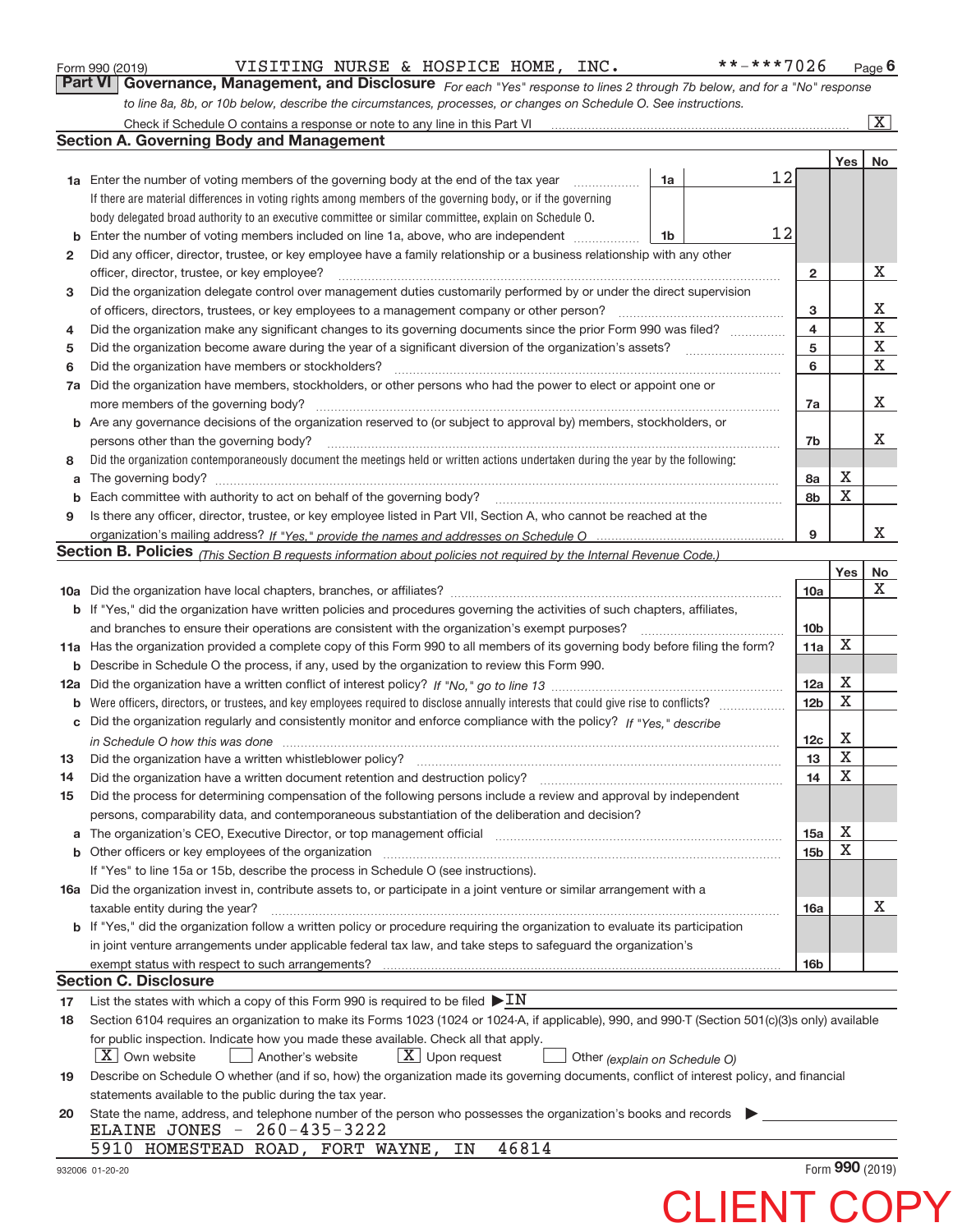$\begin{array}{c} \boxed{1} \\ \boxed{1} \\ \end{array}$ 

|  |                                               |  | Part VII Compensation of Officers, Directors, Trustees, Key Employees, Highest Compensated |
|--|-----------------------------------------------|--|--------------------------------------------------------------------------------------------|
|  | <b>Employees, and Independent Contractors</b> |  |                                                                                            |

Check if Schedule O contains a response or note to any line in this Part VII

**Section A. Officers, Directors, Trustees, Key Employees, and Highest Compensated Employees**

**1a**  Complete this table for all persons required to be listed. Report compensation for the calendar year ending with or within the organization's tax year. **•** List all of the organization's current officers, directors, trustees (whether individuals or organizations), regardless of amount of compensation.

Enter ‐0‐ in columns (D), (E), and (F) if no compensation was paid.

**•** List all of the organization's current key employees, if any. See instructions for definition of "key employee."

● List the organization's five current highest compensated employees (other than an officer, director, trustee, or key employee) who received report‐ able compensation (Box 5 of Form W-2 and/or Box 7 of Form 1099-MISC) of more than \$100,000 from the organization and any related organizations.

 $\bullet$  List all of the organization's former officers, key employees, and highest compensated employees who received more than \$100,000 of reportable compensation from the organization and any related organizations.

**•** List all of the organization's former directors or trustees that received, in the capacity as a former director or trustee of the organization, more than \$10,000 of reportable compensation from the organization and any related organizations.

See instructions for the order in which to list the persons above.

Check this box if neither the organization nor any related organization compensated any current officer, director, or trustee.  $\Box$ 

| (A)                          | (B)                  |                                |                                                                  |                       | (C)          |                                   |        | (D)                             | (E)             | (F)                      |
|------------------------------|----------------------|--------------------------------|------------------------------------------------------------------|-----------------------|--------------|-----------------------------------|--------|---------------------------------|-----------------|--------------------------|
| Name and title               | Average              |                                | (do not check more than one                                      |                       | Position     |                                   |        | Reportable                      | Reportable      | Estimated                |
|                              | hours per            |                                | box, unless person is both an<br>officer and a director/trustee) |                       |              |                                   |        | compensation                    | compensation    | amount of                |
|                              | week                 |                                |                                                                  |                       |              |                                   |        | from                            | from related    | other                    |
|                              | (list any            |                                |                                                                  |                       |              |                                   |        | the                             | organizations   | compensation             |
|                              | hours for<br>related |                                |                                                                  |                       |              |                                   |        | organization<br>(W-2/1099-MISC) | (W-2/1099-MISC) | from the<br>organization |
|                              | organizations        |                                |                                                                  |                       |              |                                   |        |                                 |                 | and related              |
|                              | below                |                                |                                                                  |                       |              |                                   |        |                                 |                 | organizations            |
|                              | line)                | Individual trustee or director | Institutional trustee                                            | Officer               | Key employee | Highest compensated<br>  employee | Former |                                 |                 |                          |
| (1) BANDOR-BRAUN, VICKI      | 1.00                 |                                |                                                                  |                       |              |                                   |        |                                 |                 |                          |
| <b>DIRECTOR</b>              |                      | $\mathbf X$                    |                                                                  |                       |              |                                   |        | 0.                              | 0.              | $0 \cdot$                |
| (2) BREUNING, ELIZABETH      | 1.00                 |                                |                                                                  |                       |              |                                   |        |                                 |                 |                          |
| DIRECTOR, FDN REPRESENTATIVE | 1.00                 | X                              |                                                                  |                       |              |                                   |        | 0.                              | 0.              | $\mathbf 0$ .            |
| (3) BYERS, JOSEPH            | 1.00                 |                                |                                                                  |                       |              |                                   |        |                                 |                 |                          |
| <b>CHAIR</b>                 | 1.00                 | X                              |                                                                  | $\overline{\text{X}}$ |              |                                   |        | 0.                              | 0.              | $\mathbf 0$ .            |
| (4)<br>COUCHMAN, JAMES       | 1.00                 |                                |                                                                  |                       |              |                                   |        |                                 |                 |                          |
| DIRECTOR, INTERN             |                      | X                              |                                                                  |                       |              |                                   |        | 0.                              | 0.              | $0$ .                    |
| (5) CRIDER, DUSTIN           | 1.00                 |                                |                                                                  |                       |              |                                   |        |                                 |                 |                          |
| <b>TREASURER</b>             |                      | X                              |                                                                  | X                     |              |                                   |        | $0$ .                           | 0.              | 0.                       |
| (6) DEBRUCE, CARMEN          | 1.00                 |                                |                                                                  |                       |              |                                   |        |                                 |                 |                          |
| <b>DIRECTOR</b>              |                      | $\mathbf X$                    |                                                                  |                       |              |                                   |        | 0.                              | 0.              | $0_{.}$                  |
| (7) FREDERICK, ELIZABETH     | 1.00                 |                                |                                                                  |                       |              |                                   |        |                                 |                 |                          |
| <b>DIRECTOR</b>              |                      | $\mathbf X$                    |                                                                  |                       |              |                                   |        | 0.                              | 0.              | $0$ .                    |
| $(8)$ HAYS, PATTI            | 1.00                 |                                |                                                                  |                       |              |                                   |        |                                 |                 |                          |
| <b>SECRETARY</b>             |                      | $\mathbf X$                    |                                                                  | X                     |              |                                   |        | 0.                              | 0.              | $0$ .                    |
| (9) KLINE, DOUG              | 1.00                 |                                |                                                                  |                       |              |                                   |        |                                 |                 |                          |
| <b>DIRECTOR</b>              |                      | $\mathbf X$                    |                                                                  |                       |              |                                   |        | 0.                              | 0.              | $0_{.}$                  |
| (10) NESS, KURT              | 1.00                 |                                |                                                                  |                       |              |                                   |        |                                 |                 |                          |
| <b>DIRECTOR</b>              |                      | X                              |                                                                  |                       |              |                                   |        | 0.                              | 0.              | $0_{.}$                  |
| (11) NEVERS, ANGELA          | 1.00                 |                                |                                                                  |                       |              |                                   |        |                                 |                 |                          |
| <b>DIRECTOR</b>              |                      | $\rm X$                        |                                                                  |                       |              |                                   |        | 0.                              | 0.              | $\mathbf 0$ .            |
| (12) SOBERALSKI, MOLLY       | 1.00                 |                                |                                                                  |                       |              |                                   |        |                                 |                 |                          |
| <b>DIRECTOR</b>              |                      | $\mathbf X$                    |                                                                  |                       |              |                                   |        | 0.                              | 0.              | $0$ .                    |
| (13) THORSON, JESICA         | 1.00                 |                                |                                                                  |                       |              |                                   |        |                                 |                 |                          |
| VICE CHAIR                   |                      | $\mathbf X$                    |                                                                  | X                     |              |                                   |        | 0.                              | 0.              | $0_{.}$                  |
| (14) WILSON, JARROD          | 1.00                 |                                |                                                                  |                       |              |                                   |        |                                 |                 |                          |
| DIRECTOR, INTERN             |                      | $\mathbf X$                    |                                                                  |                       |              |                                   |        | 0.                              | 0.              | $0_{.}$                  |
| (15) ZIMMERMAN, GINA         | 1.00                 |                                |                                                                  |                       |              |                                   |        |                                 |                 |                          |
| <b>DIRECTOR</b>              |                      | $\mathbf X$                    |                                                                  |                       |              |                                   |        | 0.                              | 0.              | $0 \cdot$                |
| (16) FRIEDEL, LESLIE         | 40.00                |                                |                                                                  |                       |              |                                   |        |                                 |                 |                          |
| CEO                          | 1.00                 |                                |                                                                  | $\overline{\text{X}}$ |              |                                   |        | 158,952.                        | 0.              | 14, 112.                 |
| (17) JONES, ELAINE           | 40.00                |                                |                                                                  |                       |              |                                   |        |                                 |                 |                          |
| ${\tt CFO}$                  |                      |                                |                                                                  | $\overline{\text{X}}$ |              |                                   |        | 95,697.                         | $0$ .           | 15,075.                  |

932007 01‐20‐20

Form (2019) **990**

## **CLIENT CO**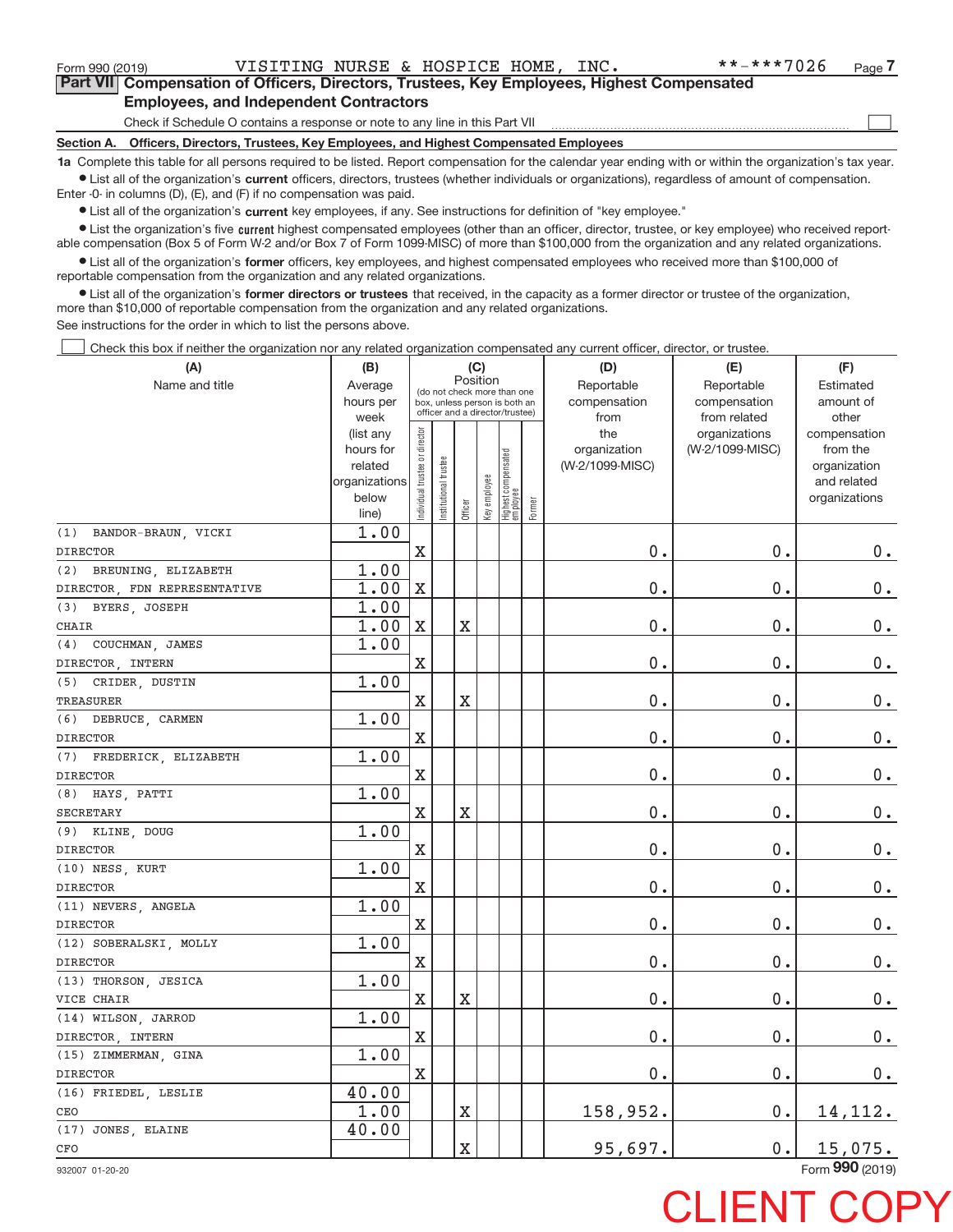| VISITING NURSE & HOSPICE HOME, INC.<br>Form 990 (2019)                                                                                               |                      |                                                              |                       |             |              |                                 |                       |                                | **-***7026      |                     | Page 8                      |
|------------------------------------------------------------------------------------------------------------------------------------------------------|----------------------|--------------------------------------------------------------|-----------------------|-------------|--------------|---------------------------------|-----------------------|--------------------------------|-----------------|---------------------|-----------------------------|
| <b>Part VII</b><br>Section A. Officers, Directors, Trustees, Key Employees, and Highest Compensated Employees (continued)                            |                      |                                                              |                       |             |              |                                 |                       |                                |                 |                     |                             |
| (A)                                                                                                                                                  | (B)                  |                                                              |                       |             | (C)          |                                 |                       | (D)                            | (E)             |                     | (F)                         |
| Name and title                                                                                                                                       | Average              |                                                              |                       |             | Position     |                                 |                       | Reportable                     | Reportable      |                     | Estimated                   |
|                                                                                                                                                      | hours per            | (do not check more than one<br>box, unless person is both an |                       |             |              |                                 | compensation          | compensation                   |                 | amount of           |                             |
|                                                                                                                                                      | week                 |                                                              |                       |             |              | officer and a director/trustee) |                       | from                           | from related    |                     | other                       |
|                                                                                                                                                      | (list any            |                                                              |                       |             |              |                                 |                       | the                            | organizations   |                     | compensation                |
|                                                                                                                                                      | hours for<br>related |                                                              |                       |             |              |                                 |                       | organization                   | (W-2/1099-MISC) |                     | from the                    |
|                                                                                                                                                      | organizations        |                                                              |                       |             |              |                                 |                       | (W-2/1099-MISC)                |                 |                     | organization<br>and related |
|                                                                                                                                                      | below                | Individual trustee or director                               | Institutional trustee |             |              |                                 |                       |                                |                 |                     | organizations               |
|                                                                                                                                                      | line)                |                                                              |                       | Officer     | Key employee | Highest compensated<br>employee | Former                |                                |                 |                     |                             |
| (18) MARSHALL, COLLEEN                                                                                                                               | 40.00                |                                                              |                       |             |              |                                 |                       |                                |                 |                     |                             |
| CHIEF OPERATING OFFICER                                                                                                                              |                      |                                                              |                       | $\mathbf X$ |              |                                 |                       | 97,351.                        |                 | 0.                  | 7,774.                      |
| (19) MOORE D.O., ANN                                                                                                                                 | 40.00                |                                                              |                       |             |              |                                 |                       |                                |                 |                     |                             |
| CHIEF MEDICAL OFFICER                                                                                                                                |                      |                                                              |                       | $\mathbf X$ |              |                                 |                       | 255,357.                       |                 | 0.                  | 16, 172.                    |
| (20) SHANKSTER, MARY                                                                                                                                 | 40.00                |                                                              |                       |             |              |                                 |                       |                                |                 |                     |                             |
| CHIEF DEVELOPMENT OFFICER                                                                                                                            |                      |                                                              |                       | $\mathbf X$ |              |                                 |                       | 86,282.                        |                 | 0.                  | 1,702.                      |
| (21) BUFFENBARGER, HEIDI                                                                                                                             | 40.00                |                                                              |                       |             |              |                                 |                       |                                |                 |                     |                             |
| CNO                                                                                                                                                  |                      |                                                              |                       | $\mathbf X$ |              |                                 |                       | 96,268.                        |                 | $0$ .               | 0.                          |
| (22) HERMAN, PAM                                                                                                                                     | 40.00                |                                                              |                       |             |              |                                 |                       |                                |                 |                     |                             |
| REGISTERED NURSE                                                                                                                                     |                      |                                                              |                       |             |              | Χ                               |                       | 120,657.                       |                 | 0.                  | 4,194.                      |
| (23) TRIBBLE M.D., DAVID                                                                                                                             | 40.00                |                                                              |                       |             |              |                                 |                       |                                |                 |                     |                             |
| PHYSICIAN ON STAFF                                                                                                                                   |                      |                                                              |                       |             |              | X                               |                       | 214,861.                       |                 | 0.                  | 4,593.                      |
| (24) WILGER D.O., MARY                                                                                                                               | 40.00                |                                                              |                       |             |              |                                 |                       |                                |                 |                     |                             |
| PHYSICIAN ON STAFF                                                                                                                                   |                      |                                                              |                       |             |              | X                               |                       | 207,499.                       |                 | $0$ .               | 25,799.                     |
|                                                                                                                                                      |                      |                                                              |                       |             |              |                                 |                       |                                |                 |                     |                             |
|                                                                                                                                                      |                      |                                                              |                       |             |              |                                 |                       |                                |                 |                     |                             |
|                                                                                                                                                      |                      |                                                              |                       |             |              |                                 |                       |                                |                 |                     |                             |
|                                                                                                                                                      |                      |                                                              |                       |             |              |                                 |                       |                                |                 |                     |                             |
|                                                                                                                                                      |                      |                                                              |                       |             |              |                                 | $\blacktriangleright$ | 1,332,924.                     |                 | 0.                  | 89,421.                     |
| Total from continuation sheets to Part VII, Section A <b>manual</b> Total from continuation                                                          |                      |                                                              |                       |             |              |                                 |                       | 0.                             |                 | 0.                  | 0.                          |
|                                                                                                                                                      |                      |                                                              |                       |             |              |                                 |                       | 1,332,924.                     |                 | 0.                  | 89,421.                     |
| Total number of individuals (including but not limited to those listed above) who received more than \$100,000 of reportable<br>$\overline{2}$       |                      |                                                              |                       |             |              |                                 |                       |                                |                 |                     |                             |
| compensation from the organization $\blacktriangleright$                                                                                             |                      |                                                              |                       |             |              |                                 |                       |                                |                 |                     | 5                           |
|                                                                                                                                                      |                      |                                                              |                       |             |              |                                 |                       |                                |                 |                     | Yes<br>No                   |
| 3<br>Did the organization list any former officer, director, trustee, key employee, or highest compensated employee on                               |                      |                                                              |                       |             |              |                                 |                       |                                |                 |                     |                             |
| line 1a? If "Yes," complete Schedule J for such individual manufactured contained and the line 1a? If "Yes," complete Schedule J for such individual |                      |                                                              |                       |             |              |                                 |                       |                                |                 | 3                   | X                           |
| For any individual listed on line 1a, is the sum of reportable compensation and other compensation from the organization                             |                      |                                                              |                       |             |              |                                 |                       |                                |                 |                     |                             |
|                                                                                                                                                      |                      |                                                              |                       |             |              |                                 |                       |                                |                 | 4                   | X                           |
| Did any person listed on line 1a receive or accrue compensation from any unrelated organization or individual for services<br>5                      |                      |                                                              |                       |             |              |                                 |                       |                                |                 |                     |                             |
| rendered to the organization? If "Yes." complete Schedule J for such person                                                                          |                      |                                                              |                       |             |              |                                 |                       |                                |                 | 5                   | х                           |
| <b>Section B. Independent Contractors</b>                                                                                                            |                      |                                                              |                       |             |              |                                 |                       |                                |                 |                     |                             |
| Complete this table for your five highest compensated independent contractors that received more than \$100,000 of compensation from<br>1.           |                      |                                                              |                       |             |              |                                 |                       |                                |                 |                     |                             |
| the organization. Report compensation for the calendar year ending with or within the organization's tax year.                                       |                      |                                                              |                       |             |              |                                 |                       |                                |                 |                     |                             |
| (A)<br>Name and business address                                                                                                                     |                      |                                                              |                       |             |              |                                 |                       | (B)<br>Description of services |                 | (C)<br>Compensation |                             |
| <b>REHABPRO</b>                                                                                                                                      |                      |                                                              |                       |             |              |                                 |                       |                                |                 |                     |                             |
| 8412 BREMEN WAY, FORT WAYNE, IN 46285                                                                                                                |                      |                                                              |                       |             |              |                                 |                       | THERAPY                        |                 |                     | 244,535.                    |
|                                                                                                                                                      |                      |                                                              |                       |             |              |                                 |                       |                                |                 |                     |                             |
|                                                                                                                                                      |                      |                                                              |                       |             |              |                                 |                       |                                |                 |                     |                             |
|                                                                                                                                                      |                      |                                                              |                       |             |              |                                 |                       |                                |                 |                     |                             |
|                                                                                                                                                      |                      |                                                              |                       |             |              |                                 |                       |                                |                 |                     |                             |
|                                                                                                                                                      |                      |                                                              |                       |             |              |                                 |                       |                                |                 |                     |                             |
|                                                                                                                                                      |                      |                                                              |                       |             |              |                                 |                       |                                |                 |                     |                             |
|                                                                                                                                                      |                      |                                                              |                       |             |              |                                 |                       |                                |                 |                     |                             |
|                                                                                                                                                      |                      |                                                              |                       |             |              |                                 |                       |                                |                 |                     |                             |

**2** Total number of independent contractors (including but not limited to those listed above) who received more than \$100,000 of compensation from the organization 1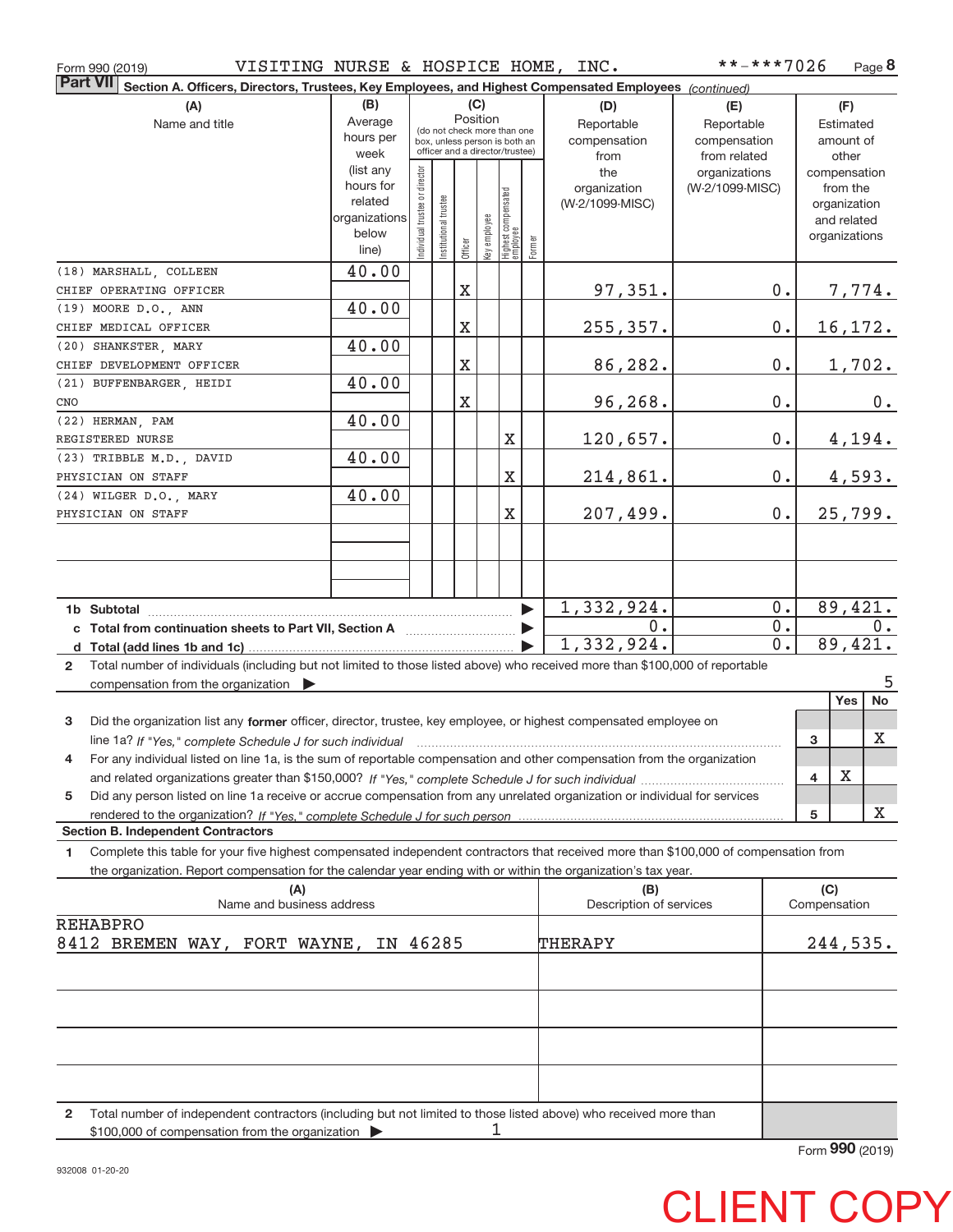|                                                                  |                  | Form 990 (2019)                                                               |                          |                |                |                      | VISITING NURSE & HOSPICE HOME, | INC.                                                      | **-***7026                                         | Page 9                                                          |
|------------------------------------------------------------------|------------------|-------------------------------------------------------------------------------|--------------------------|----------------|----------------|----------------------|--------------------------------|-----------------------------------------------------------|----------------------------------------------------|-----------------------------------------------------------------|
|                                                                  | <b>Part VIII</b> | <b>Statement of Revenue</b>                                                   |                          |                |                |                      |                                |                                                           |                                                    |                                                                 |
|                                                                  |                  | Check if Schedule O contains a response or note to any line in this Part VIII |                          |                |                |                      |                                |                                                           |                                                    |                                                                 |
|                                                                  |                  |                                                                               |                          |                |                |                      | Total revenue                  | $\overline{(B)}$<br>Related or exempt<br>function revenue | $\overline{(C)}$<br>Unrelated<br>Ibusiness revenue | (D)<br>Revenue excluded<br>from tax under<br>sections 512 - 514 |
|                                                                  |                  | <b>1 a</b> Federated campaigns                                                | $\overline{\phantom{a}}$ | 1a             |                |                      |                                |                                                           |                                                    |                                                                 |
|                                                                  | b                | Membership dues                                                               |                          | 1 <sub>b</sub> |                |                      |                                |                                                           |                                                    |                                                                 |
| <b>Contributions, Gifts, Grants</b><br>and Other Similar Amounts | С                | Fundraising events                                                            |                          | 1 <sub>c</sub> |                |                      |                                |                                                           |                                                    |                                                                 |
|                                                                  |                  | d Related organizations                                                       | $\overline{\phantom{a}}$ | 1 <sub>d</sub> |                | 996,360.             |                                |                                                           |                                                    |                                                                 |
|                                                                  |                  | Government grants (contributions)                                             |                          | 1e             |                |                      |                                |                                                           |                                                    |                                                                 |
|                                                                  |                  | f All other contributions, gifts, grants, and                                 |                          |                |                |                      |                                |                                                           |                                                    |                                                                 |
|                                                                  |                  | similar amounts not included above                                            |                          | 1f             |                |                      |                                |                                                           |                                                    |                                                                 |
|                                                                  |                  | Noncash contributions included in lines 1a-1f                                 |                          | $1g$ \$        |                |                      |                                |                                                           |                                                    |                                                                 |
|                                                                  | h                |                                                                               |                          |                |                |                      | 996,360.                       |                                                           |                                                    |                                                                 |
|                                                                  |                  |                                                                               |                          |                |                | <b>Business Code</b> |                                |                                                           |                                                    |                                                                 |
|                                                                  | 2a               | HOSPICE SERVICES AT HOME                                                      |                          |                |                | 621610               | 9,827,429.                     | 9,827,429.                                                |                                                    |                                                                 |
|                                                                  | b                | INPATIENT HOSPICE SERVICES                                                    |                          |                |                | 623000               | 2,328,745.                     | 2,328,745.                                                |                                                    |                                                                 |
|                                                                  |                  | PALLIATIVE CARE SERVICES                                                      |                          |                |                | 621610               | 932, 575.                      | 932,575.                                                  |                                                    |                                                                 |
|                                                                  | d                |                                                                               |                          |                |                |                      |                                |                                                           |                                                    |                                                                 |
| Program Service<br>Revenue                                       |                  | <u> 1990 - Johann Barbara, martin a</u>                                       |                          |                |                |                      |                                |                                                           |                                                    |                                                                 |
|                                                                  | f                | All other program service revenue                                             |                          |                |                |                      |                                |                                                           |                                                    |                                                                 |
|                                                                  |                  |                                                                               |                          |                |                |                      | 13,088,749.                    |                                                           |                                                    |                                                                 |
|                                                                  | 3                | Investment income (including dividends, interest, and                         |                          |                |                |                      |                                |                                                           |                                                    |                                                                 |
|                                                                  |                  |                                                                               |                          |                |                |                      | 137,459.                       |                                                           |                                                    | 137,459.                                                        |
|                                                                  | 4                | Income from investment of tax-exempt bond proceeds                            |                          |                |                |                      |                                |                                                           |                                                    |                                                                 |
|                                                                  | 5                |                                                                               |                          |                |                |                      |                                |                                                           |                                                    |                                                                 |
|                                                                  |                  |                                                                               |                          | (i) Real       |                | (ii) Personal        |                                |                                                           |                                                    |                                                                 |
|                                                                  | 6а               | Gross rents                                                                   | 6а                       |                |                |                      |                                |                                                           |                                                    |                                                                 |
|                                                                  | b                | .<br>Less: rental expenses                                                    | 6 <sub>b</sub>           |                |                |                      |                                |                                                           |                                                    |                                                                 |
|                                                                  |                  | Rental income or (loss)                                                       | 6c                       |                |                |                      |                                |                                                           |                                                    |                                                                 |
|                                                                  | c                | d Net rental income or (loss)                                                 |                          |                |                |                      |                                |                                                           |                                                    |                                                                 |
|                                                                  |                  | 7 a Gross amount from sales of                                                |                          | (i) Securities |                | (ii) Other           |                                |                                                           |                                                    |                                                                 |
|                                                                  |                  |                                                                               |                          | 2,669,713.     |                | 20.                  |                                |                                                           |                                                    |                                                                 |
|                                                                  |                  | assets other than inventory                                                   | 7a                       |                |                |                      |                                |                                                           |                                                    |                                                                 |
|                                                                  |                  | <b>b</b> Less: cost or other basis                                            |                          | 2,186,881.     |                | $^{\circ}$ .         |                                |                                                           |                                                    |                                                                 |
| evenue                                                           |                  | and sales expenses                                                            | 7 <sub>b</sub><br>7c     | 482,832.       |                | 20.                  |                                |                                                           |                                                    |                                                                 |
|                                                                  |                  | c Gain or (loss)                                                              |                          |                |                |                      | 482,852.                       |                                                           |                                                    | 482,852.                                                        |
|                                                                  |                  |                                                                               |                          |                |                |                      |                                |                                                           |                                                    |                                                                 |
| Other R                                                          |                  | 8 a Gross income from fundraising events (not                                 |                          |                |                |                      |                                |                                                           |                                                    |                                                                 |
|                                                                  |                  | including \$                                                                  |                          | of             |                |                      |                                |                                                           |                                                    |                                                                 |
|                                                                  |                  | contributions reported on line 1c). See                                       |                          |                |                |                      |                                |                                                           |                                                    |                                                                 |
|                                                                  |                  |                                                                               |                          |                | 8a             | 1,213.               |                                |                                                           |                                                    |                                                                 |
|                                                                  |                  |                                                                               |                          |                | 8b             |                      | $-1, 213.$                     |                                                           |                                                    | $-1, 213.$                                                      |
|                                                                  |                  | Net income or (loss) from fundraising events                                  |                          |                |                |                      |                                |                                                           |                                                    |                                                                 |
|                                                                  |                  | 9 a Gross income from gaming activities. See                                  |                          |                |                |                      |                                |                                                           |                                                    |                                                                 |
|                                                                  |                  |                                                                               |                          |                | 9a             |                      |                                |                                                           |                                                    |                                                                 |
|                                                                  |                  | <b>b</b> Less: direct expenses <b>manually</b>                                |                          |                | 9 <sub>b</sub> |                      |                                |                                                           |                                                    |                                                                 |
|                                                                  |                  | Net income or (loss) from gaming activities                                   |                          |                |                |                      |                                |                                                           |                                                    |                                                                 |
|                                                                  |                  | 10 a Gross sales of inventory, less returns                                   |                          |                |                |                      |                                |                                                           |                                                    |                                                                 |
|                                                                  |                  |                                                                               | 10a                      |                |                |                      |                                |                                                           |                                                    |                                                                 |
|                                                                  |                  |                                                                               |                          |                | 10bl           |                      |                                |                                                           |                                                    |                                                                 |
|                                                                  |                  | c Net income or (loss) from sales of inventory                                |                          |                |                |                      |                                |                                                           |                                                    |                                                                 |
|                                                                  |                  |                                                                               |                          |                |                | <b>Business Code</b> |                                |                                                           |                                                    |                                                                 |
|                                                                  | 11 a             | INCR IN ASSETS OF VNHH FOUNDATION                                             |                          |                |                | 900099               | 772,797.                       | 772,797.                                                  |                                                    |                                                                 |
| Revenue                                                          | b                | MISCELLANEOUS                                                                 |                          |                |                | 900099               | 2,390.                         | 2,390.                                                    |                                                    |                                                                 |
| Miscellaneous                                                    | с                |                                                                               |                          |                |                |                      |                                |                                                           |                                                    |                                                                 |
|                                                                  |                  |                                                                               |                          |                |                |                      |                                |                                                           |                                                    |                                                                 |
|                                                                  |                  |                                                                               |                          |                |                |                      | 775,187.                       |                                                           |                                                    |                                                                 |
|                                                                  | 12               |                                                                               |                          |                |                |                      | 15, 479, 394.                  | 13,863,936.                                               | 0.                                                 | 619,098.                                                        |

932009 01‐20‐20

Form (2019) **990**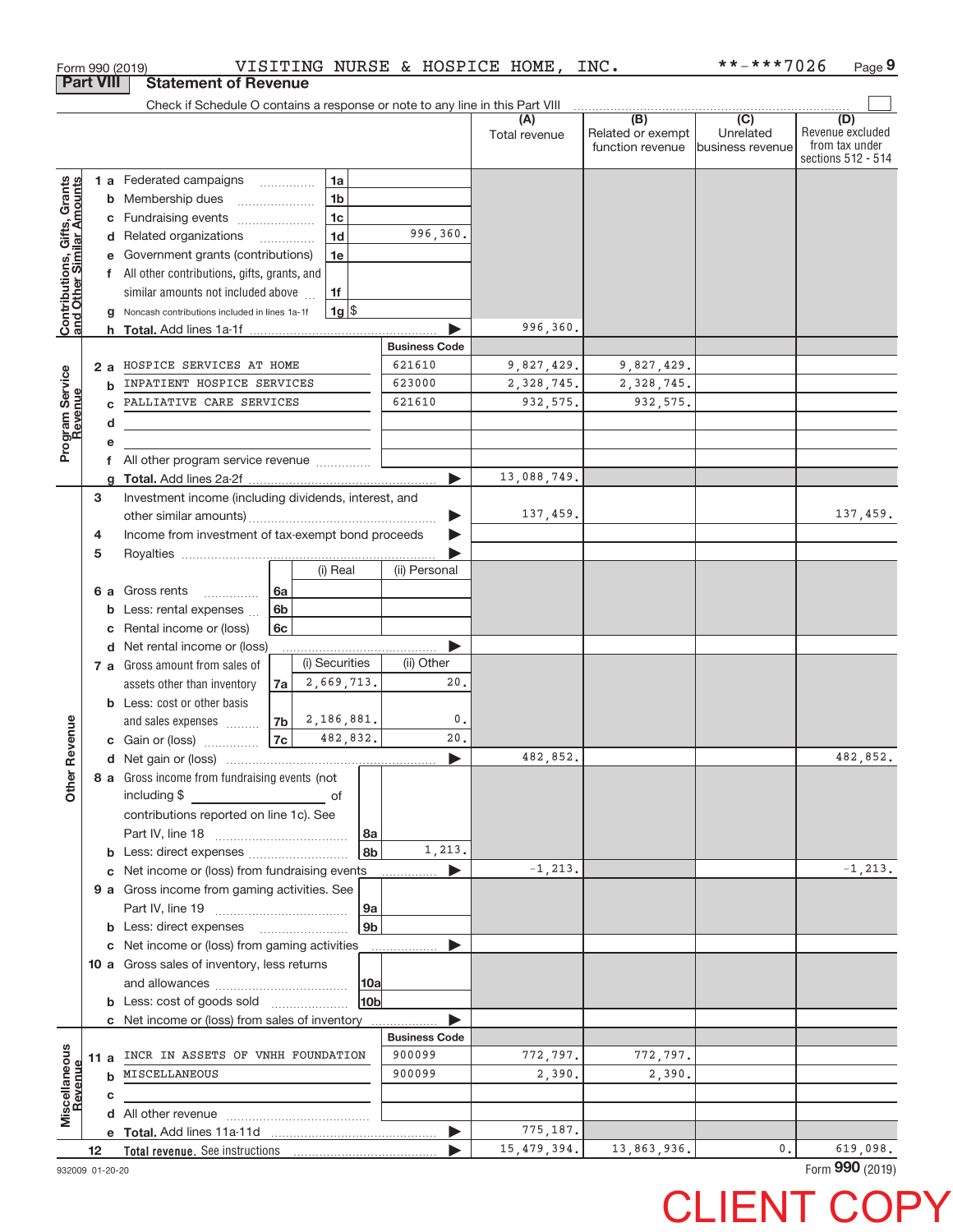Form 990 (2019) VISITING NURSE & HOSPICE HOME , INC \*\*-\*\*\*7026 <sub>Page</sub> **Part IX Statement of Functional Expenses**

**Total functional expenses.**  Add lines 1 through 24e **Joint costs.** Complete this line only if the organization **(A) (B) (B) (C)** (C) (A)<br>Total expenses Program service Management and Fundrain<br>expenses expenses expenses expen **1 2 3 4 5 6 7 8 9 10 11 a b c d e f g 12 13 14 15 16 17 18 19 20 21 22 23 24 a b c d** DUES AND SUBSCRIPTIONS **e** All other expenses **25 26** *Section 501(c)(3) and 501(c)(4) organizations must complete all columns. All other organizations must complete column (A).* Grants and other assistance to domestic organizations and domestic governments. See Part IV, line 21 Compensation not included above to disqualified persons (as defined under section 4958(f)(1)) and persons described in section  $4958(c)(3)(B)$  ........ Pension plan accruals and contributions (include section 401(k) and 403(b) employer contributions) Professional fundraising services. See Part IV, line 17 Other. (If line 11g amount exceeds 10% of line 25, column (A) amount, list line 11g expenses on Sch O.) Other expenses. Itemize expenses not covered above (List miscellaneous expenses on line 24e. If line 24e amount exceeds 10% of line 25, column (A) amount, list line 24e expenses on Schedule O.) reported in column (B) joint costs from a combined educational campaign and fundraising solicitation. Check if Schedule O contains a response or note to any line in this Part IX (C) (C) (C) (C) (C) (C) Management and general expenses Fundraising expenses ~<br>… Grants and other assistance to domestic individuals. See Part IV, line 22 ...................... Grants and other assistance to foreign organizations, foreign governments, and foreign individuals. See Part IV, lines 15 and 16  $\ldots$ Benefits paid to or for members .................... Compensation of current officers, directors, trustees, and key employees  $\ldots$   $\ldots$   $\ldots$   $\ldots$   $\ldots$   $\ldots$ Other salaries and wages ~~~~~~~~~~ Other employee benefits ~~~~~~~~~~ Payroll taxes ~~~~~~~~~~~~~~~~ Fees for services (nonemployees): Management ~~~~~~~~~~~~~~~~ Legal ~~~~~~~~~~~~~~~~~~~~ Accounting ~~~~~~~~~~~~~~~~~ Lobbying ~~~~~~~~~~~~~~~~~~ Investment management fees ........................ Advertising and promotion *www.community.com* Office expenses ~~~~~~~~~~~~~~~ Information technology ~~~~~~~~~~~ Royalties ~~~~~~~~~~~~~~~~~~ Occupancy ~~~~~~~~~~~~~~~~~ Travel ~~~~~~~~~~~~~~~~~~~ Payments of travel or entertainment expenses for any federal, state, or local public officials ... Conferences, conventions, and meetings Interest ~~~~~~~~~~~~~~~~~~ Payments to affiliates ~~~~~~~~~~~~ Depreciation, depletion, and amortization ...... Insurance ~~~~~~~~~~~~~~~~~ *Do not include amounts reported on lines 6b, 7b, 8b, 9b, and 10b of Part VIII.*  $\boxed{\phantom{1}}$ 844,742. 7,137,690. 90,257. 997,419. 568,039. 26,989. 77,160. 135,493. 230,362. 356,030. 439,582. 209,255. 229,589. 27,966. 510,700. 201,757. 2,139,733. 187,831. 69,566. 52,056. 7,572. 14,567,369. 27,581.  $623,324.$  207,863. 13,555. 5,266,796. 1,756,363. 114,531.  $61,686.$  26,986. 1,585. 697,404. 282,939. 17,076. 397,525. 160,798. 9,716. 26,989. 77,160. 27,581. 21,586. 113,907.  $185,007.$  35,909. 9,446. 252,038. 72,645. 31,347. 245,347. 188,900. 5,335. 135,296. 65,999. 7,960. 170,296. 59,293. 27,966. 340,225. 151,783. 18,692. 123,108. 75,972. 2,677. 2,139,686. 47. 173,355. 14,476. 15,245. 54,321. 2,212. 49,844. 7,572. 10,857,708. 3,477,741. 231,920. PATIENT EXPENSES BAD DEBT EXPENSE CONTINUING EDUCATION

932010 01‐20‐20  $\blacktriangleright$   $\sqcup$ 

 $\frac{1}{1}$  if following SOP 98-2 (ASC 958-720)

Form (2019) **990**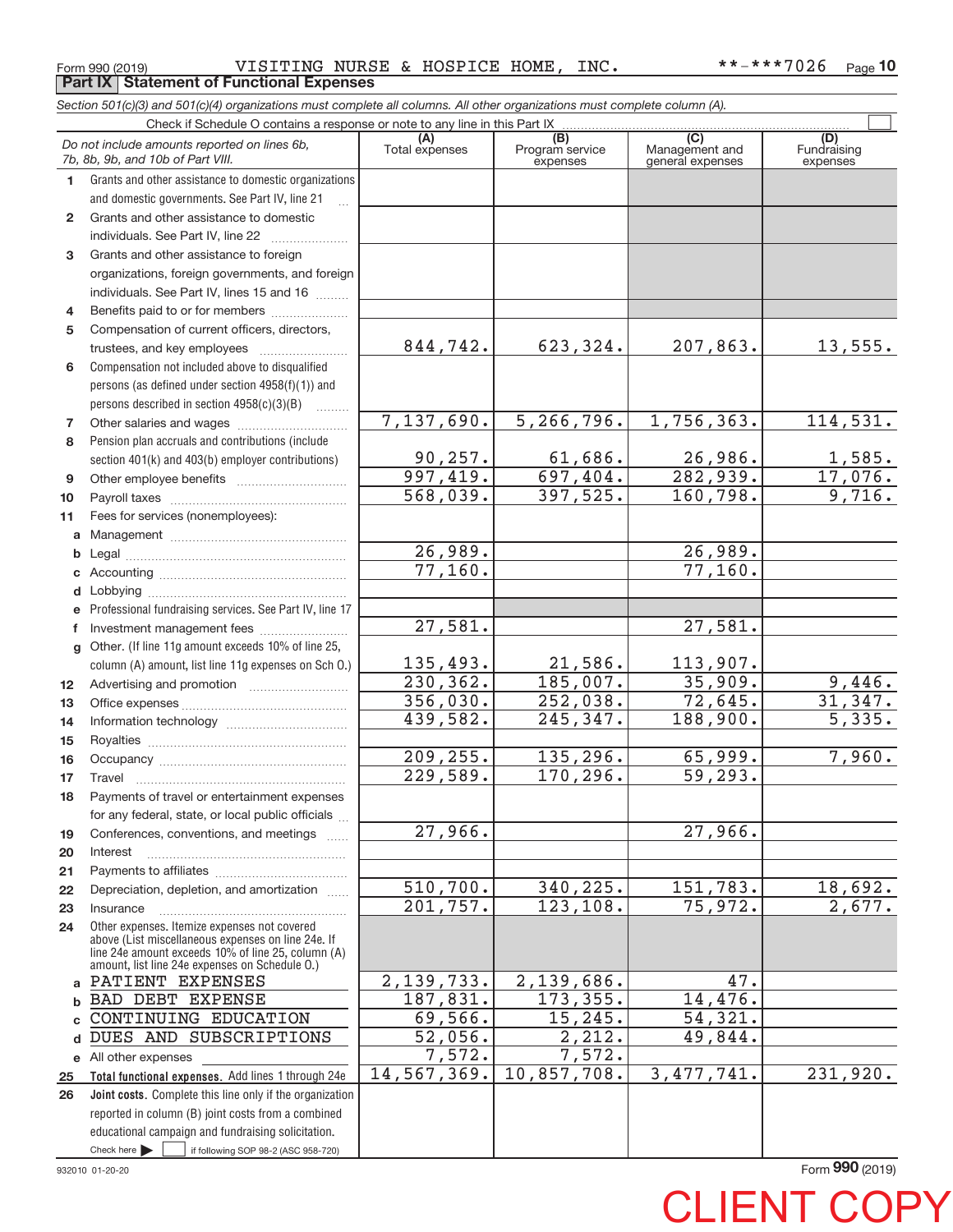| Form 990 (2019) |  | VISITING NURSE & HOSPICE HOME, INC. |  | **-***7026 | $_{\text{Page}}$ 11 |
|-----------------|--|-------------------------------------|--|------------|---------------------|
|-----------------|--|-------------------------------------|--|------------|---------------------|

|                             |    |                                                                                                                                                                                                                               |                          | (A)<br>Beginning of year   |                         | (B)<br>End of year        |
|-----------------------------|----|-------------------------------------------------------------------------------------------------------------------------------------------------------------------------------------------------------------------------------|--------------------------|----------------------------|-------------------------|---------------------------|
|                             | 1. | Cash - non-interest-bearing                                                                                                                                                                                                   |                          | 139,606.                   | $\mathbf{1}$            | 9,166.                    |
|                             | 2  |                                                                                                                                                                                                                               |                          | 1,362,014.                 | $\mathbf{2}$            | $\overline{291,959}$ .    |
|                             | 3  |                                                                                                                                                                                                                               |                          | 2,000.                     | 3                       | 0.                        |
|                             | 4  |                                                                                                                                                                                                                               |                          | 1,976,538.                 | $\overline{\mathbf{4}}$ | 3,335,512.                |
|                             | 5  | Loans and other receivables from any current or former officer, director,                                                                                                                                                     |                          |                            |                         |                           |
|                             |    | trustee, key employee, creator or founder, substantial contributor, or 35%                                                                                                                                                    |                          |                            |                         |                           |
|                             |    | controlled entity or family member of any of these persons                                                                                                                                                                    |                          |                            | 5                       |                           |
|                             | 6  | Loans and other receivables from other disqualified persons (as defined                                                                                                                                                       |                          |                            |                         |                           |
|                             |    | under section $4958(f)(1)$ , and persons described in section $4958(c)(3)(B)$                                                                                                                                                 | .                        |                            | 6                       |                           |
|                             | 7  |                                                                                                                                                                                                                               |                          |                            | $\overline{7}$          |                           |
| Assets                      | 8  |                                                                                                                                                                                                                               |                          |                            | 8                       |                           |
|                             | 9  | Prepaid expenses and deferred charges                                                                                                                                                                                         | 88,839.                  | 9                          | 67,780.                 |                           |
|                             |    | 10a Land, buildings, and equipment: cost or other                                                                                                                                                                             |                          |                            |                         |                           |
|                             |    | basis. Complete Part VI of Schedule D    10a   11,400,830.                                                                                                                                                                    |                          |                            |                         |                           |
|                             |    | $\overline{5,150,517}$ .<br>$\frac{10b}{10b}$<br><b>b</b> Less: accumulated depreciation                                                                                                                                      |                          | 5,883,094.                 | 10 <sub>c</sub>         | 6, 250, 313.              |
|                             | 11 |                                                                                                                                                                                                                               |                          | 5,092,163.                 | 11                      | 5,904,024.                |
|                             | 12 |                                                                                                                                                                                                                               |                          |                            | 12                      |                           |
|                             | 13 |                                                                                                                                                                                                                               |                          |                            | 13                      |                           |
|                             | 14 |                                                                                                                                                                                                                               |                          |                            | 14                      |                           |
|                             | 15 |                                                                                                                                                                                                                               |                          | $\overline{5,093},092.$    | 15                      | 5,865,889.                |
|                             | 16 |                                                                                                                                                                                                                               |                          | 19,637,346.                | 16                      | 21, 724, 643.             |
|                             | 17 |                                                                                                                                                                                                                               |                          | 1,250,704.                 | 17                      | $\overline{1,662}$ , 479. |
|                             | 18 |                                                                                                                                                                                                                               |                          |                            | 18                      |                           |
|                             | 19 | Deferred revenue material contracts and contracts are all the material contracts and contracts are contracted and contract are contracted and contract are contracted and contract are contracted and contract are contracted |                          |                            | 19                      |                           |
|                             | 20 |                                                                                                                                                                                                                               |                          |                            | 20                      |                           |
|                             | 21 | Escrow or custodial account liability. Complete Part IV of Schedule D                                                                                                                                                         | .                        |                            | 21                      |                           |
|                             | 22 | Loans and other payables to any current or former officer, director,                                                                                                                                                          |                          |                            |                         |                           |
| Liabilities                 |    | trustee, key employee, creator or founder, substantial contributor, or 35%                                                                                                                                                    |                          |                            |                         |                           |
|                             |    | controlled entity or family member of any of these persons                                                                                                                                                                    |                          |                            | 22                      |                           |
|                             | 23 | Secured mortgages and notes payable to unrelated third parties                                                                                                                                                                | $\overline{\phantom{a}}$ |                            | 23                      |                           |
|                             | 24 |                                                                                                                                                                                                                               |                          |                            | 24                      |                           |
|                             | 25 | Other liabilities (including federal income tax, payables to related third                                                                                                                                                    |                          |                            |                         |                           |
|                             |    | parties, and other liabilities not included on lines 17-24). Complete Part X                                                                                                                                                  |                          |                            |                         |                           |
|                             |    | of Schedule D                                                                                                                                                                                                                 |                          | $0 \cdot$                  | 25                      | 275,000.                  |
|                             | 26 | Total liabilities. Add lines 17 through 25                                                                                                                                                                                    |                          | , 250, 704.<br>$\mathbf 1$ | 26                      | 937,479.<br>1,            |
|                             |    | Organizations that follow FASB ASC 958, check here $\blacktriangleright \boxed{X}$                                                                                                                                            |                          |                            |                         |                           |
|                             |    | and complete lines 27, 28, 32, and 33.                                                                                                                                                                                        |                          |                            |                         |                           |
|                             | 27 | Net assets without donor restrictions                                                                                                                                                                                         |                          | 18, 287, 356.              | 27                      | <u>19,687,878.</u>        |
|                             | 28 |                                                                                                                                                                                                                               |                          | 99,286.                    | 28                      | 99,286.                   |
|                             |    | Organizations that do not follow FASB ASC 958, check here $\blacktriangleright$                                                                                                                                               |                          |                            |                         |                           |
| Net Assets or Fund Balances |    | and complete lines 29 through 33.                                                                                                                                                                                             |                          |                            |                         |                           |
|                             | 29 |                                                                                                                                                                                                                               |                          |                            | 29                      |                           |
|                             | 30 | Paid-in or capital surplus, or land, building, or equipment fund                                                                                                                                                              |                          |                            | 30                      |                           |
|                             | 31 | Retained earnings, endowment, accumulated income, or other funds                                                                                                                                                              | 1.1.1.1.1.1.1.1.1.1      |                            | 31                      |                           |
|                             | 32 |                                                                                                                                                                                                                               |                          | 18,386,642.                | 32                      | 19,787,164.               |
|                             | 33 |                                                                                                                                                                                                                               |                          | 19,637,346.                | 33                      | 21,724,643.               |

Form (2019) **990**

CLIENT COPY

**Part X** | Balance Sheet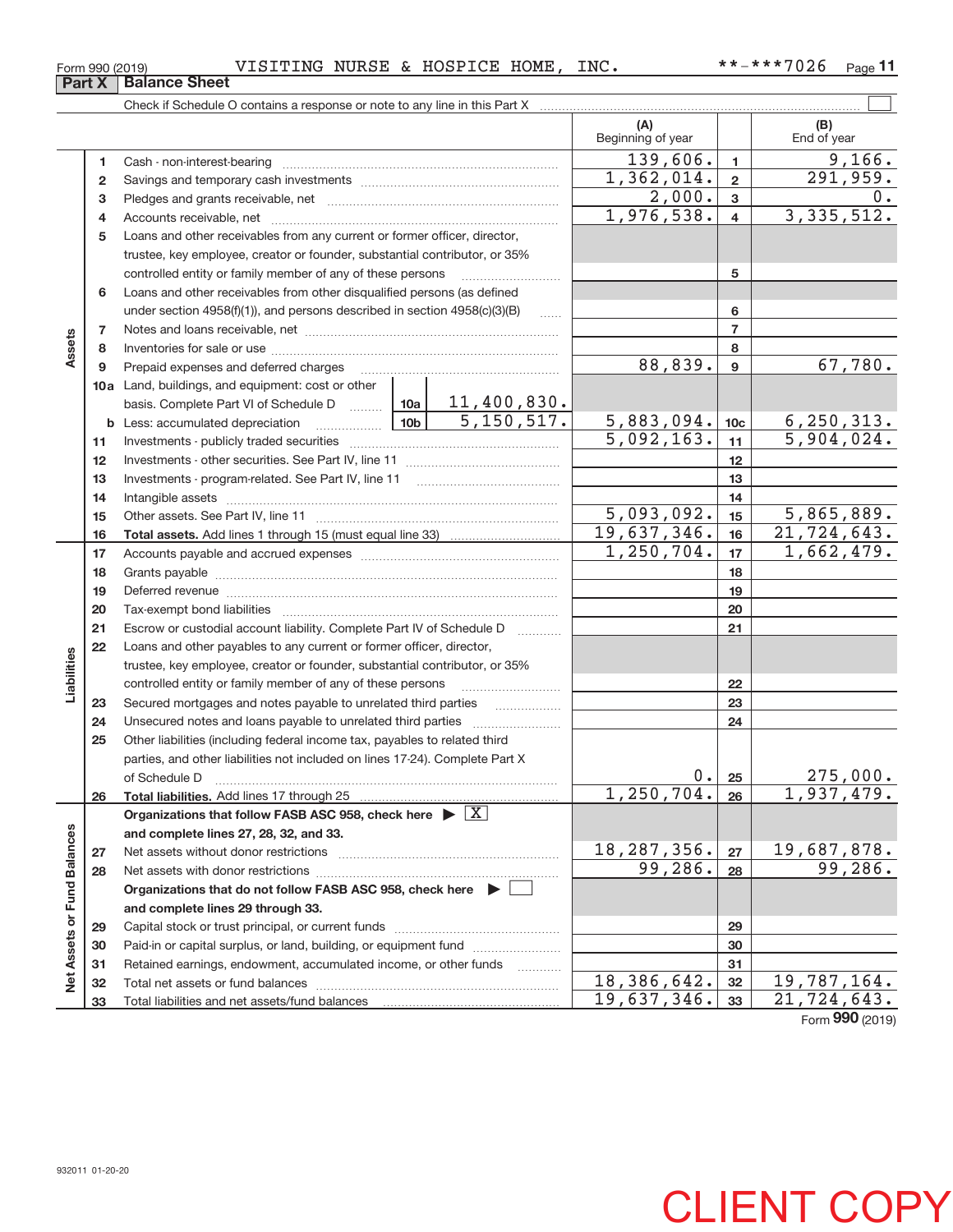| Part XI<br><b>Reconciliation of Net Assets</b>                                                                                  |                | 15,479,394.         |
|---------------------------------------------------------------------------------------------------------------------------------|----------------|---------------------|
|                                                                                                                                 |                |                     |
|                                                                                                                                 |                |                     |
|                                                                                                                                 |                |                     |
| $\mathbf{1}$<br>1                                                                                                               |                |                     |
| $\overline{2}$<br>Total expenses (must equal Part IX, column (A), line 25)<br>2                                                 |                | 14,567,369.         |
| 3<br>Revenue less expenses. Subtract line 2 from line 1<br>з                                                                    |                | 912,025.            |
| 4<br>4                                                                                                                          |                | 18,386,642.         |
| 5<br>Net unrealized gains (losses) on investments<br>5                                                                          |                | 488,497.            |
| 6<br>6                                                                                                                          |                |                     |
| $\overline{7}$<br>Investment expenses<br>7                                                                                      |                |                     |
| 8<br>Prior period adjustments<br>8                                                                                              |                |                     |
| $\mathbf{9}$<br>Other changes in net assets or fund balances (explain on Schedule O)<br>9                                       |                | 0.                  |
| Net assets or fund balances at end of year. Combine lines 3 through 9 (must equal Part X, line 32,<br>10                        |                |                     |
| 10                                                                                                                              |                | 19,787,164.         |
| Part XII Financial Statements and Reporting                                                                                     |                |                     |
|                                                                                                                                 |                | $\lfloor x \rfloor$ |
|                                                                                                                                 |                | <b>No</b><br>Yes    |
| $\boxed{\mathbf{X}}$ Accrual<br>Accounting method used to prepare the Form 990: <u>I</u> Cash<br>Other<br>1                     |                |                     |
| If the organization changed its method of accounting from a prior year or checked "Other," explain in Schedule O.               |                |                     |
| 2a Were the organization's financial statements compiled or reviewed by an independent accountant?                              | 2a             | X                   |
| If "Yes," check a box below to indicate whether the financial statements for the year were compiled or reviewed on a            |                |                     |
| separate basis, consolidated basis, or both:                                                                                    |                |                     |
| Separate basis<br>Both consolidated and separate basis<br>Consolidated basis                                                    |                |                     |
| Were the organization's financial statements audited by an independent accountant?<br>b                                         | 2 <sub>b</sub> | Χ                   |
| If "Yes," check a box below to indicate whether the financial statements for the year were audited on a separate basis,         |                |                     |
| consolidated basis, or both:                                                                                                    |                |                     |
| $\boxed{\textbf{X}}$ Consolidated basis<br>Separate basis<br>Both consolidated and separate basis                               |                |                     |
| c If "Yes" to line 2a or 2b, does the organization have a committee that assumes responsibility for oversight of the audit,     |                |                     |
|                                                                                                                                 | 2c             | $\mathbf X$         |
| If the organization changed either its oversight process or selection process during the tax year, explain on Schedule O.       |                |                     |
| 3a As a result of a federal award, was the organization required to undergo an audit or audits as set forth in the Single Audit |                |                     |
|                                                                                                                                 | За             | x                   |
| b If "Yes," did the organization undergo the required audit or audits? If the organization did not undergo the required audit   |                |                     |
|                                                                                                                                 | 3 <sub>b</sub> | $\sim$              |

Form (2019) **990**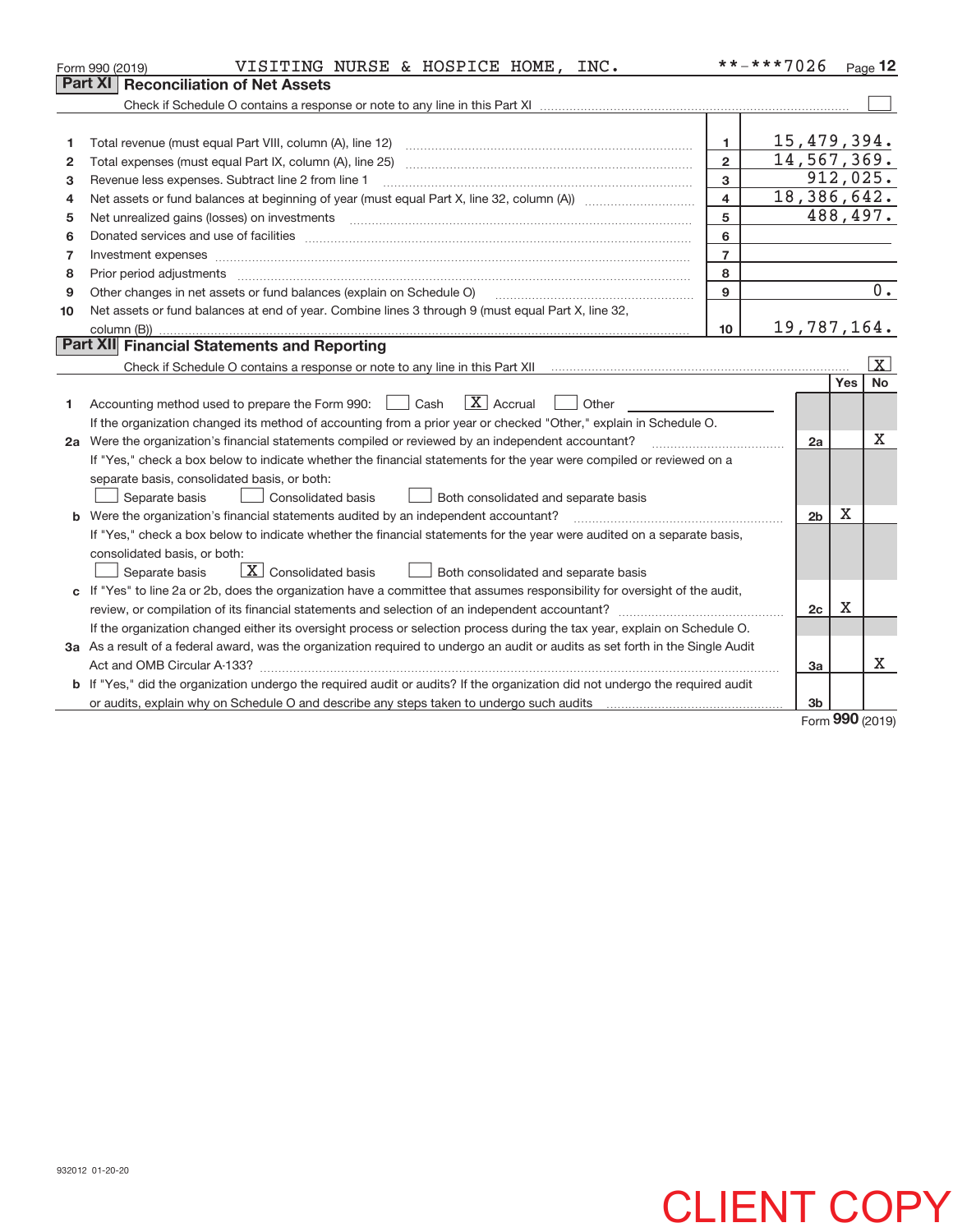|  | <b>SCHEDULE A</b> |  |
|--|-------------------|--|
|  |                   |  |

Department of the Treasury Internal Revenue Service

# **Public Charity Status and Public Support**<br> **Public Support**<br> **2019**

**(Form 990 or 990‐EZ) Complete if the organization is a section 501(c)(3) organization or a section 4947(a)(1) nonexempt charitable trust. | Attach to Form 990 or Form 990‐EZ.** 

| Go to www.irs.gov/Form990 for instructions and the latest information. |  |  |
|------------------------------------------------------------------------|--|--|

| OMB No. 1545-0047                   |
|-------------------------------------|
|                                     |
| <b>Open to Public</b><br>Inspection |

 $\blacksquare$ 

CLIENT C

|  | Name of the organization |
|--|--------------------------|
|--|--------------------------|

|                                                                 |                                                                                                                                                                                                                                                                                                                                                                                                                                                                                                                                                                                                                                                                                                                                                                                                                                                                                                                                                                                                                                                                                                                                                                                                                                                                                                                                                                                                                                                                                                                                                                                     | Name of the organization                                                                                                                                                   |            |                                                                                     |                                    |                                       |                                                      |  | <b>Employer identification number</b>              |  |
|-----------------------------------------------------------------|-------------------------------------------------------------------------------------------------------------------------------------------------------------------------------------------------------------------------------------------------------------------------------------------------------------------------------------------------------------------------------------------------------------------------------------------------------------------------------------------------------------------------------------------------------------------------------------------------------------------------------------------------------------------------------------------------------------------------------------------------------------------------------------------------------------------------------------------------------------------------------------------------------------------------------------------------------------------------------------------------------------------------------------------------------------------------------------------------------------------------------------------------------------------------------------------------------------------------------------------------------------------------------------------------------------------------------------------------------------------------------------------------------------------------------------------------------------------------------------------------------------------------------------------------------------------------------------|----------------------------------------------------------------------------------------------------------------------------------------------------------------------------|------------|-------------------------------------------------------------------------------------|------------------------------------|---------------------------------------|------------------------------------------------------|--|----------------------------------------------------|--|
|                                                                 |                                                                                                                                                                                                                                                                                                                                                                                                                                                                                                                                                                                                                                                                                                                                                                                                                                                                                                                                                                                                                                                                                                                                                                                                                                                                                                                                                                                                                                                                                                                                                                                     |                                                                                                                                                                            |            | VISITING NURSE & HOSPICE HOME, INC.                                                 |                                    |                                       |                                                      |  | **-***7026                                         |  |
| Part I                                                          |                                                                                                                                                                                                                                                                                                                                                                                                                                                                                                                                                                                                                                                                                                                                                                                                                                                                                                                                                                                                                                                                                                                                                                                                                                                                                                                                                                                                                                                                                                                                                                                     | Reason for Public Charity Status (All organizations must complete this part.) See instructions.                                                                            |            |                                                                                     |                                    |                                       |                                                      |  |                                                    |  |
|                                                                 |                                                                                                                                                                                                                                                                                                                                                                                                                                                                                                                                                                                                                                                                                                                                                                                                                                                                                                                                                                                                                                                                                                                                                                                                                                                                                                                                                                                                                                                                                                                                                                                     | The organization is not a private foundation because it is: (For lines 1 through 12, check only one box.)                                                                  |            |                                                                                     |                                    |                                       |                                                      |  |                                                    |  |
| 1.                                                              |                                                                                                                                                                                                                                                                                                                                                                                                                                                                                                                                                                                                                                                                                                                                                                                                                                                                                                                                                                                                                                                                                                                                                                                                                                                                                                                                                                                                                                                                                                                                                                                     | A church, convention of churches, or association of churches described in section 170(b)(1)(A)(i).                                                                         |            |                                                                                     |                                    |                                       |                                                      |  |                                                    |  |
| 2                                                               |                                                                                                                                                                                                                                                                                                                                                                                                                                                                                                                                                                                                                                                                                                                                                                                                                                                                                                                                                                                                                                                                                                                                                                                                                                                                                                                                                                                                                                                                                                                                                                                     | A school described in section 170(b)(1)(A)(ii). (Attach Schedule E (Form 990 or 990-EZ).)                                                                                  |            |                                                                                     |                                    |                                       |                                                      |  |                                                    |  |
| З                                                               |                                                                                                                                                                                                                                                                                                                                                                                                                                                                                                                                                                                                                                                                                                                                                                                                                                                                                                                                                                                                                                                                                                                                                                                                                                                                                                                                                                                                                                                                                                                                                                                     | A hospital or a cooperative hospital service organization described in section 170(b)(1)(A)(iii).                                                                          |            |                                                                                     |                                    |                                       |                                                      |  |                                                    |  |
|                                                                 |                                                                                                                                                                                                                                                                                                                                                                                                                                                                                                                                                                                                                                                                                                                                                                                                                                                                                                                                                                                                                                                                                                                                                                                                                                                                                                                                                                                                                                                                                                                                                                                     | A medical research organization operated in conjunction with a hospital described in section 170(b)(1)(A)(iii). Enter the hospital's name,                                 |            |                                                                                     |                                    |                                       |                                                      |  |                                                    |  |
|                                                                 |                                                                                                                                                                                                                                                                                                                                                                                                                                                                                                                                                                                                                                                                                                                                                                                                                                                                                                                                                                                                                                                                                                                                                                                                                                                                                                                                                                                                                                                                                                                                                                                     | city, and state:                                                                                                                                                           |            |                                                                                     |                                    |                                       |                                                      |  |                                                    |  |
| 5                                                               |                                                                                                                                                                                                                                                                                                                                                                                                                                                                                                                                                                                                                                                                                                                                                                                                                                                                                                                                                                                                                                                                                                                                                                                                                                                                                                                                                                                                                                                                                                                                                                                     | An organization operated for the benefit of a college or university owned or operated by a governmental unit described in<br>section 170(b)(1)(A)(iv). (Complete Part II.) |            |                                                                                     |                                    |                                       |                                                      |  |                                                    |  |
| 6                                                               |                                                                                                                                                                                                                                                                                                                                                                                                                                                                                                                                                                                                                                                                                                                                                                                                                                                                                                                                                                                                                                                                                                                                                                                                                                                                                                                                                                                                                                                                                                                                                                                     | A federal, state, or local government or governmental unit described in section 170(b)(1)(A)(v).                                                                           |            |                                                                                     |                                    |                                       |                                                      |  |                                                    |  |
| 7                                                               |                                                                                                                                                                                                                                                                                                                                                                                                                                                                                                                                                                                                                                                                                                                                                                                                                                                                                                                                                                                                                                                                                                                                                                                                                                                                                                                                                                                                                                                                                                                                                                                     | An organization that normally receives a substantial part of its support from a governmental unit or from the general public described in                                  |            |                                                                                     |                                    |                                       |                                                      |  |                                                    |  |
|                                                                 |                                                                                                                                                                                                                                                                                                                                                                                                                                                                                                                                                                                                                                                                                                                                                                                                                                                                                                                                                                                                                                                                                                                                                                                                                                                                                                                                                                                                                                                                                                                                                                                     | section 170(b)(1)(A)(vi). (Complete Part II.)                                                                                                                              |            |                                                                                     |                                    |                                       |                                                      |  |                                                    |  |
| 8                                                               |                                                                                                                                                                                                                                                                                                                                                                                                                                                                                                                                                                                                                                                                                                                                                                                                                                                                                                                                                                                                                                                                                                                                                                                                                                                                                                                                                                                                                                                                                                                                                                                     | A community trust described in section 170(b)(1)(A)(vi). (Complete Part II.)                                                                                               |            |                                                                                     |                                    |                                       |                                                      |  |                                                    |  |
| 9                                                               |                                                                                                                                                                                                                                                                                                                                                                                                                                                                                                                                                                                                                                                                                                                                                                                                                                                                                                                                                                                                                                                                                                                                                                                                                                                                                                                                                                                                                                                                                                                                                                                     | An agricultural research organization described in section 170(b)(1)(A)(ix) operated in conjunction with a land-grant college                                              |            |                                                                                     |                                    |                                       |                                                      |  |                                                    |  |
|                                                                 |                                                                                                                                                                                                                                                                                                                                                                                                                                                                                                                                                                                                                                                                                                                                                                                                                                                                                                                                                                                                                                                                                                                                                                                                                                                                                                                                                                                                                                                                                                                                                                                     | or university or a non-land-grant college of agriculture (see instructions). Enter the name, city, and state of the college or                                             |            |                                                                                     |                                    |                                       |                                                      |  |                                                    |  |
|                                                                 |                                                                                                                                                                                                                                                                                                                                                                                                                                                                                                                                                                                                                                                                                                                                                                                                                                                                                                                                                                                                                                                                                                                                                                                                                                                                                                                                                                                                                                                                                                                                                                                     | university:                                                                                                                                                                |            |                                                                                     |                                    |                                       |                                                      |  |                                                    |  |
| $10 \quad \boxed{\text{X}}$<br>11<br>12 <sup>12</sup><br>а<br>b | An organization that normally receives: (1) more than 33 1/3% of its support from contributions, membership fees, and gross receipts from<br>activities related to its exempt functions - subject to certain exceptions, and (2) no more than 33 1/3% of its support from gross investment<br>income and unrelated business taxable income (less section 511 tax) from businesses acquired by the organization after June 30, 1975.<br>See section 509(a)(2). (Complete Part III.)<br>An organization organized and operated exclusively to test for public safety. See section 509(a)(4).<br>An organization organized and operated exclusively for the benefit of, to perform the functions of, or to carry out the purposes of one or<br>more publicly supported organizations described in section 509(a)(1) or section 509(a)(2). See section 509(a)(3). Check the box in<br>lines 12a through 12d that describes the type of supporting organization and complete lines 12e, 12f, and 12g.<br>Type I. A supporting organization operated, supervised, or controlled by its supported organization(s), typically by giving<br>the supported organization(s) the power to regularly appoint or elect a majority of the directors or trustees of the supporting<br>organization. You must complete Part IV, Sections A and B.<br>Type II. A supporting organization supervised or controlled in connection with its supported organization(s), by having<br>control or management of the supporting organization vested in the same persons that control or manage the supported |                                                                                                                                                                            |            |                                                                                     |                                    |                                       |                                                      |  |                                                    |  |
|                                                                 |                                                                                                                                                                                                                                                                                                                                                                                                                                                                                                                                                                                                                                                                                                                                                                                                                                                                                                                                                                                                                                                                                                                                                                                                                                                                                                                                                                                                                                                                                                                                                                                     | organization(s). You must complete Part IV, Sections A and C.                                                                                                              |            |                                                                                     |                                    |                                       |                                                      |  |                                                    |  |
| с                                                               |                                                                                                                                                                                                                                                                                                                                                                                                                                                                                                                                                                                                                                                                                                                                                                                                                                                                                                                                                                                                                                                                                                                                                                                                                                                                                                                                                                                                                                                                                                                                                                                     | Type III functionally integrated. A supporting organization operated in connection with, and functionally integrated with,                                                 |            |                                                                                     |                                    |                                       |                                                      |  |                                                    |  |
|                                                                 |                                                                                                                                                                                                                                                                                                                                                                                                                                                                                                                                                                                                                                                                                                                                                                                                                                                                                                                                                                                                                                                                                                                                                                                                                                                                                                                                                                                                                                                                                                                                                                                     | its supported organization(s) (see instructions). You must complete Part IV, Sections A, D, and E.                                                                         |            |                                                                                     |                                    |                                       |                                                      |  |                                                    |  |
| d                                                               |                                                                                                                                                                                                                                                                                                                                                                                                                                                                                                                                                                                                                                                                                                                                                                                                                                                                                                                                                                                                                                                                                                                                                                                                                                                                                                                                                                                                                                                                                                                                                                                     | Type III non-functionally integrated. A supporting organization operated in connection with its supported organization(s)                                                  |            |                                                                                     |                                    |                                       |                                                      |  |                                                    |  |
|                                                                 |                                                                                                                                                                                                                                                                                                                                                                                                                                                                                                                                                                                                                                                                                                                                                                                                                                                                                                                                                                                                                                                                                                                                                                                                                                                                                                                                                                                                                                                                                                                                                                                     | that is not functionally integrated. The organization generally must satisfy a distribution requirement and an attentiveness                                               |            |                                                                                     |                                    |                                       |                                                      |  |                                                    |  |
|                                                                 |                                                                                                                                                                                                                                                                                                                                                                                                                                                                                                                                                                                                                                                                                                                                                                                                                                                                                                                                                                                                                                                                                                                                                                                                                                                                                                                                                                                                                                                                                                                                                                                     | requirement (see instructions). You must complete Part IV, Sections A and D, and Part V.                                                                                   |            |                                                                                     |                                    |                                       |                                                      |  |                                                    |  |
|                                                                 |                                                                                                                                                                                                                                                                                                                                                                                                                                                                                                                                                                                                                                                                                                                                                                                                                                                                                                                                                                                                                                                                                                                                                                                                                                                                                                                                                                                                                                                                                                                                                                                     | Check this box if the organization received a written determination from the IRS that it is a Type I, Type II, Type III                                                    |            |                                                                                     |                                    |                                       |                                                      |  |                                                    |  |
|                                                                 |                                                                                                                                                                                                                                                                                                                                                                                                                                                                                                                                                                                                                                                                                                                                                                                                                                                                                                                                                                                                                                                                                                                                                                                                                                                                                                                                                                                                                                                                                                                                                                                     | functionally integrated, or Type III non-functionally integrated supporting organization.                                                                                  |            |                                                                                     |                                    |                                       |                                                      |  |                                                    |  |
|                                                                 |                                                                                                                                                                                                                                                                                                                                                                                                                                                                                                                                                                                                                                                                                                                                                                                                                                                                                                                                                                                                                                                                                                                                                                                                                                                                                                                                                                                                                                                                                                                                                                                     | f Enter the number of supported organizations                                                                                                                              |            |                                                                                     |                                    |                                       |                                                      |  |                                                    |  |
|                                                                 |                                                                                                                                                                                                                                                                                                                                                                                                                                                                                                                                                                                                                                                                                                                                                                                                                                                                                                                                                                                                                                                                                                                                                                                                                                                                                                                                                                                                                                                                                                                                                                                     | g Provide the following information about the supported organization(s).                                                                                                   |            |                                                                                     |                                    |                                       |                                                      |  |                                                    |  |
|                                                                 |                                                                                                                                                                                                                                                                                                                                                                                                                                                                                                                                                                                                                                                                                                                                                                                                                                                                                                                                                                                                                                                                                                                                                                                                                                                                                                                                                                                                                                                                                                                                                                                     | (i) Name of supported<br>organization                                                                                                                                      | $(ii)$ EIN | (iii) Type of organization<br>(described on lines 1-10<br>above (see instructions)) | in your governing document?<br>Yes | (iv) Is the organization listed<br>No | (v) Amount of monetary<br>support (see instructions) |  | (vi) Amount of other<br>support (see instructions) |  |
|                                                                 |                                                                                                                                                                                                                                                                                                                                                                                                                                                                                                                                                                                                                                                                                                                                                                                                                                                                                                                                                                                                                                                                                                                                                                                                                                                                                                                                                                                                                                                                                                                                                                                     |                                                                                                                                                                            |            |                                                                                     |                                    |                                       |                                                      |  |                                                    |  |
|                                                                 |                                                                                                                                                                                                                                                                                                                                                                                                                                                                                                                                                                                                                                                                                                                                                                                                                                                                                                                                                                                                                                                                                                                                                                                                                                                                                                                                                                                                                                                                                                                                                                                     |                                                                                                                                                                            |            |                                                                                     |                                    |                                       |                                                      |  |                                                    |  |
|                                                                 |                                                                                                                                                                                                                                                                                                                                                                                                                                                                                                                                                                                                                                                                                                                                                                                                                                                                                                                                                                                                                                                                                                                                                                                                                                                                                                                                                                                                                                                                                                                                                                                     |                                                                                                                                                                            |            |                                                                                     |                                    |                                       |                                                      |  |                                                    |  |
|                                                                 |                                                                                                                                                                                                                                                                                                                                                                                                                                                                                                                                                                                                                                                                                                                                                                                                                                                                                                                                                                                                                                                                                                                                                                                                                                                                                                                                                                                                                                                                                                                                                                                     |                                                                                                                                                                            |            |                                                                                     |                                    |                                       |                                                      |  |                                                    |  |
|                                                                 |                                                                                                                                                                                                                                                                                                                                                                                                                                                                                                                                                                                                                                                                                                                                                                                                                                                                                                                                                                                                                                                                                                                                                                                                                                                                                                                                                                                                                                                                                                                                                                                     |                                                                                                                                                                            |            |                                                                                     |                                    |                                       |                                                      |  |                                                    |  |
|                                                                 |                                                                                                                                                                                                                                                                                                                                                                                                                                                                                                                                                                                                                                                                                                                                                                                                                                                                                                                                                                                                                                                                                                                                                                                                                                                                                                                                                                                                                                                                                                                                                                                     |                                                                                                                                                                            |            |                                                                                     |                                    |                                       |                                                      |  |                                                    |  |
|                                                                 |                                                                                                                                                                                                                                                                                                                                                                                                                                                                                                                                                                                                                                                                                                                                                                                                                                                                                                                                                                                                                                                                                                                                                                                                                                                                                                                                                                                                                                                                                                                                                                                     |                                                                                                                                                                            |            |                                                                                     |                                    |                                       |                                                      |  |                                                    |  |
|                                                                 |                                                                                                                                                                                                                                                                                                                                                                                                                                                                                                                                                                                                                                                                                                                                                                                                                                                                                                                                                                                                                                                                                                                                                                                                                                                                                                                                                                                                                                                                                                                                                                                     |                                                                                                                                                                            |            |                                                                                     |                                    |                                       |                                                      |  |                                                    |  |

**Total**

932021 09‐25‐19 **For Paperwork Reduction Act Notice, see the Instructions for Form 990 or 990‐EZ. Schedule A (Form 990 or 990‐EZ) 2019** LHA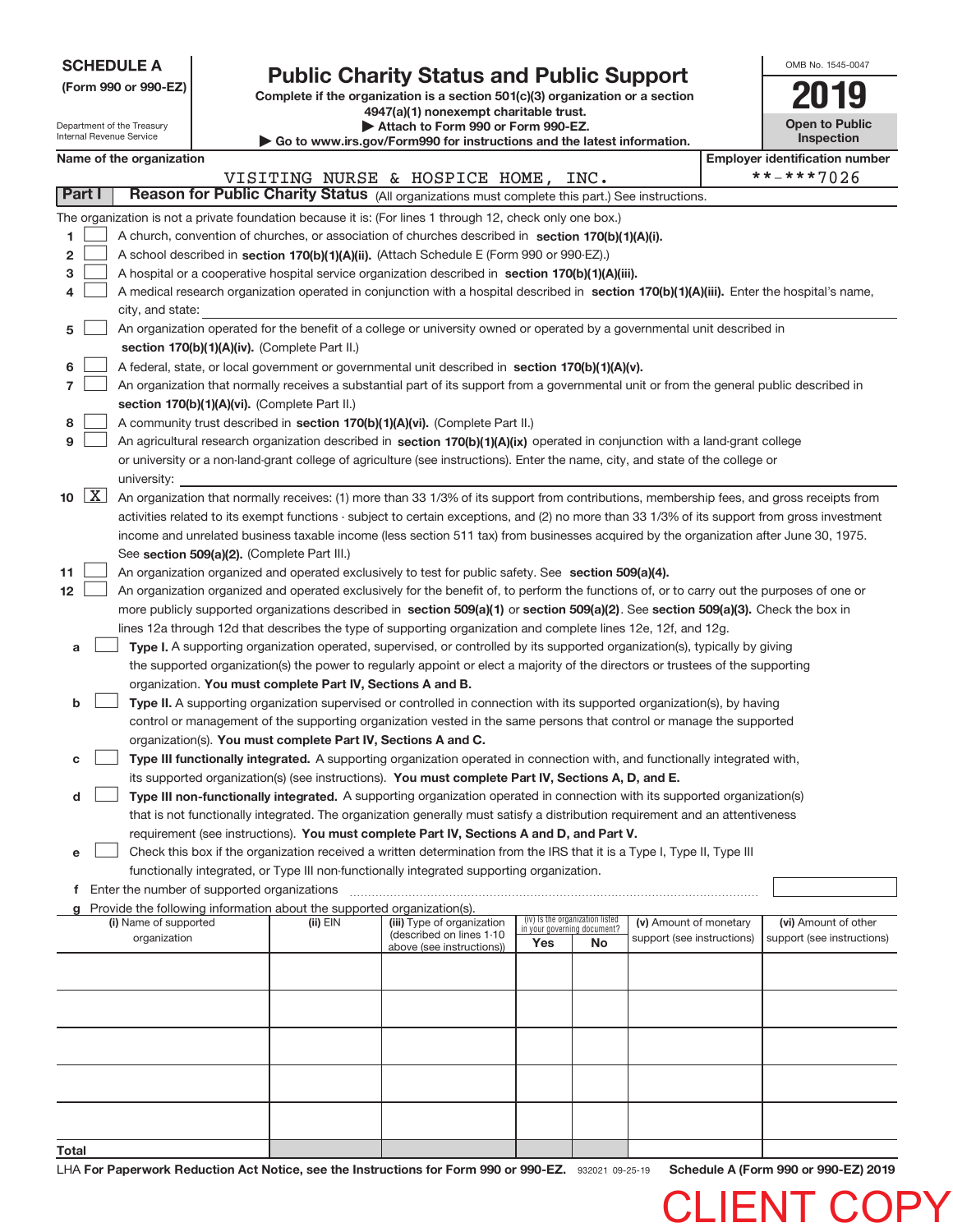### $***$   $***$  702<u>6 Page 2</u> Schedule A (Form 990 or 990-EZ) 2019 <code>VISITING</code> <code>NURSE & HOSPICE HOME, INC. \*\*\*\*\*7026 <code>Page</code></code> **Part II** Support Schedule for Organizations Described in Sections 170(b)(1)(A)(iv) and 170(b)(1)(A)(vi)

(Complete only if you checked the box on line 5, 7, or 8 of Part I or if the organization failed to qualify under Part III. If the organization fails to qualify under the tests listed below, please complete Part III.)

|    | <b>Section A. Public Support</b>                                                                                                               |          |          |            |            |          |           |
|----|------------------------------------------------------------------------------------------------------------------------------------------------|----------|----------|------------|------------|----------|-----------|
|    | Calendar year (or fiscal year beginning in) $\blacktriangleright$                                                                              | (a) 2015 | (b) 2016 | (c) 2017   | $(d)$ 2018 | (e) 2019 | (f) Total |
|    | 1 Gifts, grants, contributions, and                                                                                                            |          |          |            |            |          |           |
|    | membership fees received. (Do not                                                                                                              |          |          |            |            |          |           |
|    | include any "unusual grants.")                                                                                                                 |          |          |            |            |          |           |
|    | 2 Tax revenues levied for the organ-                                                                                                           |          |          |            |            |          |           |
|    | ization's benefit and either paid to                                                                                                           |          |          |            |            |          |           |
|    | or expended on its behalf                                                                                                                      |          |          |            |            |          |           |
|    | 3 The value of services or facilities                                                                                                          |          |          |            |            |          |           |
|    | furnished by a governmental unit to                                                                                                            |          |          |            |            |          |           |
|    | the organization without charge                                                                                                                |          |          |            |            |          |           |
|    | <b>Total.</b> Add lines 1 through 3                                                                                                            |          |          |            |            |          |           |
| 5  | The portion of total contributions                                                                                                             |          |          |            |            |          |           |
|    | by each person (other than a                                                                                                                   |          |          |            |            |          |           |
|    | governmental unit or publicly                                                                                                                  |          |          |            |            |          |           |
|    | supported organization) included                                                                                                               |          |          |            |            |          |           |
|    | on line 1 that exceeds 2% of the                                                                                                               |          |          |            |            |          |           |
|    | amount shown on line 11,                                                                                                                       |          |          |            |            |          |           |
|    | column (f)                                                                                                                                     |          |          |            |            |          |           |
|    |                                                                                                                                                |          |          |            |            |          |           |
|    | 6 Public support. Subtract line 5 from line 4.<br><b>Section B. Total Support</b>                                                              |          |          |            |            |          |           |
|    | Calendar year (or fiscal year beginning in)                                                                                                    | (a) 2015 | (b) 2016 | $(c)$ 2017 | $(d)$ 2018 | (e) 2019 | (f) Total |
|    | 7 Amounts from line 4                                                                                                                          |          |          |            |            |          |           |
| 8  | Gross income from interest,                                                                                                                    |          |          |            |            |          |           |
|    | dividends, payments received on                                                                                                                |          |          |            |            |          |           |
|    |                                                                                                                                                |          |          |            |            |          |           |
|    | securities loans, rents, royalties,                                                                                                            |          |          |            |            |          |           |
|    | and income from similar sources                                                                                                                |          |          |            |            |          |           |
| 9  | Net income from unrelated business                                                                                                             |          |          |            |            |          |           |
|    | activities, whether or not the                                                                                                                 |          |          |            |            |          |           |
|    | business is regularly carried on                                                                                                               |          |          |            |            |          |           |
|    | <b>10</b> Other income. Do not include gain                                                                                                    |          |          |            |            |          |           |
|    | or loss from the sale of capital                                                                                                               |          |          |            |            |          |           |
|    | assets (Explain in Part VI.)                                                                                                                   |          |          |            |            |          |           |
|    | 11 Total support. Add lines 7 through 10                                                                                                       |          |          |            |            |          |           |
|    | <b>12</b> Gross receipts from related activities, etc. (see instructions)                                                                      |          |          |            |            | 12       |           |
|    | 13 First five years. If the Form 990 is for the organization's first, second, third, fourth, or fifth tax year as a section 501(c)(3)          |          |          |            |            |          |           |
|    | <b>Section C. Computation of Public Support Percentage</b>                                                                                     |          |          |            |            |          |           |
|    |                                                                                                                                                |          |          |            |            |          |           |
|    | 14 Public support percentage for 2019 (line 6, column (f) divided by line 11, column (f) <i>mummention</i>                                     |          |          |            |            | 14<br>15 | %         |
|    | 16a 33 1/3% support test - 2019. If the organization did not check the box on line 13, and line 14 is 33 1/3% or more, check this box and      |          |          |            |            |          | %         |
|    |                                                                                                                                                |          |          |            |            |          |           |
|    | stop here. The organization qualifies as a publicly supported organization                                                                     |          |          |            |            |          |           |
|    | b 33 1/3% support test - 2018. If the organization did not check a box on line 13 or 16a, and line 15 is 33 1/3% or more, check this box       |          |          |            |            |          |           |
|    | and stop here. The organization qualifies as a publicly supported organization                                                                 |          |          |            |            |          |           |
|    | 17a 10% -facts-and-circumstances test - 2019. If the organization did not check a box on line 13, 16a, or 16b, and line 14 is 10% or more,     |          |          |            |            |          |           |
|    | and if the organization meets the "facts-and-circumstances" test, check this box and stop here. Explain in Part VI how the organization        |          |          |            |            |          |           |
|    | meets the "facts-and-circumstances" test. The organization qualifies as a publicly supported organization                                      |          |          |            |            |          |           |
|    | <b>b 10% -facts-and-circumstances test - 2018.</b> If the organization did not check a box on line 13, 16a, 16b, or 17a, and line 15 is 10% or |          |          |            |            |          |           |
|    | more, and if the organization meets the "facts-and-circumstances" test, check this box and stop here. Explain in Part VI how the               |          |          |            |            |          |           |
|    | organization meets the "facts-and-circumstances" test. The organization qualifies as a publicly supported organization                         |          |          |            |            |          |           |
| 18 | Private foundation. If the organization did not check a box on line 13, 16a, 16b, 17a, or 17b, check this box and see instructions             |          |          |            |            |          |           |

**Schedule A (Form 990 or 990‐EZ) 2019**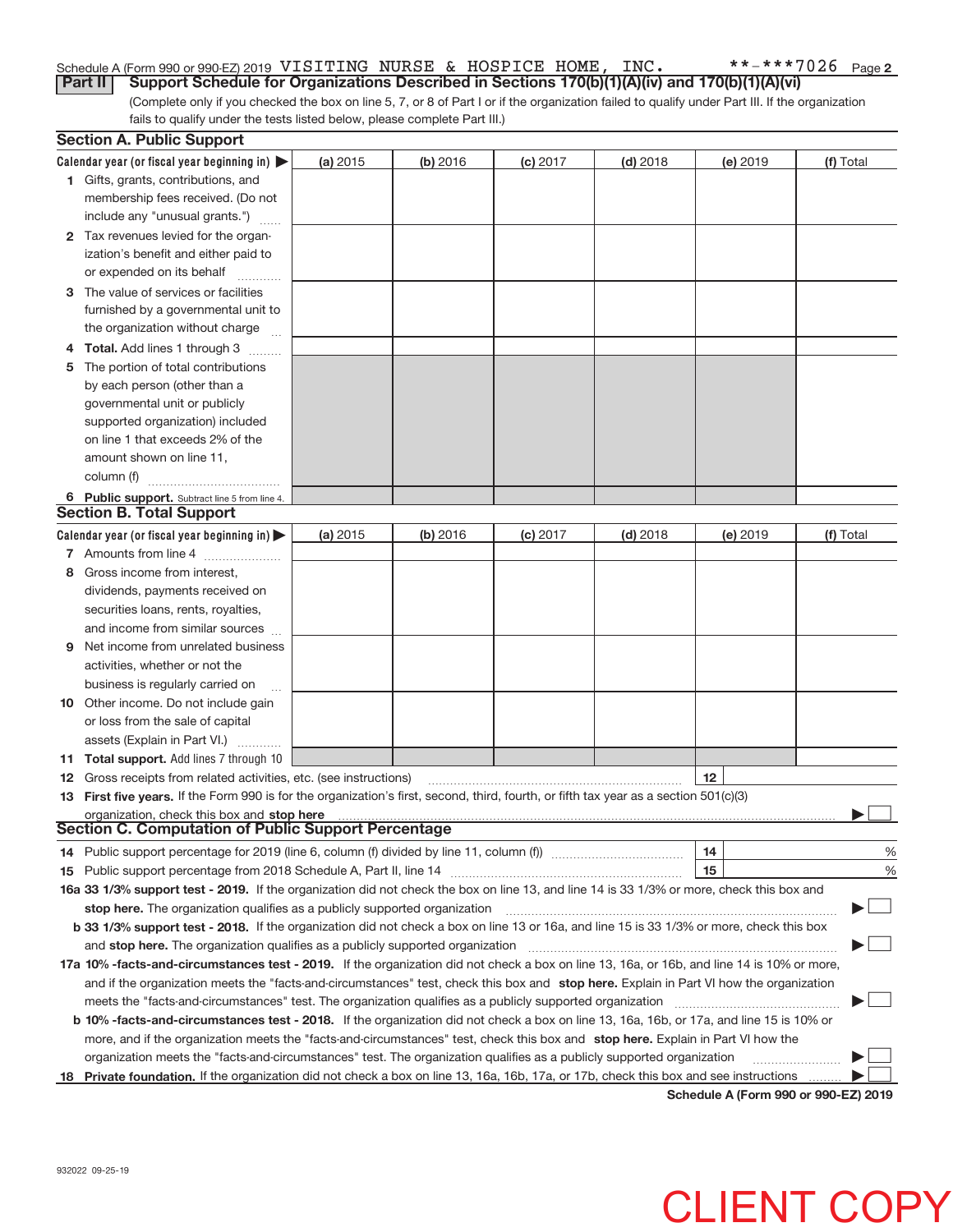## Schedule A (Form 990 or 990-EZ) 2019 <code>VISITING</code> <code>NURSE & HOSPICE HOME, INC. \*\*\*\*\*7026 <code>Page</code></code> **Part III | Support Schedule for Organizations Described in Section 509(a)(2)**

(Complete only if you checked the box on line 10 of Part I or if the organization failed to qualify under Part II. If the organization fails to qualify under the tests listed below, please complete Part II.)

|    | <b>Section A. Public Support</b>                                                                                                                                                                                                  |                                                          |           |                                                           |                     |          |                                 |  |
|----|-----------------------------------------------------------------------------------------------------------------------------------------------------------------------------------------------------------------------------------|----------------------------------------------------------|-----------|-----------------------------------------------------------|---------------------|----------|---------------------------------|--|
|    | Calendar year (or fiscal year beginning in)                                                                                                                                                                                       | (a) 2015                                                 | (b) 2016  | $(c)$ 2017                                                | $(d)$ 2018          | (e) 2019 | (f) Total                       |  |
|    | 1 Gifts, grants, contributions, and                                                                                                                                                                                               |                                                          |           |                                                           |                     |          |                                 |  |
|    | membership fees received. (Do not                                                                                                                                                                                                 |                                                          |           |                                                           |                     |          |                                 |  |
|    | include any "unusual grants.")                                                                                                                                                                                                    | 1162183.                                                 | 900, 772. | 131,078.                                                  | 717,384.            | 996,360. | 3907777.                        |  |
|    | 2 Gross receipts from admissions,<br>merchandise sold or services per-<br>formed, or facilities furnished in<br>any activity that is related to the<br>organization's tax-exempt purpose                                          | 10709246.10685042.11389589.13257477.13091139.59132493.   |           |                                                           |                     |          |                                 |  |
|    | 3 Gross receipts from activities that                                                                                                                                                                                             |                                                          |           |                                                           |                     |          |                                 |  |
|    | are not an unrelated trade or bus-<br>iness under section 513                                                                                                                                                                     |                                                          |           |                                                           |                     |          |                                 |  |
|    | 4 Tax revenues levied for the organ-                                                                                                                                                                                              |                                                          |           |                                                           |                     |          |                                 |  |
|    | ization's benefit and either paid to<br>or expended on its behalf<br>.                                                                                                                                                            |                                                          |           |                                                           |                     |          |                                 |  |
|    | 5 The value of services or facilities<br>furnished by a governmental unit to                                                                                                                                                      |                                                          |           |                                                           |                     |          |                                 |  |
|    | the organization without charge                                                                                                                                                                                                   |                                                          |           |                                                           |                     |          |                                 |  |
|    | 6 Total. Add lines 1 through 5                                                                                                                                                                                                    | $11871429.11585814.11520667.13974861.14087499.63040270.$ |           |                                                           |                     |          |                                 |  |
|    | 7a Amounts included on lines 1, 2, and                                                                                                                                                                                            |                                                          |           |                                                           |                     |          | 0.                              |  |
|    | 3 received from disqualified persons<br><b>b</b> Amounts included on lines 2 and 3 received<br>from other than disqualified persons that<br>exceed the greater of \$5,000 or 1% of the                                            |                                                          |           |                                                           |                     |          | 0.                              |  |
|    | amount on line 13 for the year<br>c Add lines 7a and 7b                                                                                                                                                                           |                                                          |           |                                                           |                     |          | $\overline{0}$ .                |  |
|    | 8 Public support. (Subtract line 7c from line 6.)                                                                                                                                                                                 |                                                          |           |                                                           |                     |          | 63040270.                       |  |
|    | <b>Section B. Total Support</b>                                                                                                                                                                                                   |                                                          |           |                                                           |                     |          |                                 |  |
|    | Calendar year (or fiscal year beginning in)                                                                                                                                                                                       | (a) 2015                                                 | (b) 2016  | $(c)$ 2017                                                | $(d)$ 2018          | (e) 2019 | (f) Total                       |  |
|    | 9 Amounts from line 6                                                                                                                                                                                                             | 11871429.11585814.11520667.13974861.14087499.63040270.   |           |                                                           |                     |          |                                 |  |
|    | <b>10a Gross income from interest.</b><br>dividends, payments received on<br>securities loans, rents, royalties,<br>and income from similar sources                                                                               |                                                          |           | 230, 516.   127, 165.   137, 507.   147, 918.   137, 459. |                     |          | 780,565.                        |  |
|    | <b>b</b> Unrelated business taxable income                                                                                                                                                                                        |                                                          |           |                                                           |                     |          |                                 |  |
|    | (less section 511 taxes) from businesses                                                                                                                                                                                          |                                                          |           |                                                           |                     |          |                                 |  |
|    | acquired after June 30, 1975<br>1.1.1.1.1.1.1.1.1                                                                                                                                                                                 | 230, 516.                                                | 127, 165. |                                                           | $137,507.$ 147,918. | 137,459. | 780,565.                        |  |
|    | c Add lines 10a and 10b<br><b>11</b> Net income from unrelated business<br>activities not included in line 10b,<br>whether or not the business is<br>regularly carried on                                                         |                                                          |           |                                                           |                     |          |                                 |  |
|    | 12 Other income. Do not include gain<br>or loss from the sale of capital<br>assets (Explain in Part VI.)                                                                                                                          |                                                          |           |                                                           |                     |          |                                 |  |
|    | 13 Total support. (Add lines 9, 10c, 11, and 12.)                                                                                                                                                                                 | $12101945.11712979.11658174.14122779.14224958.63820835.$ |           |                                                           |                     |          |                                 |  |
|    | 14 First five years. If the Form 990 is for the organization's first, second, third, fourth, or fifth tax year as a section 501(c)(3) organization,                                                                               |                                                          |           |                                                           |                     |          |                                 |  |
|    | check this box and stop here <b>contained and contained and contained and stop here</b> check this box and stop here <b>contained and stop here contained and stop here contained and stop here contained and stop here conta</b> |                                                          |           |                                                           |                     |          |                                 |  |
|    | <b>Section C. Computation of Public Support Percentage</b>                                                                                                                                                                        |                                                          |           |                                                           |                     |          |                                 |  |
|    | 15 Public support percentage for 2019 (line 8, column (f), divided by line 13, column (f))                                                                                                                                        |                                                          |           |                                                           |                     | 15       | 98.78<br>%                      |  |
| 16 | Public support percentage from 2018 Schedule A, Part III, line 15                                                                                                                                                                 |                                                          |           |                                                           |                     | 16       | 98.49<br>%                      |  |
|    | Section D. Computation of Investment Income Percentage                                                                                                                                                                            |                                                          |           |                                                           |                     |          |                                 |  |
|    | 1.22<br>17<br>$\frac{0}{6}$                                                                                                                                                                                                       |                                                          |           |                                                           |                     |          |                                 |  |
|    | 1.51<br>18<br>$\frac{0}{6}$<br>18 Investment income percentage from 2018 Schedule A, Part III, line 17                                                                                                                            |                                                          |           |                                                           |                     |          |                                 |  |
|    | 19a 33 1/3% support tests - 2019. If the organization did not check the box on line 14, and line 15 is more than 33 1/3%, and line 17 is not                                                                                      |                                                          |           |                                                           |                     |          |                                 |  |
|    | more than 33 1/3%, check this box and stop here. The organization qualifies as a publicly supported organization                                                                                                                  |                                                          |           |                                                           |                     |          | $\blacktriangleright$ $\vert$ X |  |
|    | b 33 1/3% support tests - 2018. If the organization did not check a box on line 14 or line 19a, and line 16 is more than 33 1/3%, and                                                                                             |                                                          |           |                                                           |                     |          |                                 |  |
|    | line 18 is not more than 33 1/3%, check this box and stop here. The organization qualifies as a publicly supported organization                                                                                                   |                                                          |           |                                                           |                     |          |                                 |  |
| 20 | Private foundation. If the organization did not check a box on line 14, 19a, or 19b, check this box and see instructions                                                                                                          |                                                          |           |                                                           |                     |          |                                 |  |
|    | Schedule A (Form 990 or 990-EZ) 2019<br>932023 09-25-19                                                                                                                                                                           |                                                          |           |                                                           |                     |          |                                 |  |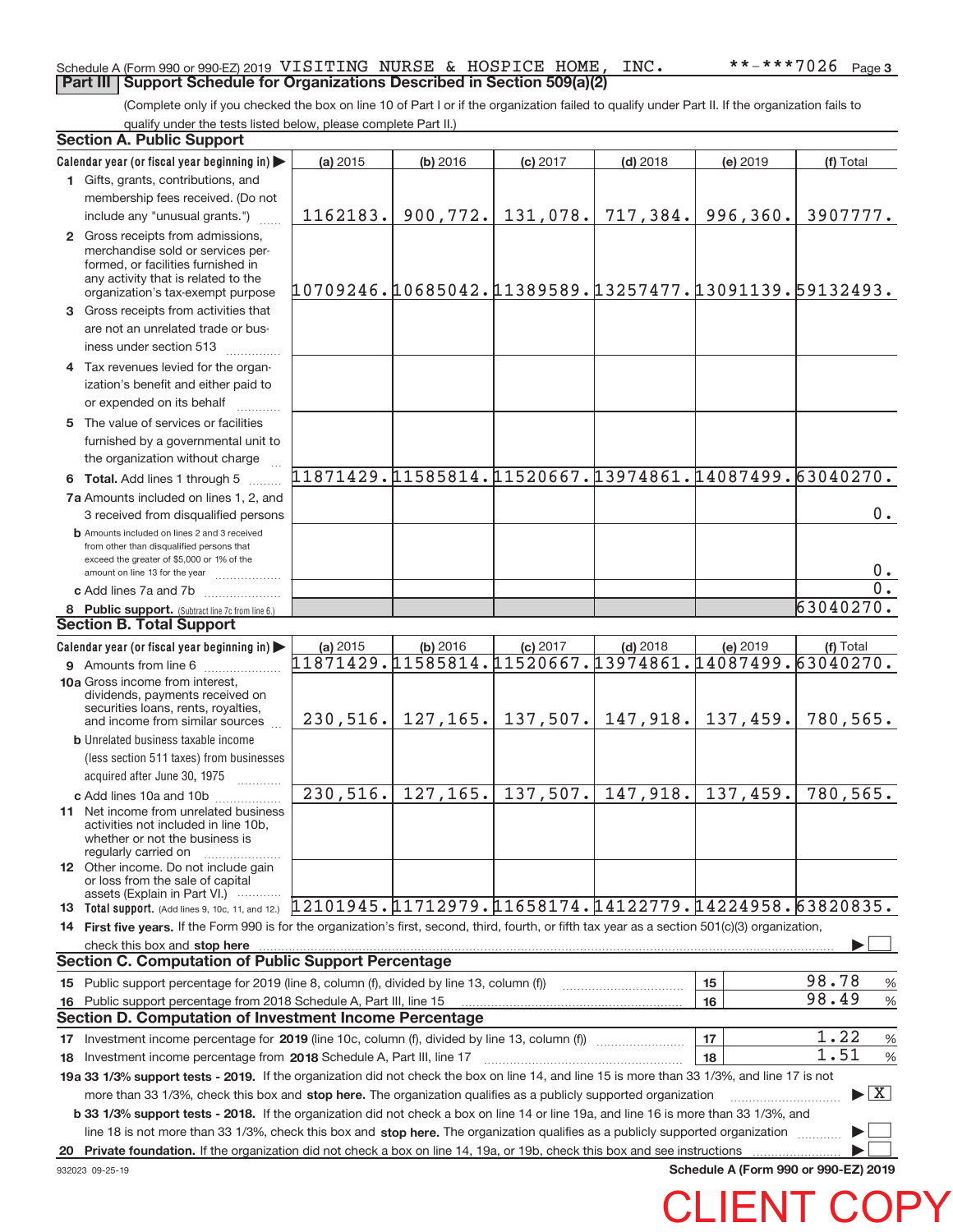**1**

**2**

**3a**

**3b**

**3c**

**4a**

**4b**

**4c**

**5a**

**5b 5c**

**6**

**7**

**8**

**9a**

**9b**

**9c**

Yes | No

## **Part IV Supporting Organizations**

(Complete only if you checked a box in line 12 on Part I. If you checked 12a of Part I, complete Sections A and B. If you checked 12b of Part I, complete Sections A and C. If you checked 12c of Part I, complete Sections A, D, and E. If you checked 12d of Part I, complete Sections A and D, and complete Part V.)

## **Section A. All Supporting Organizations**

- **1** Are all of the organization's supported organizations listed by name in the organization's governing documents? If "No," describe in Part VI how the supported organizations are designated. If designated by *class or purpose, describe the designation. If historic and continuing relationship, explain.*
- **2** Did the organization have any supported organization that does not have an IRS determination of status under section 509(a)(1) or (2)? If "Yes," explain in Part VI how the organization determined that the supported *organization was described in section 509(a)(1) or (2).*
- **3a** Did the organization have a supported organization described in section 501(c)(4), (5), or (6)? If "Yes," answer *(b) and (c) below.*
- **b** Did the organization confirm that each supported organization qualified under section 501(c)(4), (5), or (6) and satisfied the public support tests under section 509(a)(2)? If "Yes," describe in Part VI when and how the *organization made the determination.*
- **c** Did the organization ensure that all support to such organizations was used exclusively for section 170(c)(2)(B) purposes? If "Yes," explain in Part VI what controls the organization put in place to ensure such use.
- **4 a** *If* Was any supported organization not organized in the United States ("foreign supported organization")? *"Yes," and if you checked 12a or 12b in Part I, answer (b) and (c) below.*
- **b** Did the organization have ultimate control and discretion in deciding whether to make grants to the foreign supported organization? If "Yes," describe in Part VI how the organization had such control and discretion *despite being controlled or supervised by or in connection with its supported organizations.*
- **c** Did the organization support any foreign supported organization that does not have an IRS determination under sections 501(c)(3) and 509(a)(1) or (2)? If "Yes," explain in Part VI what controls the organization used *to ensure that all support to the foreign supported organization was used exclusively for section 170(c)(2)(B) purposes.*
- **5a** Did the organization add, substitute, or remove any supported organizations during the tax year? If "Yes," answer (b) and (c) below (if applicable). Also, provide detail in **Part VI,** including (i) the names and EIN *numbers of the supported organizations added, substituted, or removed; (ii) the reasons for each such action; (iii) the authority under the organization's organizing document authorizing such action; and (iv) how the action was accomplished (such as by amendment to the organizing document).*
- **b** Type I or Type II only. Was any added or substituted supported organization part of a class already designated in the organization's organizing document?
- **c Substitutions only.**  Was the substitution the result of an event beyond the organization's control?
- **6** Did the organization provide support (whether in the form of grants or the provision of services or facilities) to **Part VI.** *If "Yes," provide detail in* support or benefit one or more of the filing organization's supported organizations? anyone other than (i) its supported organizations, (ii) individuals that are part of the charitable class benefited by one or more of its supported organizations, or (iii) other supporting organizations that also
- **7** Did the organization provide a grant, loan, compensation, or other similar payment to a substantial contributor regard to a substantial contributor? If "Yes," complete Part I of Schedule L (Form 990 or 990-EZ). (as defined in section 4958(c)(3)(C)), a family member of a substantial contributor, or a 35% controlled entity with
- **8** Did the organization make a loan to a disqualified person (as defined in section 4958) not described in line 7? *If "Yes," complete Part I of Schedule L (Form 990 or 990-EZ).*
- **9 a** Was the organization controlled directly or indirectly at any time during the tax year by one or more in section 509(a)(1) or (2))? If "Yes," provide detail in Part VI. disqualified persons as defined in section 4946 (other than foundation managers and organizations described
- **b** the supporting organization had an interest? If "Yes," provide detail in Part VI. Did one or more disqualified persons (as defined in line 9a) hold a controlling interest in any entity in which
- **c** Did a disqualified person (as defined in line 9a) have an ownership interest in, or derive any personal benefit from, assets in which the supporting organization also had an interest? If "Yes," provide detail in Part VI.
- **10 a** Was the organization subject to the excess business holdings rules of section 4943 because of section supporting organizations)? If "Yes," answer 10b below. 4943(f) (regarding certain Type II supporting organizations, and all Type III non‐functionally integrated
	- **b** Did the organization have any excess business holdings in the tax year? (Use Schedule C, Form 4720, to *determine whether the organization had excess business holdings.)*

932024 09‐25‐19

**10b Schedule A (Form 990 or 990‐EZ) 2019**

CLIENT COPY

**10a**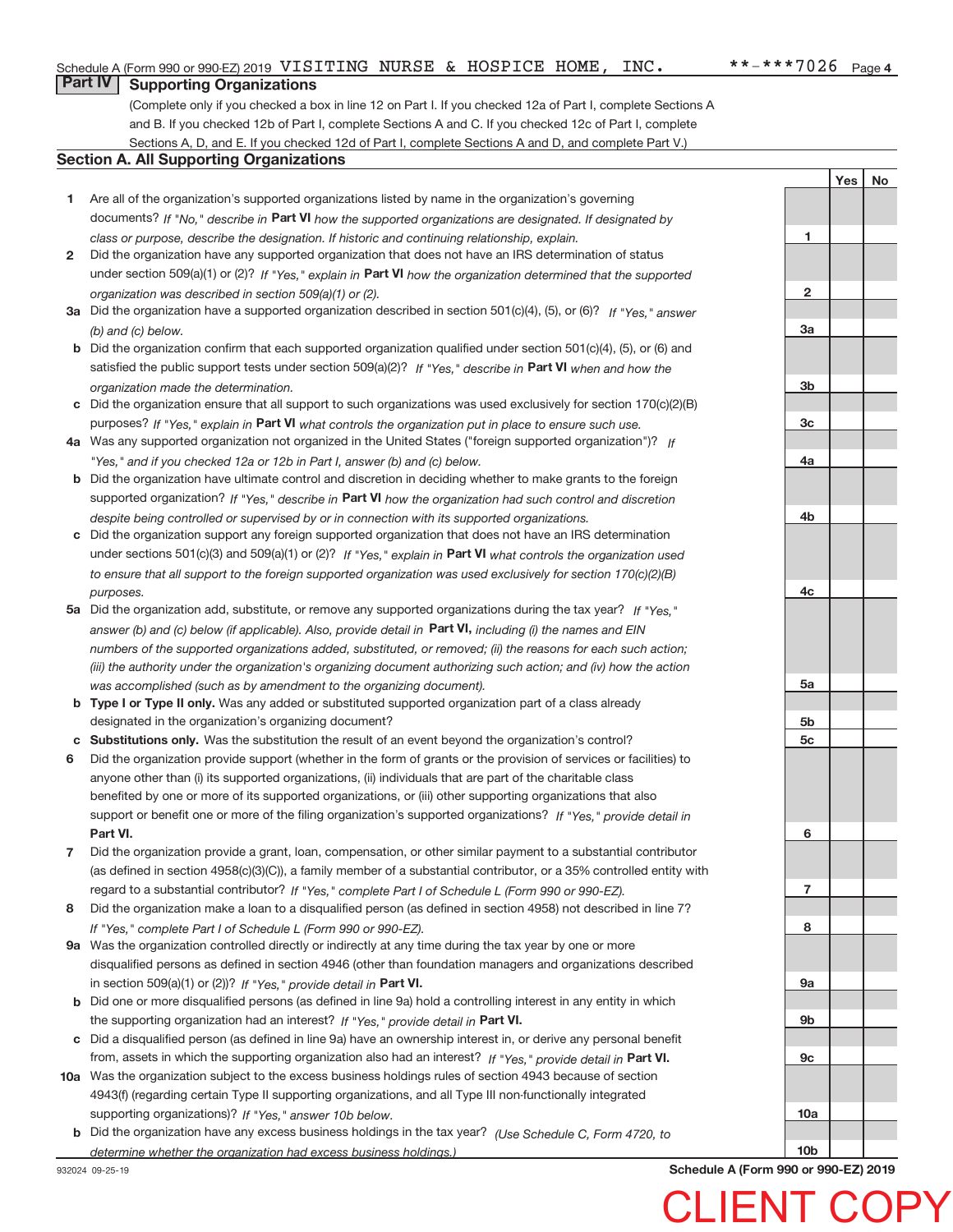## Schedule A (Form 990 or 990-EZ) 2019 <code>VISITING</code> <code>NURSE & HOSPICE HOME, INC. \*\*\*\*\*7026 <code>Page</code></code> **Part IV | Supporting Organizations** *(continued)*

|    |                                                                                                                                   |                 | Yes | No |
|----|-----------------------------------------------------------------------------------------------------------------------------------|-----------------|-----|----|
| 11 | Has the organization accepted a gift or contribution from any of the following persons?                                           |                 |     |    |
|    | a A person who directly or indirectly controls, either alone or together with persons described in (b) and (c)                    |                 |     |    |
|    | below, the governing body of a supported organization?                                                                            | 11a             |     |    |
|    | <b>b</b> A family member of a person described in (a) above?                                                                      | 11 <sub>b</sub> |     |    |
|    | c A 35% controlled entity of a person described in (a) or (b) above? If "Yes" to a, b, or c, provide detail in Part VI.           | 11c             |     |    |
|    | <b>Section B. Type I Supporting Organizations</b>                                                                                 |                 |     |    |
|    |                                                                                                                                   |                 | Yes | No |
| 1  | Did the directors, trustees, or membership of one or more supported organizations have the power to                               |                 |     |    |
|    | regularly appoint or elect at least a majority of the organization's directors or trustees at all times during the                |                 |     |    |
|    | tax year? If "No," describe in Part VI how the supported organization(s) effectively operated, supervised, or                     |                 |     |    |
|    | controlled the organization's activities. If the organization had more than one supported organization,                           |                 |     |    |
|    | describe how the powers to appoint and/or remove directors or trustees were allocated among the supported                         |                 |     |    |
|    | organizations and what conditions or restrictions, if any, applied to such powers during the tax year.                            | 1               |     |    |
| 2  | Did the organization operate for the benefit of any supported organization other than the supported                               |                 |     |    |
|    | organization(s) that operated, supervised, or controlled the supporting organization? If "Yes," explain in                        |                 |     |    |
|    | Part VI how providing such benefit carried out the purposes of the supported organization(s) that operated,                       |                 |     |    |
|    | supervised, or controlled the supporting organization.                                                                            | 2               |     |    |
|    | <b>Section C. Type II Supporting Organizations</b>                                                                                |                 |     |    |
|    |                                                                                                                                   |                 | Yes | No |
| 1  | Were a majority of the organization's directors or trustees during the tax year also a majority of the directors                  |                 |     |    |
|    | or trustees of each of the organization's supported organization(s)? If "No." describe in Part VI how control                     |                 |     |    |
|    | or management of the supporting organization was vested in the same persons that controlled or managed                            |                 |     |    |
|    | the supported organization(s).                                                                                                    | 1               |     |    |
|    | <b>Section D. All Type III Supporting Organizations</b>                                                                           |                 |     |    |
|    |                                                                                                                                   |                 | Yes | No |
| 1  | Did the organization provide to each of its supported organizations, by the last day of the fifth month of the                    |                 |     |    |
|    | organization's tax year, (i) a written notice describing the type and amount of support provided during the prior tax             |                 |     |    |
|    | year, (ii) a copy of the Form 990 that was most recently filed as of the date of notification, and (iii) copies of the            |                 |     |    |
|    | organization's governing documents in effect on the date of notification, to the extent not previously provided?                  | 1               |     |    |
| 2  | Were any of the organization's officers, directors, or trustees either (i) appointed or elected by the supported                  |                 |     |    |
|    | organization(s) or (ii) serving on the governing body of a supported organization? If "No," explain in Part VI how                |                 |     |    |
|    | the organization maintained a close and continuous working relationship with the supported organization(s).                       | $\mathbf{2}$    |     |    |
| 3  | By reason of the relationship described in (2), did the organization's supported organizations have a                             |                 |     |    |
|    | significant voice in the organization's investment policies and in directing the use of the organization's                        |                 |     |    |
|    | income or assets at all times during the tax year? If "Yes," describe in Part VI the role the organization's                      |                 |     |    |
|    | supported organizations played in this regard.                                                                                    | 3               |     |    |
|    | Section E. Type III Functionally Integrated Supporting Organizations                                                              |                 |     |    |
| 1  | Check the box next to the method that the organization used to satisfy the Integral Part Test during the year (see instructions). |                 |     |    |
| a  | The organization satisfied the Activities Test. Complete line 2 below.                                                            |                 |     |    |
| b  | The organization is the parent of each of its supported organizations. Complete line 3 below.                                     |                 |     |    |
| c  | The organization supported a governmental entity. Describe in Part VI how you supported a government entity (see instructions),   |                 |     |    |
| 2  | Activities Test. Answer (a) and (b) below.                                                                                        |                 | Yes | No |
| а  | Did substantially all of the organization's activities during the tax year directly further the exempt purposes of                |                 |     |    |
|    | the supported organization(s) to which the organization was responsive? If "Yes," then in Part VI identify                        |                 |     |    |
|    | those supported organizations and explain how these activities directly furthered their exempt purposes,                          |                 |     |    |
|    | how the organization was responsive to those supported organizations, and how the organization determined                         |                 |     |    |
|    | that these activities constituted substantially all of its activities.                                                            | 2a              |     |    |
| b  | Did the activities described in (a) constitute activities that, but for the organization's involvement, one or more               |                 |     |    |
|    | of the organization's supported organization(s) would have been engaged in? If "Yes," explain in Part VI the                      |                 |     |    |
|    | reasons for the organization's position that its supported organization(s) would have engaged in these                            |                 |     |    |
|    | activities but for the organization's involvement.                                                                                | 2 <sub>b</sub>  |     |    |
| 3  | Parent of Supported Organizations. Answer (a) and (b) below.                                                                      |                 |     |    |
| а  | Did the organization have the power to regularly appoint or elect a majority of the officers, directors, or                       |                 |     |    |
|    | trustees of each of the supported organizations? Provide details in Part VI.                                                      | 3a              |     |    |
| b  | Did the organization exercise a substantial degree of direction over the policies, programs, and activities of each               |                 |     |    |
|    | of its supported organizations? If "Yes." describe in Part VI the role played by the organization in this regard.                 | 3b              |     |    |

**Schedule A (Form 990 or 990‐EZ) 2019**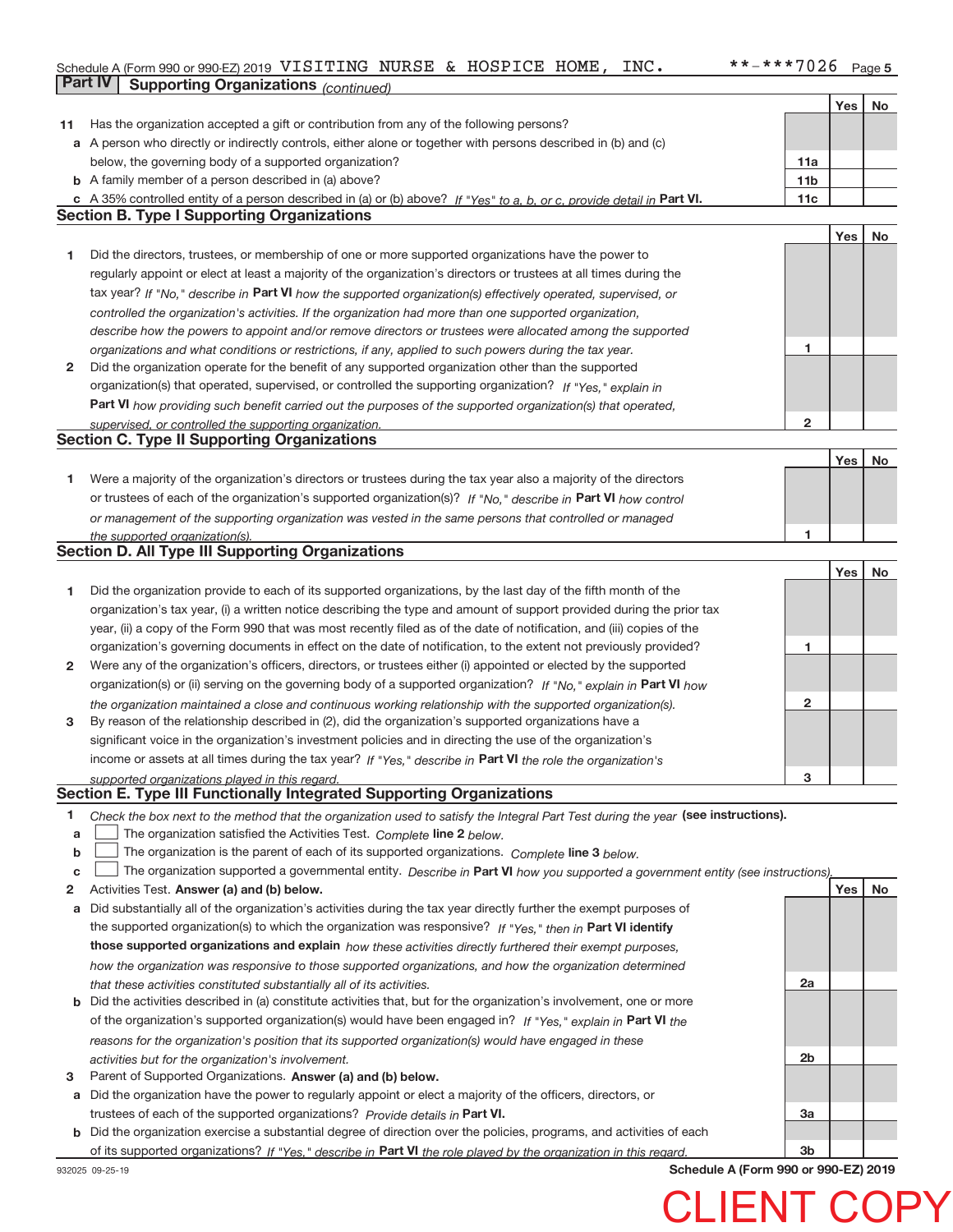## Schedule A (Form 990 or 990-EZ) 2019 <code>VISITING</code> <code>NURSE & HOSPICE HOME, INC. \*\*\*\*\*7026 <code>Page</code></code> **Part V** | Type III Non-Functionally Integrated 509(a)(3) Supporting Organizations

|  | Check here if the organization satisfied the Integral Part Test as a qualifying trust on Nov. 20, 1970 (explain in Part VI). See instructions. All |  |
|--|----------------------------------------------------------------------------------------------------------------------------------------------------|--|
|  | other Type III non-functionally integrated supporting organizations must complete Sections A through E.                                            |  |

|                | Section A - Adjusted Net Income                                                                                                   | (A) Prior Year | (B) Current Year<br>(optional) |                                |  |  |  |
|----------------|-----------------------------------------------------------------------------------------------------------------------------------|----------------|--------------------------------|--------------------------------|--|--|--|
| 1              | Net short-term capital gain                                                                                                       | 1              |                                |                                |  |  |  |
| $\mathbf{2}$   | Recoveries of prior-year distributions                                                                                            | $\mathbf{2}$   |                                |                                |  |  |  |
| з              | Other gross income (see instructions)                                                                                             | 3              |                                |                                |  |  |  |
| 4              | Add lines 1 through 3.                                                                                                            | 4              |                                |                                |  |  |  |
| 5              | Depreciation and depletion                                                                                                        | 5              |                                |                                |  |  |  |
| 6              | Portion of operating expenses paid or incurred for production or                                                                  |                |                                |                                |  |  |  |
|                | collection of gross income or for management, conservation, or                                                                    |                |                                |                                |  |  |  |
|                | maintenance of property held for production of income (see instructions)                                                          | 6              |                                |                                |  |  |  |
| $\overline{7}$ | Other expenses (see instructions)                                                                                                 | $\overline{7}$ |                                |                                |  |  |  |
| 8              | Adjusted Net Income (subtract lines 5, 6, and 7 from line 4)                                                                      | 8              |                                |                                |  |  |  |
|                | <b>Section B - Minimum Asset Amount</b>                                                                                           |                | (A) Prior Year                 | (B) Current Year<br>(optional) |  |  |  |
| 1.             | Aggregate fair market value of all non-exempt-use assets (see                                                                     |                |                                |                                |  |  |  |
|                | instructions for short tax year or assets held for part of year):                                                                 |                |                                |                                |  |  |  |
|                | <b>a</b> Average monthly value of securities                                                                                      | 1a             |                                |                                |  |  |  |
|                | <b>b</b> Average monthly cash balances                                                                                            | 1 <sub>b</sub> |                                |                                |  |  |  |
|                | c Fair market value of other non-exempt-use assets                                                                                | 1c             |                                |                                |  |  |  |
|                | d Total (add lines 1a, 1b, and 1c)                                                                                                | 1d             |                                |                                |  |  |  |
|                | e Discount claimed for blockage or other                                                                                          |                |                                |                                |  |  |  |
|                | factors (explain in detail in <b>Part VI</b> ):                                                                                   |                |                                |                                |  |  |  |
| 2              | Acquisition indebtedness applicable to non-exempt-use assets                                                                      | $\mathbf{2}$   |                                |                                |  |  |  |
| 3              | Subtract line 2 from line 1d.                                                                                                     | 3              |                                |                                |  |  |  |
| 4              | Cash deemed held for exempt use. Enter 1-1/2% of line 3 (for greater amount,                                                      |                |                                |                                |  |  |  |
|                | see instructions).                                                                                                                | 4              |                                |                                |  |  |  |
| 5              | Net value of non-exempt-use assets (subtract line 4 from line 3)                                                                  | 5              |                                |                                |  |  |  |
| 6              | Multiply line 5 by .035.                                                                                                          | 6              |                                |                                |  |  |  |
| 7              | Recoveries of prior-year distributions                                                                                            | 7              |                                |                                |  |  |  |
| 8              | Minimum Asset Amount (add line 7 to line 6)                                                                                       | 8              |                                |                                |  |  |  |
|                | <b>Section C - Distributable Amount</b>                                                                                           |                |                                | <b>Current Year</b>            |  |  |  |
| 1              | Adjusted net income for prior year (from Section A, line 8, Column A)                                                             | 1              |                                |                                |  |  |  |
| 2              | Enter 85% of line 1.                                                                                                              | $\overline{2}$ |                                |                                |  |  |  |
| з              | Minimum asset amount for prior year (from Section B, line 8, Column A)                                                            | 3              |                                |                                |  |  |  |
| 4              | Enter greater of line 2 or line 3.                                                                                                | 4              |                                |                                |  |  |  |
| 5              | Income tax imposed in prior year                                                                                                  | 5              |                                |                                |  |  |  |
| 6              | <b>Distributable Amount.</b> Subtract line 5 from line 4, unless subject to                                                       |                |                                |                                |  |  |  |
|                | emergency temporary reduction (see instructions).                                                                                 | 6              |                                |                                |  |  |  |
| $\overline{7}$ | Check here if the current year is the organization's first as a non-functionally integrated Type III supporting organization (see |                |                                |                                |  |  |  |

instructions).

**Schedule A (Form 990 or 990‐EZ) 2019**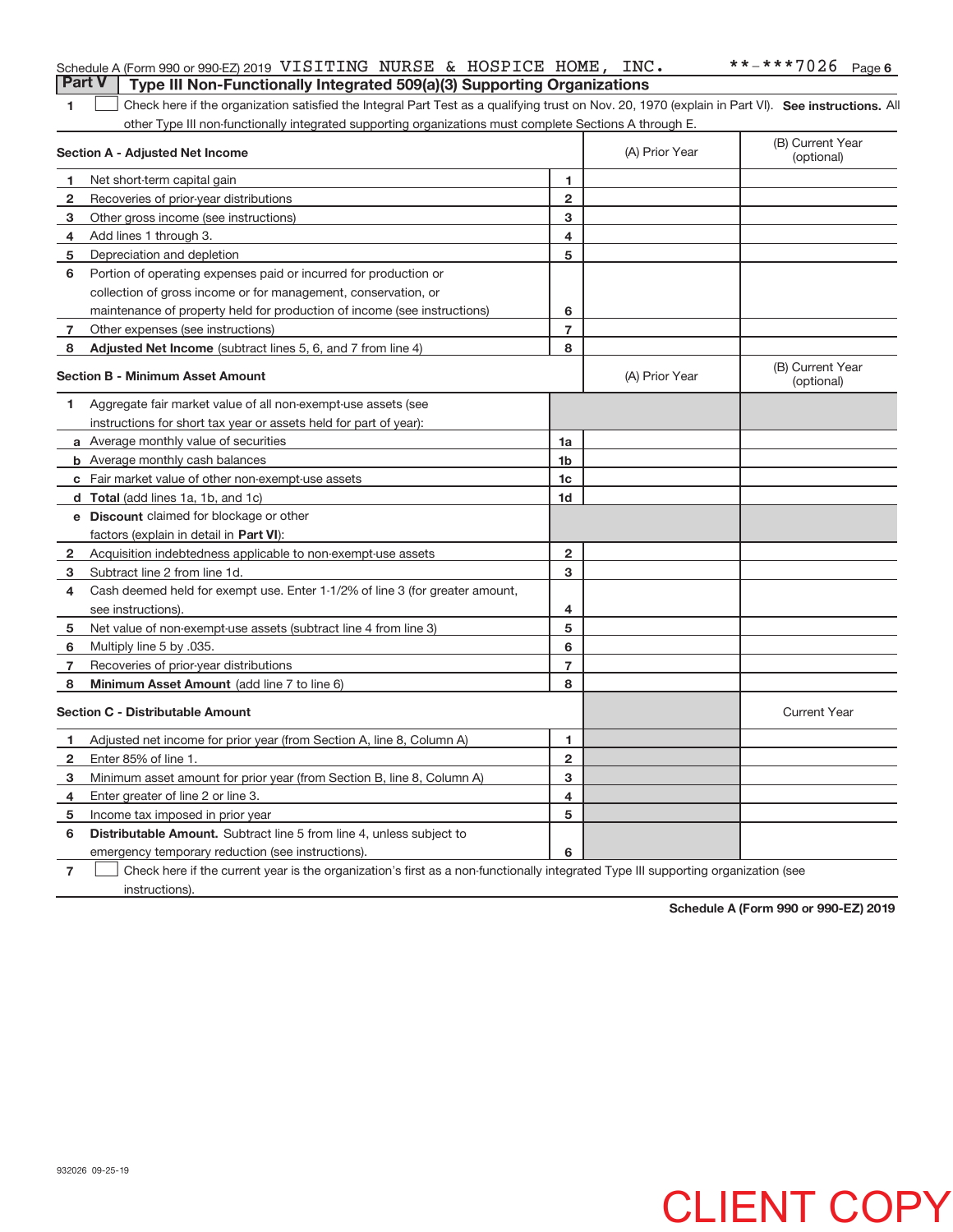### Schedule A (Form 990 or 990‐EZ) 2019 V<code>LSITING </code> <code>NURSE & HOSPICE HOME, INC 。 \*\*-\*\*\*/U26 Page</code> VISITING NURSE & HOSPICE HOME, INC. \*\*‐\*\*\*7026

| <b>Part V</b> | Type III Non-Functionally Integrated 509(a)(3) Supporting Organizations                    |                             | (continued)                           |                                                |  |  |  |
|---------------|--------------------------------------------------------------------------------------------|-----------------------------|---------------------------------------|------------------------------------------------|--|--|--|
|               | <b>Current Year</b><br><b>Section D - Distributions</b>                                    |                             |                                       |                                                |  |  |  |
| 1             | Amounts paid to supported organizations to accomplish exempt purposes                      |                             |                                       |                                                |  |  |  |
| 2             | Amounts paid to perform activity that directly furthers exempt purposes of supported       |                             |                                       |                                                |  |  |  |
|               | organizations, in excess of income from activity                                           |                             |                                       |                                                |  |  |  |
| 3             | Administrative expenses paid to accomplish exempt purposes of supported organizations      |                             |                                       |                                                |  |  |  |
| 4             | Amounts paid to acquire exempt-use assets                                                  |                             |                                       |                                                |  |  |  |
| 5             | Qualified set-aside amounts (prior IRS approval required)                                  |                             |                                       |                                                |  |  |  |
| 6             | Other distributions (describe in Part VI). See instructions.                               |                             |                                       |                                                |  |  |  |
| 7             | Total annual distributions. Add lines 1 through 6.                                         |                             |                                       |                                                |  |  |  |
| 8             | Distributions to attentive supported organizations to which the organization is responsive |                             |                                       |                                                |  |  |  |
|               | (provide details in Part VI). See instructions.                                            |                             |                                       |                                                |  |  |  |
| 9             | Distributable amount for 2019 from Section C, line 6                                       |                             |                                       |                                                |  |  |  |
| 10            | Line 8 amount divided by line 9 amount                                                     |                             |                                       |                                                |  |  |  |
|               |                                                                                            | (i)                         | (iii)                                 | (iii)                                          |  |  |  |
|               | <b>Section E - Distribution Allocations</b> (see instructions)                             | <b>Excess Distributions</b> | <b>Underdistributions</b><br>Pre-2019 | <b>Distributable</b><br><b>Amount for 2019</b> |  |  |  |
| 1.            | Distributable amount for 2019 from Section C, line 6                                       |                             |                                       |                                                |  |  |  |
| 2             | Underdistributions, if any, for years prior to 2019 (reason-                               |                             |                                       |                                                |  |  |  |
|               | able cause required-explain in Part VI). See instructions.                                 |                             |                                       |                                                |  |  |  |
| 3             | Excess distributions carryover, if any, to 2019                                            |                             |                                       |                                                |  |  |  |
|               | a From 2014                                                                                |                             |                                       |                                                |  |  |  |
|               | <b>b</b> From $2015$                                                                       |                             |                                       |                                                |  |  |  |
|               | c From 2016                                                                                |                             |                                       |                                                |  |  |  |
|               | d From 2017                                                                                |                             |                                       |                                                |  |  |  |
|               | e From 2018                                                                                |                             |                                       |                                                |  |  |  |
|               | f Total of lines 3a through e                                                              |                             |                                       |                                                |  |  |  |
|               | <b>g</b> Applied to underdistributions of prior years                                      |                             |                                       |                                                |  |  |  |
|               | <b>h</b> Applied to 2019 distributable amount                                              |                             |                                       |                                                |  |  |  |
| Ť.            | Carryover from 2014 not applied (see instructions)                                         |                             |                                       |                                                |  |  |  |
|               | Remainder. Subtract lines 3g, 3h, and 3i from 3f.                                          |                             |                                       |                                                |  |  |  |
| 4             | Distributions for 2019 from Section D,                                                     |                             |                                       |                                                |  |  |  |
|               | line $7:$                                                                                  |                             |                                       |                                                |  |  |  |
|               | <b>a</b> Applied to underdistributions of prior years                                      |                             |                                       |                                                |  |  |  |
|               | <b>b</b> Applied to 2019 distributable amount                                              |                             |                                       |                                                |  |  |  |
| С             | Remainder. Subtract lines 4a and 4b from 4.                                                |                             |                                       |                                                |  |  |  |
| 5             | Remaining underdistributions for years prior to 2019, if                                   |                             |                                       |                                                |  |  |  |
|               | any. Subtract lines 3g and 4a from line 2. For result greater                              |                             |                                       |                                                |  |  |  |
|               | than zero, explain in Part VI. See instructions.                                           |                             |                                       |                                                |  |  |  |
| 6             | Remaining underdistributions for 2019. Subtract lines 3h                                   |                             |                                       |                                                |  |  |  |
|               | and 4b from line 1. For result greater than zero, explain in                               |                             |                                       |                                                |  |  |  |
|               | Part VI. See instructions.                                                                 |                             |                                       |                                                |  |  |  |
| $\mathbf{7}$  | Excess distributions carryover to 2020. Add lines 3j                                       |                             |                                       |                                                |  |  |  |
|               | and 4c.                                                                                    |                             |                                       |                                                |  |  |  |
| 8             | Breakdown of line 7:                                                                       |                             |                                       |                                                |  |  |  |
|               | a Excess from 2015                                                                         |                             |                                       |                                                |  |  |  |
|               | <b>b</b> Excess from 2016                                                                  |                             |                                       |                                                |  |  |  |
|               | c Excess from 2017                                                                         |                             |                                       |                                                |  |  |  |
|               | d Excess from 2018                                                                         |                             |                                       |                                                |  |  |  |
|               | e Excess from 2019                                                                         |                             |                                       |                                                |  |  |  |

**Schedule A (Form 990 or 990‐EZ) 2019**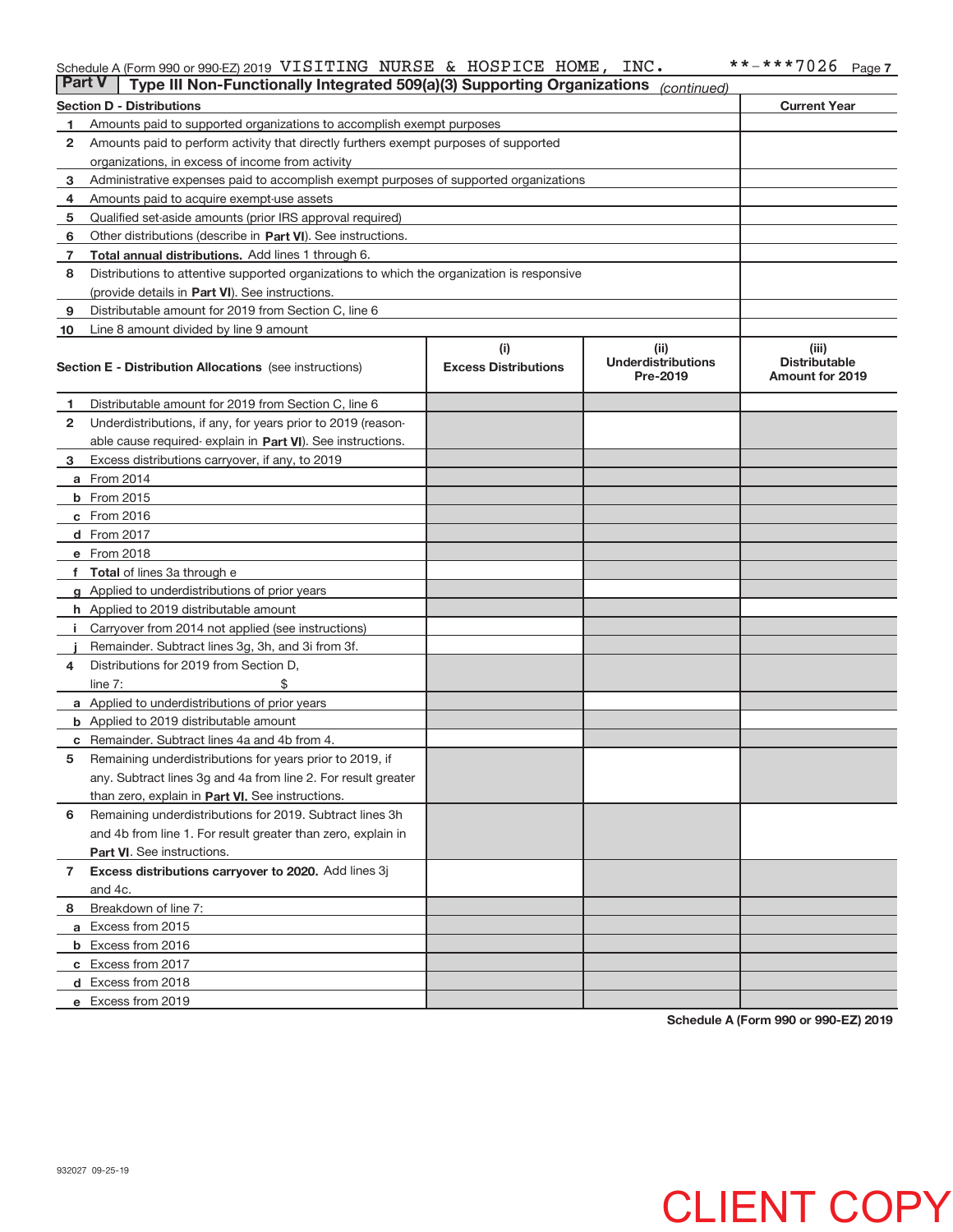|                 | Schedule A (Form 990 or 990-EZ) 2019 VISITING NURSE & HOSPICE HOME, INC.                                                                                                                                                                                                            |  |  |  |  |  | **-***7026 Page 8                    |  |
|-----------------|-------------------------------------------------------------------------------------------------------------------------------------------------------------------------------------------------------------------------------------------------------------------------------------|--|--|--|--|--|--------------------------------------|--|
| <b>Part VI</b>  | Supplemental Information. Provide the explanations required by Part II, line 10; Part II, line 17a or 17b; Part III, line 12;                                                                                                                                                       |  |  |  |  |  |                                      |  |
|                 | Part IV, Section A, lines 1, 2, 3b, 3c, 4b, 4c, 5a, 6, 9a, 9b, 9c, 11a, 11b, and 11c; Part IV, Section B, lines 1 and 2; Part IV, Section C,                                                                                                                                        |  |  |  |  |  |                                      |  |
|                 | line 1; Part IV, Section D, lines 2 and 3; Part IV, Section E, lines 1c, 2a, 2b, 3a, and 3b; Part V, line 1; Part V, Section B, line 1e; Part V,<br>Section D, lines 5, 6, and 8; and Part V, Section E, lines 2, 5, and 6. Also complete this part for any additional information. |  |  |  |  |  |                                      |  |
|                 | (See instructions.)                                                                                                                                                                                                                                                                 |  |  |  |  |  |                                      |  |
|                 |                                                                                                                                                                                                                                                                                     |  |  |  |  |  |                                      |  |
|                 |                                                                                                                                                                                                                                                                                     |  |  |  |  |  |                                      |  |
|                 |                                                                                                                                                                                                                                                                                     |  |  |  |  |  |                                      |  |
|                 |                                                                                                                                                                                                                                                                                     |  |  |  |  |  |                                      |  |
|                 |                                                                                                                                                                                                                                                                                     |  |  |  |  |  |                                      |  |
|                 |                                                                                                                                                                                                                                                                                     |  |  |  |  |  |                                      |  |
|                 |                                                                                                                                                                                                                                                                                     |  |  |  |  |  |                                      |  |
|                 |                                                                                                                                                                                                                                                                                     |  |  |  |  |  |                                      |  |
|                 |                                                                                                                                                                                                                                                                                     |  |  |  |  |  |                                      |  |
|                 |                                                                                                                                                                                                                                                                                     |  |  |  |  |  |                                      |  |
|                 |                                                                                                                                                                                                                                                                                     |  |  |  |  |  |                                      |  |
|                 |                                                                                                                                                                                                                                                                                     |  |  |  |  |  |                                      |  |
|                 |                                                                                                                                                                                                                                                                                     |  |  |  |  |  |                                      |  |
|                 |                                                                                                                                                                                                                                                                                     |  |  |  |  |  |                                      |  |
|                 |                                                                                                                                                                                                                                                                                     |  |  |  |  |  |                                      |  |
|                 |                                                                                                                                                                                                                                                                                     |  |  |  |  |  |                                      |  |
|                 |                                                                                                                                                                                                                                                                                     |  |  |  |  |  |                                      |  |
|                 |                                                                                                                                                                                                                                                                                     |  |  |  |  |  |                                      |  |
|                 |                                                                                                                                                                                                                                                                                     |  |  |  |  |  |                                      |  |
|                 |                                                                                                                                                                                                                                                                                     |  |  |  |  |  |                                      |  |
|                 |                                                                                                                                                                                                                                                                                     |  |  |  |  |  |                                      |  |
|                 |                                                                                                                                                                                                                                                                                     |  |  |  |  |  |                                      |  |
|                 |                                                                                                                                                                                                                                                                                     |  |  |  |  |  |                                      |  |
|                 |                                                                                                                                                                                                                                                                                     |  |  |  |  |  |                                      |  |
|                 |                                                                                                                                                                                                                                                                                     |  |  |  |  |  |                                      |  |
|                 |                                                                                                                                                                                                                                                                                     |  |  |  |  |  |                                      |  |
|                 |                                                                                                                                                                                                                                                                                     |  |  |  |  |  |                                      |  |
|                 |                                                                                                                                                                                                                                                                                     |  |  |  |  |  |                                      |  |
|                 |                                                                                                                                                                                                                                                                                     |  |  |  |  |  |                                      |  |
|                 |                                                                                                                                                                                                                                                                                     |  |  |  |  |  |                                      |  |
|                 |                                                                                                                                                                                                                                                                                     |  |  |  |  |  |                                      |  |
|                 |                                                                                                                                                                                                                                                                                     |  |  |  |  |  |                                      |  |
|                 |                                                                                                                                                                                                                                                                                     |  |  |  |  |  |                                      |  |
|                 |                                                                                                                                                                                                                                                                                     |  |  |  |  |  |                                      |  |
|                 |                                                                                                                                                                                                                                                                                     |  |  |  |  |  |                                      |  |
|                 |                                                                                                                                                                                                                                                                                     |  |  |  |  |  |                                      |  |
|                 |                                                                                                                                                                                                                                                                                     |  |  |  |  |  |                                      |  |
|                 |                                                                                                                                                                                                                                                                                     |  |  |  |  |  |                                      |  |
|                 |                                                                                                                                                                                                                                                                                     |  |  |  |  |  |                                      |  |
|                 |                                                                                                                                                                                                                                                                                     |  |  |  |  |  |                                      |  |
|                 |                                                                                                                                                                                                                                                                                     |  |  |  |  |  |                                      |  |
|                 |                                                                                                                                                                                                                                                                                     |  |  |  |  |  |                                      |  |
|                 |                                                                                                                                                                                                                                                                                     |  |  |  |  |  |                                      |  |
|                 |                                                                                                                                                                                                                                                                                     |  |  |  |  |  |                                      |  |
|                 |                                                                                                                                                                                                                                                                                     |  |  |  |  |  |                                      |  |
|                 |                                                                                                                                                                                                                                                                                     |  |  |  |  |  |                                      |  |
|                 |                                                                                                                                                                                                                                                                                     |  |  |  |  |  |                                      |  |
|                 |                                                                                                                                                                                                                                                                                     |  |  |  |  |  |                                      |  |
|                 |                                                                                                                                                                                                                                                                                     |  |  |  |  |  |                                      |  |
|                 |                                                                                                                                                                                                                                                                                     |  |  |  |  |  |                                      |  |
|                 |                                                                                                                                                                                                                                                                                     |  |  |  |  |  | Schedule A (Form 990 or 990-F7) 2019 |  |
| 032028 00.25.10 |                                                                                                                                                                                                                                                                                     |  |  |  |  |  |                                      |  |

**Schedule A (Form 990 or 990‐EZ) 2019** CLIENT COPY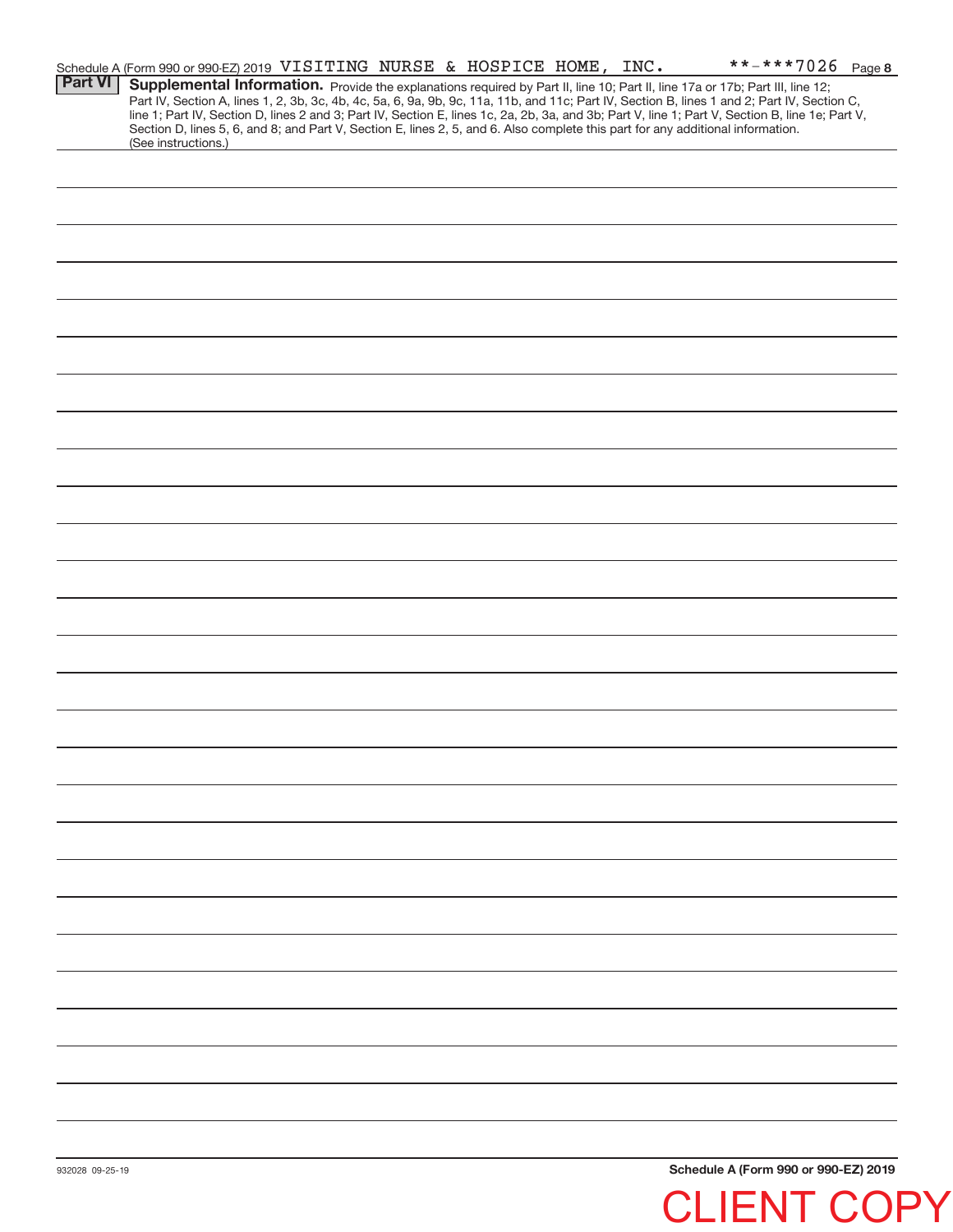Department of the Treasury Internal Revenue Service **(Form 990, 990‐EZ,** Name of the organization

## **Schedule B Schedule of Contributors**

**or 990‐PF) | Attach to Form 990, Form 990‐EZ, or Form 990‐PF. | Go to www.irs.gov/Form990 for the latest information.** OMB No. 1545-0047

**2019**

**Employer identification number**

|                    | VISITING NURSE & HOSPICE HOME, INC.                                                | **-***7026 |  |  |  |  |  |  |
|--------------------|------------------------------------------------------------------------------------|------------|--|--|--|--|--|--|
|                    | <b>Organization type (check one):</b>                                              |            |  |  |  |  |  |  |
| Filers of:         | Section:                                                                           |            |  |  |  |  |  |  |
| Form 990 or 990-EZ | $\lfloor x \rfloor$ 501(c)( 3) (enter number) organization                         |            |  |  |  |  |  |  |
|                    | $4947(a)(1)$ nonexempt charitable trust <b>not</b> treated as a private foundation |            |  |  |  |  |  |  |
|                    | 527 political organization                                                         |            |  |  |  |  |  |  |
| Form 990-PF        | 501(c)(3) exempt private foundation                                                |            |  |  |  |  |  |  |
|                    | 4947(a)(1) nonexempt charitable trust treated as a private foundation              |            |  |  |  |  |  |  |
|                    | 501(c)(3) taxable private foundation                                               |            |  |  |  |  |  |  |
|                    |                                                                                    |            |  |  |  |  |  |  |

Check if your organization is covered by the General Rule or a Special Rule. **Note:**  Only a section 501(c)(7), (8), or (10) organization can check boxes for both the General Rule and a Special Rule. See instructions.

## **General Rule**

 $\begin{array}{c} \hline \end{array}$ 

For an organization filing Form 990, 990‐EZ, or 990‐PF that received, during the year, contributions totaling \$5,000 or more (in money or property) from any one contributor. Complete Parts I and II. See instructions for determining a contributor's total contributions.

### **Special Rules**

any one contributor, during the year, total contributions of the greater of  $\,$  (1) \$5,000; or (2) 2% of the amount on (i) Form 990, Part VIII, line 1h;  $\boxed{\text{X}}$  For an organization described in section 501(c)(3) filing Form 990 or 990-EZ that met the 33 1/3% support test of the regulations under sections 509(a)(1) and 170(b)(1)(A)(vi), that checked Schedule A (Form 990 or 990‐EZ), Part II, line 13, 16a, or 16b, and that received from or (ii) Form 990‐EZ, line 1. Complete Parts I and II.

year, total contributions of more than \$1,000 *exclusively* for religious, charitable, scientific, literary, or educational purposes, or for the For an organization described in section 501(c)(7), (8), or (10) filing Form 990 or 990‐EZ that received from any one contributor, during the prevention of cruelty to children or animals. Complete Parts I, II, and III.  $\begin{array}{c} \hline \end{array}$ 

purpose. Don't complete any of the parts unless the General Rule applies to this organization because it received nonexclusively year, contributions <sub>exclusively</sub> for religious, charitable, etc., purposes, but no such contributions totaled more than \$1,000. If this box is checked, enter here the total contributions that were received during the year for an *exclusively* religious, charitable, etc., For an organization described in section 501(c)(7), (8), or (10) filing Form 990 or 990‐EZ that received from any one contributor, during the religious, charitable, etc., contributions totaling \$5,000 or more during the year  $\Box$ — $\Box$   $\Box$  $\begin{array}{c} \hline \end{array}$ 

**Caution:**  An organization that isn't covered by the General Rule and/or the Special Rules doesn't file Schedule B (Form 990, 990‐EZ, or 990‐PF),  **must** but it answer "No" on Part IV, line 2, of its Form 990; or check the box on line H of its Form 990‐EZ or on its Form 990‐PF, Part I, line 2, to certify that it doesn't meet the filing requirements of Schedule B (Form 990, 990‐EZ, or 990‐PF).

**For Paperwork Reduction Act Notice, see the instructions for Form 990, 990-EZ, or 990-PF. Schedule B (Form 990, 990-EZ, or 990-PF) (2019)** LHA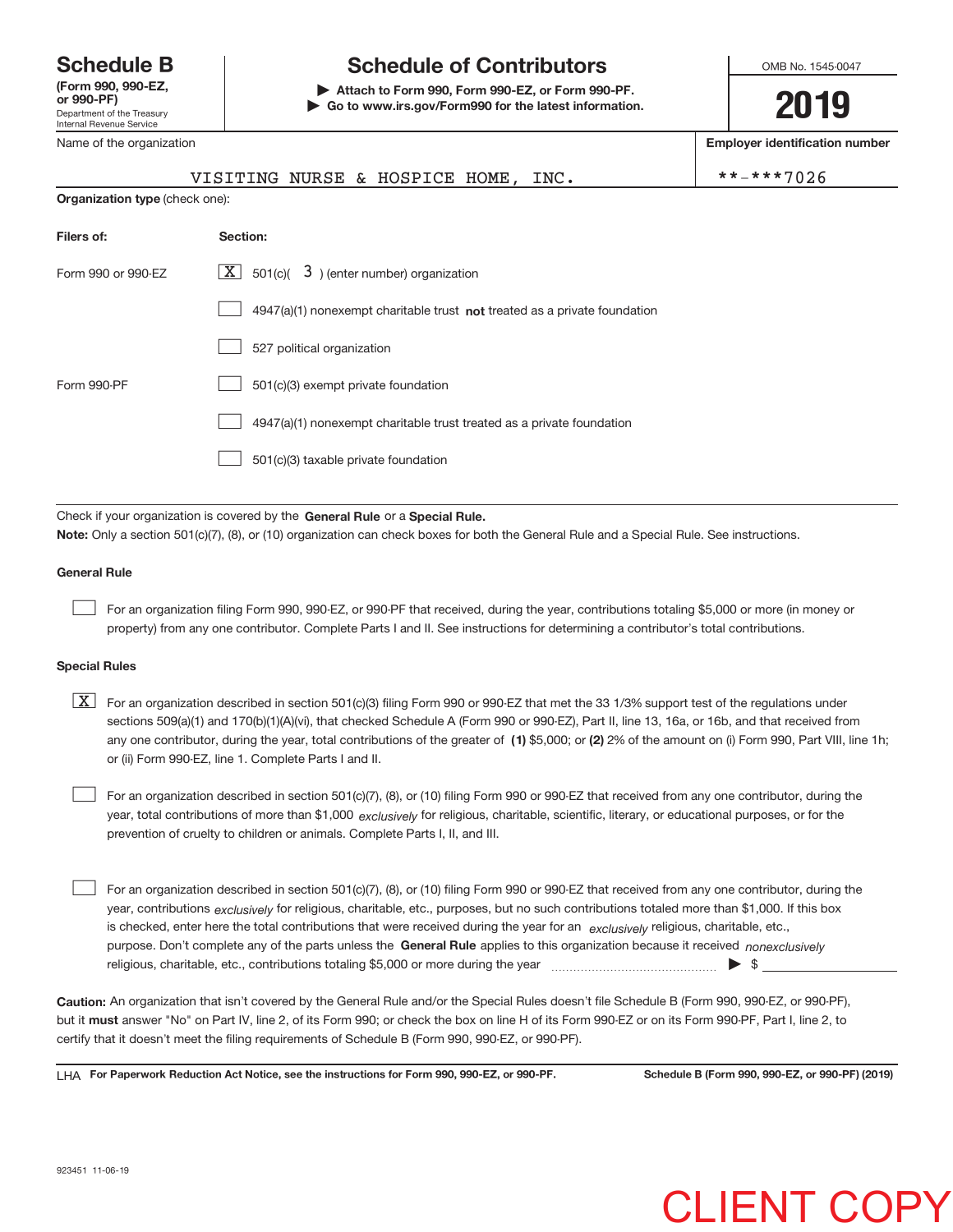Name of organization

**Employer identification number**

VISITING NURSE & HOSPICE HOME, INC. \*\*-\*\*\*7026

**Part I** Contributors (see instructions). Use duplicate copies of Part I if additional space is needed.

| (a)<br>No. | (b)<br>Name, address, and ZIP + 4          | (c)<br><b>Total contributions</b> | (d)<br>Type of contribution                      |
|------------|--------------------------------------------|-----------------------------------|--------------------------------------------------|
|            | VISITING NURSE AND HOSPICE HOME FOUNDATION |                                   |                                                  |
| 1          | VISITING NURSE AND HOSPICE HOME FOUNDATION |                                   | $\overline{\text{X}}$<br>Person                  |
|            |                                            |                                   | Payroll                                          |
|            | 5910 HOMESTEAD RD                          | 996,360.<br>$\frac{1}{2}$         | <b>Noncash</b>                                   |
|            |                                            |                                   | (Complete Part II for                            |
|            | FORT WAYNE, IN 46814                       |                                   | noncash contributions.)                          |
|            |                                            |                                   |                                                  |
| (a)<br>No. | (b)<br>Name, address, and ZIP + 4          | (c)<br><b>Total contributions</b> | (d)<br>Type of contribution                      |
|            |                                            |                                   |                                                  |
|            |                                            |                                   | Person                                           |
|            |                                            |                                   | Payroll                                          |
|            |                                            | $\frac{1}{2}$                     | <b>Noncash</b>                                   |
|            |                                            |                                   | (Complete Part II for                            |
|            |                                            |                                   | noncash contributions.)                          |
| (a)        | (b)                                        | (c)                               | (d)                                              |
| No.        | Name, address, and ZIP + 4                 | <b>Total contributions</b>        | Type of contribution                             |
|            |                                            |                                   |                                                  |
|            |                                            |                                   | Person                                           |
|            |                                            |                                   | Payroll                                          |
|            |                                            | $\frac{1}{2}$                     | <b>Noncash</b>                                   |
|            |                                            |                                   | (Complete Part II for<br>noncash contributions.) |
|            |                                            |                                   |                                                  |
| (a)        | (b)                                        | (c)                               | (d)                                              |
| No.        | Name, address, and ZIP + 4                 | <b>Total contributions</b>        | Type of contribution                             |
|            |                                            |                                   |                                                  |
|            |                                            |                                   | Person<br>Payroll                                |
|            |                                            | $\frac{1}{2}$                     | <b>Noncash</b>                                   |
|            |                                            |                                   | (Complete Part II for                            |
|            |                                            |                                   | noncash contributions.)                          |
|            |                                            |                                   |                                                  |
| (a)        | (b)                                        | (c)                               | (d)                                              |
| No.        | Name, address, and ZIP + 4                 | <b>Total contributions</b>        | Type of contribution                             |
|            |                                            |                                   | Person                                           |
|            |                                            |                                   | Payroll                                          |
|            |                                            | \$                                | Noncash                                          |
|            |                                            |                                   | (Complete Part II for                            |
|            |                                            |                                   | noncash contributions.)                          |
| (a)        | (b)                                        | (c)                               | (d)                                              |
| No.        | Name, address, and ZIP + 4                 | <b>Total contributions</b>        | Type of contribution                             |
|            |                                            |                                   |                                                  |
|            |                                            |                                   | Person                                           |
|            |                                            |                                   | Payroll<br>Noncash                               |
|            |                                            | \$                                | (Complete Part II for                            |
|            |                                            |                                   | noncash contributions.)                          |

923452 11‐06‐19 **Schedule B (Form 990, 990-EZ, or 990-PF) (2019)**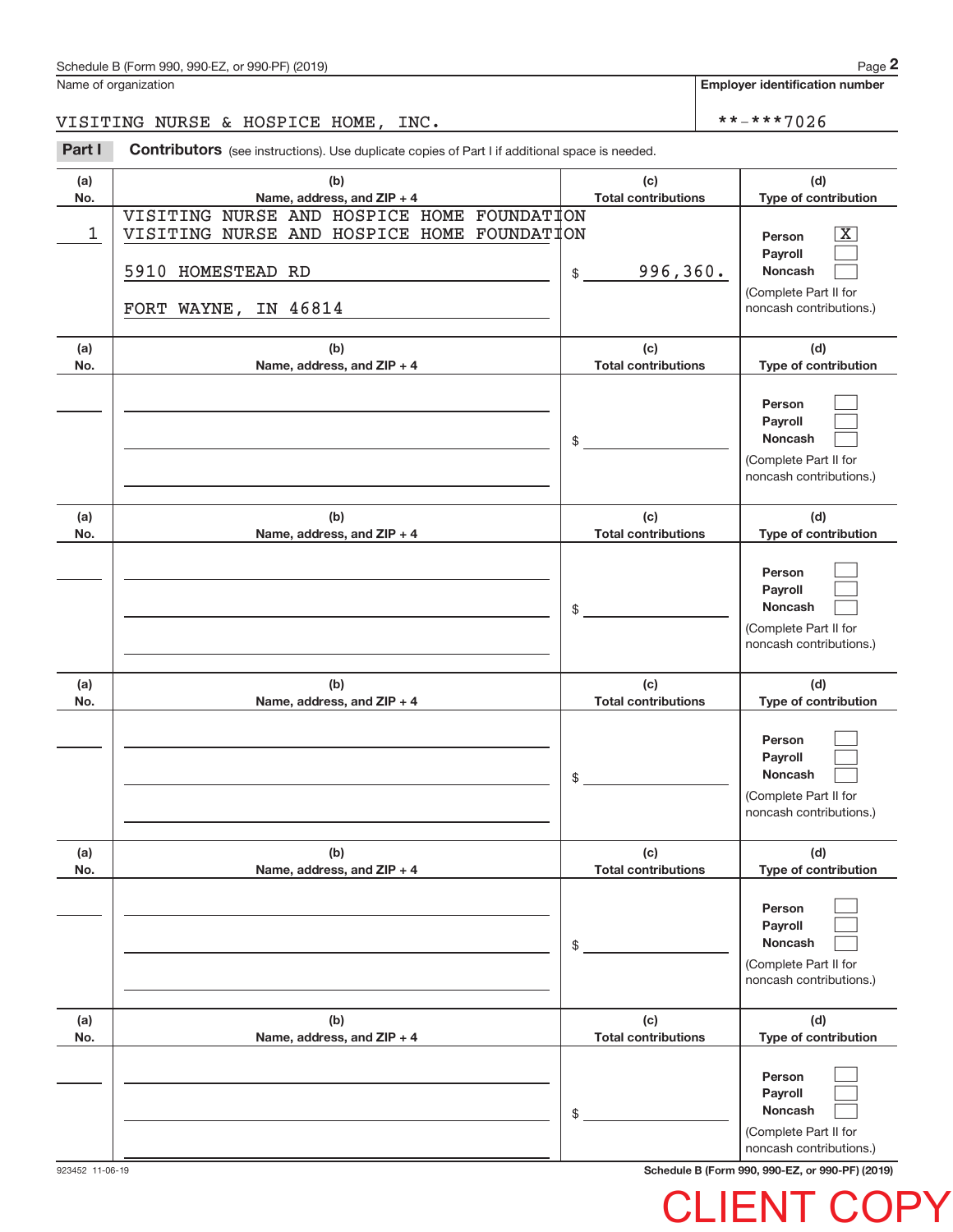Name of organization

**Employer identification number**

## VISITING NURSE & HOSPICE HOME, INC. \*\*-\*\*\*7026

Part II Noncash Property (see instructions). Use duplicate copies of Part II if additional space is needed.

| (a)<br>No.<br>from<br>Part I | (b)<br>Description of noncash property given | (c)<br>FMV (or estimate)<br>(See instructions.) | (d)<br>Date received |
|------------------------------|----------------------------------------------|-------------------------------------------------|----------------------|
|                              |                                              |                                                 |                      |
|                              |                                              | $\frac{1}{2}$                                   |                      |
| (a)<br>No.<br>from<br>Part I | (b)<br>Description of noncash property given | (c)<br>FMV (or estimate)<br>(See instructions.) | (d)<br>Date received |
|                              |                                              |                                                 |                      |
|                              |                                              | $\frac{1}{2}$                                   |                      |
| (a)<br>No.<br>from<br>Part I | (b)<br>Description of noncash property given | (c)<br>FMV (or estimate)<br>(See instructions.) | (d)<br>Date received |
|                              |                                              |                                                 |                      |
|                              |                                              | $\frac{1}{2}$                                   |                      |
| (a)<br>No.<br>from<br>Part I | (b)<br>Description of noncash property given | (c)<br>FMV (or estimate)<br>(See instructions.) | (d)<br>Date received |
|                              |                                              |                                                 |                      |
|                              |                                              | $\$$                                            |                      |
| (a)<br>No.<br>from<br>Part I | (b)<br>Description of noncash property given | (c)<br>FMV (or estimate)<br>(See instructions.) | (d)<br>Date received |
|                              |                                              |                                                 |                      |
|                              |                                              | $\$$                                            |                      |
| (a)<br>No.<br>from<br>Part I | (b)<br>Description of noncash property given | (c)<br>FMV (or estimate)<br>(See instructions.) | (d)<br>Date received |
|                              |                                              |                                                 |                      |
|                              |                                              | \$                                              |                      |
|                              |                                              |                                                 |                      |

923453 11‐06‐19 **Schedule B (Form 990, 990-EZ, or 990-PF) (2019)**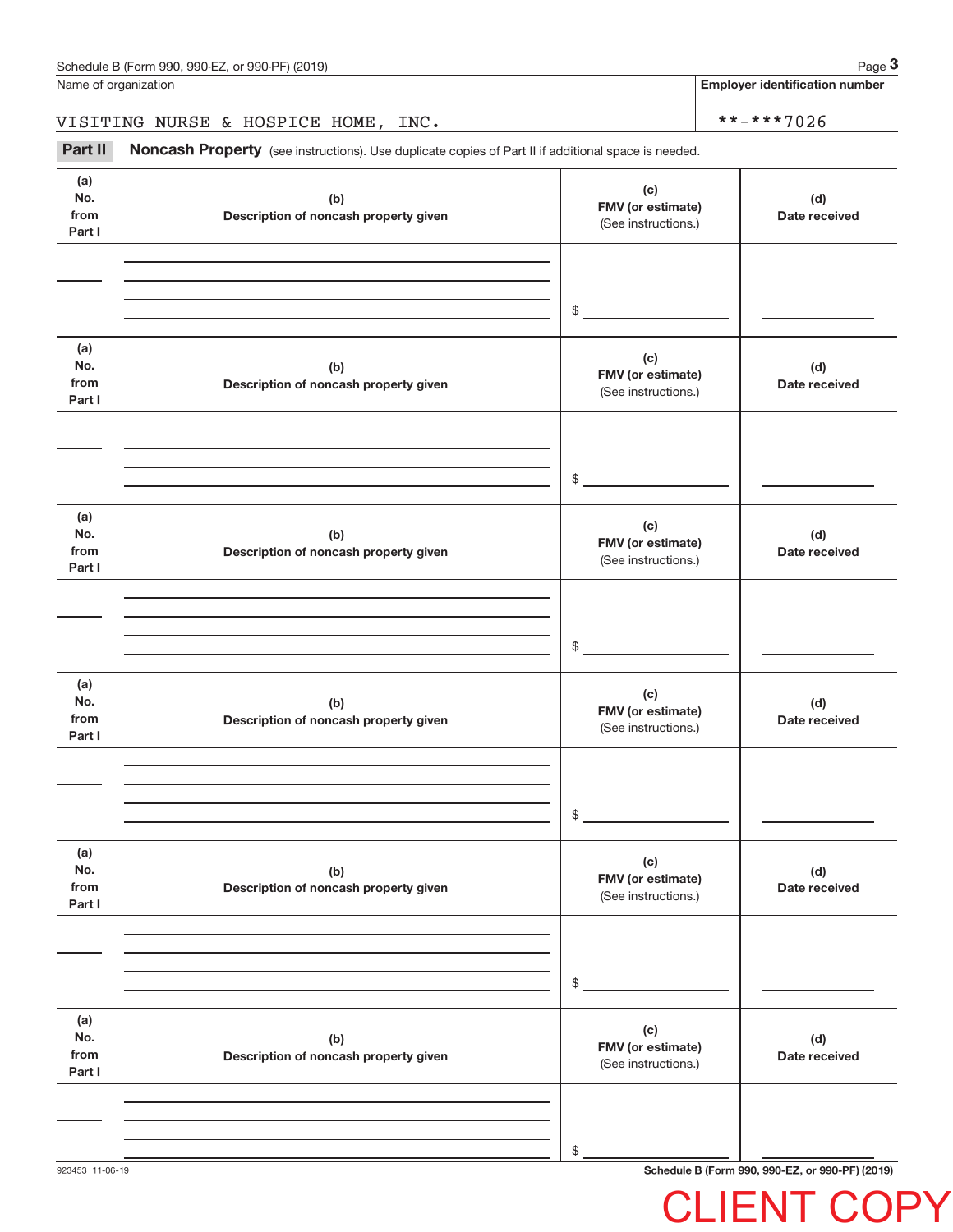|                             | Schedule B (Form 990, 990-EZ, or 990-PF) (2019)                                                                                                                                                                                                                                                 |                      | Page 4                                                                                                                                                         |  |  |  |  |  |
|-----------------------------|-------------------------------------------------------------------------------------------------------------------------------------------------------------------------------------------------------------------------------------------------------------------------------------------------|----------------------|----------------------------------------------------------------------------------------------------------------------------------------------------------------|--|--|--|--|--|
|                             | Name of organization                                                                                                                                                                                                                                                                            |                      | <b>Employer identification number</b>                                                                                                                          |  |  |  |  |  |
|                             | VISITING NURSE & HOSPICE HOME, INC.                                                                                                                                                                                                                                                             |                      | **-***7026                                                                                                                                                     |  |  |  |  |  |
| <b>Part III</b>             | from any one contributor. Complete columns (a) through (e) and the following line entry. For organizations<br>completing Part III, enter the total of exclusively religious, charitable, etc., contributions of \$1,000 or less for the year. (Enter this info. once.) $\blacktriangleright$ \$ |                      | Exclusively religious, charitable, etc., contributions to organizations described in section 501(c)(7), (8), or (10) that total more than \$1,000 for the year |  |  |  |  |  |
| (a) No.                     | Use duplicate copies of Part III if additional space is needed.                                                                                                                                                                                                                                 |                      |                                                                                                                                                                |  |  |  |  |  |
| from<br>Part I              | (b) Purpose of gift                                                                                                                                                                                                                                                                             | (c) Use of gift      | (d) Description of how gift is held                                                                                                                            |  |  |  |  |  |
|                             |                                                                                                                                                                                                                                                                                                 | (e) Transfer of gift |                                                                                                                                                                |  |  |  |  |  |
|                             | Transferee's name, address, and ZIP + 4                                                                                                                                                                                                                                                         |                      | Relationship of transferor to transferee                                                                                                                       |  |  |  |  |  |
| $(a)$ No.<br>from<br>Part I | (b) Purpose of gift                                                                                                                                                                                                                                                                             | (c) Use of gift      | (d) Description of how gift is held                                                                                                                            |  |  |  |  |  |
|                             | (e) Transfer of gift                                                                                                                                                                                                                                                                            |                      |                                                                                                                                                                |  |  |  |  |  |
|                             | Transferee's name, address, and $ZIP + 4$                                                                                                                                                                                                                                                       |                      | Relationship of transferor to transferee                                                                                                                       |  |  |  |  |  |
| (a) No.<br>from<br>Part I   | (b) Purpose of gift                                                                                                                                                                                                                                                                             | (c) Use of gift      | (d) Description of how gift is held                                                                                                                            |  |  |  |  |  |
|                             |                                                                                                                                                                                                                                                                                                 |                      |                                                                                                                                                                |  |  |  |  |  |
|                             | (e) Transfer of gift                                                                                                                                                                                                                                                                            |                      |                                                                                                                                                                |  |  |  |  |  |
|                             | Transferee's name, address, and ZIP + 4                                                                                                                                                                                                                                                         |                      | Relationship of transferor to transferee                                                                                                                       |  |  |  |  |  |
| (a) No.<br>from<br>Part I   | (b) Purpose of gift                                                                                                                                                                                                                                                                             | (c) Use of gift      | (d) Description of how gift is held                                                                                                                            |  |  |  |  |  |
|                             |                                                                                                                                                                                                                                                                                                 | (e) Transfer of gift |                                                                                                                                                                |  |  |  |  |  |
|                             | Transferee's name, address, and ZIP + 4                                                                                                                                                                                                                                                         |                      | Relationship of transferor to transferee                                                                                                                       |  |  |  |  |  |
|                             |                                                                                                                                                                                                                                                                                                 |                      |                                                                                                                                                                |  |  |  |  |  |

923454 11‐06‐19

**Schedule B (Form 990, 990-EZ, or 990-PF) (2019)**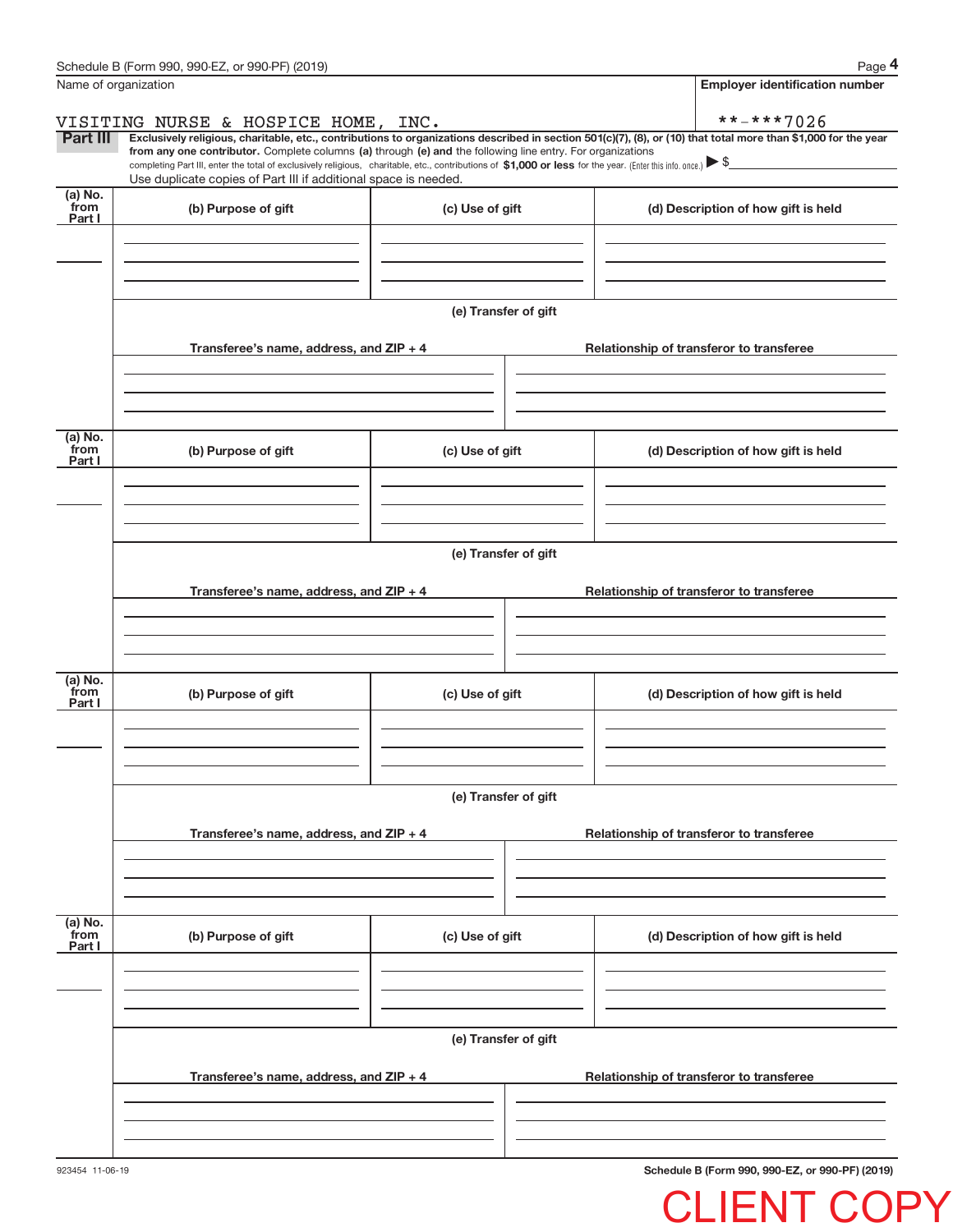**(Form 990) | Complete if the organization answered "Yes" on Form 990, Part IV, line 6, 7, 8, 9, 10, 11a, 11b, 11c, 11d, 11e, 11f, 12a, or 12b. SCHEDULE D Supplemental Financial Statements**<br> **Form 990 Complete if the organization answered "Yes" on Form 990, <b>2019**<br>
Part IV, line 6, 7, 8, 9, 10, 11a, 11b, 11c, 11d, 11e, 11f, 12a, or 12b.



Department of the Treasury Internal Revenue Service

**| Attach to Form 990. |Go to www.irs.gov/Form990 for instructions and the latest information.**

**Name of the organization Employer identification number**

|          | VISITING NURSE & HOSPICE HOME, INC.                                                                                                                                                                                           |                         | **-***7026                                         |
|----------|-------------------------------------------------------------------------------------------------------------------------------------------------------------------------------------------------------------------------------|-------------------------|----------------------------------------------------|
| Part I   | Organizations Maintaining Donor Advised Funds or Other Similar Funds or Accounts. Complete if the                                                                                                                             |                         |                                                    |
|          | organization answered "Yes" on Form 990, Part IV, line 6.                                                                                                                                                                     |                         |                                                    |
|          |                                                                                                                                                                                                                               | (a) Donor advised funds | (b) Funds and other accounts                       |
| 1        |                                                                                                                                                                                                                               |                         |                                                    |
| 2        | Aggregate value of contributions to (during year)                                                                                                                                                                             |                         |                                                    |
| з        |                                                                                                                                                                                                                               |                         |                                                    |
| 4        |                                                                                                                                                                                                                               |                         |                                                    |
| 5        | Did the organization inform all donors and donor advisors in writing that the assets held in donor advised funds                                                                                                              |                         |                                                    |
|          |                                                                                                                                                                                                                               |                         | Yes<br><b>No</b>                                   |
|          |                                                                                                                                                                                                                               |                         |                                                    |
| 6        | Did the organization inform all grantees, donors, and donor advisors in writing that grant funds can be used only                                                                                                             |                         |                                                    |
|          | for charitable purposes and not for the benefit of the donor or donor advisor, or for any other purpose conferring                                                                                                            |                         |                                                    |
| Part II  | impermissible private benefit?<br>Conservation Easements. Complete if the organization answered "Yes" on Form 990, Part IV, line 7.                                                                                           |                         | Yes<br>No                                          |
|          |                                                                                                                                                                                                                               |                         |                                                    |
| 1.       | Purpose(s) of conservation easements held by the organization (check all that apply).                                                                                                                                         |                         |                                                    |
|          | Preservation of land for public use (for example, recreation or education)                                                                                                                                                    |                         | Preservation of a historically important land area |
|          | Protection of natural habitat                                                                                                                                                                                                 |                         | Preservation of a certified historic structure     |
|          | Preservation of open space                                                                                                                                                                                                    |                         |                                                    |
| 2        | Complete lines 2a through 2d if the organization held a qualified conservation contribution in the form of a conservation easement on the last                                                                                |                         |                                                    |
|          | day of the tax year.                                                                                                                                                                                                          |                         | Held at the End of the Tax Year                    |
|          |                                                                                                                                                                                                                               |                         | 2a                                                 |
|          | <b>b</b> Total acreage restricted by conservation easements                                                                                                                                                                   |                         | 2 <sub>b</sub>                                     |
|          |                                                                                                                                                                                                                               |                         | 2c                                                 |
|          | d Number of conservation easements included in (c) acquired after 7/25/06, and not on a historic structure                                                                                                                    |                         |                                                    |
|          | listed in the National Register [11, 1200] [12] The National Register [11, 1200] [12] The National Register [11, 1200] [12] The National Register [11, 1200] [12] The National Register [11, 1200] [12] The National Register |                         | 2d                                                 |
| 3        | Number of conservation easements modified, transferred, released, extinguished, or terminated by the organization during the tax                                                                                              |                         |                                                    |
|          | year                                                                                                                                                                                                                          |                         |                                                    |
| 4        | Number of states where property subject to conservation easement is located                                                                                                                                                   |                         |                                                    |
| 5        | Does the organization have a written policy regarding the periodic monitoring, inspection, handling of                                                                                                                        |                         |                                                    |
|          | violations, and enforcement of the conservation easements it holds?                                                                                                                                                           |                         | Yes<br><b>No</b>                                   |
| 6        | Staff and volunteer hours devoted to monitoring, inspecting, handling of violations, and enforcing conservation easements during the year                                                                                     |                         |                                                    |
|          |                                                                                                                                                                                                                               |                         |                                                    |
| 7        | Amount of expenses incurred in monitoring, inspecting, handling of violations, and enforcing conservation easements during the year                                                                                           |                         |                                                    |
|          | $\blacktriangleright$ s                                                                                                                                                                                                       |                         |                                                    |
| 8        | Does each conservation easement reported on line 2(d) above satisfy the requirements of section 170(h)(4)(B)(i)                                                                                                               |                         |                                                    |
|          |                                                                                                                                                                                                                               |                         | Yes<br>No                                          |
| 9        | In Part XIII, describe how the organization reports conservation easements in its revenue and expense statement and                                                                                                           |                         |                                                    |
|          | balance sheet, and include, if applicable, the text of the footnote to the organization's financial statements that describes the                                                                                             |                         |                                                    |
|          | organization's accounting for conservation easements.                                                                                                                                                                         |                         |                                                    |
| Part III | Organizations Maintaining Collections of Art, Historical Treasures, or Other Similar Assets.                                                                                                                                  |                         |                                                    |
|          | Complete if the organization answered "Yes" on Form 990, Part IV, line 8.                                                                                                                                                     |                         |                                                    |
|          | 1a If the organization elected, as permitted under FASB ASC 958, not to report in its revenue statement and balance sheet works                                                                                               |                         |                                                    |
|          | of art, historical treasures, or other similar assets held for public exhibition, education, or research in furtherance of public                                                                                             |                         |                                                    |
|          | service, provide in Part XIII the text of the footnote to its financial statements that describes these items.                                                                                                                |                         |                                                    |
|          | <b>b</b> If the organization elected, as permitted under FASB ASC 958, to report in its revenue statement and balance sheet works of                                                                                          |                         |                                                    |
|          | art, historical treasures, or other similar assets held for public exhibition, education, or research in furtherance of public service,                                                                                       |                         |                                                    |
|          | provide the following amounts relating to these items:                                                                                                                                                                        |                         |                                                    |
|          | (i)                                                                                                                                                                                                                           |                         |                                                    |
|          | (ii) Assets included in Form 990, Part X                                                                                                                                                                                      |                         | $\triangleright$ \$                                |
| 2        | If the organization received or held works of art, historical treasures, or other similar assets for financial gain, provide                                                                                                  |                         |                                                    |
|          | the following amounts required to be reported under FASB ASC 958 relating to these items:                                                                                                                                     |                         |                                                    |
| а        |                                                                                                                                                                                                                               |                         |                                                    |
|          |                                                                                                                                                                                                                               |                         | $\triangleright$ \$<br>$\blacktriangleright$ \$    |
|          |                                                                                                                                                                                                                               |                         |                                                    |

LHA For Paperwork Reduction Act Notice, see the Instructions for Form 990. Names and Schedule D (Form 990) 2019

932051 10‐02‐19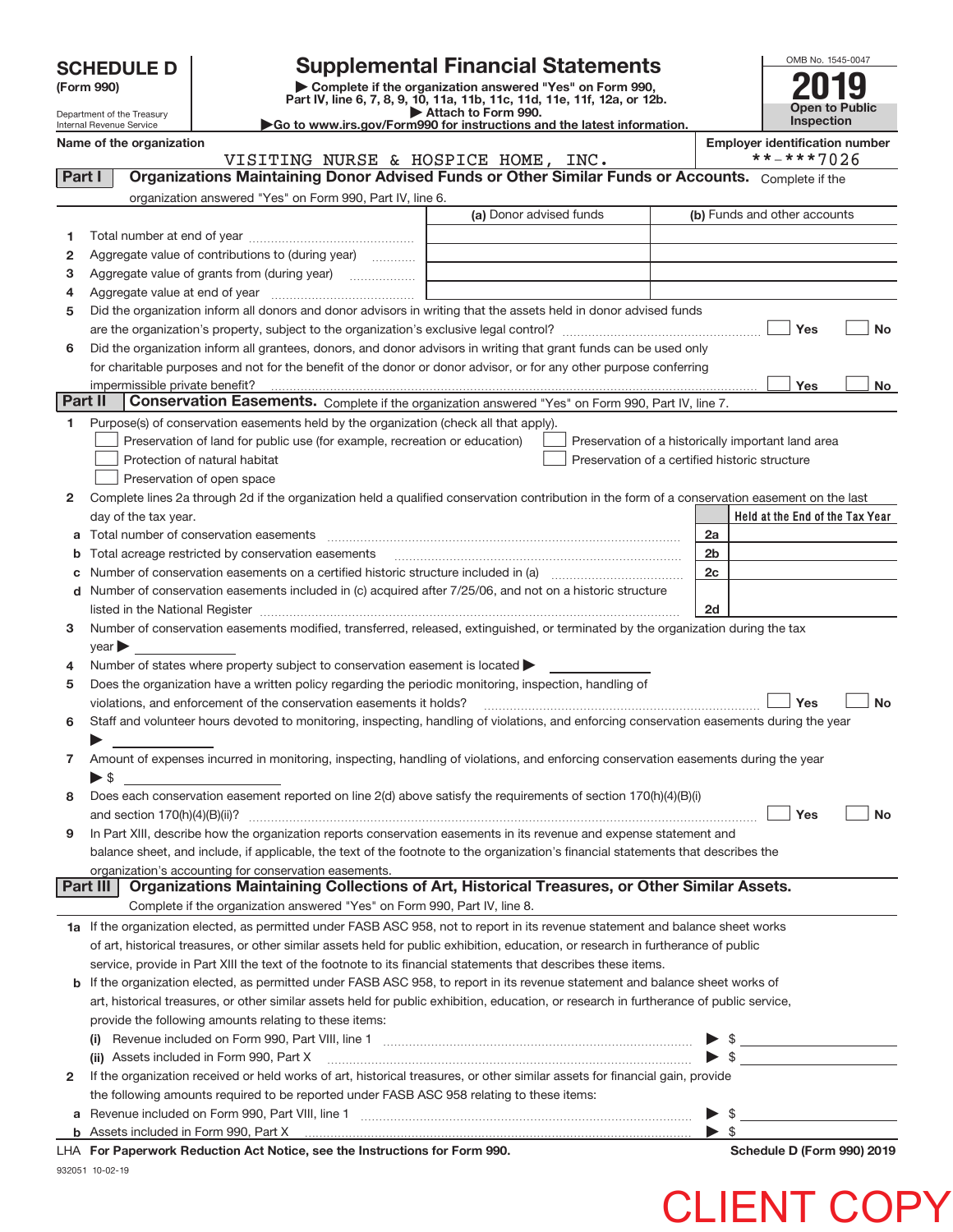|               | Schedule D (Form 990) 2019                                                                                                                                                               | VISITING NURSE & HOSPICE HOME, INC. |                |  |                                                                                                                                                                                                                               |  |                 |                      | **-***7026          |     | Page $2$  |
|---------------|------------------------------------------------------------------------------------------------------------------------------------------------------------------------------------------|-------------------------------------|----------------|--|-------------------------------------------------------------------------------------------------------------------------------------------------------------------------------------------------------------------------------|--|-----------------|----------------------|---------------------|-----|-----------|
|               | Part III<br>Organizations Maintaining Collections of Art, Historical Treasures, or Other Similar Assets (continued)                                                                      |                                     |                |  |                                                                                                                                                                                                                               |  |                 |                      |                     |     |           |
| з             | Using the organization's acquisition, accession, and other records, check any of the following that make significant use of its                                                          |                                     |                |  |                                                                                                                                                                                                                               |  |                 |                      |                     |     |           |
|               | collection items (check all that apply):                                                                                                                                                 |                                     |                |  |                                                                                                                                                                                                                               |  |                 |                      |                     |     |           |
| a             | Public exhibition                                                                                                                                                                        | d                                   |                |  | Loan or exchange program                                                                                                                                                                                                      |  |                 |                      |                     |     |           |
| b             | Scholarly research                                                                                                                                                                       | e                                   |                |  | Other and the contract of the contract of the contract of the contract of the contract of the contract of the contract of the contract of the contract of the contract of the contract of the contract of the contract of the |  |                 |                      |                     |     |           |
| c             | Preservation for future generations                                                                                                                                                      |                                     |                |  |                                                                                                                                                                                                                               |  |                 |                      |                     |     |           |
| 4             | Provide a description of the organization's collections and explain how they further the organization's exempt purpose in Part XIII.                                                     |                                     |                |  |                                                                                                                                                                                                                               |  |                 |                      |                     |     |           |
| 5             | During the year, did the organization solicit or receive donations of art, historical treasures, or other similar assets                                                                 |                                     |                |  |                                                                                                                                                                                                                               |  |                 |                      |                     |     |           |
|               | to be sold to raise funds rather than to be maintained as part of the organization's collection?                                                                                         |                                     |                |  |                                                                                                                                                                                                                               |  |                 |                      | Yes                 |     | No        |
|               | <b>Part IV</b><br>Escrow and Custodial Arrangements. Complete if the organization answered "Yes" on Form 990, Part IV, line 9, or                                                        |                                     |                |  |                                                                                                                                                                                                                               |  |                 |                      |                     |     |           |
|               | reported an amount on Form 990, Part X, line 21.                                                                                                                                         |                                     |                |  |                                                                                                                                                                                                                               |  |                 |                      |                     |     |           |
|               | 1a Is the organization an agent, trustee, custodian or other intermediary for contributions or other assets not included                                                                 |                                     |                |  |                                                                                                                                                                                                                               |  |                 |                      |                     |     |           |
|               |                                                                                                                                                                                          |                                     |                |  |                                                                                                                                                                                                                               |  |                 |                      | Yes                 |     | <b>No</b> |
|               | b If "Yes," explain the arrangement in Part XIII and complete the following table:                                                                                                       |                                     |                |  |                                                                                                                                                                                                                               |  |                 |                      |                     |     |           |
|               |                                                                                                                                                                                          |                                     |                |  |                                                                                                                                                                                                                               |  |                 |                      | Amount              |     |           |
|               |                                                                                                                                                                                          |                                     |                |  |                                                                                                                                                                                                                               |  | 1c              |                      |                     |     |           |
|               |                                                                                                                                                                                          |                                     |                |  |                                                                                                                                                                                                                               |  | 1d              |                      |                     |     |           |
|               | Distributions during the year manufactured and continuum and continuum and the year manufactured and continuum                                                                           |                                     |                |  |                                                                                                                                                                                                                               |  | 1e              |                      |                     |     |           |
|               |                                                                                                                                                                                          |                                     |                |  |                                                                                                                                                                                                                               |  | 1f              |                      |                     |     |           |
|               | 2a Did the organization include an amount on Form 990, Part X, line 21, for escrow or custodial account liability?                                                                       |                                     |                |  |                                                                                                                                                                                                                               |  |                 |                      | Yes                 |     | <b>No</b> |
|               | <b>b</b> If "Yes," explain the arrangement in Part XIII. Check here if the explanation has been provided on Part XIII                                                                    |                                     |                |  |                                                                                                                                                                                                                               |  |                 |                      |                     |     |           |
| <b>Part V</b> | Endowment Funds. Complete if the organization answered "Yes" on Form 990, Part IV, line 10.                                                                                              |                                     |                |  |                                                                                                                                                                                                                               |  |                 |                      |                     |     |           |
|               |                                                                                                                                                                                          | (a) Current year                    | (b) Prior year |  | (c) Two years back                                                                                                                                                                                                            |  |                 | (d) Three years back | (e) Four years back |     |           |
| 1a            | Beginning of year balance                                                                                                                                                                |                                     |                |  |                                                                                                                                                                                                                               |  |                 |                      |                     |     |           |
| b             |                                                                                                                                                                                          |                                     |                |  |                                                                                                                                                                                                                               |  |                 |                      |                     |     |           |
|               | Net investment earnings, gains, and losses                                                                                                                                               |                                     |                |  |                                                                                                                                                                                                                               |  |                 |                      |                     |     |           |
|               |                                                                                                                                                                                          |                                     |                |  |                                                                                                                                                                                                                               |  |                 |                      |                     |     |           |
|               | e Other expenditures for facilities                                                                                                                                                      |                                     |                |  |                                                                                                                                                                                                                               |  |                 |                      |                     |     |           |
|               | and programs                                                                                                                                                                             |                                     |                |  |                                                                                                                                                                                                                               |  |                 |                      |                     |     |           |
|               |                                                                                                                                                                                          |                                     |                |  |                                                                                                                                                                                                                               |  |                 |                      |                     |     |           |
|               | End of year balance                                                                                                                                                                      |                                     |                |  |                                                                                                                                                                                                                               |  |                 |                      |                     |     |           |
| 2             | Provide the estimated percentage of the current year end balance (line 1g, column (a)) held as:                                                                                          |                                     |                |  |                                                                                                                                                                                                                               |  |                 |                      |                     |     |           |
| а             | Board designated or quasi-endowment > _____                                                                                                                                              |                                     |                |  |                                                                                                                                                                                                                               |  |                 |                      |                     |     |           |
| b             | Permanent endowment > 1                                                                                                                                                                  | %                                   |                |  |                                                                                                                                                                                                                               |  |                 |                      |                     |     |           |
|               | $\mathbf c$ Term endowment $\blacktriangleright$                                                                                                                                         | $\frac{0}{0}$                       |                |  |                                                                                                                                                                                                                               |  |                 |                      |                     |     |           |
|               | The percentages on lines 2a, 2b, and 2c should equal 100%.<br>3a Are there endowment funds not in the possession of the organization that are held and administered for the organization |                                     |                |  |                                                                                                                                                                                                                               |  |                 |                      |                     |     |           |
|               |                                                                                                                                                                                          |                                     |                |  |                                                                                                                                                                                                                               |  |                 |                      |                     | Yes | No        |
|               | by:<br>(i)                                                                                                                                                                               |                                     |                |  |                                                                                                                                                                                                                               |  |                 |                      | 3a(i)               |     |           |
|               |                                                                                                                                                                                          |                                     |                |  |                                                                                                                                                                                                                               |  |                 |                      | 3a(ii)              |     |           |
|               |                                                                                                                                                                                          |                                     |                |  |                                                                                                                                                                                                                               |  |                 |                      | 3b                  |     |           |
| 4             | Describe in Part XIII the intended uses of the organization's endowment funds.                                                                                                           |                                     |                |  |                                                                                                                                                                                                                               |  |                 |                      |                     |     |           |
|               | Land, Buildings, and Equipment.<br><b>Part VI</b>                                                                                                                                        |                                     |                |  |                                                                                                                                                                                                                               |  |                 |                      |                     |     |           |
|               | Complete if the organization answered "Yes" on Form 990, Part IV, line 11a. See Form 990, Part X, line 10.                                                                               |                                     |                |  |                                                                                                                                                                                                                               |  |                 |                      |                     |     |           |
|               | Description of property                                                                                                                                                                  | (a) Cost or other                   |                |  | (b) Cost or other                                                                                                                                                                                                             |  | (c) Accumulated |                      | (d) Book value      |     |           |
|               |                                                                                                                                                                                          | basis (investment)                  |                |  | basis (other)                                                                                                                                                                                                                 |  | depreciation    |                      |                     |     |           |
|               |                                                                                                                                                                                          |                                     |                |  | 535,125.                                                                                                                                                                                                                      |  |                 |                      | 535, 125.           |     |           |
|               |                                                                                                                                                                                          |                                     |                |  | 7,599,243.                                                                                                                                                                                                                    |  | 3, 194, 798.    |                      | 4,404,445.          |     |           |
|               |                                                                                                                                                                                          |                                     |                |  |                                                                                                                                                                                                                               |  |                 |                      |                     |     |           |
|               |                                                                                                                                                                                          |                                     |                |  | 3, 266, 462.                                                                                                                                                                                                                  |  | 1,955,719.      |                      | 1,310,743.          |     |           |
|               | e Other                                                                                                                                                                                  |                                     |                |  |                                                                                                                                                                                                                               |  |                 |                      |                     |     |           |
|               |                                                                                                                                                                                          |                                     |                |  |                                                                                                                                                                                                                               |  |                 |                      | 6, 250, 313.        |     |           |
|               |                                                                                                                                                                                          |                                     |                |  |                                                                                                                                                                                                                               |  |                 |                      |                     |     |           |

**Schedule D (Form 990) 2019**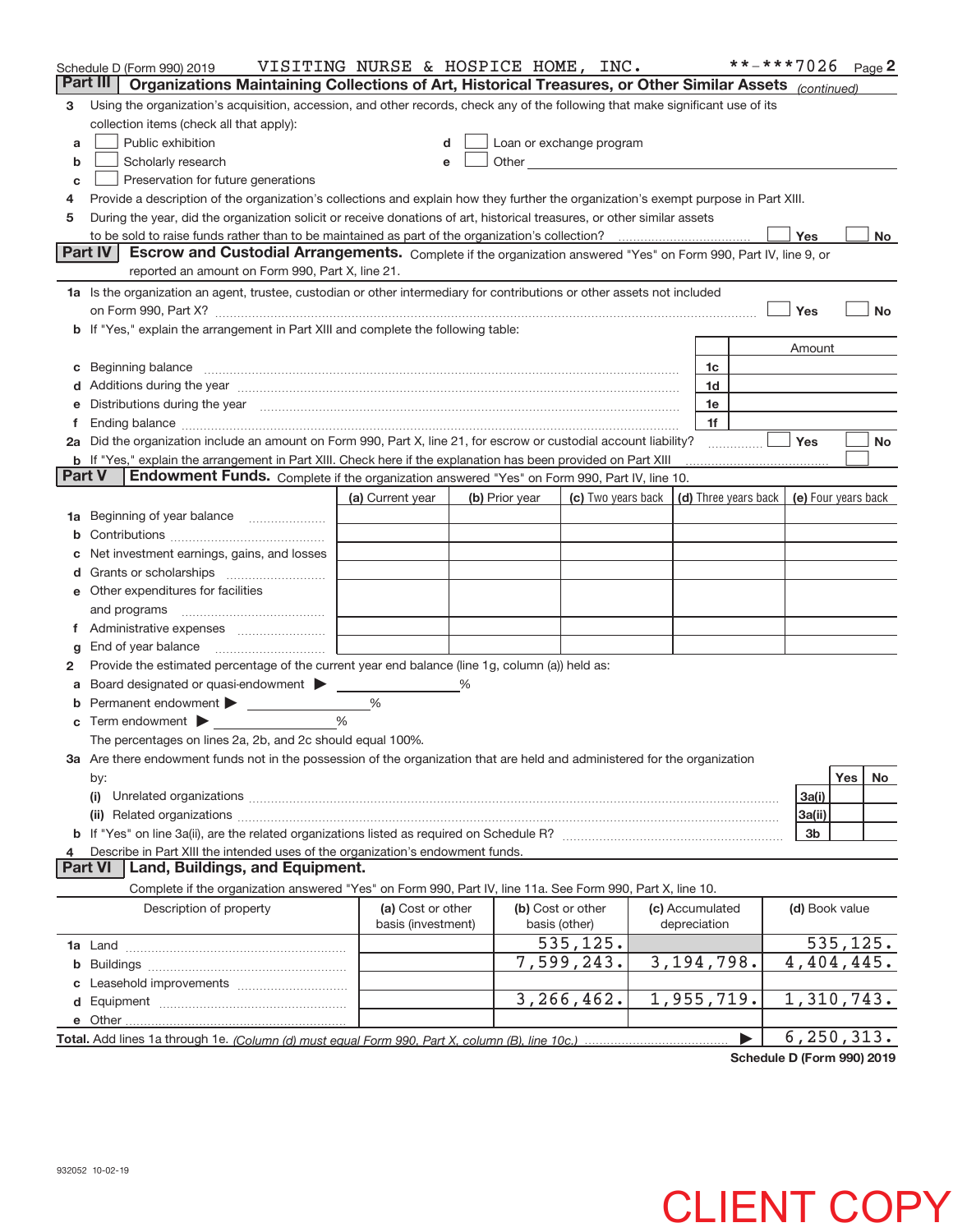|             | Schedule D (Form 990) 2019        | VISITING NURSE & HOSPICE HOME, INC.                                                                                                                  |                 |                |  |  | **-***7026                                                | Page $3$                |
|-------------|-----------------------------------|------------------------------------------------------------------------------------------------------------------------------------------------------|-----------------|----------------|--|--|-----------------------------------------------------------|-------------------------|
|             |                                   | Part VII Investments - Other Securities.                                                                                                             |                 |                |  |  |                                                           |                         |
|             |                                   | Complete if the organization answered "Yes" on Form 990, Part IV, line 11b. See Form 990, Part X, line 12.                                           |                 |                |  |  |                                                           |                         |
|             |                                   | (a) Description of security or category (including name of security)                                                                                 |                 | (b) Book value |  |  | (c) Method of valuation: Cost or end-of-year market value |                         |
|             |                                   |                                                                                                                                                      |                 |                |  |  |                                                           |                         |
|             |                                   |                                                                                                                                                      |                 |                |  |  |                                                           |                         |
| $(3)$ Other | the control of the control of the |                                                                                                                                                      |                 |                |  |  |                                                           |                         |
| (A)         |                                   |                                                                                                                                                      |                 |                |  |  |                                                           |                         |
| (B)         |                                   |                                                                                                                                                      |                 |                |  |  |                                                           |                         |
| (C)         |                                   |                                                                                                                                                      |                 |                |  |  |                                                           |                         |
| (D)         |                                   |                                                                                                                                                      |                 |                |  |  |                                                           |                         |
| (E)         |                                   |                                                                                                                                                      |                 |                |  |  |                                                           |                         |
| (F)         |                                   |                                                                                                                                                      |                 |                |  |  |                                                           |                         |
| (G)         |                                   |                                                                                                                                                      |                 |                |  |  |                                                           |                         |
| (H)         |                                   |                                                                                                                                                      |                 |                |  |  |                                                           |                         |
|             |                                   | Total. (Col. (b) must equal Form 990, Part X, col. (B) line 12.) $\blacktriangleright$                                                               |                 |                |  |  |                                                           |                         |
|             |                                   | Part VIII Investments - Program Related.                                                                                                             |                 |                |  |  |                                                           |                         |
|             |                                   | Complete if the organization answered "Yes" on Form 990, Part IV, line 11c. See Form 990, Part X, line 13.                                           |                 |                |  |  |                                                           |                         |
|             | (a) Description of investment     |                                                                                                                                                      |                 | (b) Book value |  |  | (c) Method of valuation: Cost or end-of-year market value |                         |
| (1)         |                                   |                                                                                                                                                      |                 |                |  |  |                                                           |                         |
| (2)         |                                   |                                                                                                                                                      |                 |                |  |  |                                                           |                         |
| (3)         |                                   |                                                                                                                                                      |                 |                |  |  |                                                           |                         |
| (4)         |                                   |                                                                                                                                                      |                 |                |  |  |                                                           |                         |
| (5)         |                                   |                                                                                                                                                      |                 |                |  |  |                                                           |                         |
| (6)         |                                   |                                                                                                                                                      |                 |                |  |  |                                                           |                         |
| (7)         |                                   |                                                                                                                                                      |                 |                |  |  |                                                           |                         |
| (8)         |                                   |                                                                                                                                                      |                 |                |  |  |                                                           |                         |
| (9)         |                                   |                                                                                                                                                      |                 |                |  |  |                                                           |                         |
|             |                                   | Total. (Col. (b) must equal Form 990, Part X, col. (B) line 13.)                                                                                     |                 |                |  |  |                                                           |                         |
| Part IX     | <b>Other Assets.</b>              |                                                                                                                                                      |                 |                |  |  |                                                           |                         |
|             |                                   | Complete if the organization answered "Yes" on Form 990, Part IV, line 11d. See Form 990, Part X, line 15.                                           |                 |                |  |  |                                                           |                         |
|             |                                   |                                                                                                                                                      | (a) Description |                |  |  | (b) Book value                                            |                         |
| (1)         |                                   | INTEREST IN NET ASSETS OF VISITING NURSE AND HOSPICE HOME                                                                                            |                 |                |  |  |                                                           |                         |
|             | (2) FOUNDATION,                   | INC.                                                                                                                                                 |                 |                |  |  | 5,865,889.                                                |                         |
| (3)         |                                   |                                                                                                                                                      |                 |                |  |  |                                                           |                         |
| (4)         |                                   |                                                                                                                                                      |                 |                |  |  |                                                           |                         |
| (5)         |                                   |                                                                                                                                                      |                 |                |  |  |                                                           |                         |
| (6)         |                                   |                                                                                                                                                      |                 |                |  |  |                                                           |                         |
| (7)         |                                   |                                                                                                                                                      |                 |                |  |  |                                                           |                         |
| (8)         |                                   |                                                                                                                                                      |                 |                |  |  |                                                           |                         |
| (9)         |                                   |                                                                                                                                                      |                 |                |  |  |                                                           |                         |
|             |                                   |                                                                                                                                                      |                 |                |  |  | 5,865,889.                                                |                         |
| Part X      | <b>Other Liabilities.</b>         |                                                                                                                                                      |                 |                |  |  |                                                           |                         |
|             |                                   | Complete if the organization answered "Yes" on Form 990, Part IV, line 11e or 11f. See Form 990, Part X, line 25.                                    |                 |                |  |  |                                                           |                         |
| 1.          |                                   | (a) Description of liability                                                                                                                         |                 |                |  |  | (b) Book value                                            |                         |
| (1)         | Federal income taxes              |                                                                                                                                                      |                 |                |  |  |                                                           |                         |
| (2)         | LINE OF CREDIT                    |                                                                                                                                                      |                 |                |  |  |                                                           | $\overline{275}$ , 000. |
| (3)         |                                   |                                                                                                                                                      |                 |                |  |  |                                                           |                         |
| (4)         |                                   |                                                                                                                                                      |                 |                |  |  |                                                           |                         |
| (5)         |                                   |                                                                                                                                                      |                 |                |  |  |                                                           |                         |
| (6)         |                                   |                                                                                                                                                      |                 |                |  |  |                                                           |                         |
| (7)         |                                   |                                                                                                                                                      |                 |                |  |  |                                                           |                         |
| (8)         |                                   |                                                                                                                                                      |                 |                |  |  |                                                           |                         |
| (9)         |                                   |                                                                                                                                                      |                 |                |  |  |                                                           |                         |
|             |                                   |                                                                                                                                                      |                 |                |  |  |                                                           | $\overline{275}$ , 000. |
|             |                                   | 2. Liability for uncertain tax positions. In Part XIII, provide the text of the footnote to the organization's financial statements that reports the |                 |                |  |  |                                                           |                         |

organization's liability for uncertain tax positions under FASB ASC 740. Check here if the text of the footnote has been provided in Part XIII  $\;\ldots\;$   $\bar{\rm X}$ 

**Schedule D (Form 990) 2019**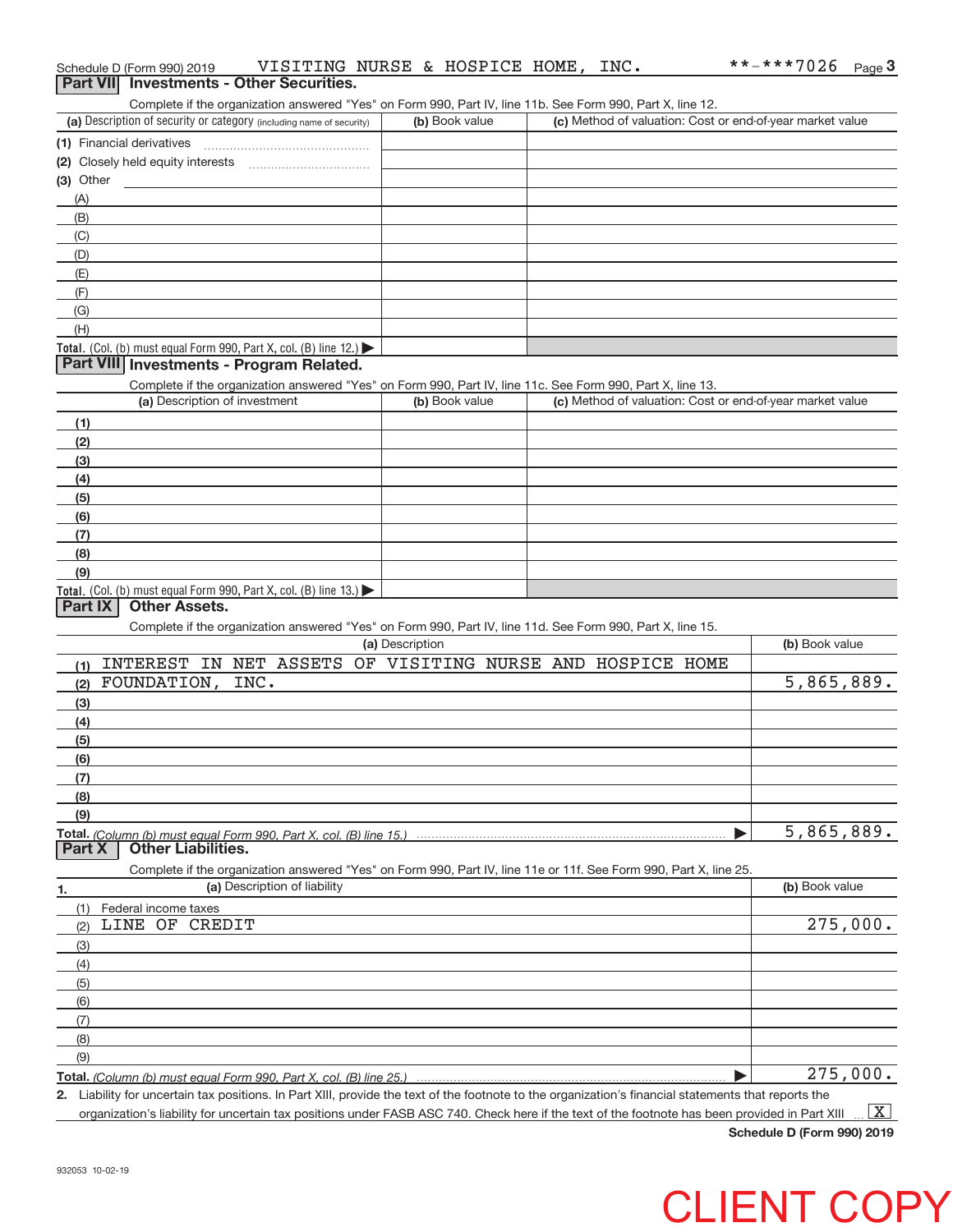|              | VISITING NURSE & HOSPICE HOME, INC.<br>Schedule D (Form 990) 2019                                                                                                                                                                    |                |          |                | **-***7026<br>Page 4 |
|--------------|--------------------------------------------------------------------------------------------------------------------------------------------------------------------------------------------------------------------------------------|----------------|----------|----------------|----------------------|
|              | Reconciliation of Revenue per Audited Financial Statements With Revenue per Return.<br><b>Part XI</b>                                                                                                                                |                |          |                |                      |
|              | Complete if the organization answered "Yes" on Form 990, Part IV, line 12a.                                                                                                                                                          |                |          |                |                      |
| 1            | Total revenue, gains, and other support per audited financial statements                                                                                                                                                             |                |          | $\blacksquare$ | 15,969,104.          |
| $\mathbf{2}$ | Amounts included on line 1 but not on Form 990. Part VIII, line 12:                                                                                                                                                                  |                |          |                |                      |
| a            |                                                                                                                                                                                                                                      | 2a             | 488,497. |                |                      |
|              |                                                                                                                                                                                                                                      | 2 <sub>b</sub> |          |                |                      |
|              |                                                                                                                                                                                                                                      | 2c             |          |                |                      |
| d            |                                                                                                                                                                                                                                      | 2d             | 1,213.   |                |                      |
| e            | Add lines 2a through 2d                                                                                                                                                                                                              |                |          | 2e             | 489,710.             |
| 3            |                                                                                                                                                                                                                                      |                |          | 3              | 15,479,394.          |
| 4            | Amounts included on Form 990, Part VIII, line 12, but not on line 1:                                                                                                                                                                 |                |          |                |                      |
|              | Investment expenses not included on Form 990, Part VIII, line 7b [100] [100] [100] [100] [100] [100] [100] [10                                                                                                                       | 4a             |          |                |                      |
|              |                                                                                                                                                                                                                                      | 4b             |          |                |                      |
| $\mathbf{c}$ | Add lines 4a and 4b                                                                                                                                                                                                                  |                |          | 4c             |                      |
|              |                                                                                                                                                                                                                                      |                |          | 5              | 15,479,394.          |
|              |                                                                                                                                                                                                                                      |                |          |                |                      |
|              | Part XII Reconciliation of Expenses per Audited Financial Statements With Expenses per Return.                                                                                                                                       |                |          |                |                      |
|              | Complete if the organization answered "Yes" on Form 990, Part IV, line 12a.                                                                                                                                                          |                |          |                |                      |
| 1            |                                                                                                                                                                                                                                      |                |          | $\blacksquare$ | 14,568,582.          |
| 2            | Amounts included on line 1 but not on Form 990, Part IX, line 25:                                                                                                                                                                    |                |          |                |                      |
| a            |                                                                                                                                                                                                                                      | 2a             |          |                |                      |
| b            | Prior year adjustments <i>communically contained and all examples the contained and all examples the contained and all examples the contained and all examples the contained and all examples the contained and all examples the</i> | 2 <sub>b</sub> |          |                |                      |
|              |                                                                                                                                                                                                                                      | 2c             |          |                |                      |
| d            |                                                                                                                                                                                                                                      | 2d             | 1,213.   |                |                      |
| e            | Add lines 2a through 2d <b>contained a contained a contained a contained a</b> contained a contained a contained a contained a contact a contact a contact a contact a contact a contact a contact a contact a contact a contact a   |                |          | 2e             | <u>1,213.</u>        |
| з            |                                                                                                                                                                                                                                      |                |          | $\overline{3}$ | 14, 567, 369.        |
| 4            | Amounts included on Form 990, Part IX, line 25, but not on line 1:                                                                                                                                                                   |                |          |                |                      |
| a            | Investment expenses not included on Form 990, Part VIII, line 7b [100] [100] [100] [100] [100] [100] [100] [10                                                                                                                       | 4a             |          |                |                      |
|              | Other (Describe in Part XIII.)                                                                                                                                                                                                       | 4 <sub>b</sub> |          |                |                      |
|              | Add lines 4a and 4b                                                                                                                                                                                                                  |                |          | 4c             |                      |
|              | Total expenses. Add lines 3 and 4c. (This must equal Form 990, Part I, line 18.) <b>Conservers</b> manufactured in the<br>Part XIII Supplemental Information.                                                                        |                |          | 5              | 14,567,369.          |

Provide the descriptions required for Part II, lines 3, 5, and 9; Part III, lines 1a and 4; Part IV, lines 1b and 2b; Part V, line 4; Part X, line 2; Part XI, lines 2d and 4b; and Part XII, lines 2d and 4b. Also complete this part to provide any additional information.

## PART X, LINE 2:

| PROFESSIONAL ACCOUNTING STANDARDS REQUIRE THE CORPORATION TO RECOGNIZE A   |
|----------------------------------------------------------------------------|
| TAX LIABILITY ONLY IF IT IS MORE LIKELY THAN NOT THE TAX POSITION WOULD BE |
| SUSTAINED IN A TAX EXAMINATION, WITH A TAX EXAMINATION BEING PRESUMED TO   |
| OCCUR. THE AMOUNT RECOGNIZED IS THE LARGEST AMOUNT OF TAX LIABILITY THAT   |
| IS GREATER THAN 50% LIKELY OF BEING REALIZED ON EXAMINATION. FOR TAX       |
| POSITIONS NOT MEETING THE MORE-LIKELY-THAN-NOT TEST, NO TAX LIABILITY IS   |
| RECORDED. THE CORPORATION HAS EXAMINED THIS ISSUE AND HAS DETERMINED THAT  |
| THERE ARE NO MATERIAL CONTINGENT TAX LIABILITIES OR OUESTIONABLE TAX       |
| POSITIONS. THE TAX YEARS ENDED AFTER 2015 ARE OPEN TO AUDIT FOR BOTH       |
| FEDERAL AND STATE PURPOSES.                                                |

**Schedule D (Form 990) 2019**

CLIENT COPY

932054 10‐02‐19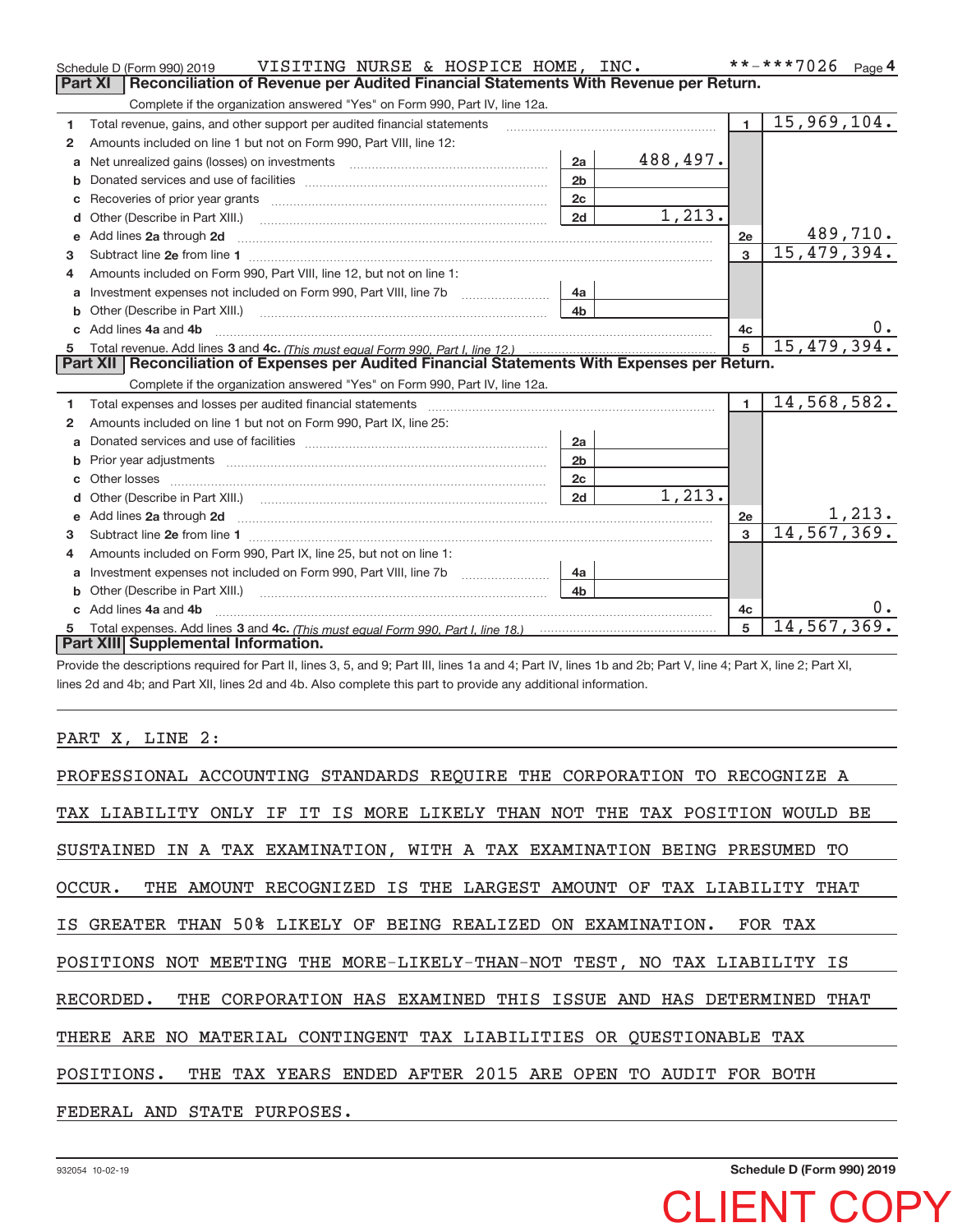| VISITING NURSE & HOSPICE HOME, INC.                                                             | **-***7026 Page 5          |
|-------------------------------------------------------------------------------------------------|----------------------------|
| Schedule D (Form 990) 2019 VISITING NU<br><b>Part XIII Supplemental Information</b> (continued) |                            |
|                                                                                                 |                            |
| PART XI, LINE 2D - OTHER ADJUSTMENTS:                                                           |                            |
| DIRECT FUNDRAISING EXPENSE OFFSET AGAINST REVENUE                                               | 1,213.                     |
|                                                                                                 |                            |
|                                                                                                 |                            |
| PART XII, LINE 2D - OTHER ADJUSTMENTS:                                                          |                            |
|                                                                                                 |                            |
| DIRECT FUNDRAISING EXPENSE OFFSET AGAINST REVENUE                                               | 1,213.                     |
|                                                                                                 |                            |
|                                                                                                 |                            |
|                                                                                                 |                            |
|                                                                                                 |                            |
|                                                                                                 |                            |
|                                                                                                 |                            |
|                                                                                                 |                            |
|                                                                                                 |                            |
|                                                                                                 |                            |
|                                                                                                 |                            |
|                                                                                                 |                            |
|                                                                                                 |                            |
|                                                                                                 |                            |
|                                                                                                 |                            |
|                                                                                                 |                            |
|                                                                                                 |                            |
|                                                                                                 |                            |
|                                                                                                 |                            |
|                                                                                                 |                            |
|                                                                                                 |                            |
|                                                                                                 |                            |
|                                                                                                 |                            |
|                                                                                                 |                            |
|                                                                                                 |                            |
|                                                                                                 |                            |
|                                                                                                 |                            |
|                                                                                                 |                            |
|                                                                                                 |                            |
|                                                                                                 |                            |
|                                                                                                 |                            |
|                                                                                                 |                            |
|                                                                                                 |                            |
|                                                                                                 |                            |
|                                                                                                 |                            |
|                                                                                                 |                            |
|                                                                                                 |                            |
|                                                                                                 |                            |
|                                                                                                 |                            |
|                                                                                                 | Schedule D (Form 990) 2019 |

**Schedule D (Form 990) 2019**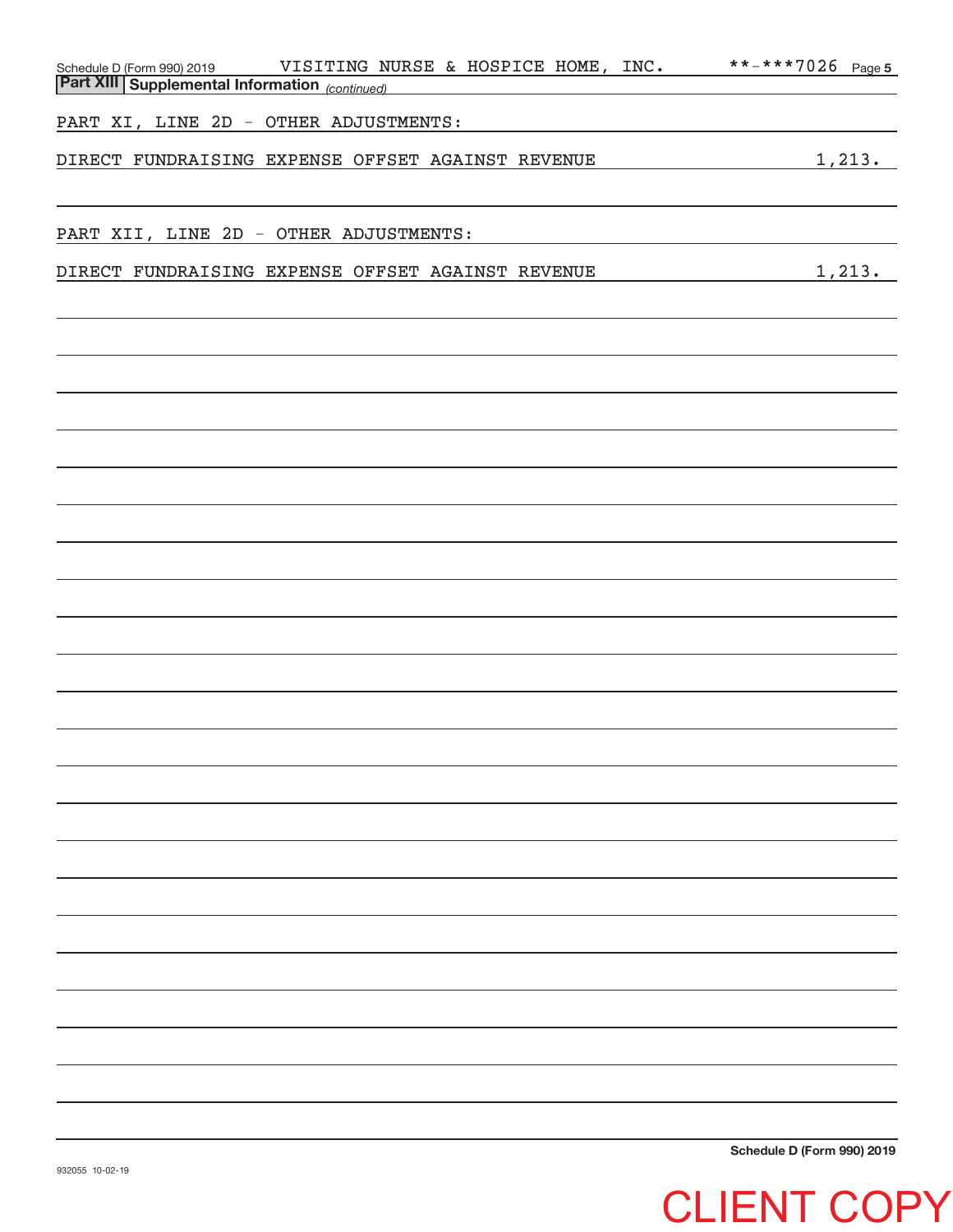|   | <b>SCHEDULE J</b>                                                                   | <b>Compensation Information</b>                                                                                                                                                                                           |  | OMB No. 1545-0047                     |     |             |
|---|-------------------------------------------------------------------------------------|---------------------------------------------------------------------------------------------------------------------------------------------------------------------------------------------------------------------------|--|---------------------------------------|-----|-------------|
|   | (Form 990)                                                                          | For certain Officers, Directors, Trustees, Key Employees, and Highest                                                                                                                                                     |  |                                       |     |             |
|   |                                                                                     | <b>Compensated Employees</b>                                                                                                                                                                                              |  | 2019                                  |     |             |
|   |                                                                                     | Complete if the organization answered "Yes" on Form 990, Part IV, line 23.<br>Attach to Form 990.                                                                                                                         |  | <b>Open to Public</b>                 |     |             |
|   | Department of the Treasury<br>Internal Revenue Service                              | Go to www.irs.gov/Form990 for instructions and the latest information.                                                                                                                                                    |  | Inspection                            |     |             |
|   | Name of the organization                                                            |                                                                                                                                                                                                                           |  | <b>Employer identification number</b> |     |             |
|   |                                                                                     | VISITING NURSE & HOSPICE HOME,<br>INC.                                                                                                                                                                                    |  | **-***7026                            |     |             |
|   | Part I                                                                              | <b>Questions Regarding Compensation</b>                                                                                                                                                                                   |  |                                       |     |             |
|   |                                                                                     |                                                                                                                                                                                                                           |  |                                       | Yes | No          |
|   |                                                                                     | Check the appropriate box(es) if the organization provided any of the following to or for a person listed on Form 990,                                                                                                    |  |                                       |     |             |
|   |                                                                                     | Part VII, Section A, line 1a. Complete Part III to provide any relevant information regarding these items.                                                                                                                |  |                                       |     |             |
|   | First-class or charter travel                                                       | Housing allowance or residence for personal use                                                                                                                                                                           |  |                                       |     |             |
|   | Travel for companions                                                               | Payments for business use of personal residence                                                                                                                                                                           |  |                                       |     |             |
|   |                                                                                     | Tax indemnification and gross-up payments<br>Health or social club dues or initiation fees                                                                                                                                |  |                                       |     |             |
|   | Discretionary spending account<br>Personal services (such as maid, chauffeur, chef) |                                                                                                                                                                                                                           |  |                                       |     |             |
|   |                                                                                     |                                                                                                                                                                                                                           |  |                                       |     |             |
| b |                                                                                     | If any of the boxes on line 1a are checked, did the organization follow a written policy regarding payment or                                                                                                             |  |                                       |     |             |
|   |                                                                                     |                                                                                                                                                                                                                           |  | 1 <sub>b</sub>                        |     |             |
| 2 |                                                                                     | Did the organization require substantiation prior to reimbursing or allowing expenses incurred by all directors,<br>trustees, and officers, including the CEO/Executive Director, regarding the items checked on line 1a? |  | $\overline{2}$                        |     |             |
|   |                                                                                     |                                                                                                                                                                                                                           |  |                                       |     |             |
| 3 |                                                                                     | Indicate which, if any, of the following the organization used to establish the compensation of the organization's                                                                                                        |  |                                       |     |             |
|   |                                                                                     | CEO/Executive Director. Check all that apply. Do not check any boxes for methods used by a related organization to                                                                                                        |  |                                       |     |             |
|   |                                                                                     | establish compensation of the CEO/Executive Director, but explain in Part III.                                                                                                                                            |  |                                       |     |             |
|   | Compensation committee                                                              | Written employment contract                                                                                                                                                                                               |  |                                       |     |             |
|   |                                                                                     | $\overline{\mathbf{X}}$ Compensation survey or study<br>Independent compensation consultant                                                                                                                               |  |                                       |     |             |
|   |                                                                                     | $\lfloor x \rfloor$ Approval by the board or compensation committee<br>Form 990 of other organizations                                                                                                                    |  |                                       |     |             |
|   |                                                                                     |                                                                                                                                                                                                                           |  |                                       |     |             |
| 4 |                                                                                     | During the year, did any person listed on Form 990, Part VII, Section A, line 1a, with respect to the filing                                                                                                              |  |                                       |     |             |
|   | organization or a related organization:                                             |                                                                                                                                                                                                                           |  |                                       |     |             |
| а |                                                                                     | Receive a severance payment or change-of-control payment?                                                                                                                                                                 |  | 4a                                    |     | х           |
|   |                                                                                     |                                                                                                                                                                                                                           |  | 4b                                    |     | $\mathbf X$ |
| С |                                                                                     |                                                                                                                                                                                                                           |  | 4c                                    |     | X           |
|   |                                                                                     | If "Yes" to any of lines 4a-c, list the persons and provide the applicable amounts for each item in Part III.                                                                                                             |  |                                       |     |             |
|   |                                                                                     |                                                                                                                                                                                                                           |  |                                       |     |             |
|   |                                                                                     | Only section 501(c)(3), 501(c)(4), and 501(c)(29) organizations must complete lines 5-9.                                                                                                                                  |  |                                       |     |             |
| 5 |                                                                                     | For persons listed on Form 990, Part VII, Section A, line 1a, did the organization pay or accrue any compensation                                                                                                         |  |                                       |     |             |
|   | contingent on the revenues of:                                                      |                                                                                                                                                                                                                           |  |                                       |     |             |
| a |                                                                                     |                                                                                                                                                                                                                           |  | 5a                                    |     | х<br>X      |
|   |                                                                                     | If "Yes" on line 5a or 5b, describe in Part III.                                                                                                                                                                          |  | 5b                                    |     |             |
|   |                                                                                     | 6 For persons listed on Form 990, Part VII, Section A, line 1a, did the organization pay or accrue any compensation                                                                                                       |  |                                       |     |             |
|   | contingent on the net earnings of:                                                  |                                                                                                                                                                                                                           |  |                                       |     |             |
| a |                                                                                     | The organization? <b>With the organization? Constitution of the organization</b> of the organization?                                                                                                                     |  | 6a                                    |     | х           |
|   |                                                                                     |                                                                                                                                                                                                                           |  | 6b                                    |     | X           |
|   |                                                                                     | If "Yes" on line 6a or 6b, describe in Part III.                                                                                                                                                                          |  |                                       |     |             |
|   |                                                                                     | 7 For persons listed on Form 990, Part VII, Section A, line 1a, did the organization provide any nonfixed payments                                                                                                        |  |                                       |     |             |
|   |                                                                                     |                                                                                                                                                                                                                           |  | $\overline{7}$                        |     | x           |
| 8 |                                                                                     | Were any amounts reported on Form 990, Part VII, paid or accrued pursuant to a contract that was subject to the                                                                                                           |  |                                       |     |             |
|   |                                                                                     | initial contract exception described in Regulations section 53.4958-4(a)(3)? If "Yes," describe in Part III                                                                                                               |  | 8                                     |     | х           |
| 9 |                                                                                     | If "Yes" on line 8, did the organization also follow the rebuttable presumption procedure described in                                                                                                                    |  |                                       |     |             |
|   |                                                                                     |                                                                                                                                                                                                                           |  | 9                                     |     |             |
|   |                                                                                     | $\cdots$ $\cdots$ $\cdots$ $\cdots$                                                                                                                                                                                       |  |                                       |     |             |

LHA For Paperwork Reduction Act Notice, see the Instructions for Form 990. Schedule J (Form 990) 2019

## 932111 10‐21‐19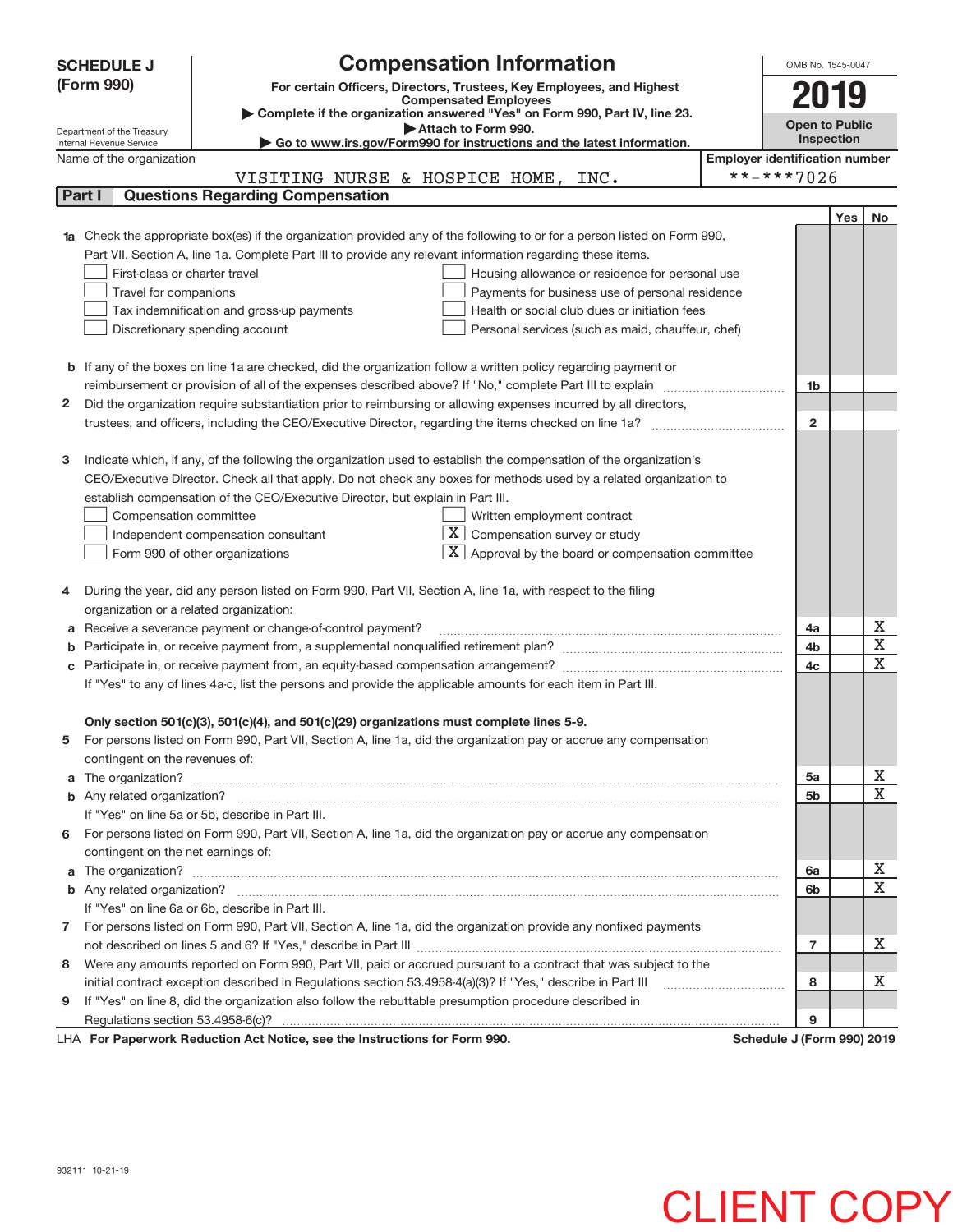| Schedule J (Form 990) 2019                |                                                                                   |                                                       |                                      |                                           |                                                    |                                |                                     |                                                                                                                                                                                                                                                                                  |
|-------------------------------------------|-----------------------------------------------------------------------------------|-------------------------------------------------------|--------------------------------------|-------------------------------------------|----------------------------------------------------|--------------------------------|-------------------------------------|----------------------------------------------------------------------------------------------------------------------------------------------------------------------------------------------------------------------------------------------------------------------------------|
|                                           |                                                                                   |                                                       |                                      |                                           |                                                    |                                | ⊜<br>$\widehat{=}$                  |                                                                                                                                                                                                                                                                                  |
|                                           |                                                                                   |                                                       |                                      |                                           |                                                    |                                | $\widehat{=}$<br>$\widehat{=}$      |                                                                                                                                                                                                                                                                                  |
|                                           |                                                                                   |                                                       |                                      |                                           |                                                    |                                | $\widehat{=}$                       |                                                                                                                                                                                                                                                                                  |
|                                           |                                                                                   |                                                       |                                      |                                           |                                                    |                                | $\widehat{=}$<br>$\widehat{=}$      |                                                                                                                                                                                                                                                                                  |
|                                           |                                                                                   |                                                       |                                      |                                           |                                                    |                                | $\widehat{=}$                       |                                                                                                                                                                                                                                                                                  |
|                                           |                                                                                   |                                                       |                                      |                                           |                                                    |                                | $\widehat{=}$<br>$\widehat{=}$      |                                                                                                                                                                                                                                                                                  |
|                                           |                                                                                   |                                                       |                                      |                                           |                                                    |                                | ⊜<br>$\widehat{=}$                  |                                                                                                                                                                                                                                                                                  |
|                                           |                                                                                   |                                                       |                                      |                                           |                                                    |                                | $\widehat{=}$                       |                                                                                                                                                                                                                                                                                  |
|                                           |                                                                                   |                                                       |                                      |                                           |                                                    |                                | $\widehat{=}$                       |                                                                                                                                                                                                                                                                                  |
|                                           |                                                                                   |                                                       |                                      |                                           |                                                    |                                | 闫<br>$\widehat{=}$                  |                                                                                                                                                                                                                                                                                  |
|                                           |                                                                                   |                                                       |                                      |                                           |                                                    |                                | $\widehat{=}$<br>$\widehat{=}$      |                                                                                                                                                                                                                                                                                  |
|                                           |                                                                                   |                                                       |                                      |                                           |                                                    |                                | $\widehat{=}$<br>$\widehat{=}$      |                                                                                                                                                                                                                                                                                  |
|                                           |                                                                                   |                                                       |                                      |                                           |                                                    |                                | $\widehat{\equiv}$<br>$\widehat{=}$ |                                                                                                                                                                                                                                                                                  |
|                                           |                                                                                   |                                                       |                                      |                                           |                                                    |                                | $\widehat{\equiv}$<br>$\widehat{=}$ |                                                                                                                                                                                                                                                                                  |
| $\overline{\circ}$                        | 0                                                                                 | $\bullet$<br>$\circ$                                  | $\circ$                              | $\circ$                                   | $\circ$                                            | $\bullet$<br>$\circ$           | 闫                                   | PHYSICIAN ON STAFF                                                                                                                                                                                                                                                               |
| $\dot{\circ}$                             | 298.<br>233                                                                       | $\bullet$<br>761<br>Н                                 | 038.<br>4<br>$\mathbf{\Omega}$       | $\dot{\circ}$                             | $\dot{\circ}$                                      | 499.<br>207                    | $\widehat{=}$                       | <b>MARY</b><br>WILGER D.O.,<br>(4)                                                                                                                                                                                                                                               |
| $\overline{5}$<br>$  \cdot \rangle$       | 454<br>$\circ$<br>219                                                             | $\sqrt{593}$<br>$\circ$<br>4                          | $  \dot{\circ}$<br>$\dot{\circ}$     | $\circ$<br>$\circ$                        | $\dot{\circ}$<br>$\circ$                           | $\circ$<br>861<br>214          | ⊜<br>$\widehat{=}$                  | DAVID<br>TRIBBLE M.D.,<br>PHYSICIAN ON STAFF<br>(3)                                                                                                                                                                                                                              |
| $\dot{5}$                                 | $\dot{\circ}$                                                                     | $\bullet$<br>$\circ$                                  | $\dot{\circ}$                        | $\dot{\circ}$                             | $\dot{\circ}$                                      | $\dot{\circ}$                  | $\widehat{\equiv}$                  | CHIEF MEDICAL OFFICER                                                                                                                                                                                                                                                            |
| $\overline{5}$                            | 529<br>271                                                                        | $\sqrt{\frac{22}{}}$<br>H<br>$\overline{\phantom{0}}$ | 150.<br>5                            | $\circ$                                   | $\circ$                                            | $\frac{1}{357}$<br>255         | $\widehat{=}$                       | <b>ANN</b><br>MOORE D.O.,<br>(2)                                                                                                                                                                                                                                                 |
| $\dot{\circ}$<br>$\dot{\circ}$            | 4<br>$\overline{\phantom{0}}$<br>$\frac{6}{1}$<br>ω<br>冖<br>$\mathord{\text{--}}$ | 004<br>$\circ$<br>LŊ                                  | $\circ$<br>108<br>Ō                  | $\circ$<br>0                              | $\circ$<br>0                                       | ٠<br>$\circ$<br>952<br>158     | ⊜<br>Ξ                              | LESLIE<br>FRIEDEL,<br>CHO<br>(1)                                                                                                                                                                                                                                                 |
| reported as deferred<br>on prior Form 990 |                                                                                   |                                                       | compensation                         | compensation<br>reportable<br>(iii) Other | compensation<br>(ii) Bonus &<br>incentive          | compensation<br>(i) Base       |                                     | (A) Name and Title                                                                                                                                                                                                                                                               |
| (F) Compensation<br>in column (B)         | (E) Total of columns<br>$(B)(i)$ - $(D)$                                          | (D) Nontaxable<br>benefits                            | (C) Retirement and<br>other deferred |                                           | (B) Breakdown of W-2 and/or 1099-MISC compensation |                                |                                     |                                                                                                                                                                                                                                                                                  |
|                                           |                                                                                   |                                                       |                                      |                                           |                                                    |                                |                                     | Note: The sum of columns (B)(i) (iii) for each listed individual must equal the total amount of Form 990, Part VII, Section A, line 1a, applicable column (D) and (E) amounts for that individual.                                                                               |
|                                           |                                                                                   |                                                       |                                      |                                           |                                                    |                                |                                     | For each individual whose compensation must be reported on Schedule J, report compensation from the organization on row (i) and from related organizations, described in the instructions, on row (ii).<br>Do not list any individuals that aren't listed on Form 990, Part VII. |
| Page 2                                    |                                                                                   |                                                       | $***-***7026$                        | INC.                                      |                                                    | VISITING NURSE & HOSPICE HOME, |                                     | Part II Officers, Directors, Trustees, Key Employees, and Highest Compensated Employees. Use duplicate copies if additional space is needed<br>Schedule J (Form 990) 2019                                                                                                        |
|                                           |                                                                                   |                                                       |                                      |                                           |                                                    |                                |                                     |                                                                                                                                                                                                                                                                                  |

INC.

\*\*-\*\*\*7026

VISITING NURSE & HOSPICE HOME,

# **CLIENT COPY** CLIENT COPY

932112 10-21-19 932112 10‐21‐19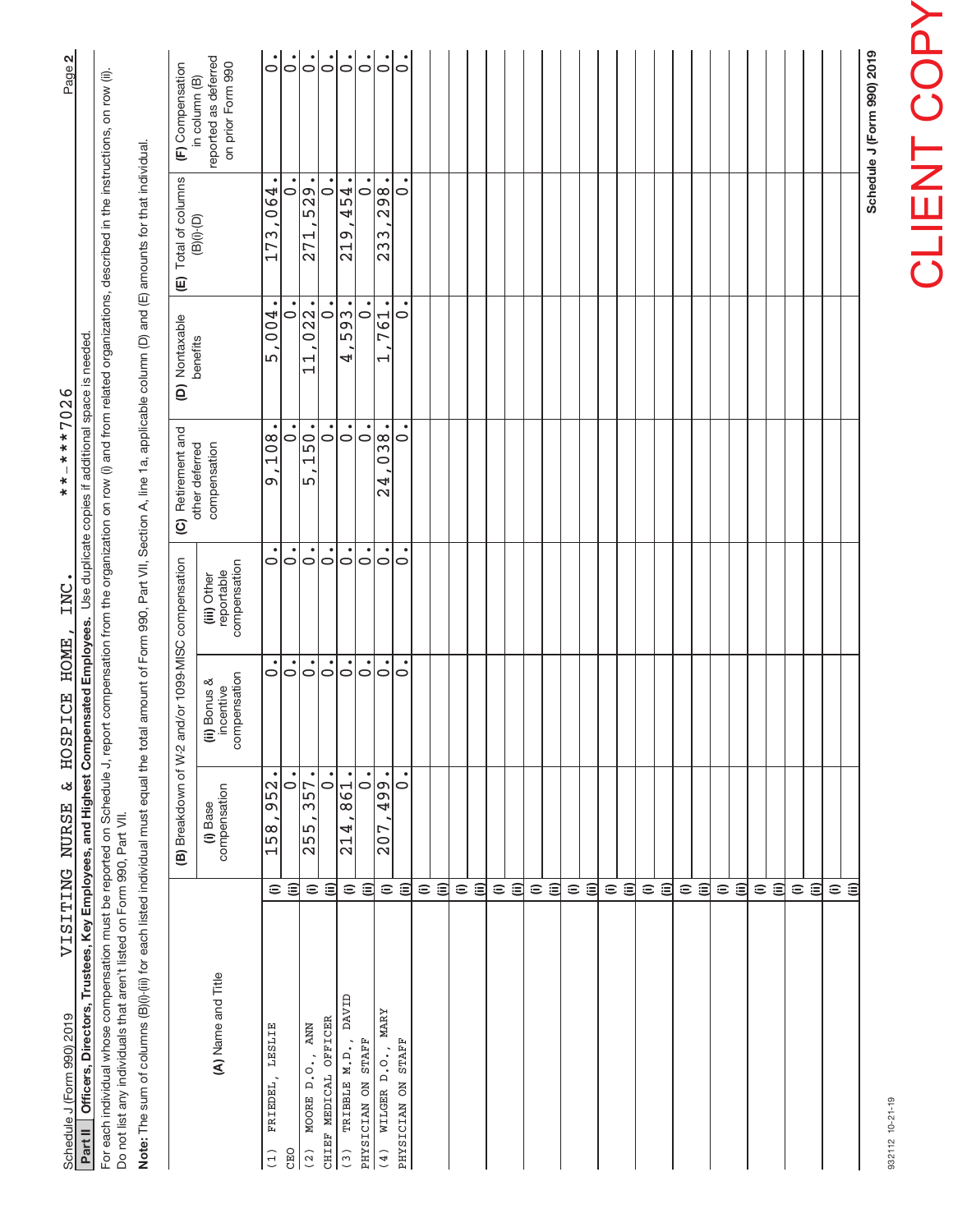| INC.<br>HOSPICE HOME,<br>$\boldsymbol{\omega}$<br>VISITING NURSE<br>Schedule J (Form 990) 2019<br>Part III   Supplemental Information                                                                      | Page 3<br>$******7026$     |
|------------------------------------------------------------------------------------------------------------------------------------------------------------------------------------------------------------|----------------------------|
| Provide the information, explanation, or descriptions required for Part I, lines 1a, 1b, 3, 4a, 4b, 4c, 5a, 5b, 6a, 6b, 7, and 8, and for Part II. Also complete this part for any additional information. |                            |
|                                                                                                                                                                                                            |                            |
|                                                                                                                                                                                                            |                            |
|                                                                                                                                                                                                            |                            |
|                                                                                                                                                                                                            |                            |
|                                                                                                                                                                                                            |                            |
|                                                                                                                                                                                                            |                            |
|                                                                                                                                                                                                            |                            |
|                                                                                                                                                                                                            |                            |
|                                                                                                                                                                                                            |                            |
|                                                                                                                                                                                                            |                            |
|                                                                                                                                                                                                            |                            |
|                                                                                                                                                                                                            |                            |
|                                                                                                                                                                                                            |                            |
|                                                                                                                                                                                                            |                            |
|                                                                                                                                                                                                            |                            |
|                                                                                                                                                                                                            |                            |
|                                                                                                                                                                                                            |                            |
|                                                                                                                                                                                                            |                            |
|                                                                                                                                                                                                            |                            |
|                                                                                                                                                                                                            | Schedule J (Form 990) 2019 |

932113 10‐21‐19

932113 10-21-19

**CLIENT COPY** CLIENT COPY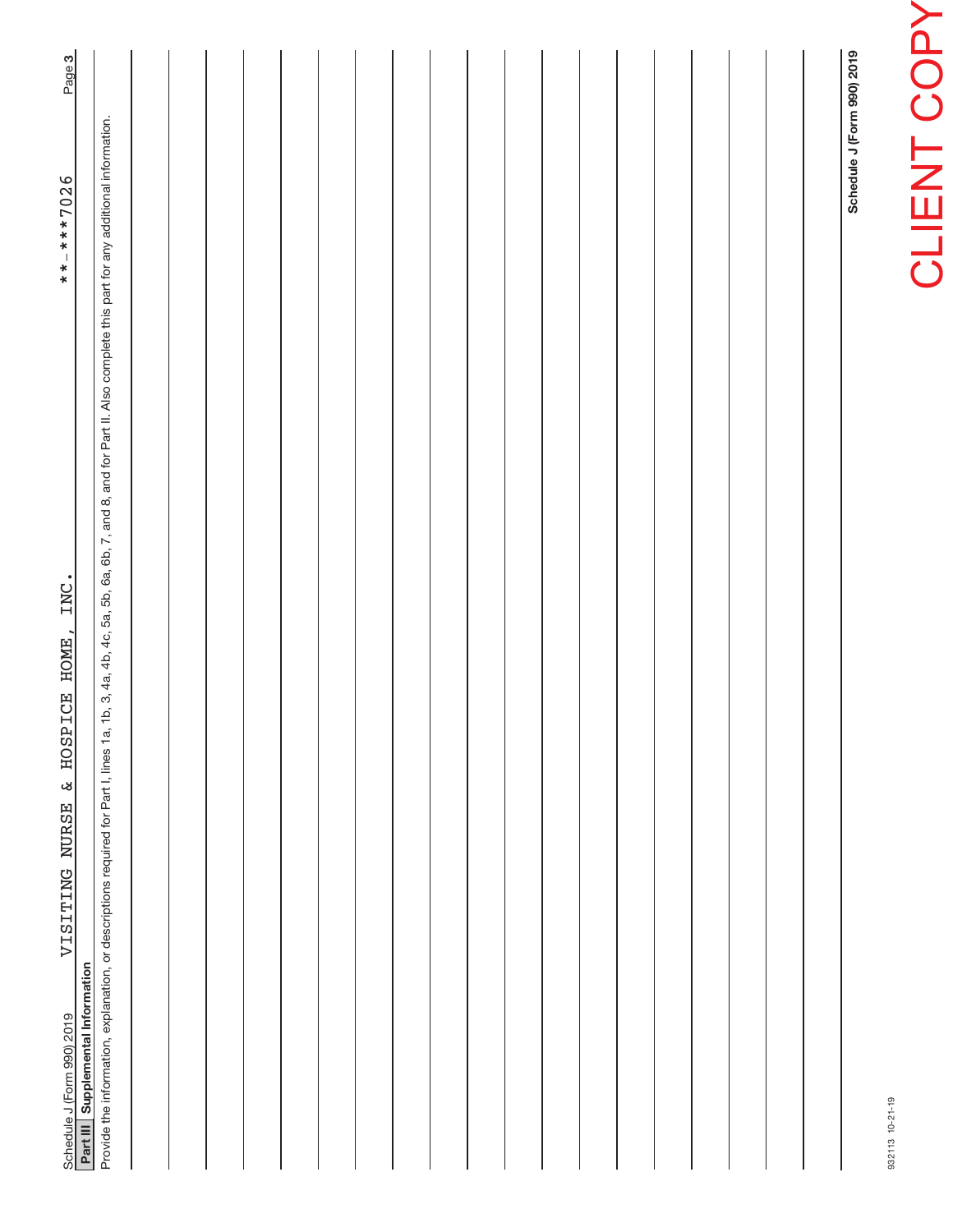| <b>SCHEDULE L</b>                                                                                             |                   |                                                                            |    |                            | <b>Transactions With Interested Persons</b>                                                                                                            |                                |     |          |                                       | OMB No. 1545-0047                   |     |                |
|---------------------------------------------------------------------------------------------------------------|-------------------|----------------------------------------------------------------------------|----|----------------------------|--------------------------------------------------------------------------------------------------------------------------------------------------------|--------------------------------|-----|----------|---------------------------------------|-------------------------------------|-----|----------------|
| (Form 990 or 990-EZ)                                                                                          |                   |                                                                            |    |                            | Complete if the organization answered "Yes" on Form 990, Part IV, line 25a, 25b, 26, 27, 28a,<br>28b, or 28c, or Form 990-EZ, Part V, line 38a or 40b. |                                |     |          |                                       | 2019                                |     |                |
| Department of the Treasury<br>Internal Revenue Service                                                        |                   |                                                                            |    |                            | Attach to Form 990 or Form 990-EZ.<br>Go to www.irs.gov/Form990 for instructions and the latest information.                                           |                                |     |          |                                       | <b>Open To Public</b><br>Inspection |     |                |
| Name of the organization                                                                                      |                   |                                                                            |    |                            |                                                                                                                                                        |                                |     |          | <b>Employer identification number</b> |                                     |     |                |
|                                                                                                               |                   |                                                                            |    |                            | VISITING NURSE & HOSPICE HOME, INC.                                                                                                                    |                                |     |          | **-***7026                            |                                     |     |                |
| Part I                                                                                                        |                   |                                                                            |    |                            | Excess Benefit Transactions (section 501(c)(3), section 501(c)(4), and section 501(c)(29) organizations only).                                         |                                |     |          |                                       |                                     |     |                |
|                                                                                                               |                   |                                                                            |    |                            | Complete if the organization answered "Yes" on Form 990, Part IV, line 25a or 25b, or Form 990-EZ, Part V, line 40b.                                   |                                |     |          |                                       |                                     |     |                |
| 1<br>(a) Name of disqualified person                                                                          |                   | (b) Relationship between disqualified                                      |    |                            |                                                                                                                                                        | (c) Description of transaction |     |          |                                       |                                     |     | (d) Corrected? |
|                                                                                                               |                   | person and organization                                                    |    |                            |                                                                                                                                                        |                                |     |          |                                       |                                     | Yes | <b>No</b>      |
|                                                                                                               |                   |                                                                            |    |                            |                                                                                                                                                        |                                |     |          |                                       |                                     |     |                |
|                                                                                                               |                   |                                                                            |    |                            |                                                                                                                                                        |                                |     |          |                                       |                                     |     |                |
|                                                                                                               |                   |                                                                            |    |                            |                                                                                                                                                        |                                |     |          |                                       |                                     |     |                |
|                                                                                                               |                   |                                                                            |    |                            |                                                                                                                                                        |                                |     |          |                                       |                                     |     |                |
|                                                                                                               |                   |                                                                            |    |                            |                                                                                                                                                        |                                |     |          |                                       |                                     |     |                |
| 2 Enter the amount of tax incurred by the organization managers or disqualified persons during the year under |                   |                                                                            |    |                            |                                                                                                                                                        |                                |     |          |                                       |                                     |     |                |
| section 4958                                                                                                  |                   |                                                                            |    |                            |                                                                                                                                                        |                                |     |          | $\triangleright$ \$                   |                                     |     |                |
| 3 Enter the amount of tax, if any, on line 2, above, reimbursed by the organization                           |                   |                                                                            |    |                            |                                                                                                                                                        |                                |     |          | $\blacktriangleright$ \$              |                                     |     |                |
| <b>Part II</b>                                                                                                |                   | Loans to and/or From Interested Persons.                                   |    |                            |                                                                                                                                                        |                                |     |          |                                       |                                     |     |                |
|                                                                                                               |                   |                                                                            |    |                            | Complete if the organization answered "Yes" on Form 990-EZ, Part V, line 38a or Form 990, Part IV, line 26; or if the organization                     |                                |     |          |                                       |                                     |     |                |
| reported an amount on Form 990, Part X, line 5, 6, or 22.                                                     |                   |                                                                            |    |                            |                                                                                                                                                        |                                |     |          |                                       |                                     |     |                |
| (a) Name of                                                                                                   | (b) Relationship  | (c) Purpose                                                                |    | (d) Loan to or<br>from the | (e) Original                                                                                                                                           | (f) Balance due                |     | $(g)$ In | <b>(h)</b> Approved<br>by board or    |                                     |     | (i) Written    |
| interested person                                                                                             | with organization | of loan                                                                    |    | organization?              | principal amount                                                                                                                                       |                                |     | default? | committee?                            |                                     |     | agreement?     |
|                                                                                                               |                   |                                                                            | To | From                       |                                                                                                                                                        |                                | Yes | No       | Yes                                   | No                                  | Yes | No             |
|                                                                                                               |                   |                                                                            |    |                            |                                                                                                                                                        |                                |     |          |                                       |                                     |     |                |
|                                                                                                               |                   |                                                                            |    |                            |                                                                                                                                                        |                                |     |          |                                       |                                     |     |                |
|                                                                                                               |                   |                                                                            |    |                            |                                                                                                                                                        |                                |     |          |                                       |                                     |     |                |
|                                                                                                               |                   |                                                                            |    |                            |                                                                                                                                                        |                                |     |          |                                       |                                     |     |                |
|                                                                                                               |                   |                                                                            |    |                            |                                                                                                                                                        |                                |     |          |                                       |                                     |     |                |
|                                                                                                               |                   |                                                                            |    |                            |                                                                                                                                                        |                                |     |          |                                       |                                     |     |                |
|                                                                                                               |                   |                                                                            |    |                            |                                                                                                                                                        |                                |     |          |                                       |                                     |     |                |
|                                                                                                               |                   |                                                                            |    |                            |                                                                                                                                                        |                                |     |          |                                       |                                     |     |                |
| Total                                                                                                         |                   |                                                                            |    |                            | \$                                                                                                                                                     |                                |     |          |                                       |                                     |     |                |
| Part II                                                                                                       |                   | <b>Grants or Assistance Benefiting Interested Persons.</b>                 |    |                            |                                                                                                                                                        |                                |     |          |                                       |                                     |     |                |
|                                                                                                               |                   | Complete if the organization answered "Yes" on Form 990, Part IV, line 27. |    |                            |                                                                                                                                                        |                                |     |          |                                       |                                     |     |                |
| (a) Name of interested person                                                                                 |                   | (b) Relationship between<br>interested person and<br>the organization      |    |                            | (c) Amount of<br>assistance                                                                                                                            | (d) Type of<br>assistance      |     |          |                                       | (e) Purpose of<br>assistance        |     |                |
|                                                                                                               |                   |                                                                            |    |                            |                                                                                                                                                        |                                |     |          |                                       |                                     |     |                |
|                                                                                                               |                   |                                                                            |    |                            |                                                                                                                                                        |                                |     |          |                                       |                                     |     |                |
|                                                                                                               |                   |                                                                            |    |                            |                                                                                                                                                        |                                |     |          |                                       |                                     |     |                |
|                                                                                                               |                   |                                                                            |    |                            |                                                                                                                                                        |                                |     |          |                                       |                                     |     |                |
|                                                                                                               |                   |                                                                            |    |                            |                                                                                                                                                        |                                |     |          |                                       |                                     |     |                |
|                                                                                                               |                   |                                                                            |    |                            |                                                                                                                                                        |                                |     |          |                                       |                                     |     |                |
|                                                                                                               |                   |                                                                            |    |                            |                                                                                                                                                        |                                |     |          |                                       |                                     |     |                |
|                                                                                                               |                   |                                                                            |    |                            |                                                                                                                                                        |                                |     |          |                                       |                                     |     |                |
|                                                                                                               |                   |                                                                            |    |                            |                                                                                                                                                        |                                |     |          |                                       |                                     |     |                |
|                                                                                                               |                   |                                                                            |    |                            |                                                                                                                                                        |                                |     |          |                                       |                                     |     |                |

**For Paperwork Reduction Act Notice, see the Instructions for Form 990 or 990‐EZ. Schedule L (Form 990 or 990‐EZ) 2019** LHA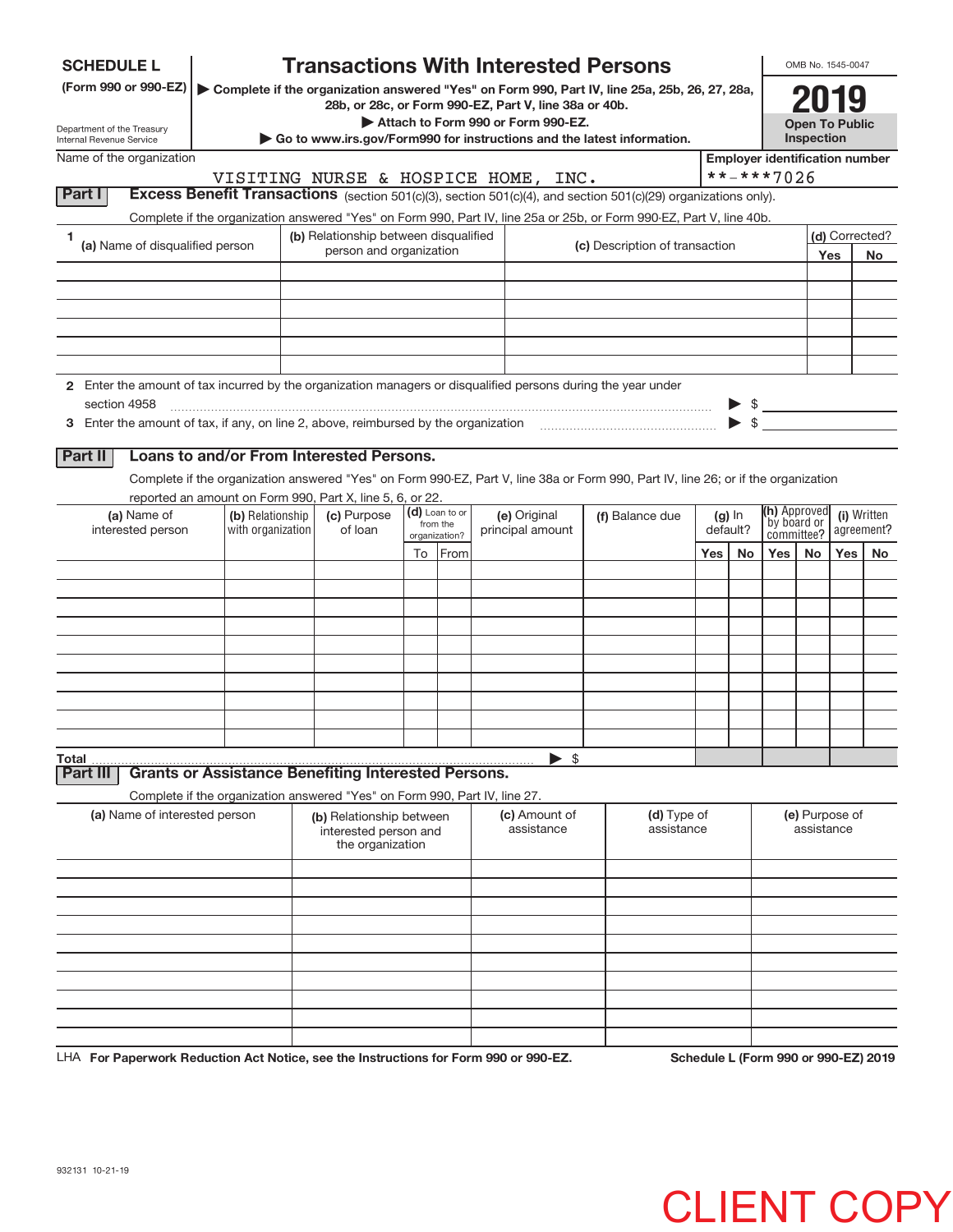## Schedule L (Form 990 or 990-EZ) 2019 <code>VISITING</code> <code>NURSE & HOSPICE HOME, INC.  $\bullet$  \*\*-\*\*\*7026 <code>Page</code></code> **Part IV | Business Transactions Involving Interested Persons.**

Complete if the organization answered "Yes" on Form 990, Part IV, line 28a, 28b, or 28c.

| (a) Name of interested person | (b) Relationship between interested<br>person and the organization | (c) Amount of<br>transaction | (d) Description of<br>transaction | (e) Sharing of<br>organization's<br>revenues? |    |
|-------------------------------|--------------------------------------------------------------------|------------------------------|-----------------------------------|-----------------------------------------------|----|
|                               |                                                                    |                              |                                   | Yes                                           | No |
| FIRST MERCHANTS BANK          | JOSEPH BYERS, CHAIR                                                | $5,000,000$ . LINE OF CRE    |                                   |                                               | X  |
|                               |                                                                    |                              |                                   |                                               |    |
|                               |                                                                    |                              |                                   |                                               |    |
|                               |                                                                    |                              |                                   |                                               |    |
|                               |                                                                    |                              |                                   |                                               |    |
|                               |                                                                    |                              |                                   |                                               |    |
|                               |                                                                    |                              |                                   |                                               |    |
|                               |                                                                    |                              |                                   |                                               |    |
|                               |                                                                    |                              |                                   |                                               |    |
|                               |                                                                    |                              |                                   |                                               |    |

## **Part V** Supplemental Information.

Provide additional information for responses to questions on Schedule L (see instructions).

### SCH L, PART IV, BUSINESS TRANSACTIONS INVOLVING INTERESTED PERSONS:

(A) NAME OF PERSON: FIRST MERCHANTS BANK

(B) RELATIONSHIP BETWEEN INTERESTED PERSON AND ORGANIZATION:

JOSEPH BYERS, CHAIR, IS AN OFFICER OF THE ENTITY

(D) DESCRIPTION OF TRANSACTION: LINE OF CREDIT

**Schedule L (Form 990 or 990‐EZ) 2019**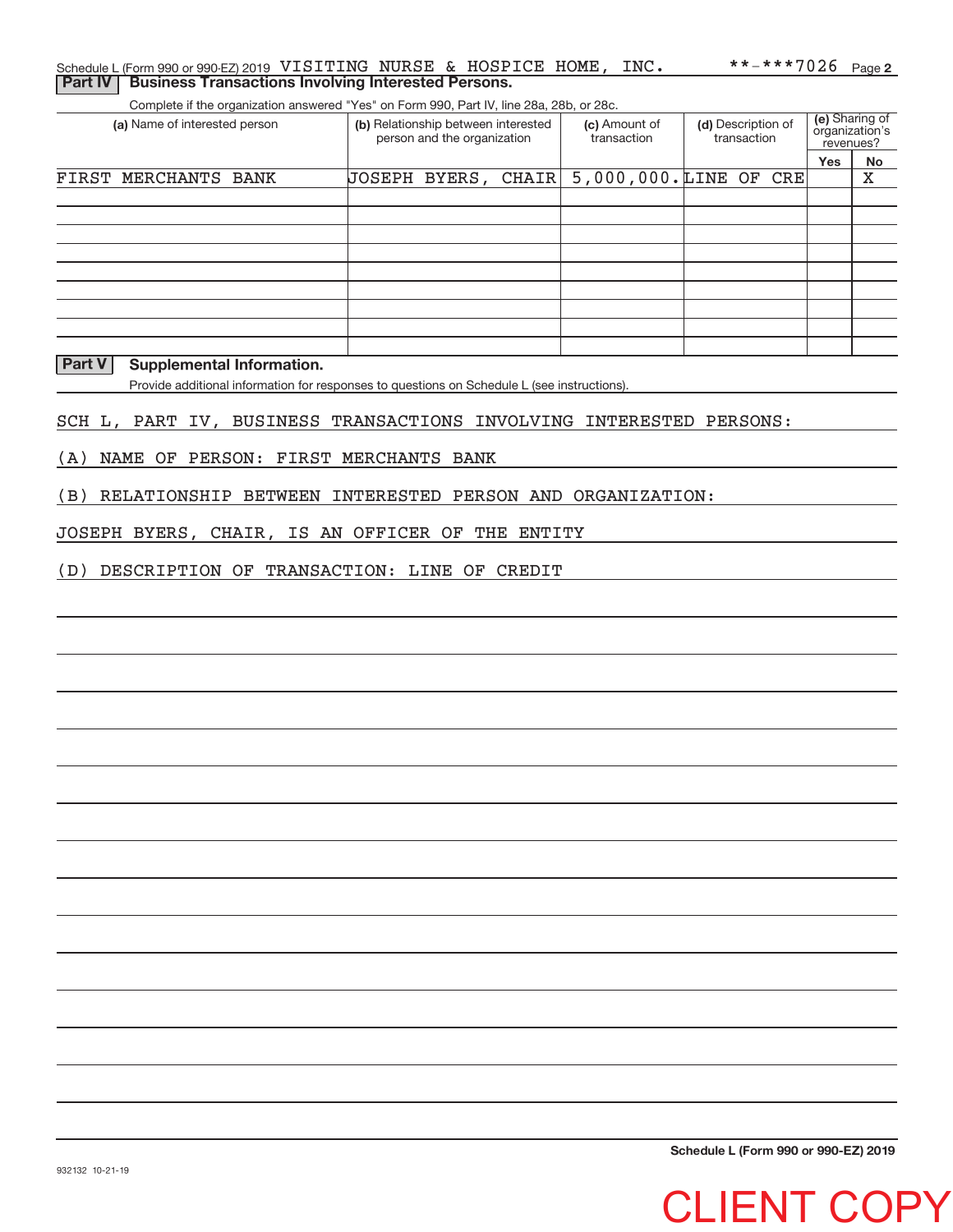**(Form 990 or 990‐EZ)**

Department of the Treasury Internal Revenue Service Name of the organization

**Complete to provide information for responses to specific questions on Form 990 or 990‐EZ or to provide any additional information. | Attach to Form 990 or 990‐EZ.** SCHEDULE O **Supplemental Information to Form 990 or 990-EZ**  $\frac{\text{OMB No. 1545-00}}{\text{Complete to provide information for response to specific questions on$ 

**| Go to www.irs.gov/Form990 for the latest information.**



**Employer identification number**<br>\*\*-\*\*\*7026

FORM 990, PART I, LINE 1, DESCRIPTION OF ORGANIZATION MISSION:

VISITING NURSE PROVIDES COMPASSIONATE CARE TO ALLEVIATE SUFFERING AND

VISITING NURSE & HOSPICE HOME, INC.

ENSURE QUALITY OF LIFE FOR THOSE AFFECTED BY SERIOUS ILLNESS.

FORM 990, PART I, LINE 6

VOLUNTEERS SERVE THE ORGANIZATION IN VARIOUS WAYS FROM PROVIDING

ORGANIZATIONAL SUPPORT TO PERSONAL CARE TO PATIENTS AND THEIR FAMILIES.

FORM 990, PART VI, SECTION B, LINE 11B:

ORGANIZATION'S PROCESS TO REVIEW FORM 990:

THE FORM 990 IS REVIEWED AND APPROVED BY THE AUDIT COMMITTEE PRIOR TO

FILING. EACH MEMBER OF THE BOARD OF DIRECTORS IS ALSO PROVIDED A COPY OF

THE FORM 990. THE AUDIT COMMITTEE REPORTS THE RESULTS OF ITS REVIEW TO THE

BOARD OF DIRECTORS AT THE NEXT SCHEDULED BOARD MEETING.

FORM 990, PART VI, SECTION B, LINE 12C:

ALL BOARD MEMBERS AND STAFF ARE REQUIRED TO COMPLETE A CONFLICT OF INTEREST DISCLOSURE STATEMENT ON AN ANNUAL BASIS. THE FORMS ARE REVIEWED BY THE CEO AND HUMAN RESOURCES STAFF AND MAINTAINED AT THE ORGANIZATION'S OFFICES. THE FORMS ARE AVAILABLE SHOULD ANY POTENTIAL CONFLICT ARISE THROUGHOUT THE YEAR.

FORM 990, PART VI, SECTION B, LINE 15:

COMPENSATION PROCESS FOR TOP OFFICIAL:

THE EXECUTIVE COMMITTEE OF THE BOARD OF DIRECTORS SERVES THE ROLE OF A

932211 09‐06‐19 **For Paperwork Reduction Act Notice, see the Instructions for Form 990 or 990‐EZ. Schedule O (Form 990 or 990‐EZ) (2019)** LHA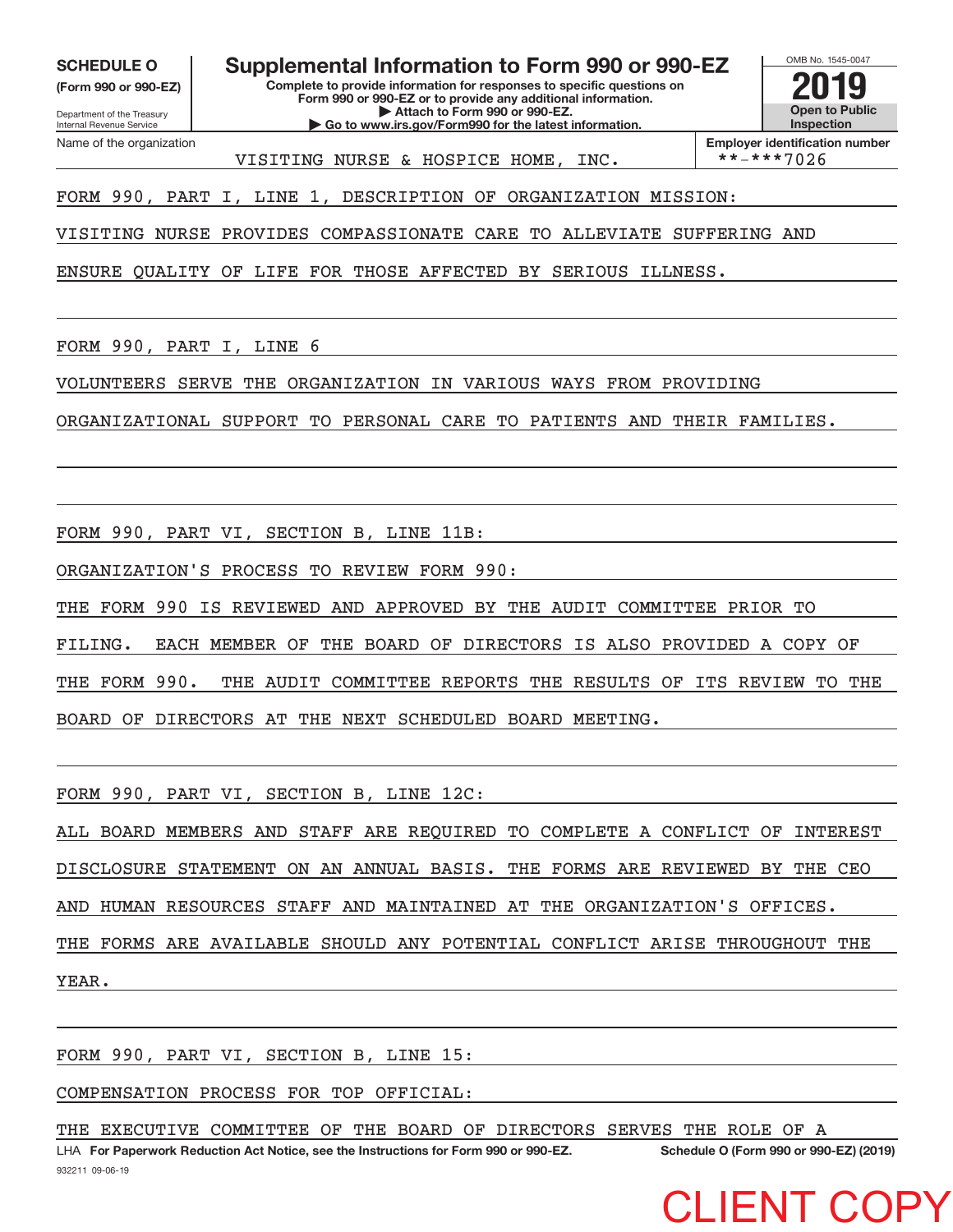| Schedule O (Form 990 or 990-EZ) (2019)                                   | Page 2                                              |
|--------------------------------------------------------------------------|-----------------------------------------------------|
| Name of the organization<br>VISITING NURSE & HOSPICE HOME, INC.          | <b>Employer identification number</b><br>**-***7026 |
| COMPENSATION COMMITTEE.<br>ANNUALLY, THE EXECUTIVE<br>COMMITTEE          | CONDUCTS A                                          |
| PERFORMANCE REVIEW OF THE CEO TO DETERMINE IF THE<br>CEO HAS ATTAINED    | THE                                                 |
| GOALS SPECIFIED FOR THAT YEAR. ANY COMPENSATION ADJUSTMENT IS DETERMINED |                                                     |
| BY THE<br>EXECUTIVE COMMITTEE BY REFERENCE TO COMPARABLE SALARIES        | THE LOCAL<br>IN                                     |
| MARKET AND BY REFERENCE TO DATA PUBLISHED IN<br>THE HOSPICE              | SALARY AND                                          |
| REPORT PUBLISHED BY HOSPITAL AND<br>HEALTH<br>CARE<br>BENEFITS           | COMPENSATION<br>SERVICE                             |
| OAKLAND, NJ.<br>OF.                                                      |                                                     |
|                                                                          |                                                     |

COMPENSATION FOR OFFICERS:

COMPENSATION ADJUSTMENTS FOR OTHER MANAGEMENT PERSONNEL ARE DETERMINED BY THE CEO AFTER CONSIDERATION OF EMPLOYEE PERFORMANCE AND BY REFERENCE TO COMPARABLE COMPENSATION IN THE LOCAL MARKET AND BY REFERENCE TO THE HOSPICE SALARY AND BENEFITS REPORT PUBLISHED BY HOSPITAL AND HEALTH CARE COMPENSATION SERVICE OF OAKLAND, NJ. A POINT SYSTEM IS THEN USED TO DETERMINE THE AMOUNT OF INCREASE IN COMPENSATION.

FORM 990, PART VI, SECTION C, LINE 19:

THE FINANCIAL STATEMENTS OF THE ORGANIZATION ARE POSTED ON ITS WEBSITE AND ALSO PROVIDED TO THE BETTER BUSINESS BUREAU. ANY OTHER ORGANIZATIONAL DOCUMENTS ARE MADE AVAILABLE TO THE PUBLIC UPON EITHER A WRITTEN OR ORAL REQUEST.

FORM 990, PART XII, LINE 2C: THE ORGANIZATION HAS A COMMITTEE THAT ASSUMES RESPONSIBILITY FOR OVERSIGHT OF THE AUDIT AND SELECTION OF AN INDEPENDENT ACCOUNTANT. THE ORGANIZATION DID NOT CHANGE ITS OVERSIGHT PROCESS OR SELECTION PROCESS DURING THE YEAR.

**Schedule O (Form 990 or 990‐EZ) (2019)**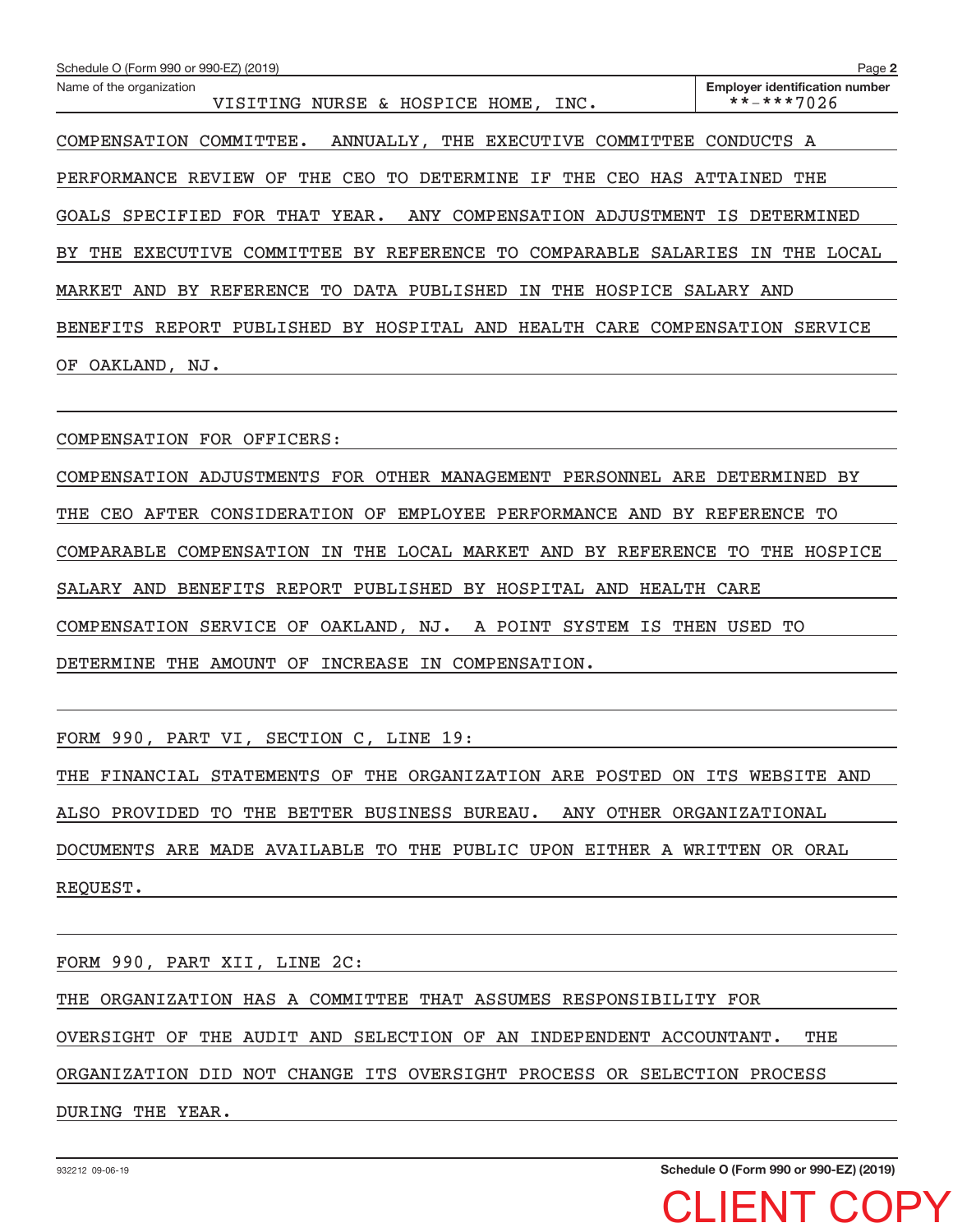| <b>SCHEDULER</b><br>(Form 990)                                                                       |              | Complete if the organization answered "Yes" on Form 990, Part IV, line 33, 34, 35b, 36, or 37.<br>Related Organizations and Unrelated Partnerships |                                                                        |                                                  |                                                                     |                                                      | OMB No. 1545-0047<br><u>ရ</u><br>$\mathbf{\dot{S}}$                          |
|------------------------------------------------------------------------------------------------------|--------------|----------------------------------------------------------------------------------------------------------------------------------------------------|------------------------------------------------------------------------|--------------------------------------------------|---------------------------------------------------------------------|------------------------------------------------------|------------------------------------------------------------------------------|
| Department of the Treasury<br>Internal Revenue Service                                               |              | ▶ Go to www.irs.gov/Form990 for instructions and the latest information.                                                                           | Attach to Form 990.                                                    |                                                  |                                                                     |                                                      | Open to Public<br>Inspection                                                 |
| VISITING<br>Name of the organization                                                                 | <b>NURSE</b> | <b>HOME</b><br>HOSPICE<br>ىغ                                                                                                                       | INC.                                                                   |                                                  |                                                                     | **-***7026                                           | Employer identification number                                               |
| Part I                                                                                               |              | Identification of Disregarded Entities. Complete if the organization answered "Yes" on Form 990, Part IV, line 33.                                 |                                                                        |                                                  |                                                                     |                                                      |                                                                              |
| Name, address, and EIN (if applicable)<br>of disregarded entity<br><u>ම</u>                          |              | Primary activity<br><b>a</b>                                                                                                                       | Legal domicile (state or<br>foreign country)<br>$\widehat{\mathbf{c}}$ | Total income<br>$\widehat{\mathbf{c}}$           | End-of-year assets<br>$\widehat{e}$                                 |                                                      | Direct controlling<br>entity<br>$\epsilon$                                   |
|                                                                                                      |              |                                                                                                                                                    |                                                                        |                                                  |                                                                     |                                                      |                                                                              |
|                                                                                                      |              |                                                                                                                                                    |                                                                        |                                                  |                                                                     |                                                      |                                                                              |
|                                                                                                      |              |                                                                                                                                                    |                                                                        |                                                  |                                                                     |                                                      |                                                                              |
|                                                                                                      |              |                                                                                                                                                    |                                                                        |                                                  |                                                                     |                                                      |                                                                              |
| Identification of Related Tax-Exempt Organizations.<br>organizations during the tax year.<br>Part II |              | Complete if the organization answered "Yes" on Form 990, Part IV, line 34, because it had one or more related tax-exempt                           |                                                                        |                                                  |                                                                     |                                                      |                                                                              |
| Name, address, and EIN<br>of related organization<br>ම                                               |              | Primary activity<br>ව                                                                                                                              | Legal domicile (state or<br>foreign country)<br>$\widehat{c}$          | Exempt Code<br>section<br>$\widehat{\mathbf{c}}$ | status (if section<br>Public charity<br>501(c)(3))<br>$\widehat{e}$ | Direct controlling<br>entity<br>$\widehat{\epsilon}$ | $(g)$<br>Section 512(b)(13)<br>controlled<br>$\frac{1}{2}$<br>entity?<br>Yes |
| VISITING NURSE & HOSPICE HOME FOUNDATION<br>5910 HOMESTEAD ROAD<br>$46 - 4705612$ ,<br>46814<br>ΣĂ   | FORT WAYNE   | <b>FOUNDATION</b>                                                                                                                                  | INDIANA                                                                | 501(C)(3)                                        | $\overline{11}$<br>LINE 12B                                         | AND HOSPICE HOME<br><b>VISITING NURSE</b><br>INC.    | ×                                                                            |
|                                                                                                      |              |                                                                                                                                                    |                                                                        |                                                  |                                                                     |                                                      |                                                                              |
|                                                                                                      |              |                                                                                                                                                    |                                                                        |                                                  |                                                                     |                                                      |                                                                              |
|                                                                                                      |              |                                                                                                                                                    |                                                                        |                                                  |                                                                     |                                                      |                                                                              |
| For Paperwork Reduction Act Notice, see the Instructions for Form 990.                               |              |                                                                                                                                                    |                                                                        |                                                  |                                                                     |                                                      | Schedule R (Form 990) 2019                                                   |

932161 09‐10‐19 932161 09-10-19 LHA

**CLIENT COPY** CLIENT COPY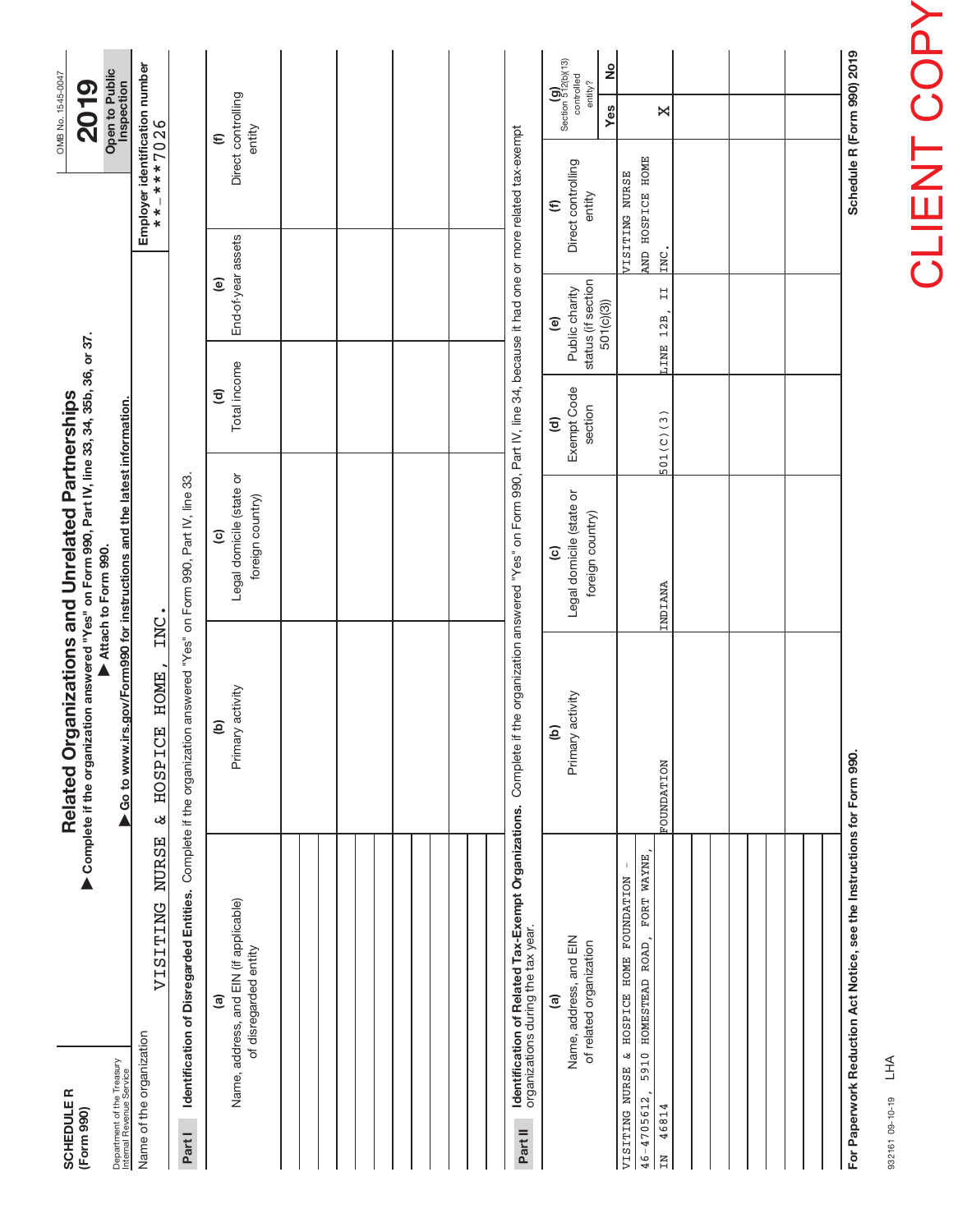| Schedule R (Form 990) 2019                                                                                                                          | VISITENG NURSE                    | <b>HOSPICE</b><br>$\mathbf{z}$                                                  | <b>HOME</b>                                            | INC                                                                                             |                                                                                                               |                                                                  |                                                  |                                                               | J.<br>$* * *$                                                         | $***7026$                                        | Page 2                                                                                                                                                    |
|-----------------------------------------------------------------------------------------------------------------------------------------------------|-----------------------------------|---------------------------------------------------------------------------------|--------------------------------------------------------|-------------------------------------------------------------------------------------------------|---------------------------------------------------------------------------------------------------------------|------------------------------------------------------------------|--------------------------------------------------|---------------------------------------------------------------|-----------------------------------------------------------------------|--------------------------------------------------|-----------------------------------------------------------------------------------------------------------------------------------------------------------|
| Identification of Related Organizations Taxable as a Partnership.<br>organizations treated as a partnership during the tax year.<br>Part III        |                                   |                                                                                 |                                                        |                                                                                                 | Complete if the organization answered "Yes" on Form 990, Part IV, line 34, because it had one or more related |                                                                  |                                                  |                                                               |                                                                       |                                                  |                                                                                                                                                           |
| Name, address, and EIN<br>of related organization<br><u>ම</u>                                                                                       | Primary activity<br>$\widehat{e}$ | Legal<br>domicile<br>(state or<br>foreign<br>country)<br>$\widehat{\mathbf{c}}$ | Direct controlling<br>entity<br>$\widehat{\mathbf{c}}$ | (related, unrelated,<br>excluded from tax under<br>sections 512-514)<br>Predominant income<br>ම |                                                                                                               | Share of total<br>income<br>$\mathbf \epsilon$                   | end-of-year<br>Share of<br>assets<br>ම           | Disproportionate<br>$\frac{1}{2}$<br>allocations?<br>Ξ<br>Yes | amount in box<br>20 of Schedule<br>K-1 (Form 1065)<br>Code V-UBI<br>Ξ | General or<br>managing<br>partner?<br>YesNo<br>⊜ | Percentage<br>ownership<br>$\widehat{\boldsymbol{\epsilon}}$                                                                                              |
|                                                                                                                                                     |                                   |                                                                                 |                                                        |                                                                                                 |                                                                                                               |                                                                  |                                                  |                                                               |                                                                       |                                                  |                                                                                                                                                           |
|                                                                                                                                                     |                                   |                                                                                 |                                                        |                                                                                                 |                                                                                                               |                                                                  |                                                  |                                                               |                                                                       |                                                  |                                                                                                                                                           |
|                                                                                                                                                     |                                   |                                                                                 |                                                        |                                                                                                 |                                                                                                               |                                                                  |                                                  |                                                               |                                                                       |                                                  |                                                                                                                                                           |
|                                                                                                                                                     |                                   |                                                                                 |                                                        |                                                                                                 |                                                                                                               |                                                                  |                                                  |                                                               |                                                                       |                                                  |                                                                                                                                                           |
| Identification of Related Organizations Taxable as a Corporation<br>organizations treated as a corporation or trust during the tax year.<br>Part IV |                                   |                                                                                 | or Trust.                                              |                                                                                                 | Complete if the organization answered "Yes" on Form 990, Part IV, line 34, because it had one or more related |                                                                  |                                                  |                                                               |                                                                       |                                                  |                                                                                                                                                           |
| Name, address, and EIN<br>of related organization<br>$\widehat{\mathbf{e}}$                                                                         |                                   |                                                                                 | Primary activity<br>ê                                  | Legal domicile<br>(state or<br>foreign<br>country)<br>$\widehat{c}$                             | Direct controlling<br>entity<br>$\widehat{\mathbf{c}}$                                                        | Type of entity<br>(C corp, S corp,<br>or trust)<br>$\widehat{e}$ | Share of total<br>income<br>$\widehat{\epsilon}$ |                                                               | Share of<br>end-of-year<br>assets<br>ම                                | Percentage<br>Ξ                                  | $\frac{1}{2}$<br>$\begin{array}{c} \textbf{(i)}\\ \text{Section}\\ 512\text{(b)(13)}\\ \text{controlved}\\ \text{entity?} \end{array}$<br>Y <sub>es</sub> |
|                                                                                                                                                     |                                   |                                                                                 |                                                        |                                                                                                 |                                                                                                               |                                                                  |                                                  |                                                               |                                                                       |                                                  |                                                                                                                                                           |
|                                                                                                                                                     |                                   |                                                                                 |                                                        |                                                                                                 |                                                                                                               |                                                                  |                                                  |                                                               |                                                                       |                                                  |                                                                                                                                                           |
|                                                                                                                                                     |                                   |                                                                                 |                                                        |                                                                                                 |                                                                                                               |                                                                  |                                                  |                                                               |                                                                       |                                                  |                                                                                                                                                           |
|                                                                                                                                                     |                                   |                                                                                 |                                                        |                                                                                                 |                                                                                                               |                                                                  |                                                  |                                                               |                                                                       |                                                  |                                                                                                                                                           |
|                                                                                                                                                     |                                   |                                                                                 |                                                        |                                                                                                 |                                                                                                               |                                                                  |                                                  |                                                               |                                                                       |                                                  |                                                                                                                                                           |

932162 09-10-19 932162 09‐10‐19

CLIENT COPYCLIENT COPY Schedule R (Form 990) 2019

**Schedule R (Form 990) 2019**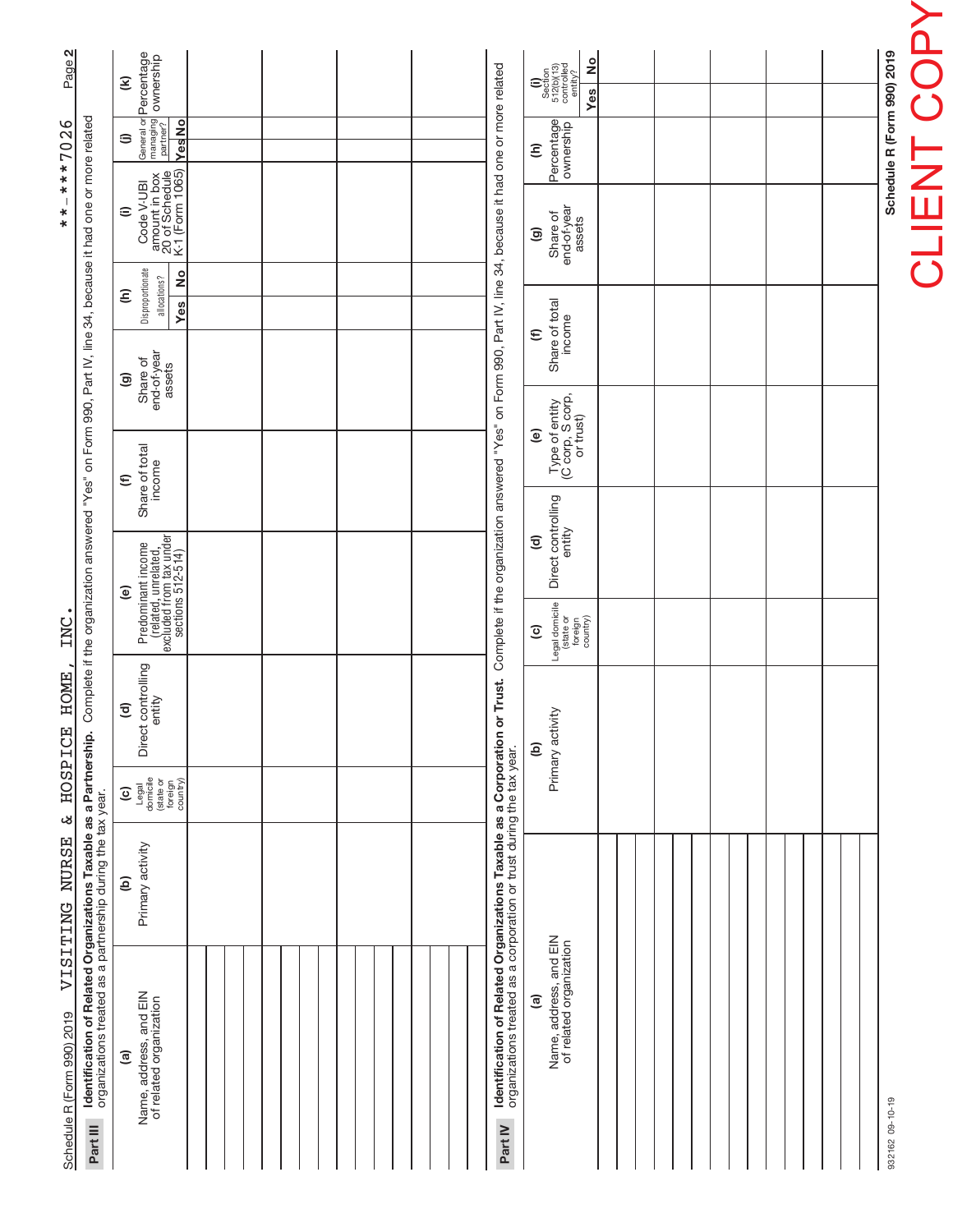# CLIENT COPY CLIENT COPY

Schedule R (Form 990) 2019 **Schedule R (Form 990) 2019**

932163 09‐10‐19

**(6)**<br>932163 09-10-19

က| \*\*-\*\*\*7026 \*\*‐\*\*\*7026

> Part V Transactions With Related Organizations. Complete if the organization answered "Yes" on Form 990, Part IV, line 34, 35b, or 36. Complete if the organization answered "Yes" on Form 990, Part IV, line 34, 35b, or 36. **Part V Transactions With Related Organizations.**

INC.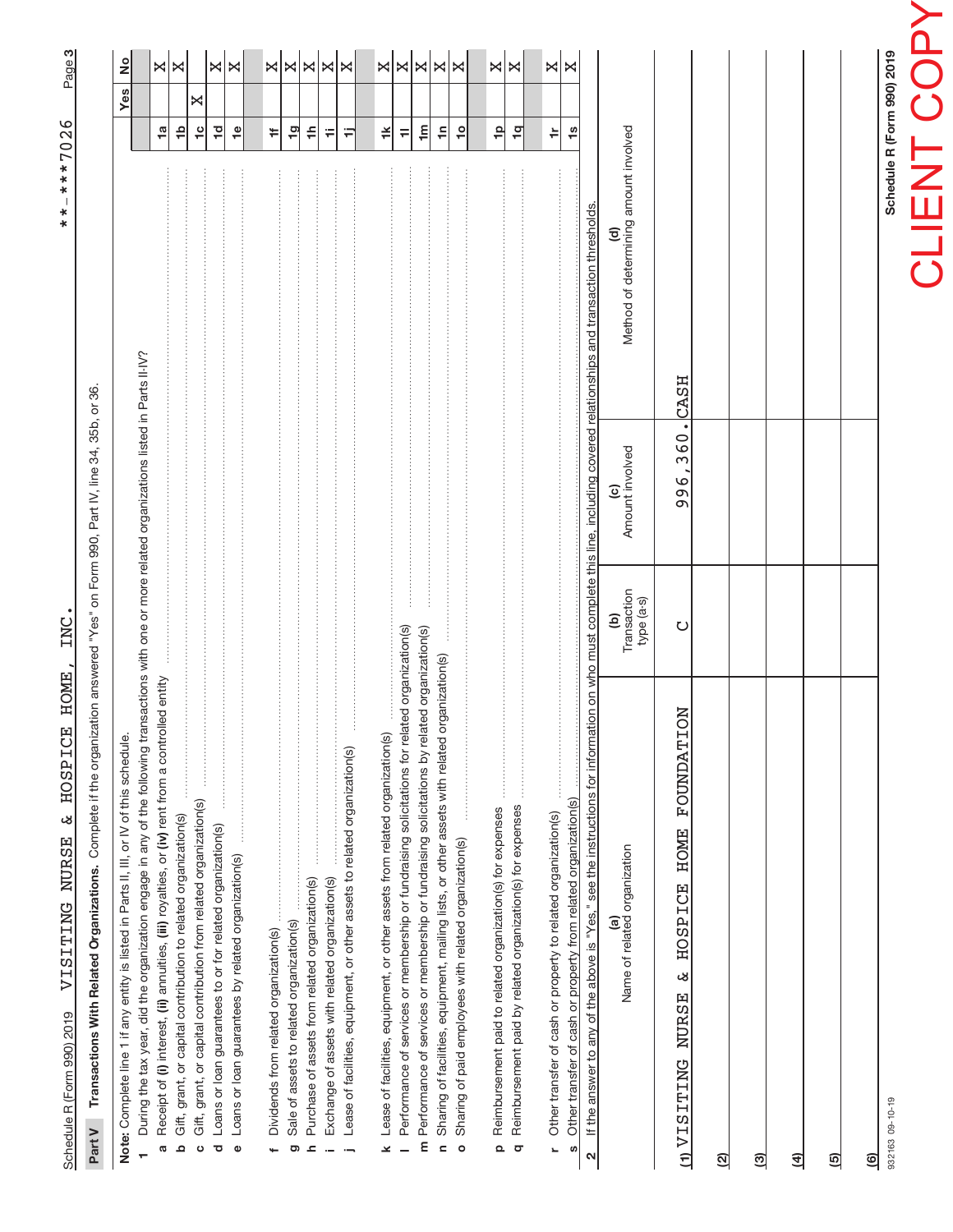| Schedule R (Form 990) 2019                                                                                                                                                                         | ىغ<br>VISITING NURSE | <b>HOME</b><br><b>HOSPICE</b>                   | INC                                                                                                                   |                                                                                                                                                                                                                                                                                                                                                                                                                                                                |                             |                                   |                                       | $\overline{\phantom{a}}$<br>×<br>$\pmb{\ast}$                                                                                            | $***7026$     | 4<br>Page                         |
|----------------------------------------------------------------------------------------------------------------------------------------------------------------------------------------------------|----------------------|-------------------------------------------------|-----------------------------------------------------------------------------------------------------------------------|----------------------------------------------------------------------------------------------------------------------------------------------------------------------------------------------------------------------------------------------------------------------------------------------------------------------------------------------------------------------------------------------------------------------------------------------------------------|-----------------------------|-----------------------------------|---------------------------------------|------------------------------------------------------------------------------------------------------------------------------------------|---------------|-----------------------------------|
| Part VI Unrelated Organizations Taxable as a Partnership. Complete if the                                                                                                                          |                      |                                                 | le organization answered "Yes" on Form 990, Part IV, line 37                                                          |                                                                                                                                                                                                                                                                                                                                                                                                                                                                |                             |                                   |                                       |                                                                                                                                          |               |                                   |
| that was not a related organization. See instructions regarding exclusion for certain investment partnerships.<br>Provide the following information for each entity taxed as a partnership through |                      |                                                 | which the organization conducted more than five percent of its activities (measured by total assets or gross revenue) |                                                                                                                                                                                                                                                                                                                                                                                                                                                                |                             |                                   |                                       |                                                                                                                                          |               |                                   |
| $\widehat{a}$                                                                                                                                                                                      | e)                   | $\widehat{\mathbf{c}}$                          | $\widehat{\mathbf{c}}$                                                                                                |                                                                                                                                                                                                                                                                                                                                                                                                                                                                | $\widehat{\epsilon}$        | ම                                 | Ξ                                     | ε                                                                                                                                        | $\oplus$      | $\widehat{\boldsymbol{\epsilon}}$ |
| Name, address, and EIN<br>of entity                                                                                                                                                                | Primary activity     | (state or foreign<br>Legal domicile<br>country) | Predominant income<br>(related, unrelated,<br>excluded from tax under<br>sections 512-514)                            | $\begin{bmatrix} \mathbf{c} \\ \mathbf{e} \\ \mathbf{a} \\ \mathbf{b} \\ \mathbf{b} \\ \mathbf{b} \\ \mathbf{b} \\ \mathbf{b} \\ \mathbf{b} \\ \mathbf{b} \\ \mathbf{b} \\ \mathbf{b} \\ \mathbf{b} \\ \mathbf{b} \\ \mathbf{b} \\ \mathbf{b} \\ \mathbf{b} \\ \mathbf{b} \\ \mathbf{b} \\ \mathbf{b} \\ \mathbf{b} \\ \mathbf{b} \\ \mathbf{b} \\ \mathbf{b} \\ \mathbf{b} \\ \mathbf{b} \\ \mathbf{b} \\ \mathbf{b} \\ \mathbf{b} \\ \mathbf{b} \\ \mathbf{$ | Share of<br>income<br>total | end-of-year<br>Share of<br>assets | Dispropor-<br>tionate<br>allocations? | From Code V-UBI General or $P$<br>$\frac{2}{3}$ of Schedule K-1 $\frac{p$ entner?<br>$\frac{p}{q}$ of Schedule K-1 $\frac{p}{q}$ entner? |               | Percentage<br>ownership           |
|                                                                                                                                                                                                    |                      |                                                 |                                                                                                                       | <b>Yes</b> No                                                                                                                                                                                                                                                                                                                                                                                                                                                  |                             |                                   | <b>Yes</b> No                         |                                                                                                                                          | <b>Yes</b> No |                                   |
|                                                                                                                                                                                                    |                      |                                                 |                                                                                                                       |                                                                                                                                                                                                                                                                                                                                                                                                                                                                |                             |                                   |                                       |                                                                                                                                          |               |                                   |
|                                                                                                                                                                                                    |                      |                                                 |                                                                                                                       |                                                                                                                                                                                                                                                                                                                                                                                                                                                                |                             |                                   |                                       |                                                                                                                                          |               |                                   |
|                                                                                                                                                                                                    |                      |                                                 |                                                                                                                       |                                                                                                                                                                                                                                                                                                                                                                                                                                                                |                             |                                   |                                       |                                                                                                                                          |               |                                   |
|                                                                                                                                                                                                    |                      |                                                 |                                                                                                                       |                                                                                                                                                                                                                                                                                                                                                                                                                                                                |                             |                                   |                                       |                                                                                                                                          |               |                                   |
|                                                                                                                                                                                                    |                      |                                                 |                                                                                                                       |                                                                                                                                                                                                                                                                                                                                                                                                                                                                |                             |                                   |                                       |                                                                                                                                          |               |                                   |
|                                                                                                                                                                                                    |                      |                                                 |                                                                                                                       |                                                                                                                                                                                                                                                                                                                                                                                                                                                                |                             |                                   |                                       |                                                                                                                                          |               |                                   |
|                                                                                                                                                                                                    |                      |                                                 |                                                                                                                       |                                                                                                                                                                                                                                                                                                                                                                                                                                                                |                             |                                   |                                       |                                                                                                                                          |               |                                   |
|                                                                                                                                                                                                    |                      |                                                 |                                                                                                                       |                                                                                                                                                                                                                                                                                                                                                                                                                                                                |                             |                                   |                                       |                                                                                                                                          |               |                                   |
|                                                                                                                                                                                                    |                      |                                                 |                                                                                                                       |                                                                                                                                                                                                                                                                                                                                                                                                                                                                |                             |                                   |                                       |                                                                                                                                          |               |                                   |
|                                                                                                                                                                                                    |                      |                                                 |                                                                                                                       |                                                                                                                                                                                                                                                                                                                                                                                                                                                                |                             |                                   |                                       |                                                                                                                                          |               |                                   |
|                                                                                                                                                                                                    |                      |                                                 |                                                                                                                       |                                                                                                                                                                                                                                                                                                                                                                                                                                                                |                             |                                   |                                       |                                                                                                                                          |               |                                   |
|                                                                                                                                                                                                    |                      |                                                 |                                                                                                                       |                                                                                                                                                                                                                                                                                                                                                                                                                                                                |                             |                                   |                                       |                                                                                                                                          |               |                                   |
|                                                                                                                                                                                                    |                      |                                                 |                                                                                                                       |                                                                                                                                                                                                                                                                                                                                                                                                                                                                |                             |                                   |                                       |                                                                                                                                          |               |                                   |
|                                                                                                                                                                                                    |                      |                                                 |                                                                                                                       |                                                                                                                                                                                                                                                                                                                                                                                                                                                                |                             |                                   |                                       |                                                                                                                                          |               |                                   |
|                                                                                                                                                                                                    |                      |                                                 |                                                                                                                       |                                                                                                                                                                                                                                                                                                                                                                                                                                                                |                             |                                   |                                       |                                                                                                                                          |               |                                   |
|                                                                                                                                                                                                    |                      |                                                 |                                                                                                                       |                                                                                                                                                                                                                                                                                                                                                                                                                                                                |                             |                                   |                                       |                                                                                                                                          |               |                                   |
|                                                                                                                                                                                                    |                      |                                                 |                                                                                                                       |                                                                                                                                                                                                                                                                                                                                                                                                                                                                |                             |                                   |                                       |                                                                                                                                          |               |                                   |
|                                                                                                                                                                                                    |                      |                                                 |                                                                                                                       |                                                                                                                                                                                                                                                                                                                                                                                                                                                                |                             |                                   |                                       |                                                                                                                                          |               |                                   |
|                                                                                                                                                                                                    |                      |                                                 |                                                                                                                       |                                                                                                                                                                                                                                                                                                                                                                                                                                                                |                             |                                   |                                       |                                                                                                                                          |               |                                   |
|                                                                                                                                                                                                    |                      |                                                 |                                                                                                                       |                                                                                                                                                                                                                                                                                                                                                                                                                                                                |                             |                                   |                                       |                                                                                                                                          |               |                                   |
|                                                                                                                                                                                                    |                      |                                                 |                                                                                                                       |                                                                                                                                                                                                                                                                                                                                                                                                                                                                |                             |                                   |                                       |                                                                                                                                          |               |                                   |
|                                                                                                                                                                                                    |                      |                                                 |                                                                                                                       |                                                                                                                                                                                                                                                                                                                                                                                                                                                                |                             |                                   |                                       |                                                                                                                                          |               |                                   |
|                                                                                                                                                                                                    |                      |                                                 |                                                                                                                       |                                                                                                                                                                                                                                                                                                                                                                                                                                                                |                             |                                   |                                       |                                                                                                                                          |               |                                   |
|                                                                                                                                                                                                    |                      |                                                 |                                                                                                                       |                                                                                                                                                                                                                                                                                                                                                                                                                                                                |                             |                                   |                                       |                                                                                                                                          |               |                                   |
|                                                                                                                                                                                                    |                      |                                                 |                                                                                                                       |                                                                                                                                                                                                                                                                                                                                                                                                                                                                |                             |                                   |                                       |                                                                                                                                          |               |                                   |
|                                                                                                                                                                                                    |                      |                                                 |                                                                                                                       |                                                                                                                                                                                                                                                                                                                                                                                                                                                                |                             |                                   |                                       |                                                                                                                                          |               |                                   |
|                                                                                                                                                                                                    |                      |                                                 |                                                                                                                       |                                                                                                                                                                                                                                                                                                                                                                                                                                                                |                             |                                   |                                       |                                                                                                                                          |               |                                   |
|                                                                                                                                                                                                    |                      |                                                 |                                                                                                                       |                                                                                                                                                                                                                                                                                                                                                                                                                                                                |                             |                                   |                                       |                                                                                                                                          |               |                                   |
|                                                                                                                                                                                                    |                      |                                                 |                                                                                                                       |                                                                                                                                                                                                                                                                                                                                                                                                                                                                |                             |                                   |                                       |                                                                                                                                          |               |                                   |
|                                                                                                                                                                                                    |                      |                                                 |                                                                                                                       |                                                                                                                                                                                                                                                                                                                                                                                                                                                                |                             |                                   |                                       |                                                                                                                                          |               | Schedule R (Form 990) 2019        |

# **CLIENT COPY** CLIENT COPY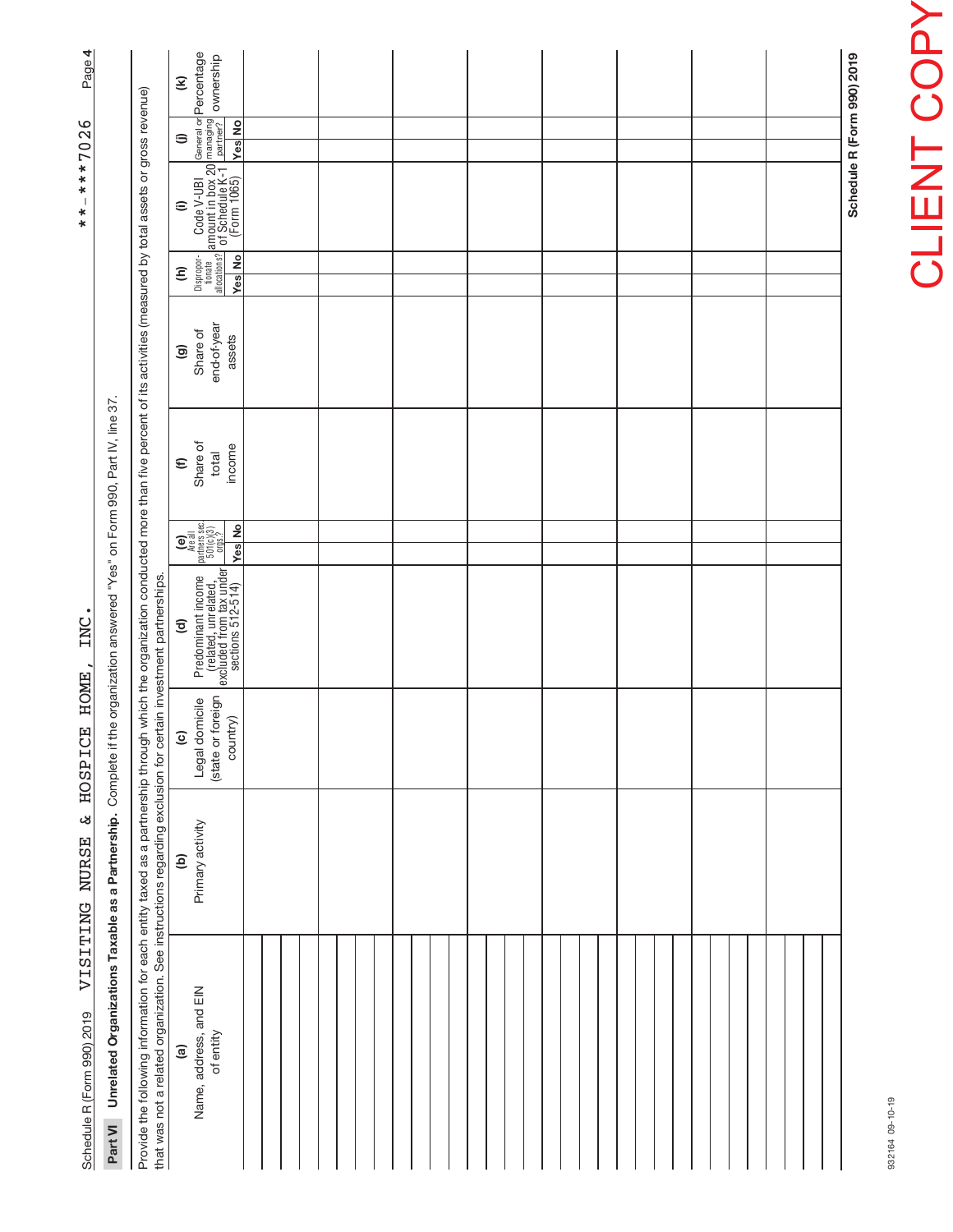## **Part VII Supplemental Information**

Provide additional information for responses to questions on Schedule R. See instructions.

**Schedule R (Form 990) 2019**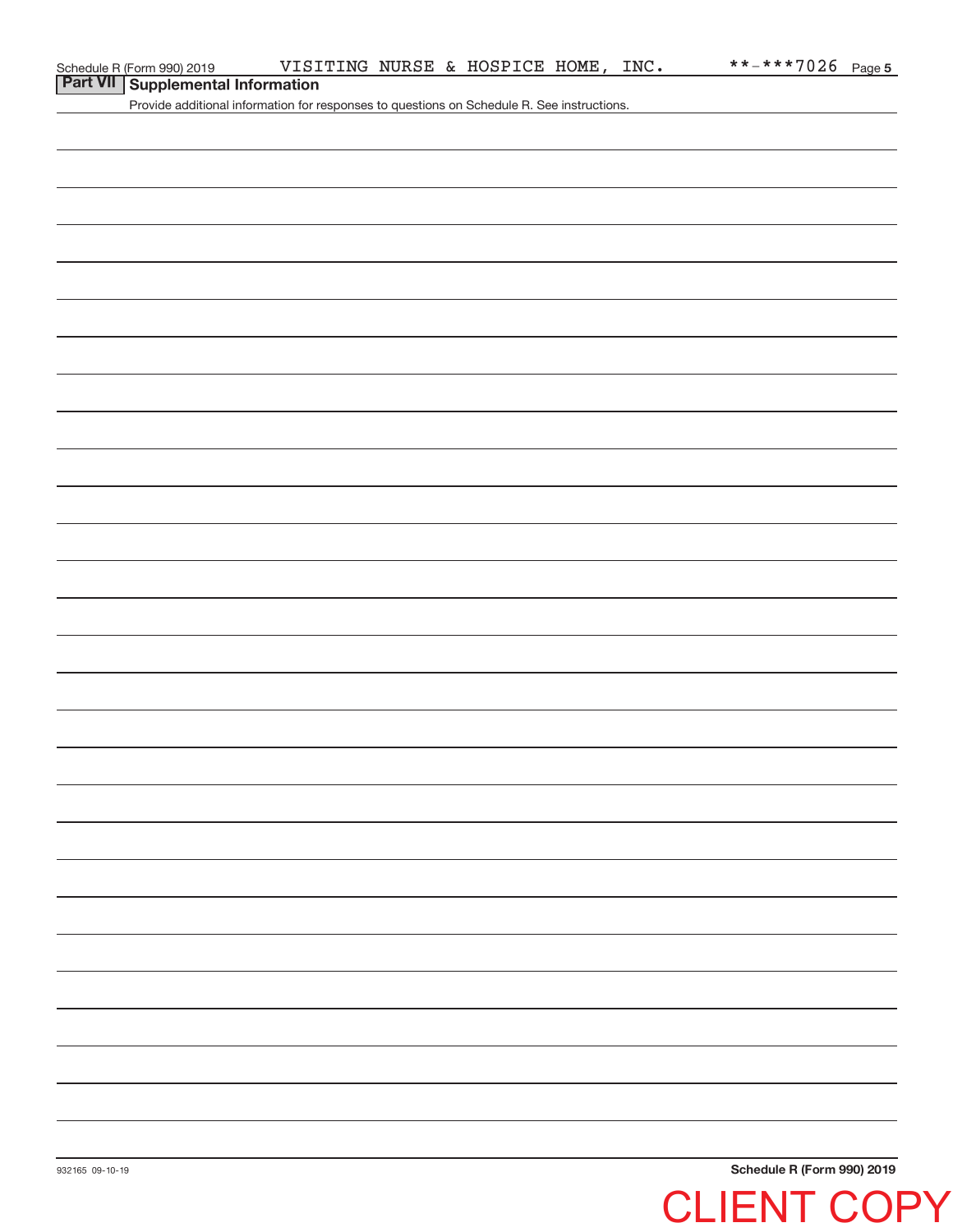## Rev. January 2020) **Cxempt Organization Return** Manuary 2020 and the Sea of the Sea of the Sea of the Sea of the S **8868 Application for Automatic Extension of Time To File an** EXTENSION REQUEST FOR INDIANA FORM NP‐20

Department of the Treasury Internal Revenue Service

**| File a separate application for each return.**

**| Go to www.irs.gov/Form8868 for the latest information.**

**Electronic filing (e‐file).**  You can electronically file Form 8868 to request a 6‐month automatic extension of time to file any of the filing of this form, visit www.irs.gov/e-file-providers/e-file-for-charities-and-non-profits. forms listed below with the exception of Form 8870, Information Return for Transfers Associated With Certain Personal Benefit Contracts, for which an extension request must be sent to the IRS in paper format (see instructions). For more details on the electronic

## **Automatic 6‐Month Extension of Time.** Only submit original (no copies needed).

All corporations required to file an income tax return other than Form 990‐T (including 1120‐C filers), partnerships, REMICs, and trusts must use Form 7004 to request an extension of time to file income tax returns.

| Type or                        | Name of exempt organization or other filer, see instructions.                                                                                                                                                                                                                                                                                                                                                                                                                                                                                                                                           |        |                                                                                                                             |              | Taxpayer identification number (TIN) |                     |
|--------------------------------|---------------------------------------------------------------------------------------------------------------------------------------------------------------------------------------------------------------------------------------------------------------------------------------------------------------------------------------------------------------------------------------------------------------------------------------------------------------------------------------------------------------------------------------------------------------------------------------------------------|--------|-----------------------------------------------------------------------------------------------------------------------------|--------------|--------------------------------------|---------------------|
| print                          |                                                                                                                                                                                                                                                                                                                                                                                                                                                                                                                                                                                                         |        |                                                                                                                             |              | **-***7026                           |                     |
| File by the<br>due date for    | VISITING NURSE & HOSPICE HOME, INC.<br>Number, street, and room or suite no. If a P.O. box, see instructions.                                                                                                                                                                                                                                                                                                                                                                                                                                                                                           |        |                                                                                                                             |              |                                      |                     |
| filing your                    | 5910 HOMESTEAD ROAD                                                                                                                                                                                                                                                                                                                                                                                                                                                                                                                                                                                     |        |                                                                                                                             |              |                                      |                     |
| return. See<br>instructions.   | City, town or post office, state, and ZIP code. For a foreign address, see instructions.<br>46814<br>FORT WAYNE, IN                                                                                                                                                                                                                                                                                                                                                                                                                                                                                     |        |                                                                                                                             |              |                                      |                     |
|                                | Enter the Return Code for the return that this application is for (file a separate application for each return)                                                                                                                                                                                                                                                                                                                                                                                                                                                                                         |        |                                                                                                                             |              |                                      | $\overline{0}$<br>1 |
| <b>Application</b>             |                                                                                                                                                                                                                                                                                                                                                                                                                                                                                                                                                                                                         | Return | Application                                                                                                                 |              |                                      | Return              |
| Is For                         |                                                                                                                                                                                                                                                                                                                                                                                                                                                                                                                                                                                                         | Code   | Is For                                                                                                                      |              |                                      | Code                |
|                                | Form 990 or Form 990-EZ                                                                                                                                                                                                                                                                                                                                                                                                                                                                                                                                                                                 | 01     | Form 990-T (corporation)                                                                                                    |              |                                      | 07                  |
| Form 990-BL                    |                                                                                                                                                                                                                                                                                                                                                                                                                                                                                                                                                                                                         | 02     | Form 1041-A                                                                                                                 |              |                                      | 08                  |
|                                | Form 4720 (individual)                                                                                                                                                                                                                                                                                                                                                                                                                                                                                                                                                                                  | 03     | Form 4720 (other than individual)                                                                                           |              |                                      | 09                  |
| Form 990-PF                    |                                                                                                                                                                                                                                                                                                                                                                                                                                                                                                                                                                                                         | 04     | Form 5227                                                                                                                   |              |                                      | 10                  |
|                                | Form 990-T (sec. 401(a) or 408(a) trust)                                                                                                                                                                                                                                                                                                                                                                                                                                                                                                                                                                | 05     | Form 6069                                                                                                                   |              |                                      | 11                  |
|                                | Form 990-T (trust other than above)<br><b>ELAINE JONES</b>                                                                                                                                                                                                                                                                                                                                                                                                                                                                                                                                              | 06     | Form 8870                                                                                                                   |              |                                      | 12                  |
| $box \triangleright$<br>1<br>2 | • If this is for a Group Return, enter the organization's four digit Group Exemption Number (GEN) _________. If this is for the whole group, check this<br>I and attach a list with the names and TINs of all members the extension is for.<br>I request an automatic 6-month extension of time until<br>the organization named above. The extension is for the organization's return for:<br>$\blacktriangleright$ $\boxed{\text{X}}$ calendar year 2019 or<br>$\Box$ tax year beginning<br>If the tax year entered in line 1 is for less than 12 months, check reason:<br>Change in accounting period |        | NOVEMBER 16, 2020, to file the exempt organization return for<br>$\frac{1}{2}$ , and ending $\frac{1}{2}$<br>Initial return | Final return |                                      |                     |
| За                             | If this application is for Forms 990-BL, 990-PF, 990-T, 4720, or 6069, enter the tentative tax, less<br>any nonrefundable credits. See instructions.                                                                                                                                                                                                                                                                                                                                                                                                                                                    |        |                                                                                                                             | За           | \$                                   | $0$ .               |
| b                              | If this application is for Forms 990-PF, 990-T, 4720, or 6069, enter any refundable credits and<br>estimated tax payments made. Include any prior year overpayment allowed as a credit.                                                                                                                                                                                                                                                                                                                                                                                                                 |        |                                                                                                                             | 3b           | \$                                   | 0.                  |
| c                              | <b>Balance due.</b> Subtract line 3b from line 3a. Include your payment with this form, if required, by                                                                                                                                                                                                                                                                                                                                                                                                                                                                                                 |        |                                                                                                                             |              |                                      |                     |
|                                | using EFTPS (Electronic Federal Tax Payment System). See instructions.                                                                                                                                                                                                                                                                                                                                                                                                                                                                                                                                  |        |                                                                                                                             | 3c           |                                      | 0.                  |
| instructions.                  | Caution: If you are going to make an electronic funds withdrawal (direct debit) with this Form 8868, see Form 8453-EO and Form 8879-EO for payment                                                                                                                                                                                                                                                                                                                                                                                                                                                      |        |                                                                                                                             |              |                                      |                     |

LHA For Privacy Act and Paperwork Reduction Act Notice, see instructions. **8868** (Rev. 1–2020)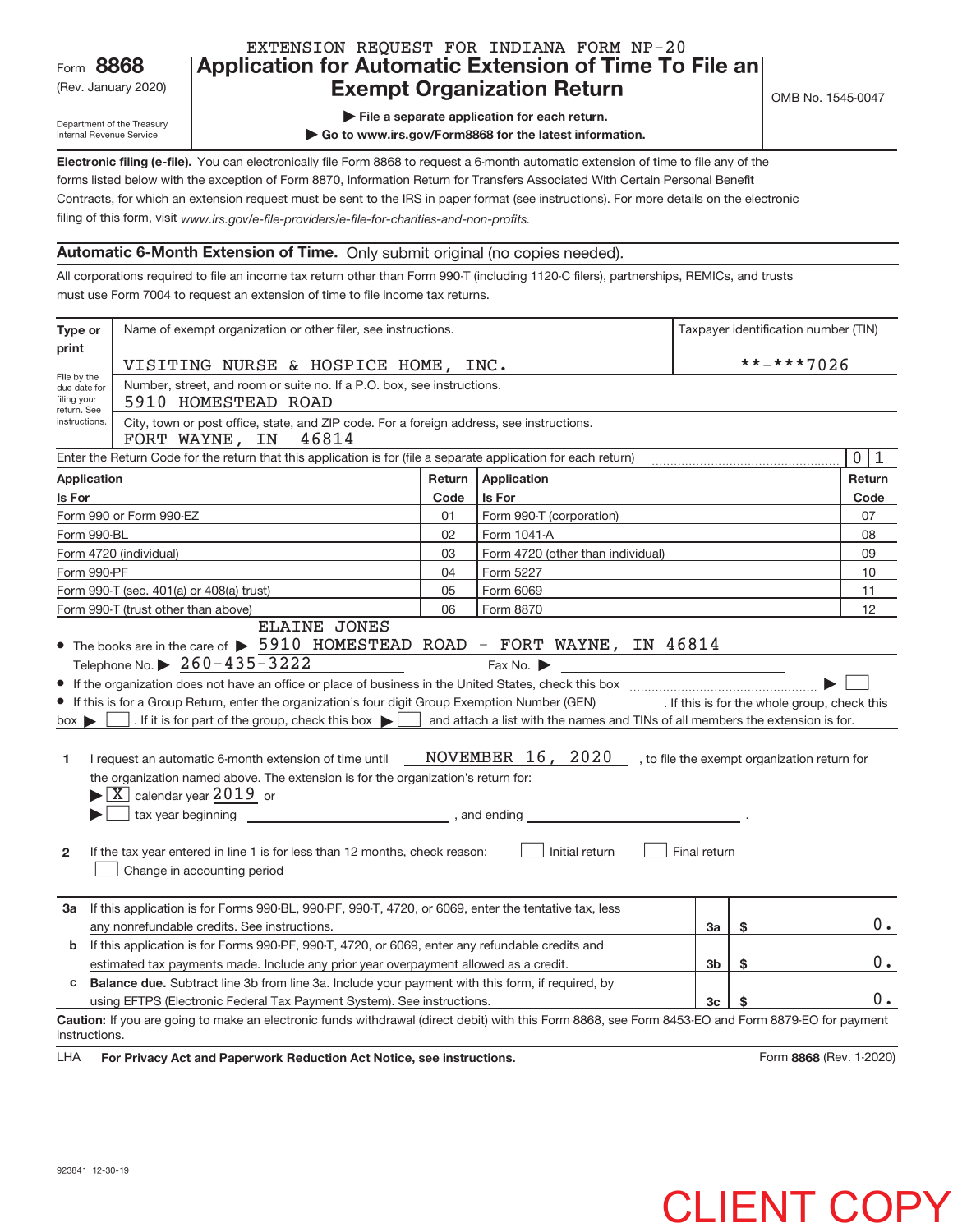**NP‐20**

State Form 51062 (R10 / 8-19)

## **Indiana Department of Revenue Indiana Nonprofit Organization's Annual Report For the Calendar Year or Fiscal Year** Beginning 01 / 01 /2019 and Ending 12 / 31 /2019

| Change of Address      |
|------------------------|
| Amended Report         |
| Final Report: Indicate |
| Date Closed            |

MM/ DD/ YYYY MM/ DD/ YYYY

Check if:

| Due on the 15th day of the 5th month following the end of the tax year. |                  |  |  |
|-------------------------------------------------------------------------|------------------|--|--|
|                                                                         | NO FEE REQUIRED. |  |  |

| Name of Organization                                                                                        |                                                                                                                                                                                                                                                                                                                                                                                                                                                                                                                                                                                                                                                                   |                                                                           |                            | Telephone Number<br>219 435 3222                                                                                                                                                                                                                                                                                                                                                                                                              |
|-------------------------------------------------------------------------------------------------------------|-------------------------------------------------------------------------------------------------------------------------------------------------------------------------------------------------------------------------------------------------------------------------------------------------------------------------------------------------------------------------------------------------------------------------------------------------------------------------------------------------------------------------------------------------------------------------------------------------------------------------------------------------------------------|---------------------------------------------------------------------------|----------------------------|-----------------------------------------------------------------------------------------------------------------------------------------------------------------------------------------------------------------------------------------------------------------------------------------------------------------------------------------------------------------------------------------------------------------------------------------------|
| VISITING NURSE HOSPICE HOME INC                                                                             |                                                                                                                                                                                                                                                                                                                                                                                                                                                                                                                                                                                                                                                                   | County                                                                    |                            | Indiana Taxpay er Identification Number                                                                                                                                                                                                                                                                                                                                                                                                       |
| Address<br>5910 HOMESTEAD ROAD                                                                              |                                                                                                                                                                                                                                                                                                                                                                                                                                                                                                                                                                                                                                                                   | 02                                                                        |                            | 2866242000                                                                                                                                                                                                                                                                                                                                                                                                                                    |
| City                                                                                                        | <b>State</b>                                                                                                                                                                                                                                                                                                                                                                                                                                                                                                                                                                                                                                                      | Zip Code                                                                  |                            | Federal Employer Identification Number                                                                                                                                                                                                                                                                                                                                                                                                        |
| FORT WAYNE                                                                                                  | INDIANA                                                                                                                                                                                                                                                                                                                                                                                                                                                                                                                                                                                                                                                           | 46814                                                                     |                            | ** ***7026                                                                                                                                                                                                                                                                                                                                                                                                                                    |
| Printed Name of Person to Contact                                                                           |                                                                                                                                                                                                                                                                                                                                                                                                                                                                                                                                                                                                                                                                   |                                                                           | Contact's Telephone Number |                                                                                                                                                                                                                                                                                                                                                                                                                                               |
| LESLIE FRIEDEL                                                                                              |                                                                                                                                                                                                                                                                                                                                                                                                                                                                                                                                                                                                                                                                   |                                                                           | 260 435 3222               |                                                                                                                                                                                                                                                                                                                                                                                                                                               |
|                                                                                                             | If you are filing a federal return, attach a completed copy of Form 990, 990EZ, or 990PF.                                                                                                                                                                                                                                                                                                                                                                                                                                                                                                                                                                         |                                                                           |                            |                                                                                                                                                                                                                                                                                                                                                                                                                                               |
| must also file Form IT-20NP.                                                                                | Note: If your organization has unrelated business income of more than \$1,000 as defined under Section 513 of the Internal Revenue Code, you                                                                                                                                                                                                                                                                                                                                                                                                                                                                                                                      |                                                                           |                            |                                                                                                                                                                                                                                                                                                                                                                                                                                               |
| <b>Current Information</b>                                                                                  |                                                                                                                                                                                                                                                                                                                                                                                                                                                                                                                                                                                                                                                                   |                                                                           |                            |                                                                                                                                                                                                                                                                                                                                                                                                                                               |
| SEE STATEMENT 1<br>Email Address: ELAINEJONES@VNFW.ORG<br>is true, complete, and correct.<br>LESLIE FRIEDEL | 1. Have any changes not previously reported to the Department been made in your governing instruments, (e.g.) articles of incorporation,<br>bylaws, or other instruments of similar importance? If yes, attach a detailed description of changes.<br>2. Indicate number of years your organization has been in continuous existence.<br>3. Attach a schedule, listing the names, titles and addresses of your current officers.<br>4. Briefly describe the purpose or mission of your organization below.<br>I declare under the penalties of perjury that I have examined this return, including all attachments, and to the best of my knowledge and belief, it | <b>CEO</b>                                                                | 76                         |                                                                                                                                                                                                                                                                                                                                                                                                                                               |
| Signature of Officer or Trustee                                                                             |                                                                                                                                                                                                                                                                                                                                                                                                                                                                                                                                                                                                                                                                   | Title                                                                     | Date                       |                                                                                                                                                                                                                                                                                                                                                                                                                                               |
|                                                                                                             |                                                                                                                                                                                                                                                                                                                                                                                                                                                                                                                                                                                                                                                                   |                                                                           | $260 - 435 - 3222$         |                                                                                                                                                                                                                                                                                                                                                                                                                                               |
| Name of Person(s) to Contact                                                                                |                                                                                                                                                                                                                                                                                                                                                                                                                                                                                                                                                                                                                                                                   | Daytime Telephone Number                                                  |                            |                                                                                                                                                                                                                                                                                                                                                                                                                                               |
|                                                                                                             | <b>Important:</b> Please submit this completed form and/or extension to:<br>Indiana Department of Revenue, Tax Adm inistration                                                                                                                                                                                                                                                                                                                                                                                                                                                                                                                                    | P.O. Box 6481<br>Indianapolis, IN 46206-6481<br>Telephone: (317) 232-0129 |                            |                                                                                                                                                                                                                                                                                                                                                                                                                                               |
| <b>Extensions of Time to File</b><br>number on your request for an extension of time to file.               |                                                                                                                                                                                                                                                                                                                                                                                                                                                                                                                                                                                                                                                                   |                                                                           |                            | The Department recognizes the Internal Revenue Service application for automatic extension of time to file, Form 8868. Please forward a copy of<br>your federal extension, identified with your Nonprofit Taxpayer Identification Number (TID), to the Indiana Department of Revenue, Tax<br>Administration by the original due date to prevent cancellation of your salestax exemption. Always indicate your Indiana Taxpayer Identification |
|                                                                                                             | Reports post marked within thirty (30) days after the federal extension due date, as requested on Federal Form 8868, will be considered as timely                                                                                                                                                                                                                                                                                                                                                                                                                                                                                                                 |                                                                           |                            | filed. A copy of the federal extension must also be attached to the Indiana report. In the event that a federal extension is not needed, a taxpayer may                                                                                                                                                                                                                                                                                       |

 w ithin sixty (60) days after receiving such notice the taxpayer does not file Form NP‐20, the taxpayer's exemption f rom sales tax will be canceled. If Form NP‐20 or extension is not timely filed, the taxpayer wi ll be notified by the Department pursuant to I.C. 6‐2.5‐5‐21(d), to file Form NP‐20. If

request in writing an Indiana extension of time to file from the: Indiana Department of Revenue, Tax Adm inistration, P.O. Box 6481, Indianapol is,



I N 46206‐6481, (317) 232‐0129.

950981 08‐30‐19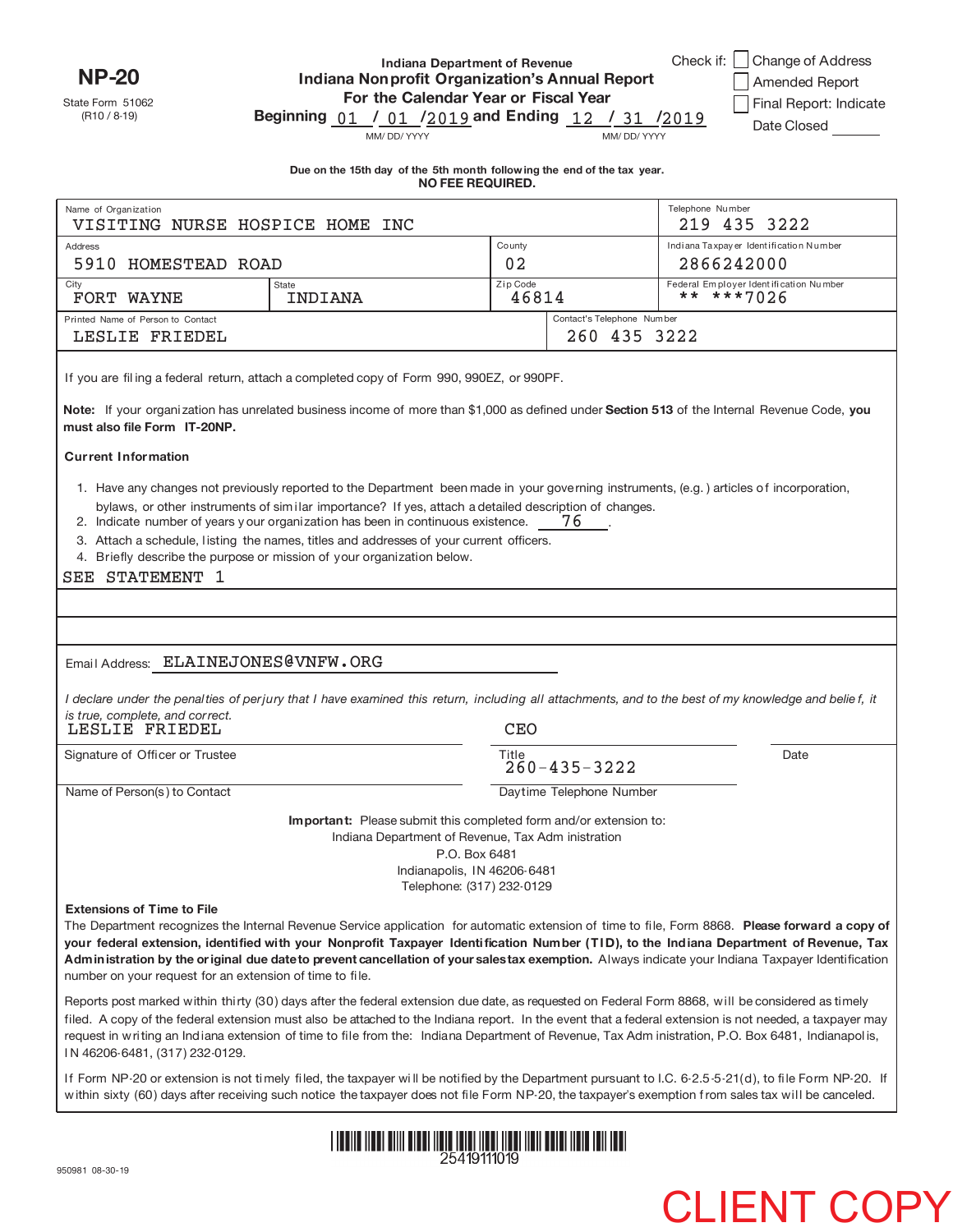| NP<br>$\sim$<br>ïυ<br>_ | --- | - |
|-------------------------|-----|---|
|                         |     |   |

VISITING NURSE AND HOSPICE HOME PROVIDES COMPASSIONATE MEDICAL CARE AND EMOTIONAL AND SPIRITUAL SUPPORT TO THOSE ENTERING THE LAST STAGES OF THEIR LIVES AND TO THEIR LOVED ONES.

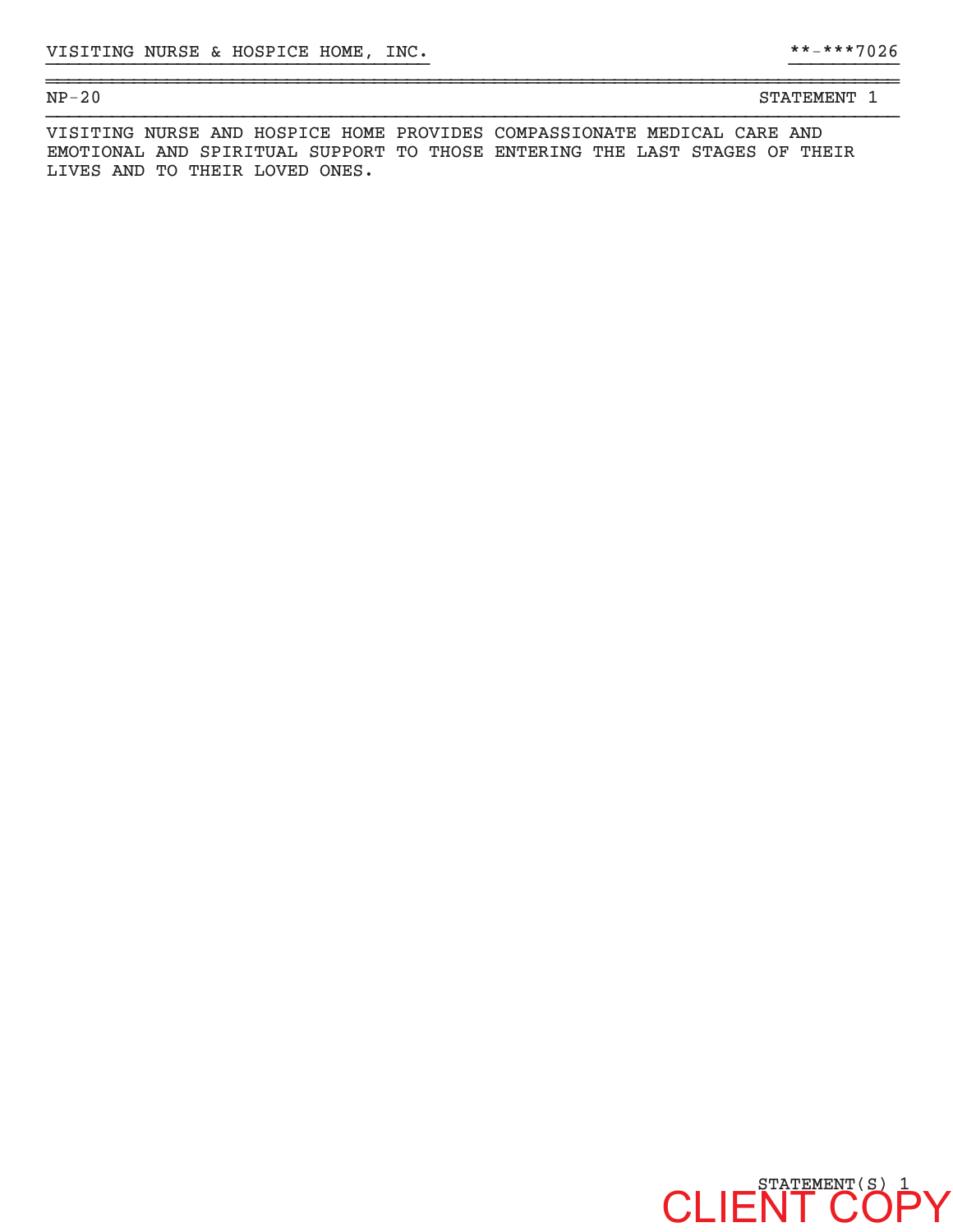| FORM $NP-20$                                                        |  |                  | LIST OF OFFICERS, DIRECTORS AND TRUSTEES | STATEMENT 2 |
|---------------------------------------------------------------------|--|------------------|------------------------------------------|-------------|
| NAME AND ADDRESS                                                    |  |                  | TITLE                                    |             |
| BANDOR-BRAUN, VICKI<br>5910 HOMESTEAD ROAD<br>FORT WAYNE, IN 46814  |  | DIRECTOR         |                                          |             |
| BREUNING, ELIZABETH<br>5910 HOMESTEAD ROAD<br>FORT WAYNE, IN 46814  |  |                  | DIRECTOR, FDN REPRESENTATIVE             |             |
| BYERS, JOSEPH<br>5910 HOMESTEAD ROAD<br>FORT WAYNE, IN 46814        |  | CHAIR            |                                          |             |
| COUCHMAN, JAMES<br>5910 HOMESTEAD ROAD<br>FORT WAYNE, IN 46814      |  |                  | DIRECTOR, INTERN                         |             |
| CRIDER, DUSTIN<br>5910 HOMESTEAD ROAD<br>FORT WAYNE, IN 46814       |  | TREASURER        |                                          |             |
| DEBRUCE, CARMEN<br>5910 HOMESTEAD ROAD<br>FORT WAYNE, IN 46814      |  | <b>DIRECTOR</b>  |                                          |             |
| FREDERICK, ELIZABETH<br>5910 HOMESTEAD ROAD<br>FORT WAYNE, IN 46814 |  | <b>DIRECTOR</b>  |                                          |             |
| HAYS, PATTI<br>5910 HOMESTEAD ROAD<br>FORT WAYNE, IN 46814          |  | <b>SECRETARY</b> |                                          |             |
| KLINE, DOUG<br>5910 HOMESTEAD ROAD<br>FORT WAYNE, IN 46814          |  | <b>DIRECTOR</b>  |                                          |             |
| NESS, KURT<br>5910 HOMESTEAD ROAD<br>FORT WAYNE, IN 46814           |  | <b>DIRECTOR</b>  |                                          |             |
| NEVERS, ANGELA<br>5910 HOMESTEAD ROAD<br>FORT WAYNE, IN 46814       |  | <b>DIRECTOR</b>  |                                          |             |

~~~~~~~~~~~~~~~~~~~~~~~~~~~~~~~~~~~~~~~~~~~~~~~~~~~~~~~~~~~~~~~~~~~~~~~~~~~~~~

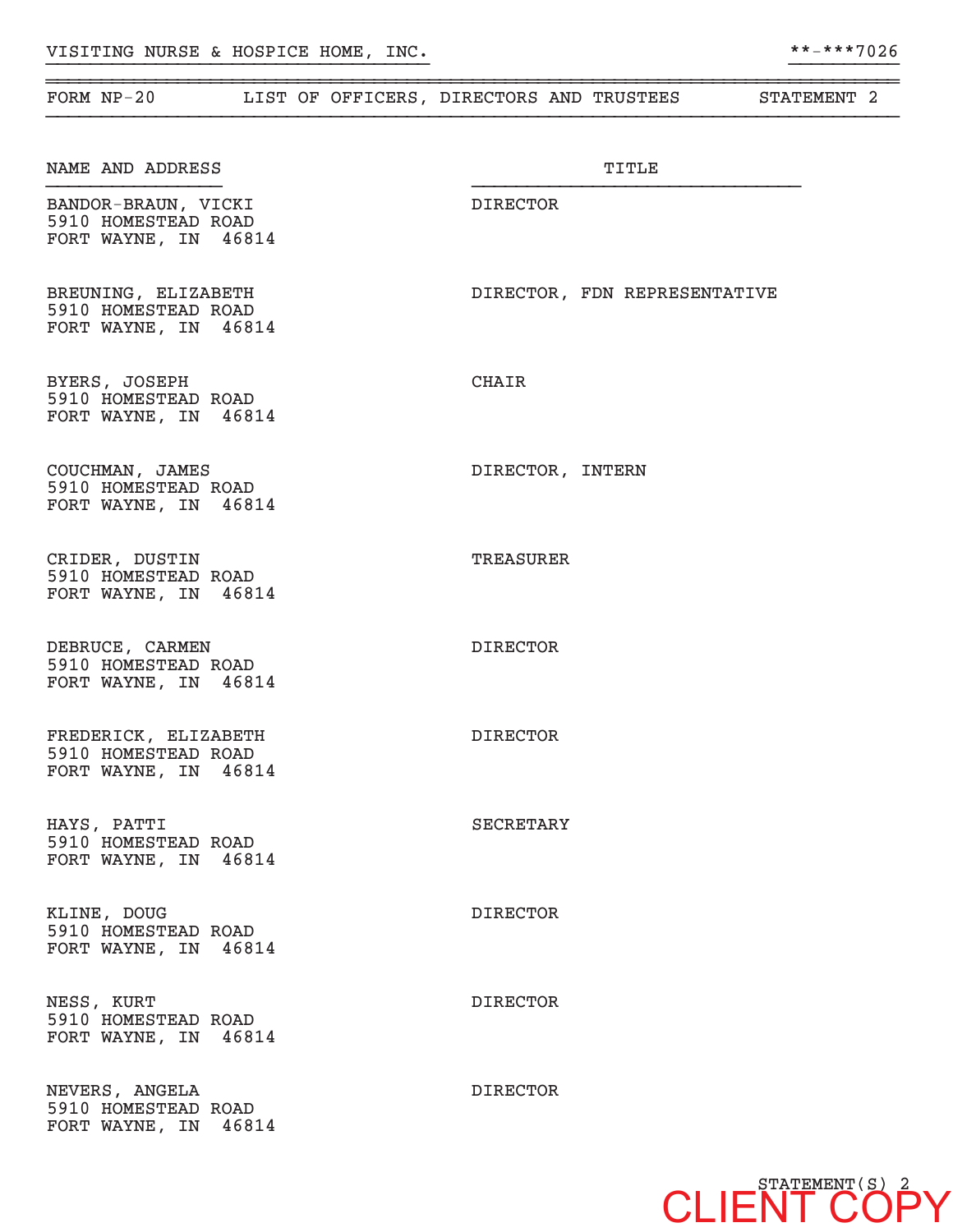| VISITING NURSE & HOSPICE HOME, INC.                                |                           | **-***7026 |
|--------------------------------------------------------------------|---------------------------|------------|
| SOBERALSKI, MOLLY<br>5910 HOMESTEAD ROAD<br>FORT WAYNE, IN 46814   | <b>DIRECTOR</b>           |            |
| THORSON, JESICA<br>5910 HOMESTEAD ROAD<br>FORT WAYNE, IN 46814     | VICE CHAIR                |            |
| WILSON, JARROD<br>5910 HOMESTEAD ROAD<br>FORT WAYNE, IN 46814      | DIRECTOR, INTERN          |            |
| ZIMMERMAN, GINA<br>5910 HOMESTEAD ROAD<br>FORT WAYNE, IN 46814     | <b>DIRECTOR</b>           |            |
| FRIEDEL, LESLIE<br>5910 HOMESTEAD ROAD<br>FORT WAYNE, IN 46814     | CEO                       |            |
| JONES, ELAINE<br>5910 HOMESTEAD ROAD<br>FORT WAYNE, IN 46814       | CFO                       |            |
| MARSHALL, COLLEEN<br>5910 HOMESTEAD ROAD<br>FORT WAYNE, IN 46814   | CHIEF OPERATING OFFICER   |            |
| MOORE D.O., ANN<br>5910 HOMESTEAD ROAD<br>FORT WAYNE, IN 46814     | CHIEF MEDICAL OFFICER     |            |
| SHANKSTER, MARY<br>5910 HOMESTEAD ROAD<br>FORT WAYNE, IN 46814     | CHIEF DEVELOPMENT OFFICER |            |
| BUFFENBARGER, HEIDI<br>5910 HOMESTEAD ROAD<br>FORT WAYNE, IN 46814 | <b>CNO</b>                |            |
| HERMAN, PAM<br>5910 HOMESTEAD ROAD<br>FORT WAYNE, IN 46814         | REGISTERED NURSE          |            |
| TRIBBLE M.D., DAVID<br>5910 HOMESTEAD ROAD<br>FORT WAYNE, IN 46814 | PHYSICIAN ON STAFF        |            |